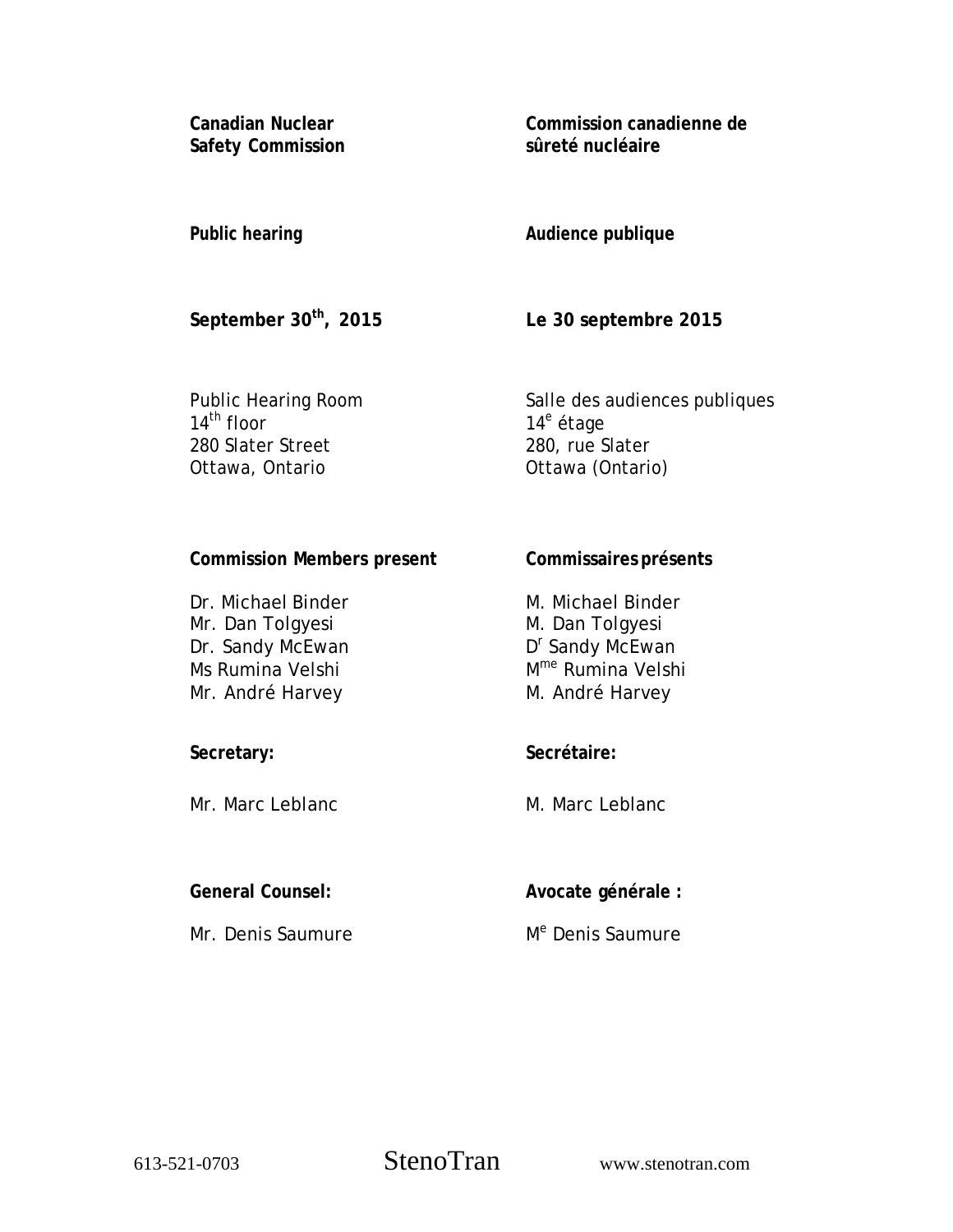# **TABLE OF CONTENTS**

**PAGE** 

| Opening Remarks                                                                             | $\mathbf 1$    |
|---------------------------------------------------------------------------------------------|----------------|
| CMD 15-H9.B<br>Adoption of Agenda                                                           | $\overline{3}$ |
| CMD 15-H10.1A/15-H10.1B/ 15-H10.1C<br>Oral presentation by Saskatchewan Research Council    | 4              |
| CMD 15-H10/15-H10.A<br>Oral presentation by CNSC Staff                                      | 32             |
| CMD 15 H10.2/15 H10.2A<br>Written submission from the<br>Saskatchewan Environmental Society | 42             |
| CMD 15 H10.3/15 H10.3A<br>Written submission from Athabasca Chipewyan First Nation          | 68             |
| CMD 15 H10.4<br>Written submission from Métis Nation Saskatchewan                           | 74             |
| CMD 15 H10.5/15 H10.5A<br>Written submission from the<br>Prince Albert Grand Council        | 77             |
| CMD 15 H10.6/15 H10.6A<br>Written submission from<br>Fond du Lac Denesuline First Nation    | 88             |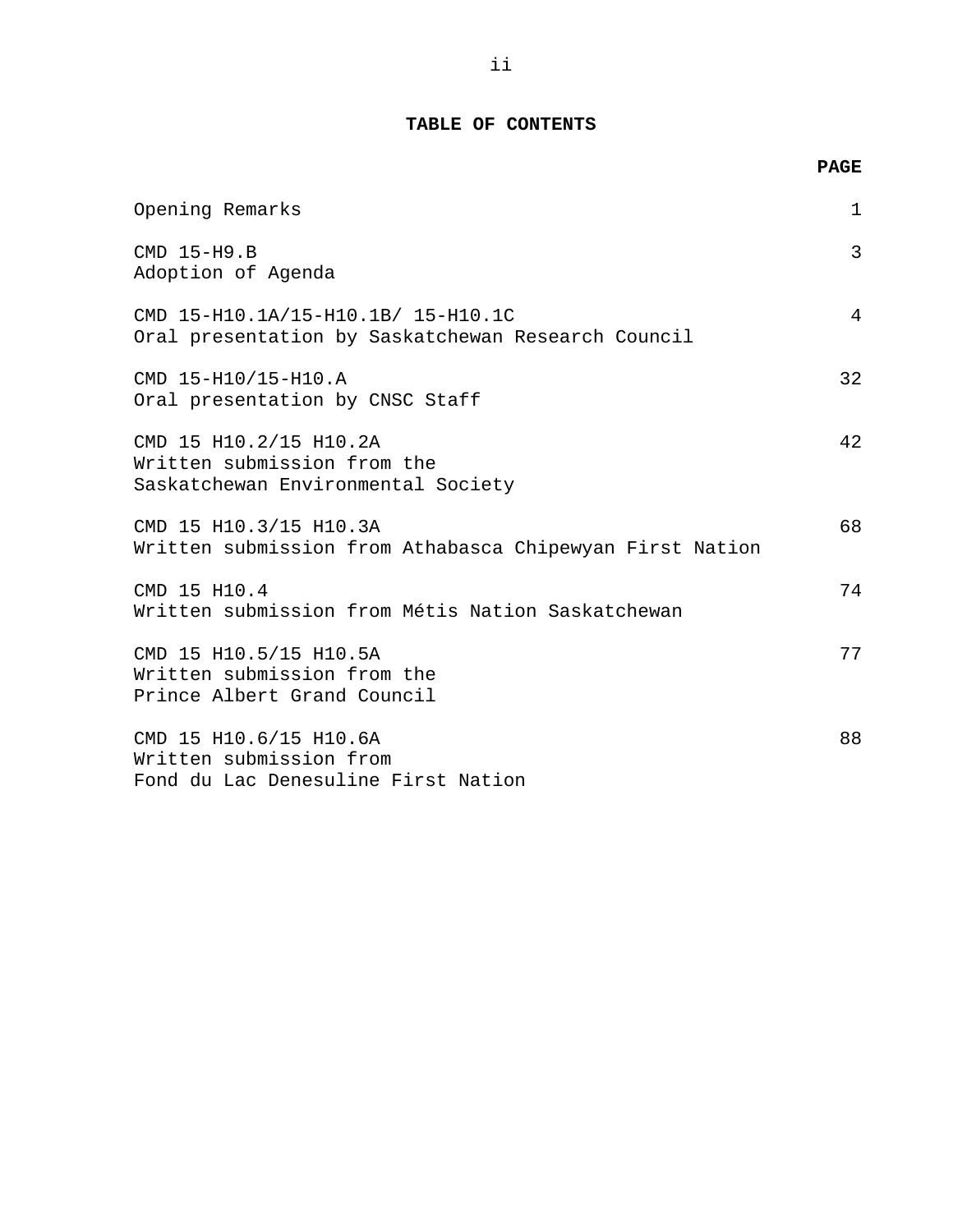<span id="page-2-0"></span>Ottawa, Ontario / Ottawa (Ontario) --- Upon commencing on Wednesday, September 30, 2015 at 4:02 p.m. / L'audience débute le mercredi

30 septembre 2015 à 16 h 02

**M. LEBLANC :** Bonjour, Mesdames et Messieurs. Bienvenue à cette audience publique de la Commission canadienne de sûreté nucléaire.

The public hearing this afternoon is regarding the application by the Saskatchewan Research Council, or SRC, for the release of a portion of the Gunnar Remediation Project Phase 2 hold point.

During today's business we have simultaneous translation. Des appareils de traduction sont disponibles à la réception. La version française est au poste 2 and the English version is on channel 1.

I would ask that you please keep the pace of speech relatively slow so that the translators are interpreters have a chance to keep up.

La transcription sera disponible sur le site Web de la Commission dès la semaine prochaine, and to make those transcripts as meaningful as possible we would ask everyone to identify themselves before speaking.

I would also like to note that this proceeding is being video webcast live and that the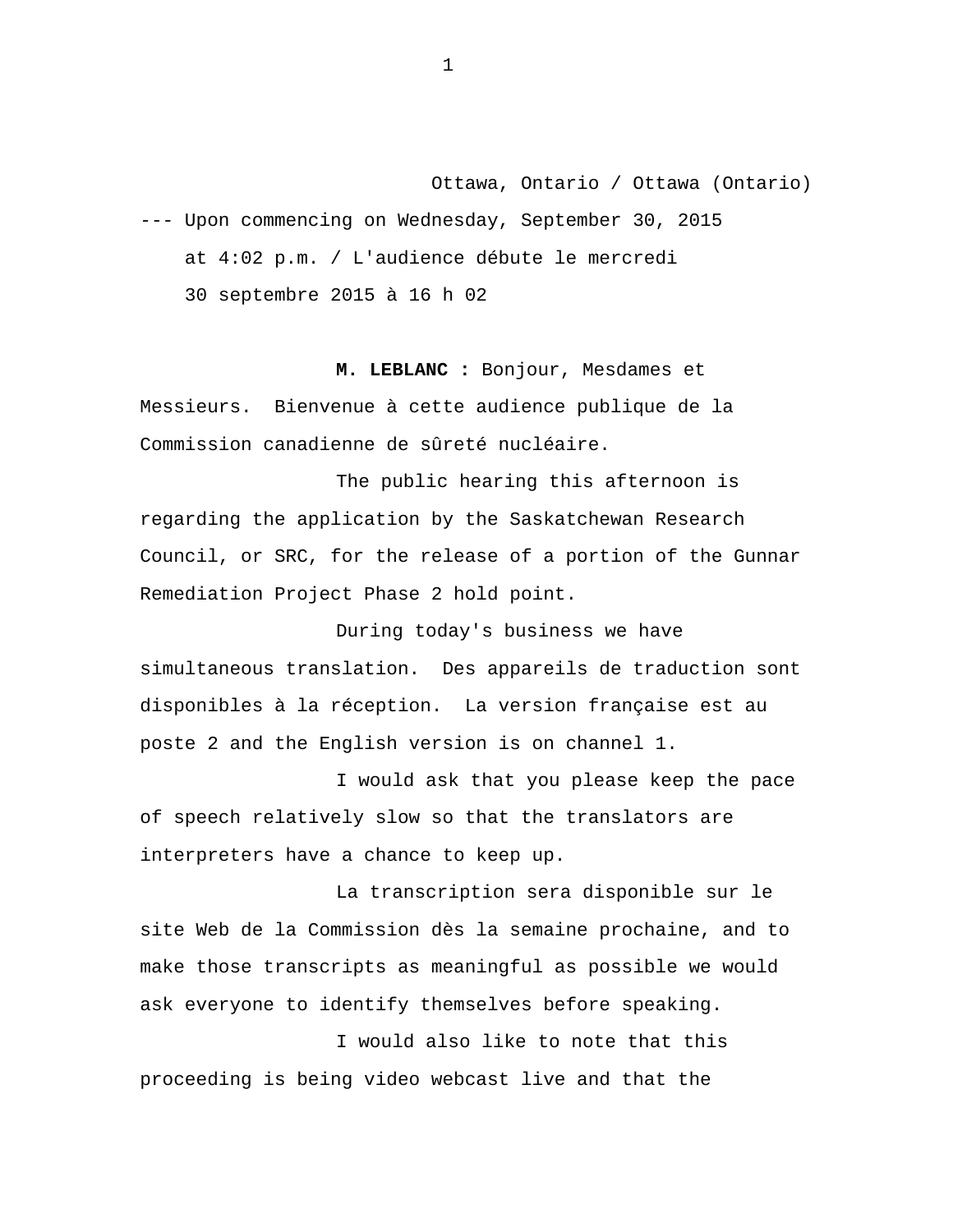proceeding is also archived on our website for a three-month period after the closure of the hearing.

As a courtesy to others in the room, please silence your cell phones and other electronic devices.

Monsieur Binder, président et premier dirigeant de la CCSN, présidera les audiences publiques d'aujourd'hui.

Mr. President...?

**LE PRÉSIDENT :** Merci, Marc.

Good afternoon and welcome to the public hearing of the Canadian Nuclear Safety Commission.

Mon nom est Michael Binder. Je suis le président de la Commission canadienne de sûreté nucléaire.

Je souhaite la bienvenue aux gens ici présents and welcome to all of you joining us via the webcast or participating by videoconference.

I would like to introduce the Members of the Commission that are here with us today.

On my right is Monsieur Dan Tolgyesi; to my left is Dr. Sandy McEwan, Ms Rumina Velshi and Monsieur André Harvey.

We have heard from our Secretary, Marc Leblanc. We also have with us Monsieur Denis Saumure, Senior Counsel to the Commission.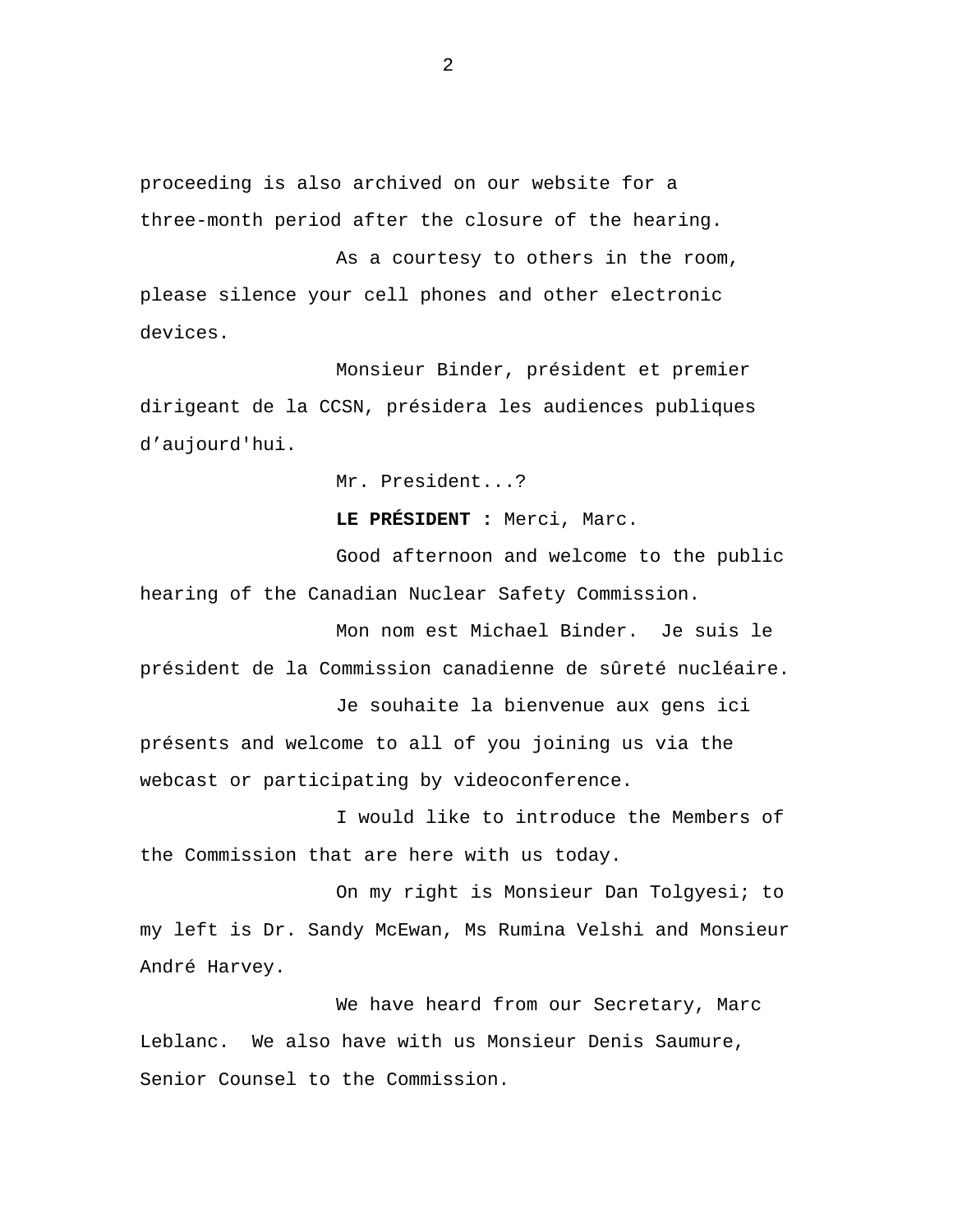#### <span id="page-4-0"></span>**CMD 15-H9.B**

#### **Adoption of Agenda**

**THE PRESIDENT:** I would like to start by calling for the adoption of the agenda as described in CMD 15-H9.B. Do we have concurrence?

## **UNIDENTIFIED SPEAKER:** Yes.

**THE PRESIDENT:** For the record, the agenda is adopted.

 **MR. LEBLANC:** The Notice of Public Hearing 2015-H-05 was published on July 8, 2015.

The submission from the SRC was filed on July 8th and the recommendations from CNSC staff were filed on September 2nd. SRC filed an updated submission on September 2nd.

The public was invited to participate by way of written submissions. August 19th was the deadline set for filing by intervenors and the Commission received five requests for intervention.

Participant funding was available to intervenors to prepare for and participate in this public hearing. The Commission received several requests for funding. A Funding Review Committee, independent of the Commission as it is made up of external members not related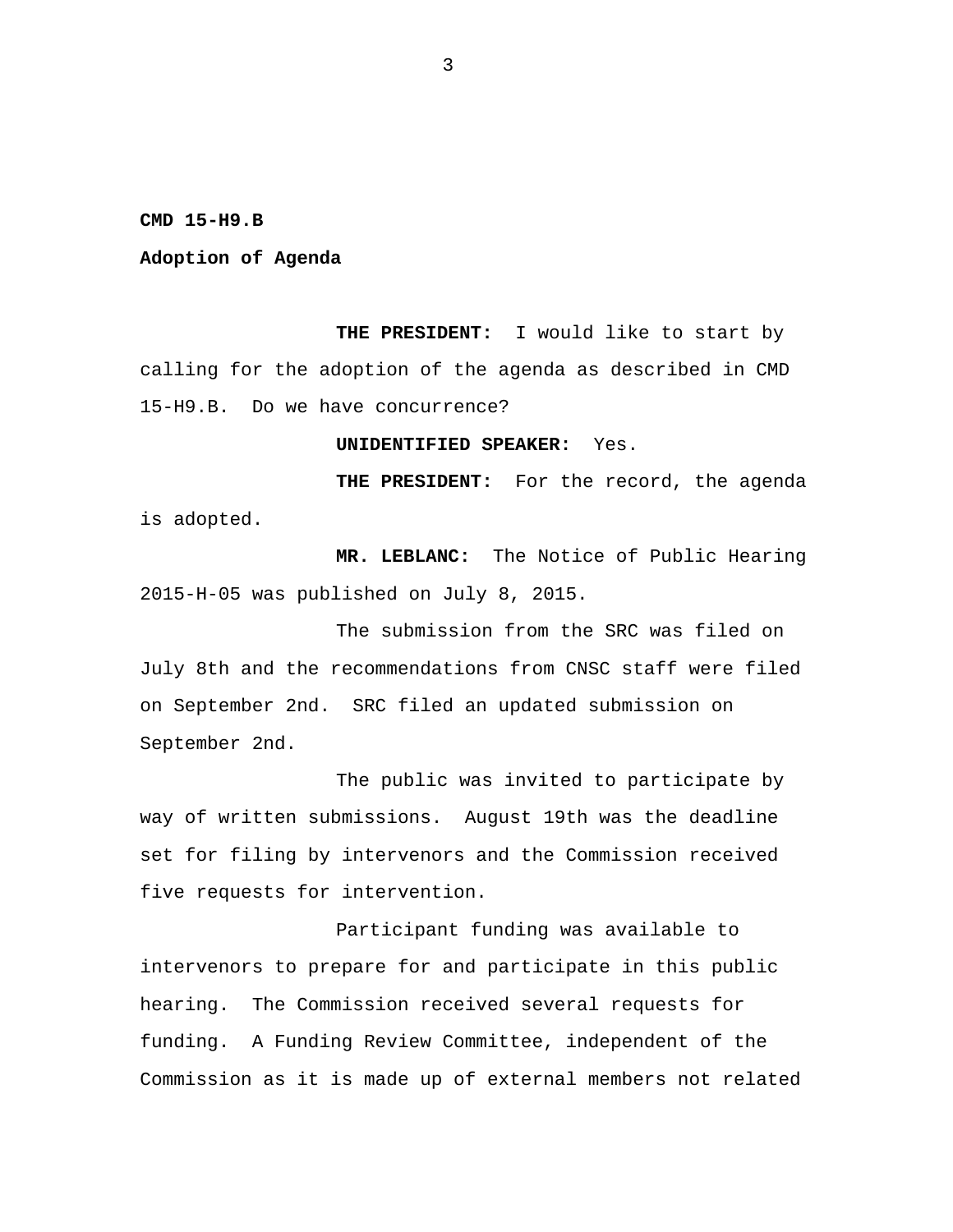to the CNSC, rendered its decision and provided funding to the four applicants. The decision is available on the CNSC website.

September 23rd was the deadline for filing of supplementary information and presentations and I note that supplementary submissions and presentations have been filed by CNSC staff, SRC and three intervenors.

We will begin with the presentations today by SRC and CNSC staff. The Members will then go through the interventions and then the floor will be open for questions on general issues to all the Members.

Mr. President...?

**THE PRESIDENT:** Thank you, Marc.

Okay. So let's start with the

presentation from the Saskatchewan Research Council, as outlined in Commission Member Documents 15-H10.1A, 10.1B and 10.1C.

I understand that Mr. Muldoon will make the presentation. Please proceed.

## **CMD 15-H10.1A/15-H10.1B/ 15-H10.1C**

## **Oral presentation by Saskatchewan Research Council**

 **MR. MULDOON:** Good afternoon. For the record my name is Joe Muldoon from Saskatchewan Research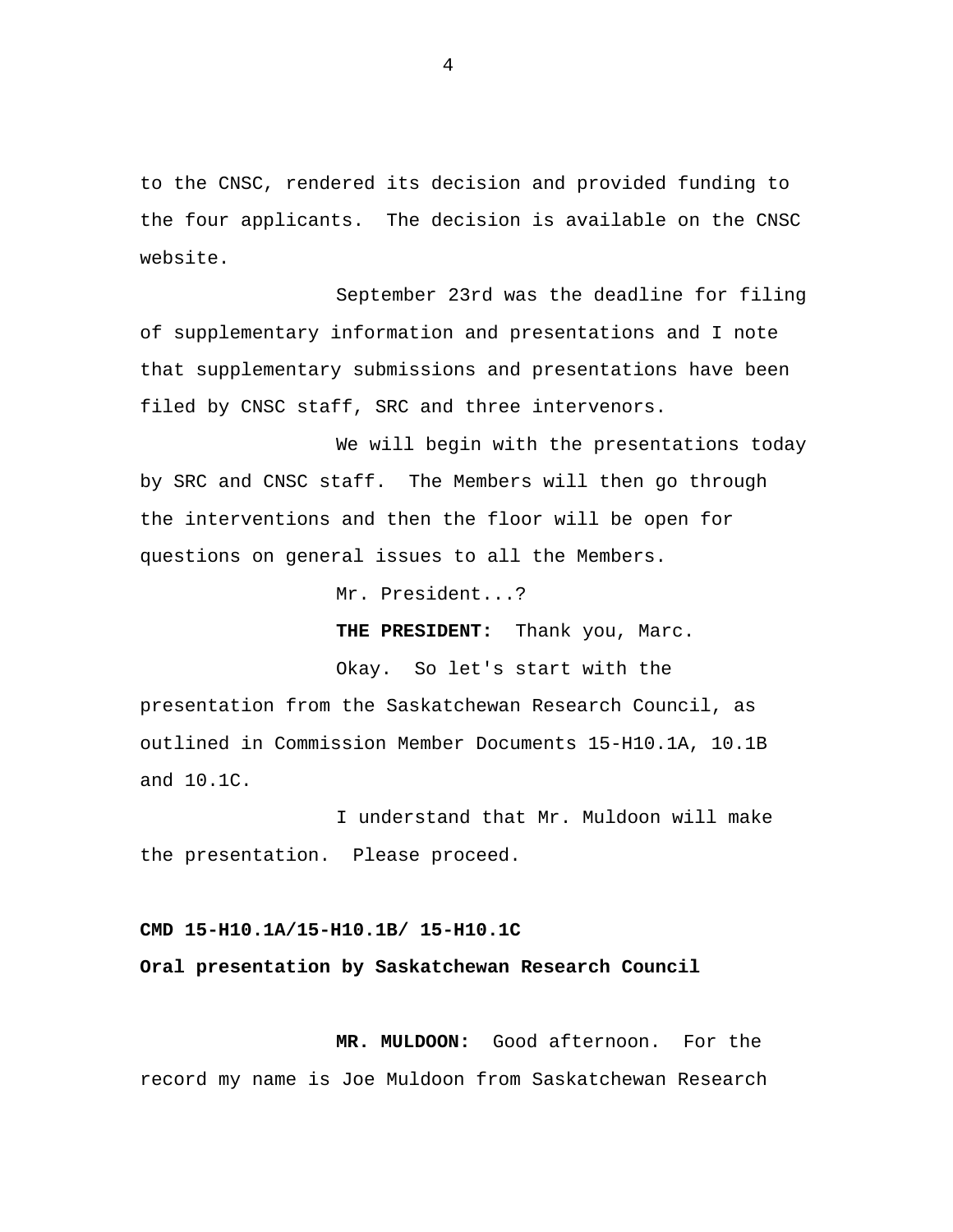Council. I am the Vice President of the Environment Division at SRC.

I have with me today the Manager of the Environmental Remediation Program, Ian Wilson, to my right; the Chief Scientist for the project, Dr. Alexey Klyashtorin, to my left; Chris Reid, the Tailings Operation Project Manager, to my right behind me; Kristie Bonstrom, Senior Geoscientist for our consultants O'Kane Associates; who are in partnership with EcoMetrix, represented by Dr. Sean Shaw, behind, to my right; and I have Hal Sanders, the Assistant Deputy Minister of Ministry of Economy, directly behind me.

I would like to play a very short video concerning the project that was -- much of which was gathered from the July Engineering Design Workshop. It will just be, with your permission, just a very short presentation.

 **THE PRESIDENT:** Before you start, do we have anybody online? Were we supposed to have anybody online, Marc?

 **MR. LEBLANC:** I think we're supposed to have Mr. George Bihun from the Saskatchewan Environment. Are you online, sir?

**MR. GROSKOPF:** This is Glenn Groskopf from the Saskatoon office. With me I have Tim Moulding of Sask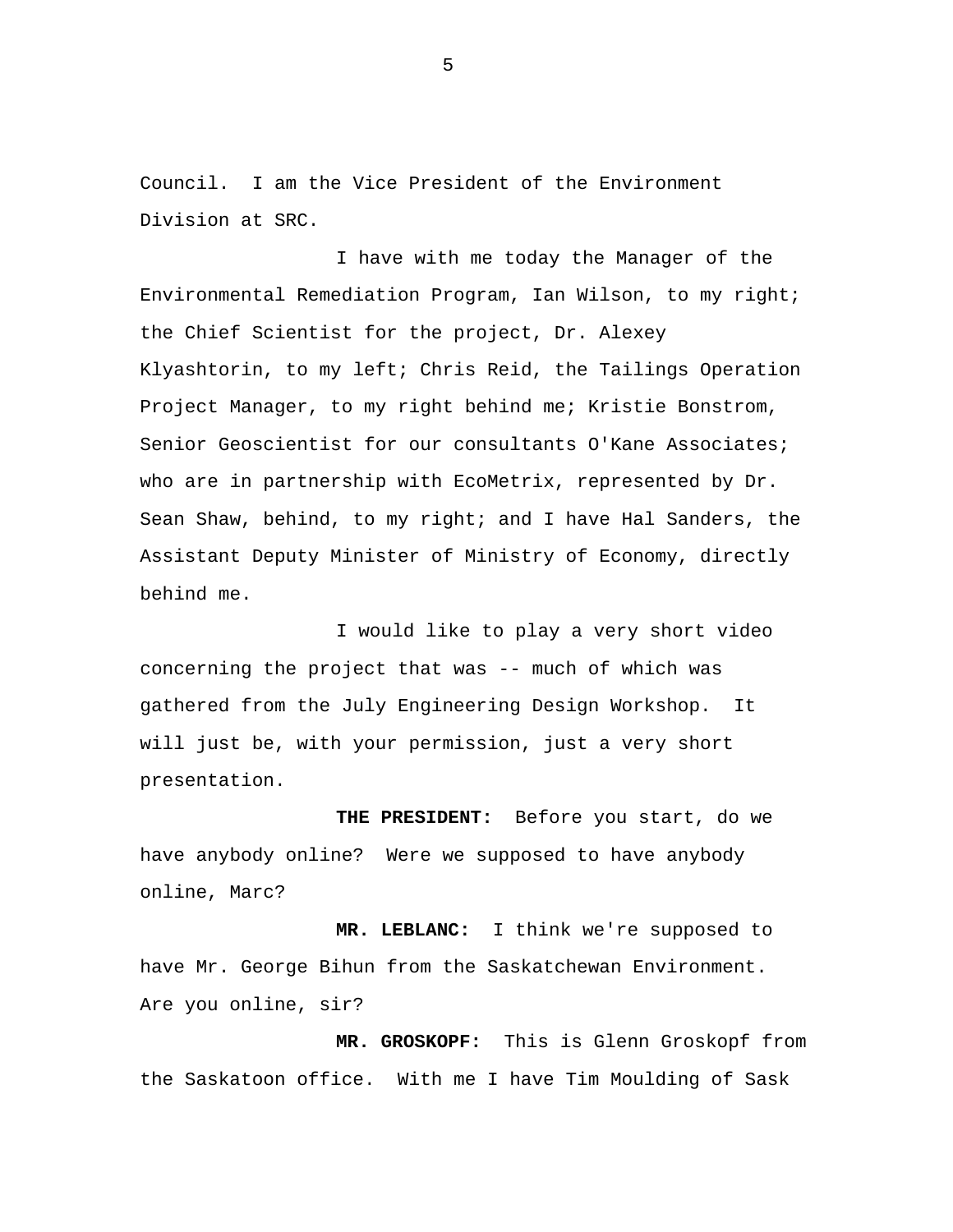Environment.

#### **MR. LEBLANC:** It's Tim, okay.

 **THE PRESIDENT:** Okay. I always like to test the technology beforehand. So welcome and please proceed.

### **MR. MULDOON:**

--- Video presentation / Présentation vidéo

"On the rocky north shore of Lake Athabasca in far Northern Saskatchewan, Gunnar Mines Limited is rapidly expanding its mining and milling operations. An open pit mine, modern uranium mill and townsite where some 850 people now thrive, it is the first open pit uranium mine in the world." "Back in the sixties we used to come here from Uranium City to go bowling here. They had a big mall here and we used to enjoy it and then sometimes they used to have dances at Gunnar. This was a great place, but you look at it now and it's so sad, it's been so badly destroyed." "When the mine closed in 1964, their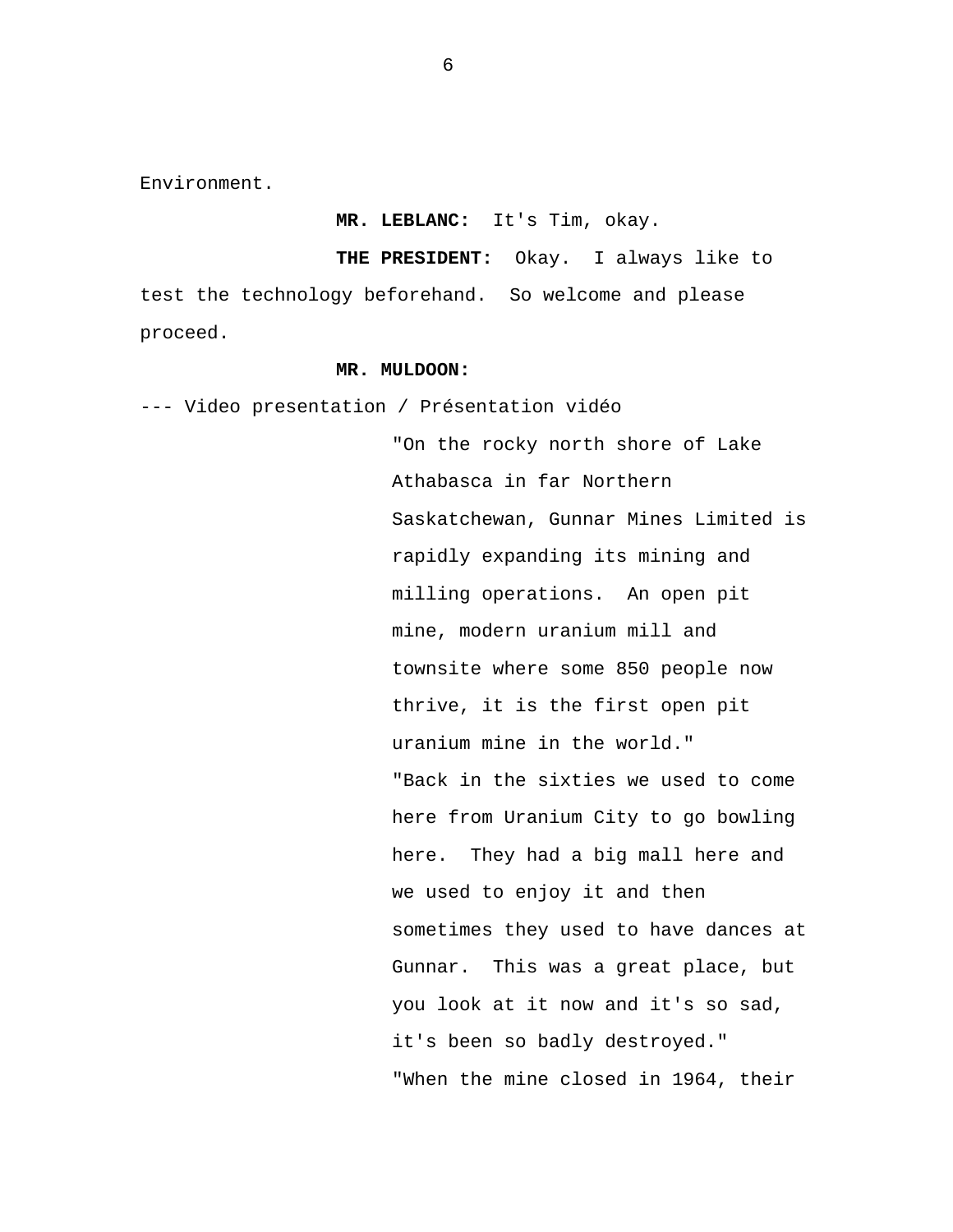decommissioning plan was very simple. They blasted a channel between Lake Athabasca and the open pit and flooded the mine workings and put a chain around the door of the mill. The tailings areas were left as is, as well as the waste rock, and over the years it has just degraded and become a fairly significant environmental hazard in the region." "So this week up at Gunnar we brought in community representatives from the Athabasca region to discuss and talk about the issues of the site that are relevant to the community to make sure that our design engineers are apprised of these issues and they know what is important to the people of the region in the long term and in the short term and to help incorporate that feedback into their design."

"Well, I wanted to know what the impact was, the damage that was done, you know, so I can relate back to my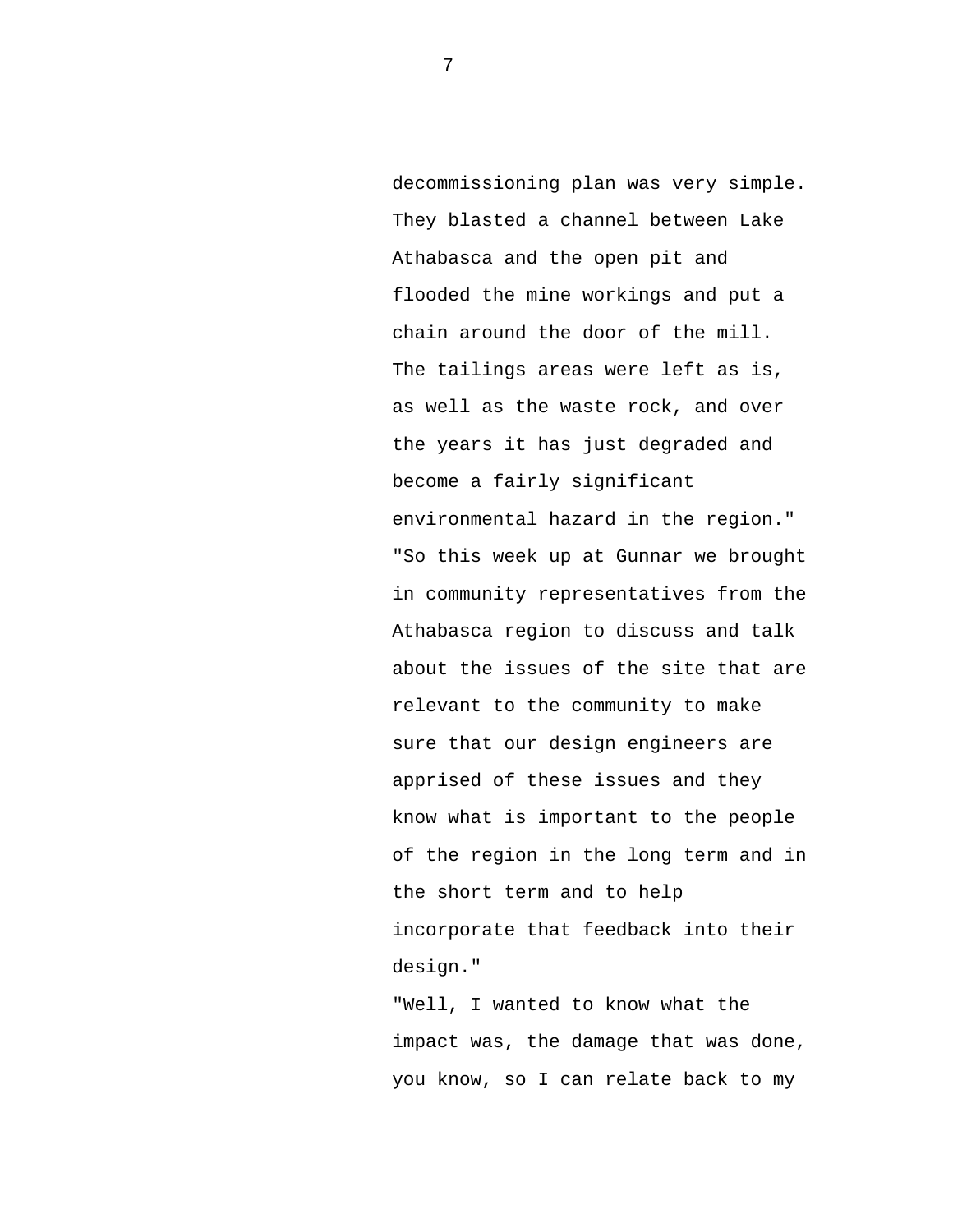people back home."

"I'm just going to let my friends know what's happening up here and I hope to get good responses out of it. They just keep wondering what's the next phase and that, what they're going to do, and I try to explain to them that it's kind of a slow process because you have to research quite a bit of stuff."

"I know we have been trying to get this cleanup for a number of years and recently, you know, we have the environmental assessment and there's phases to the type of work that needs to be done."

"What we're hoping to move towards this summer is a Phase 2 licence which will allow us to do active remediation of these areas, of the tailings, of the waste rock, of the site itself, and so our work this summer at Gunnar is focused on putting the pieces in place to apply for a Phase 2 licence in October from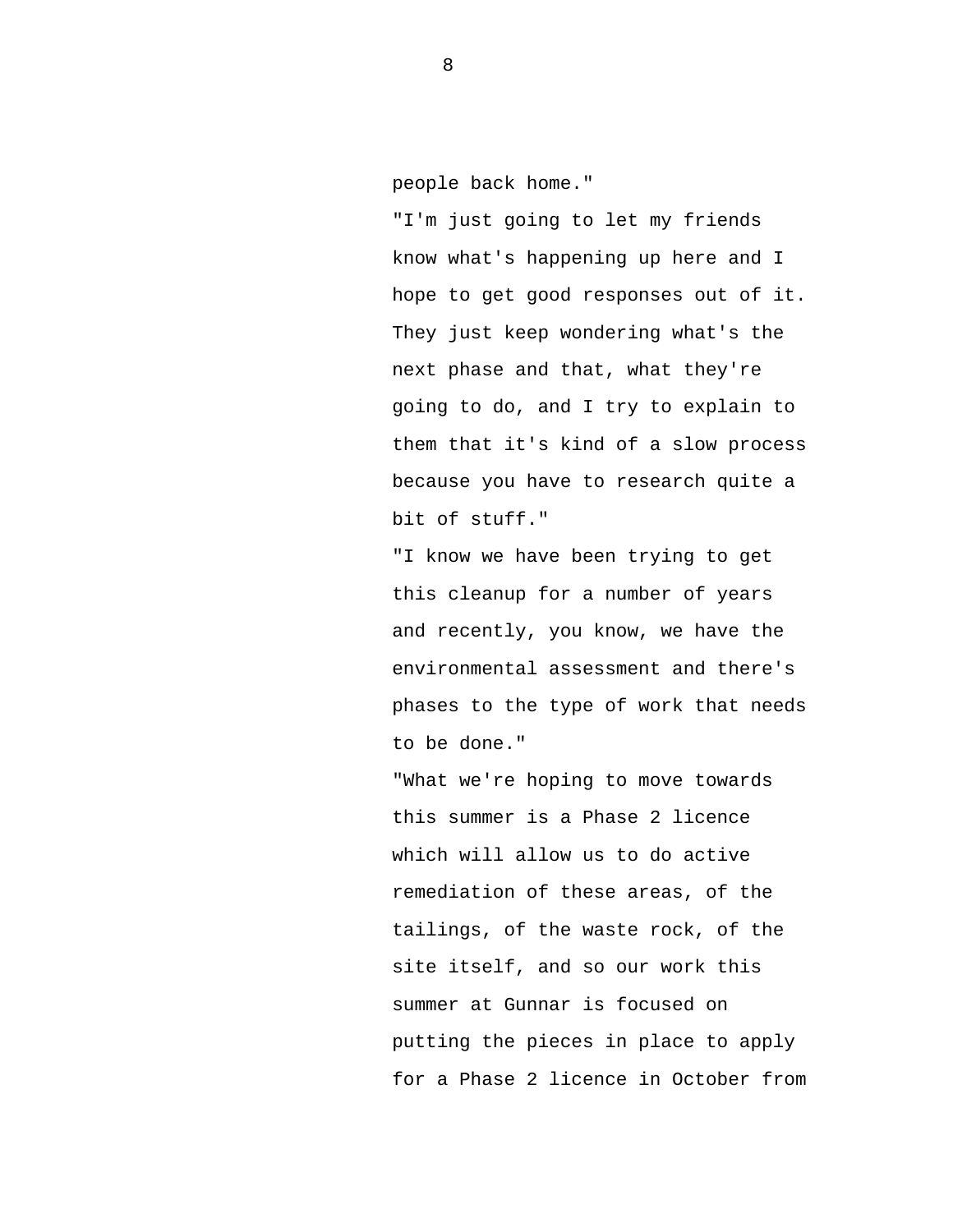the Canadian Nuclear Safety Commission."

"I think it's opened up eyes for everyone at this meeting." "You know, there's a long-term solution for minimizing more damage to the environment."

"They're not gonna make it better overnight, but it will take time, like they said."

"When people have an understanding of the situation, we can sleep a lot better at night."

"Yeah. (indiscernible) two days now (indiscernible).

"To repair a lot of damage that's been done is going to take many years, but at least they're going to try and get it better." "You know, one day I hope to be able at the end of this project to say, you know, I've seen the change, I've seen the impact that we can have in the area. It's exciting because people can see that the project is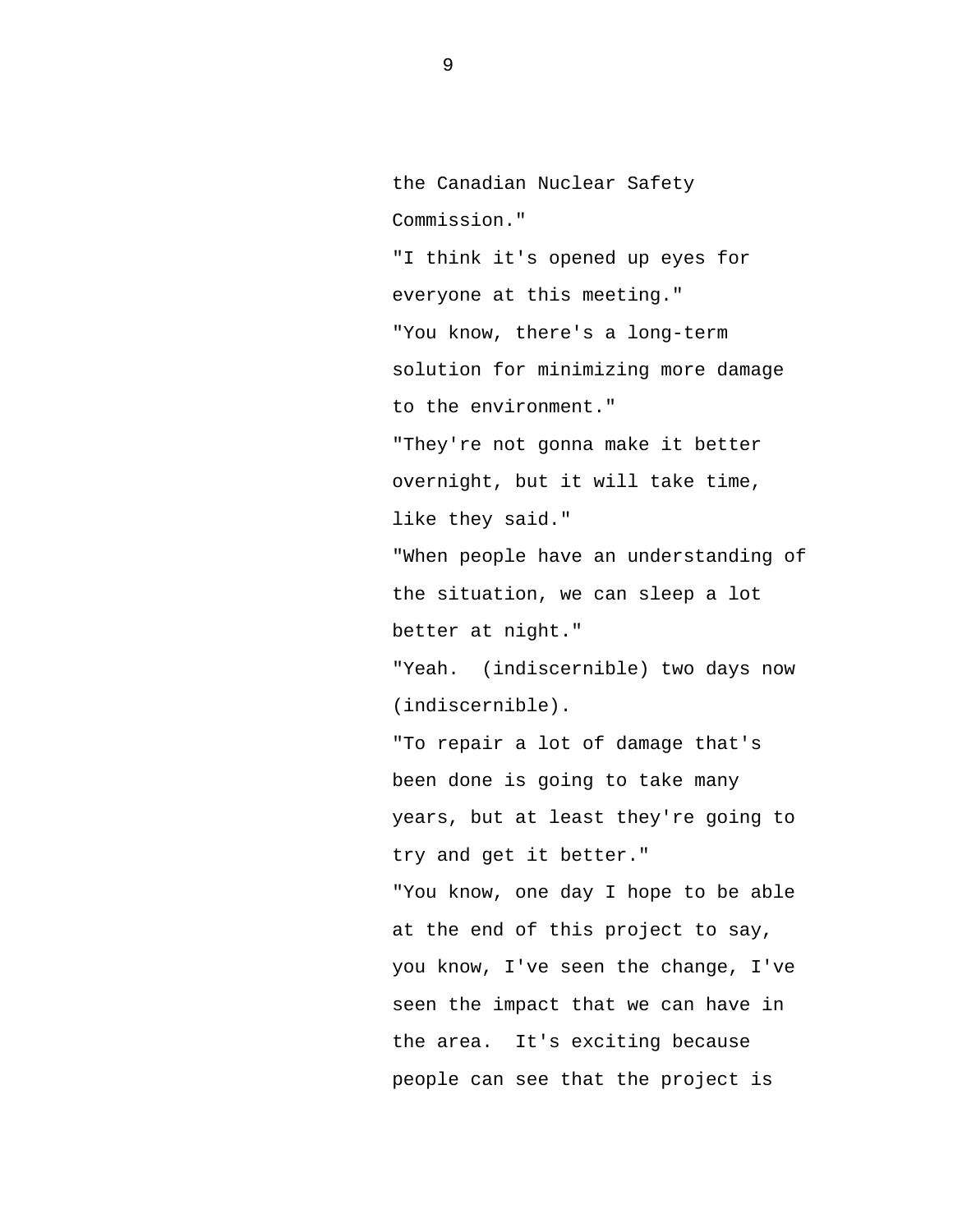"Take a look at that beautiful Lake Athabasca. How beautiful! All those beautiful trees, it's so special."

--- Pause

**MR. MULDOON:** Wow! I did it. We just thought that would be helpful in terms of giving a little bit of an overview. For the Commission Members that have not been to the site, it's an opportunity to have a look at it, a little bit about it. And I will just say that is a media tool that we use as well in terms of ensuring that we communicate as much as we can about the project to those interested and obviously the local communities.

> **THE PRESIDENT:** Is it on your website? **MR. MULDOON:** Yes, it is.

If I can go to the next slide I will start more the formal presentation.

As you know, SRC is here today applying for a licence hold point release which will allow the remediation of the tailings areas associated with the Gunnar mine site to begin.

SRC is confident that we have supplied CNSC with the appropriate information necessary to remove the licence hold point, allowing us to begin procurement later this year and early into next year. This will allow

10

moving forward."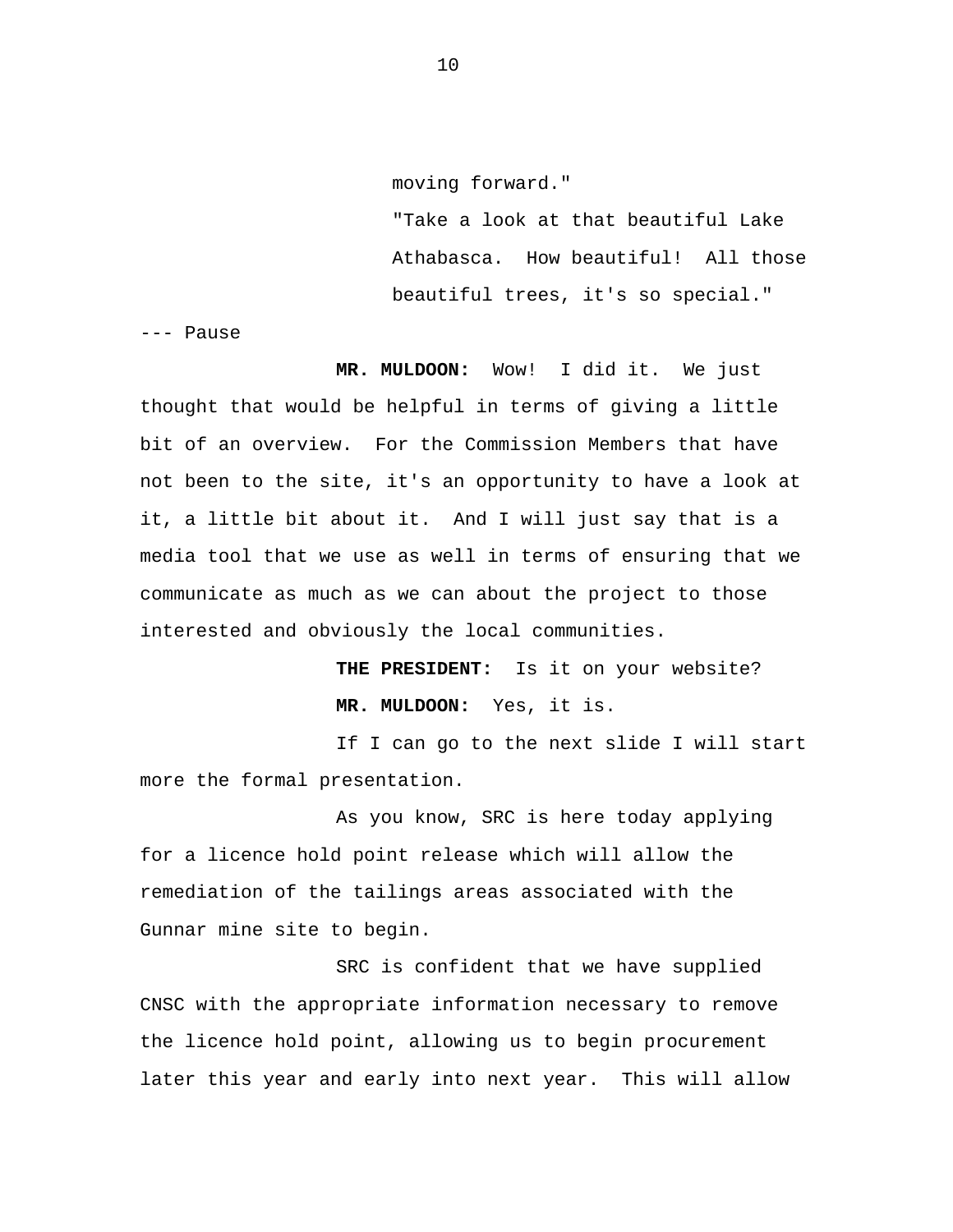remediation activities at the Gunnar site to begin in the 2016 field season. Any adverse delay in the hold point decision could produce a cascading project schedule and loss of the field season, which would increase project costs. So we are hopeful that we can provide any answers to any questions or anything that we can do today.

Having completed the Lorado remediation project this fall at sites adjacent to Uranium City, another fairly significant mine licensed by CNSC in terms of the remediation, we are hoping that we can transfer much of the local labour and equipment to the Gunnar mine site remediation activity so that as that project unwinds we are hoping to move some of that labour and equipment over to the other site.

Next slide. Some quick background.

In 2006, Saskatchewan and Canada signed a joint funding agreement for a number of sites in Northern Saskatchewan, which includes the Gunnar mine site. SRC was contracted by the Province of Saskatchewan to manage the decommissioning and reclamation of these sites.

Next slide. The purpose of the Gunnar project is to reduce the safety and environmental risks that the site poses to the public, utilizing sustainable remediation options that are both technically and economically feasible. It is to implement a long-term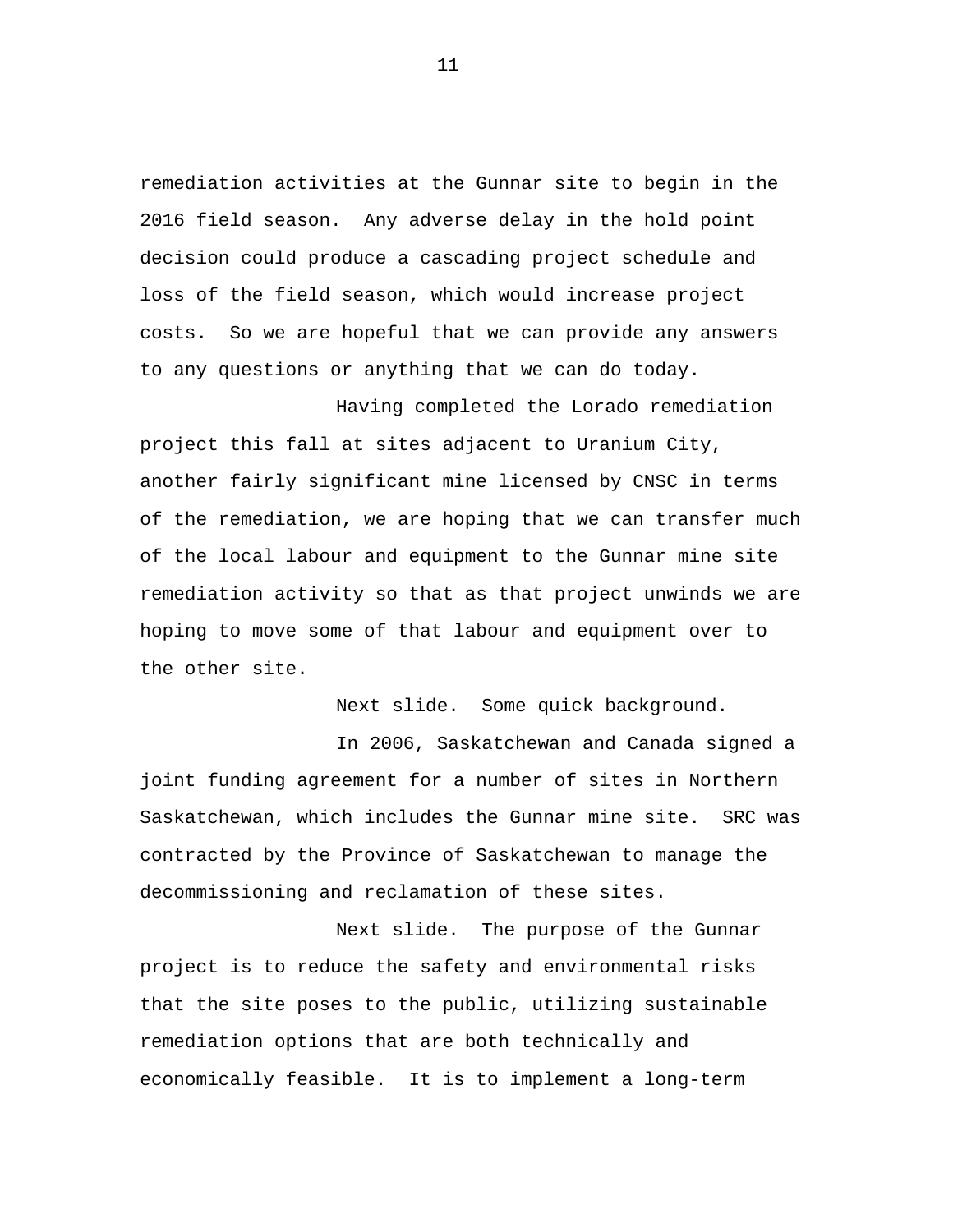environmental monitoring program and minimize long-term care and maintenance at the site as part of the eventual entry of the site into the provincial institutional controls program.

Next slide. So where are we in the process today? The environmental assessment process has been completed and approved and detailed engineering design is under way for the tailings portion of the site remediation. As mentioned earlier, we are hoping to start the field component of the tailings remediation in 2016.

I will now turn the detailed description of the project over to Ian Wilson, the Manager of the Environmental Remediation Program at SRC.

**MR. WILSON:** For the record, my name is Ian Wilson with the Saskatchewan Research Council.

Since coming for the Commission last November, SRC has conducted the following activities as part of the engineering design stage of the project.

During the winter of 2015, SRC held a public procurement for engineering services associated with the tailings cover system, with the award going to a collaboration between O'Kane Associates and EcoMetrix.

During the spring of 2015, the O'Kane team familiarized themselves with the project and conducted a GAP analysis of further information that would be required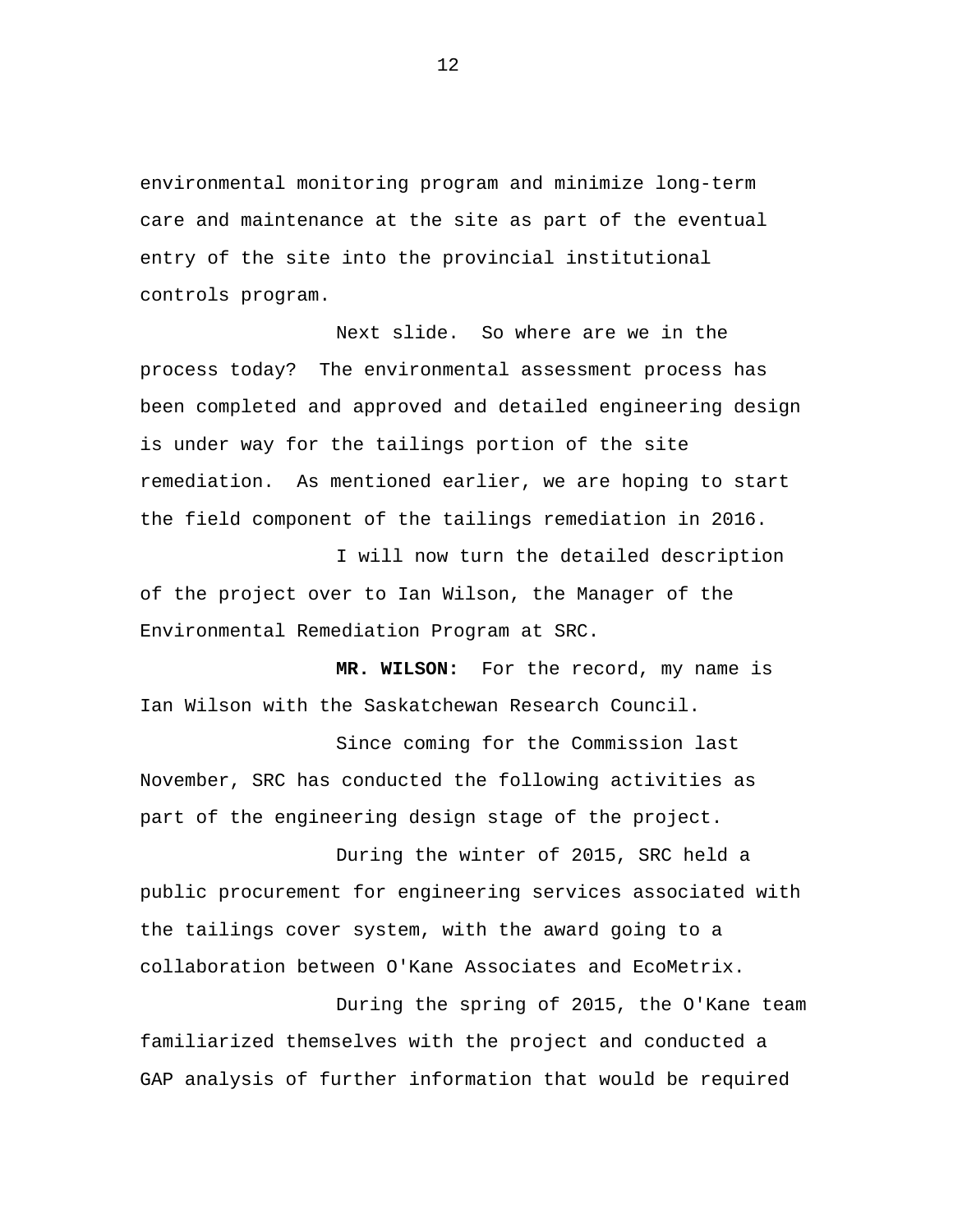to facilitate a tailings cover design.

To fill in the identified information gaps, SRC and the O'Kane team completed conceptual model verification, site investigation and option analysis, culminating in a preliminary cover system design during the summer of 2015.

The preliminary design was given to CNSC staff and Athabasca community representatives for their review and the recommendations and considerations incorporated into it, revised design report completed on August 17, 2015.

Next slide. The objectives that were used when designing a tailings cover system at Gunnar were to minimize human and ecological health risks posed by gamma dose rates, to eliminate inhalation and ingestion of tailings material and radon gas, to minimize release of contaminants of potential concern, or COPCs, from the tailings to Lake Athabasca, and to create a stable and sustainable landscape that is compatible with the natural surroundings and future use of the site.

The design criteria that were used for the tailings cover were:

1. Reduce gamma dose rate radiation to 1.14 µSv per hour, which is 1 mSv per hour above the local natural background, for the average of measurements taken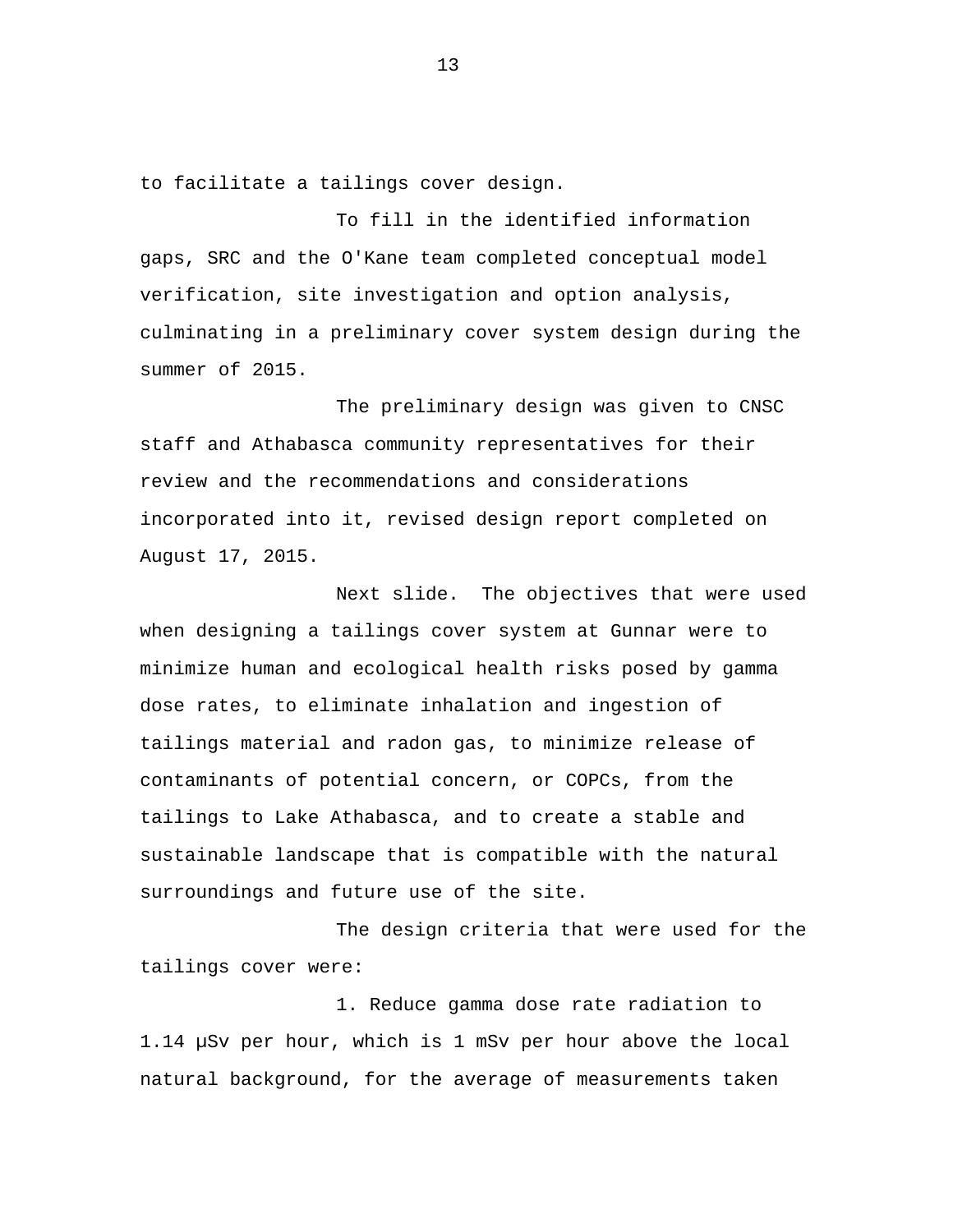over a 1 ha area, and 2.6 µSv per hour, which is 2.5 µSv per hour above the local natural background as a maximum spot measurement.

2. Meet site-specific remedial objectives, or SSROs, in St. Mary's Channel and Langley Bay of Lake Athabasca.

3. Meet groundwater quality compared to 2010 interim Tier 2 commercial and industrial guidelines developed on behalf of Environment Canada and radionuclides compared to 2010 Alberta Tier 1 Soil and Groundwater Remediation Guidelines.

4. Keep concentrations of particulate matter below the Canada-wide standards.

Design criteria for the tailings.

The design criteria for the tailings were

to:

1. Ensure traditional land use can occur on and adjacent to the site. Prevent the construction or operation of permanent or temporary residences on remediated mine waste deposits.

2. Design landform to be water-shedding and increase the distance between the rooting zone and water table/capillary fringe to prevent contaminants of potential concern, or COPCs, effervescence and limit the effects of solute uptake.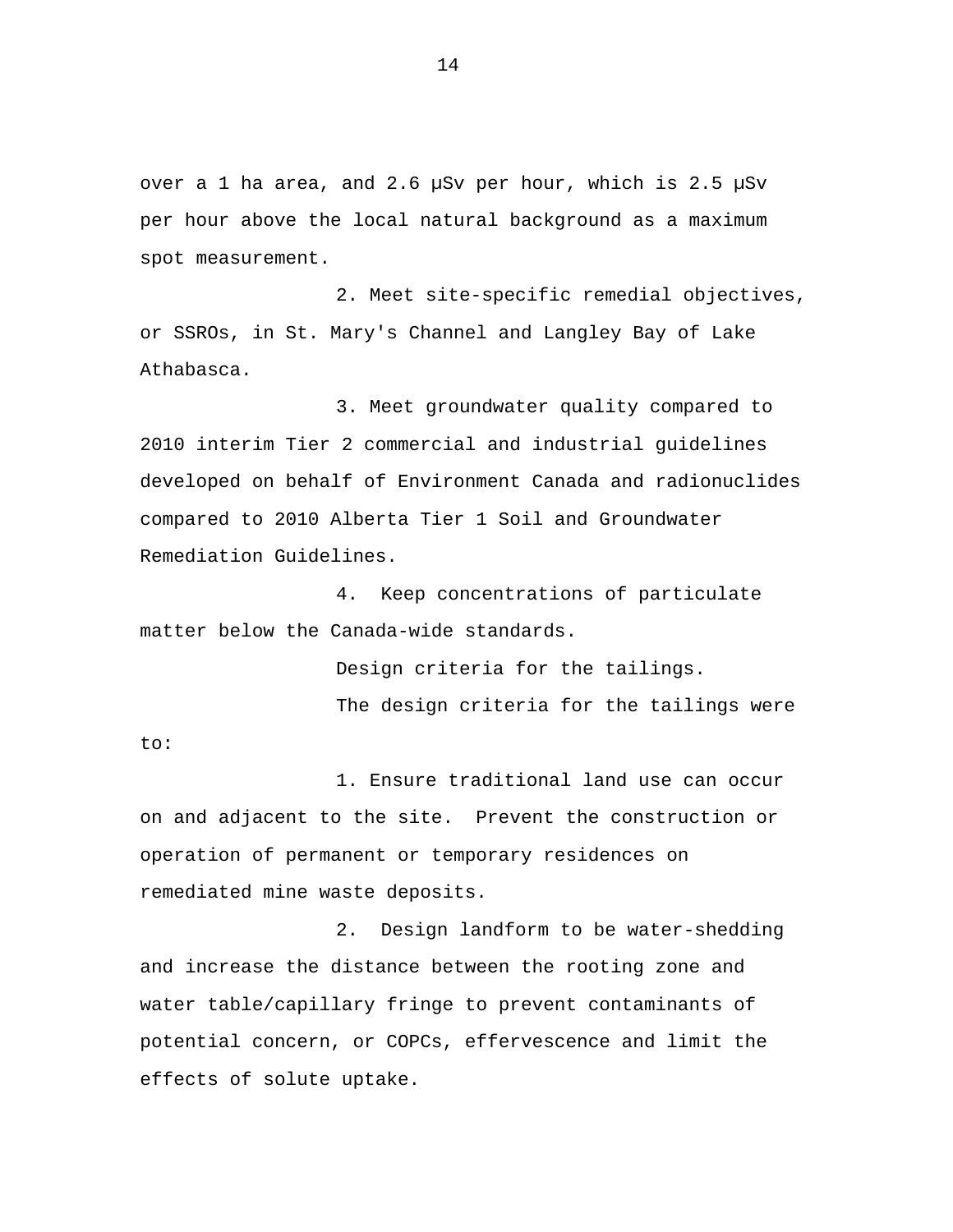3. Design surface water management system to handle a peak flow from the 1-in-200-year design storm event.

4. Establish a self-sustaining community of plant species native to the region.

Several options were considered for remediation of the primary or major tailings deposits, as well as the various secondary or minor tailings deposits at the Gunnar site. All of the remediation options considered in the study were previously identified in the 2013 Environmental Impact Statement, or EIS.

Preferred remediation options for each tailings deposit were selected based on the results of a contaminates loading assessment, preliminary remediation cost analysis, community input and a cost versus benefit analysis. Many of the options that were developed as part of the EIS and evaluated during the design process culminated from the community workshops held in the past.

Proposed tailings design for Gunnar main tailings.

The preferred option is to produce a water-shedding landform cover system using local building materials, which are soil, rock and waste rock, draining to the northern outlet leading to Gunnar Central. This continues the current surface drainage pattern at the site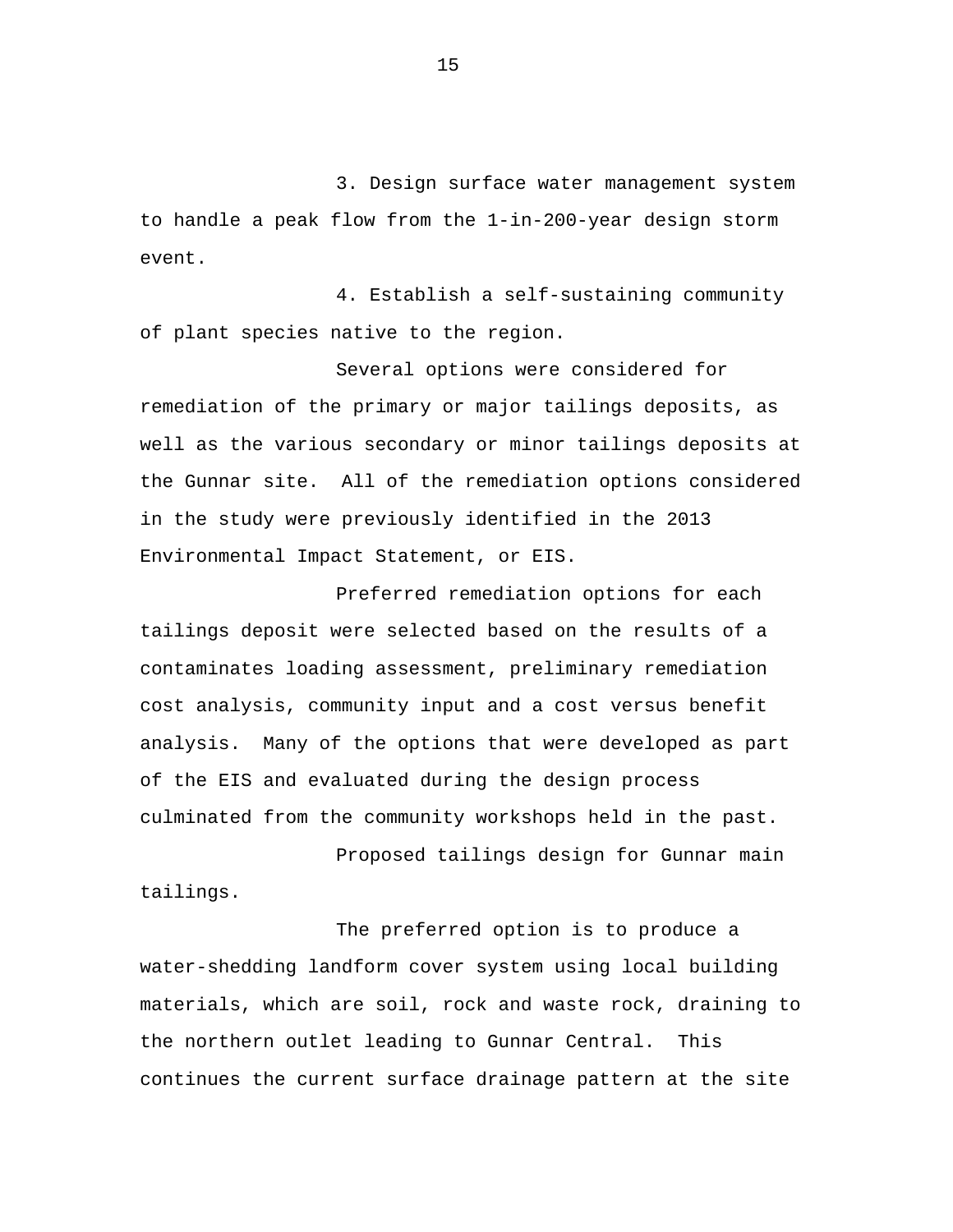and will eliminate standing bodies of water within the area.

A surface drainage swell with an average of 0.75 slope gradient is proposed through the middle of the landform to collect surface water from the reclaimed tailings and natural catchment areas, routing surface water to the northern outlet leading to Gunnar central.

The preferred landform and cover system design will require some regrading of the current tailings surface, including the southern dam. This dam is no longer in functional condition to contain saturated tailings and water.

The black arrow on the slide represents the relative location of the cross-sectional view presented in the insert diagram.

A 0.6-metre till cover system will be placed directly on the tailings to the east of the regrading extent in the areas with a minimum of 2 metres depth from the regraded tailings surface to the water table. This is expected to provide a minimum 2-metre separation between the base of the vegetation rooting zone and the water table.

In areas with less than 2-metre depth from the tailings water surface table, a minimum of a 1-metre thick cover system will be constructed comprising of a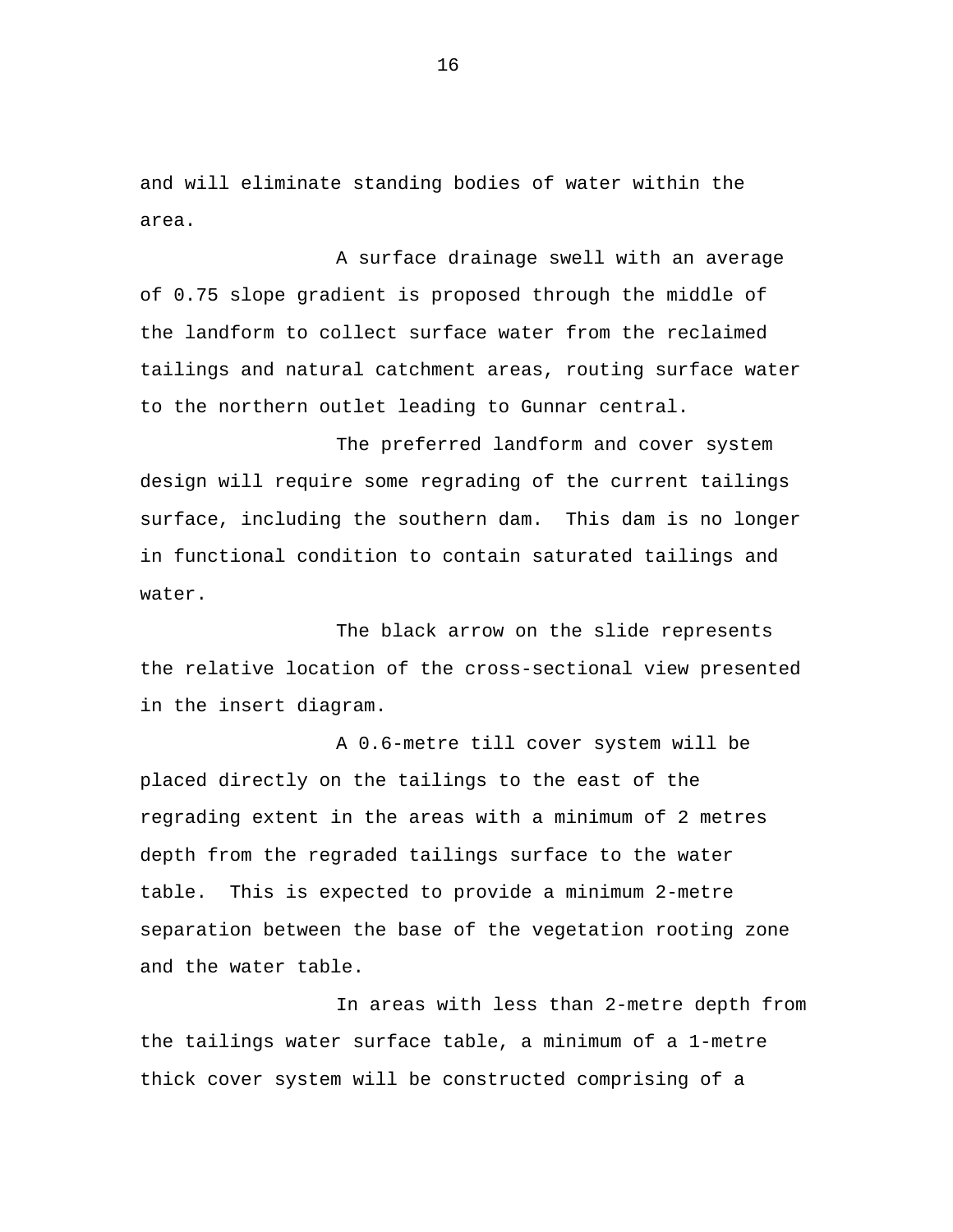1-metre layer of till material or a combination of 0.6-metre waste rock fill and/or overlying 0.6 metre of till materials.

The preferred remediation design for Gunnar main tailings was selected based on the advantages outlined as follows.

- The 2013 EIS recommended the creation of a water-shedding landform with a positive surface drainage to eliminate standing bodies of water on Gunnar main tailings.

- Due to the large area of Gunnar main, a substantial amount of fill will be required. Sufficient waste rock is available within close proximity and will be more easily sourced than local till material.

- Use of the northern outlet continues the current surface water drainage pattern that occurs presently. The northern outlet represents the lowest available outlet elevation, which minimizes the required fill to produce a water-shedding landform.

- A working platform of waste rock creates a coarser-textured material over the finer-textured tailings material, creating a capillary break and limiting the upward migration of tailings pore-waters and COPCs.

- A 0.6 metre till cover system will provide an adequate radiation shield and vegetation growth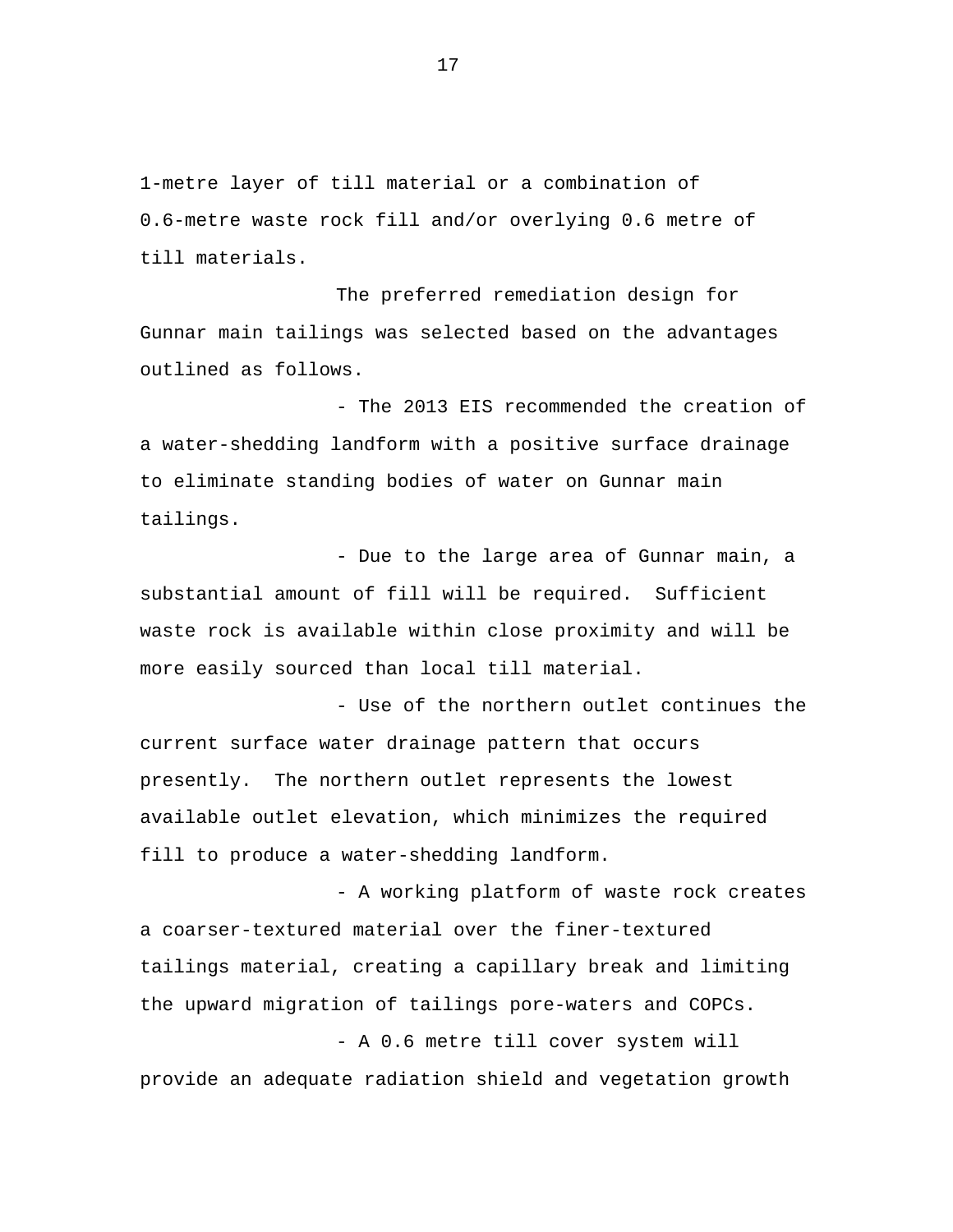media and is relatively easy to construct.

- And finally, limiting the till cover system to 0.6 metre over the majority of the landform greatly reduces the amount of till material that would be required and reduces the land disturbance from creating new borrow areas.

Two areas of the Gunnar main tailings that are not shown in either this diagram or the renderings on the next slide is the Gunnar Main back release and beaver pond tailings area.

The back release area is a portion of the tailings originally intended for disposal in Gunnar Main that migrated into a lower elevation pathway, heading eastward away from the facility. The preferred remediation method is to cover the tailings in place with a 1-metre till cover system. It is anticipated that a 0.6 thick cover system will not be adequate for this area given the wetter conditions and need to create additional separation between the rooting zone and local water table.

As part of the preferred remediation plan for the Beaver Dam area, the impounded water will be removed and the waste rock fill added to match the surface elevation of the area, the outlet elevation of Gunnar Main. A drainage channel will be constructed that will extend through Gunnar Central to Langley Bay. A minimum of 0.6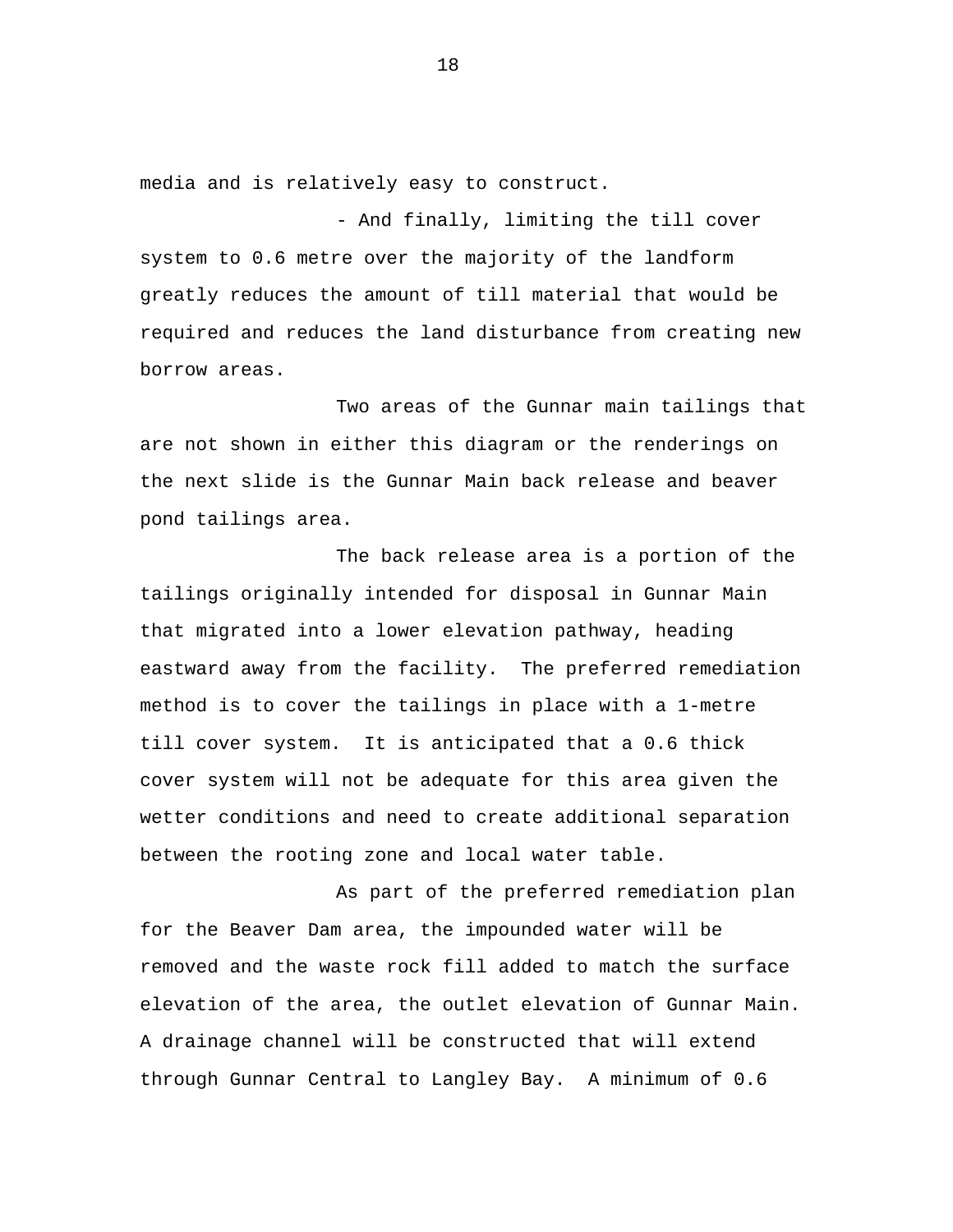metres of till will be added within the area outside the extents of the channel to provide radiation shield and a growth media for vegetation.

The red arrow in this diagram is the relative location and orientation for the next set of renderings.

This slide pictures the current state of the Gunnar Main tailings, the conceptual image of the tailings area after the regrading, dewatering and cover placement and after revegetation. As noted in the images, the current beaver pond will be dewatered to accommodate the placement of a cover system.

A dense and sustainable vegetation canopy is necessary to ensure effective erosion control and high transpiration capacity of the final tailings cover system. The borrow material available around the site has acceptable physical mechanical properties to serve as a growth medium and generally sufficient calcium and potassium content to allow for growth.

Established along the periphery of the Gunnar mine strip in mid-June 2012 were field plots for revegetation. Details of the revegetation plots and plans for the Gunnar tailings cover system are based upon the preliminary findings of these field trials in 2012. A native legume/grass seed mixture is recommended to be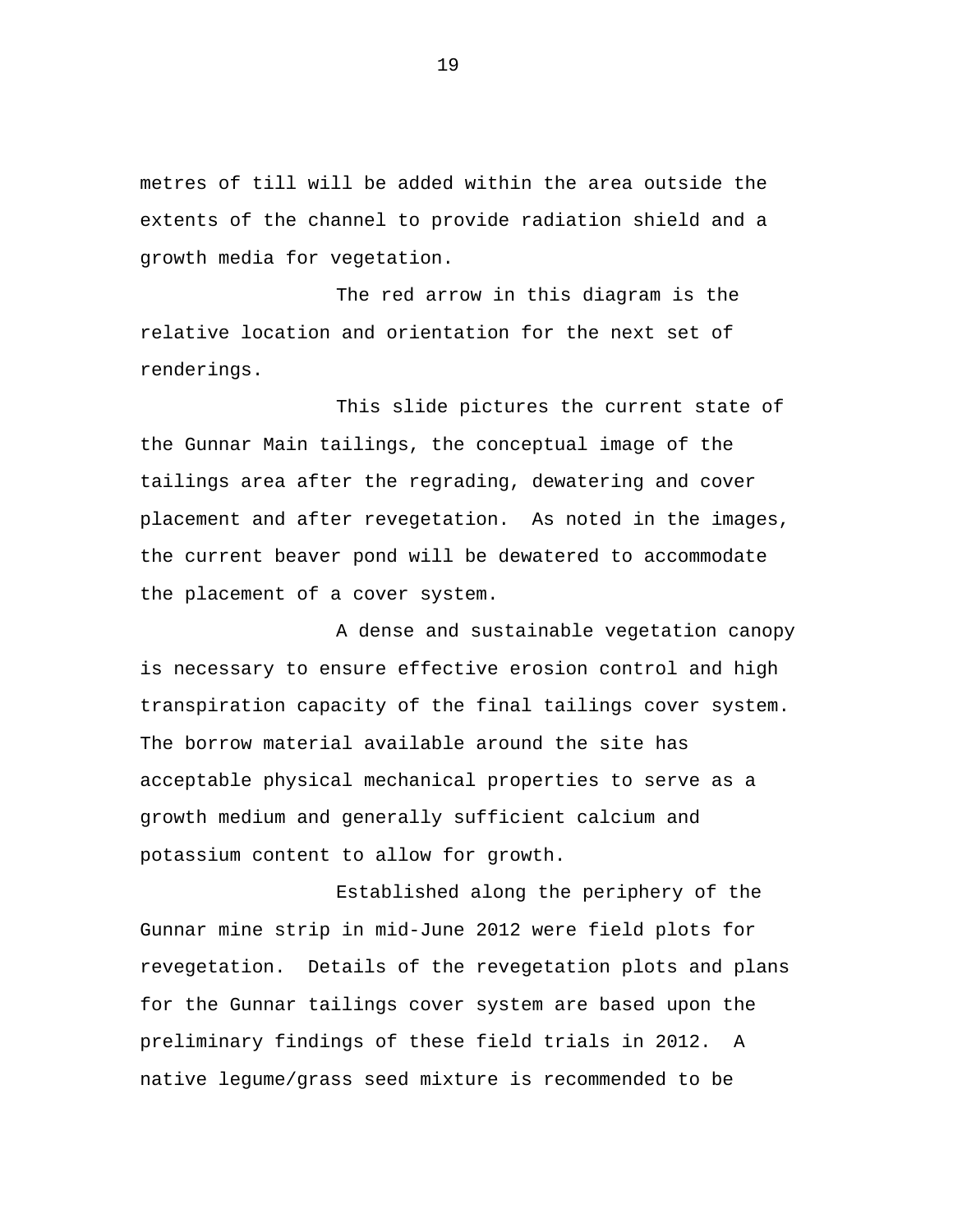applied to the tailings cover system at the Gunnar mine. Proposed tailings design for Gunnar

Central.

Gunnar Central incorporates the same design principle of creating a water-shedding landform as proposed for the Gunnar Main. Slopes have a surface gradient range of 0.7 percent to 1 percent towards the drainage channel proposed between Gunnar Main and Langley Bay. The black arrow presents the relative location of a cross-sectional view presented in the insert diagram. Waste rock is the preferred material to create water-shedding landform. A cover system consisting of a 0.6 to 1 metre of till will be constructed on the landform. Minimum till thickness of 0.6 metre. The minimum total waste rock and till thickness will be 1.0 metre.

The preferred remediation design for Gunnar Central was selected based on advantages outlined as follows.

- The 2013 EIS recommended the creation of a water-shedding landform with positive surface drainage for Gunnar.

- Waste rock is the preferred fill material to create the cover for Gunnar Central landform. It is anticipated that the natural till will be located in closer proximity to Gunnar Central than waste rock.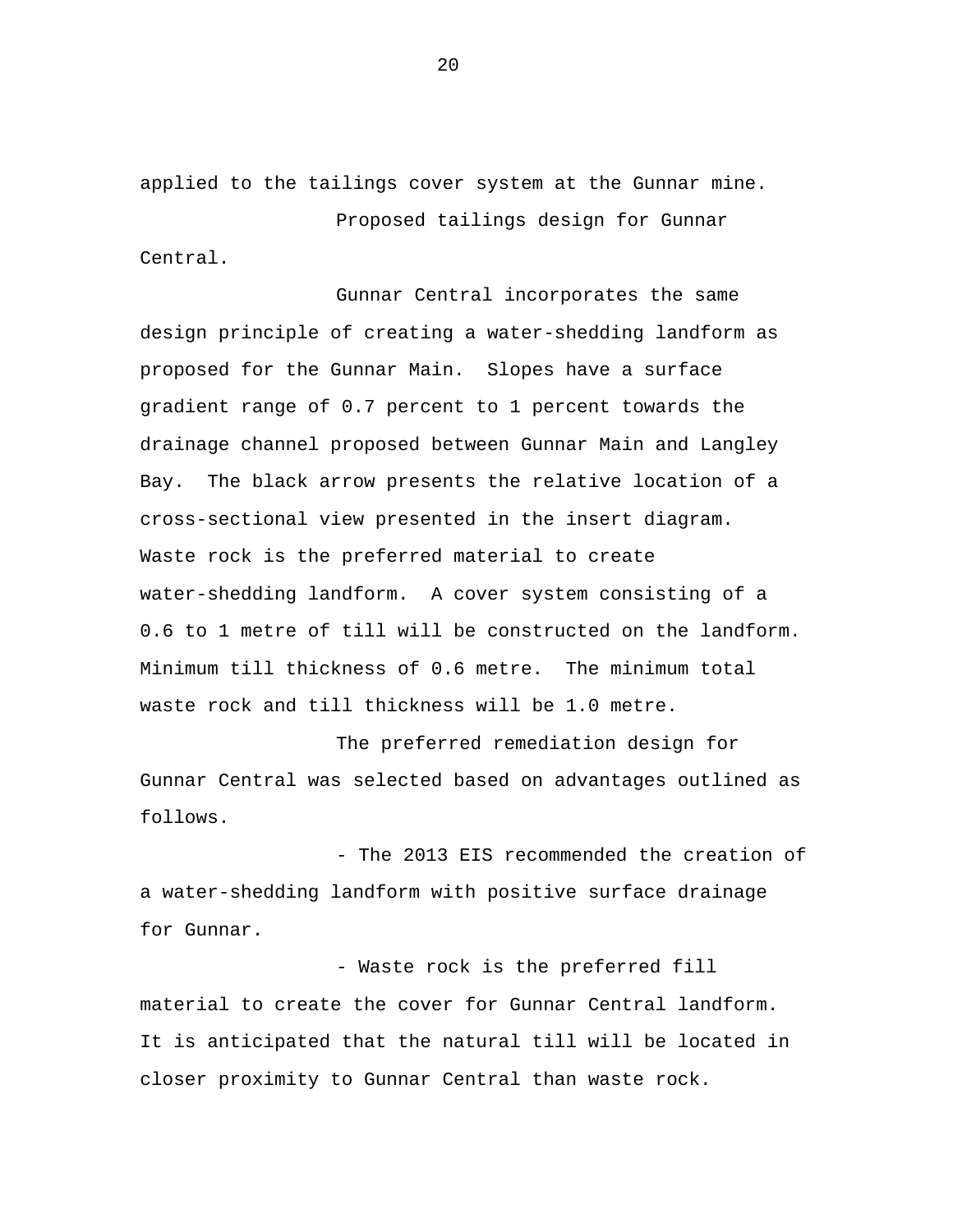However, due to the ease of its access to the waste rock and the cost and environmental impact of developing large till borrow areas, till is not recommended as the landform fill material. While outside the scope of the study, there are environmental benefits to relocating waste rock from its current position immediately adjacent to Zeemel Bay.

a coarser-textured material over the finer-textured material, creating a capillary break and limiting the upward migration of tailings pore-water and COPCs.

- A working platform of waste rock creates

- A 0.6-metre to 1-metre till cover system will provide an adequate radiation shield and vegetation growth media and is relatively easy to construct.

The red arrow presents the relative location and orientation for the next set of renderings.

This slide pictures the current state of the Gunnar Central tailings, a conceptual image of the tailings area after regrading, dewatering and cover placement and after revegetation.

Proposed tailings design for Langley Bay. The preferred remediation plan leaves the tailings in place and includes a minimum of 1-metre till cover system and defined shoreline in both Back Bay and Langley Bay with rock armour protection.

Till material and till gravel are the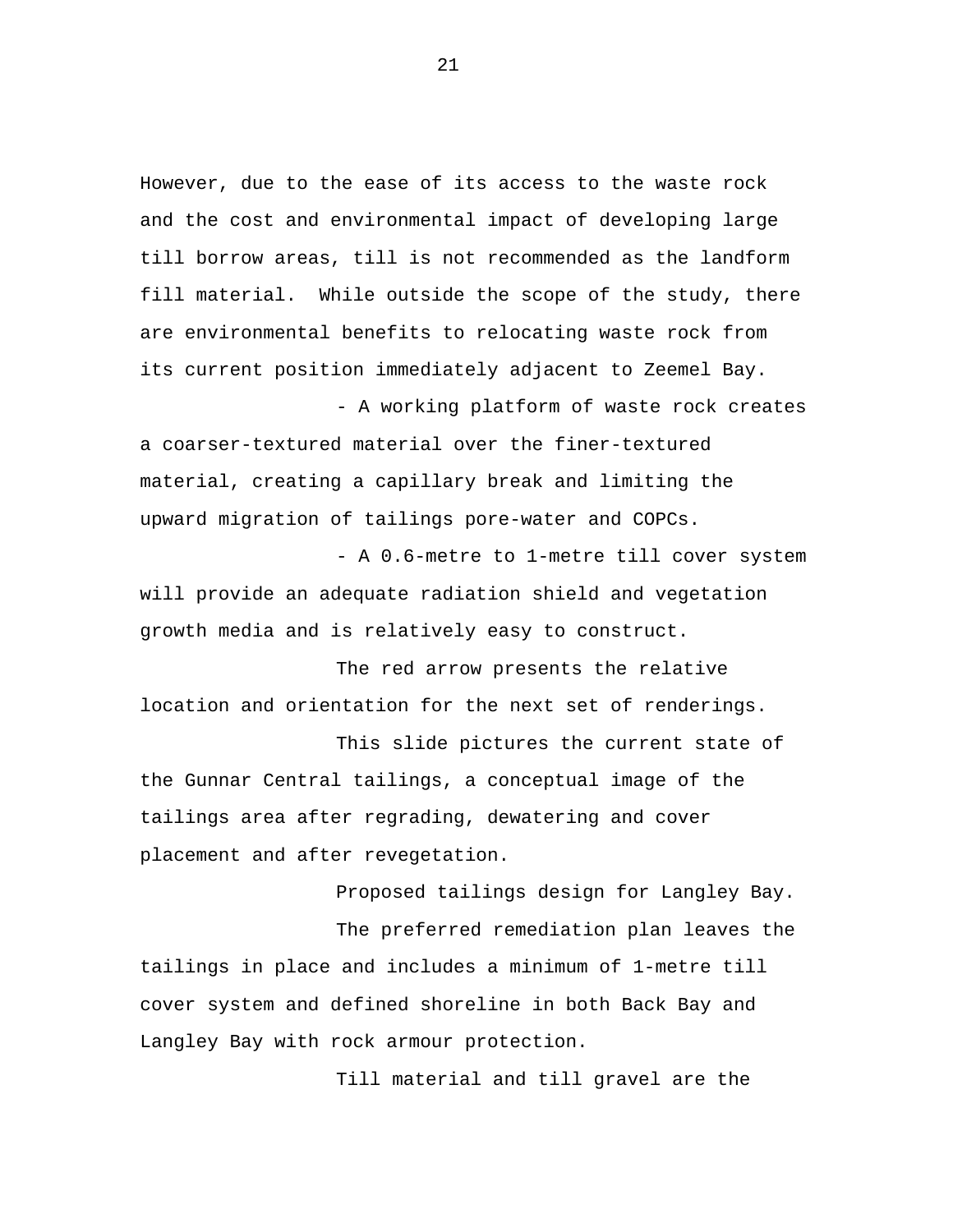preferred construction materials. Waste rock is not recommended for Langley Bay area given the proximity of the beach tailings to Langley Bay and potential additional contaminant source associated with the Gunnar waste rock materials at this location only.

The black arrow presents the relative location for the cross-sectional view presented in the insert diagram. The tailings landform is graded with a 0.3 slope from Back Bay and down towards Langley Bay. A channel that hydraulically connects Back Bay and Langley Bay runs across the middle of the landform. The inlet elevation of the channel is higher at Back Bay, ensuring one-way flow from Back Bay to Langley Bay. The cover system is thicker near Back Bay, so greater than 2 metres, and gradually thins to a minimum of 1 metre near Langley Bay.

The remediation design from Langley Bay was selected based on the following advantages.

- A minimum 1-metre till cover system provides adequate protection of the saturated tailings mass. Final elevation of surface is a minimum of 0.2 metres above the maximum historical water level, greatly diminishing the probability of flooding the entire landform.

- The use of till compared to waste rock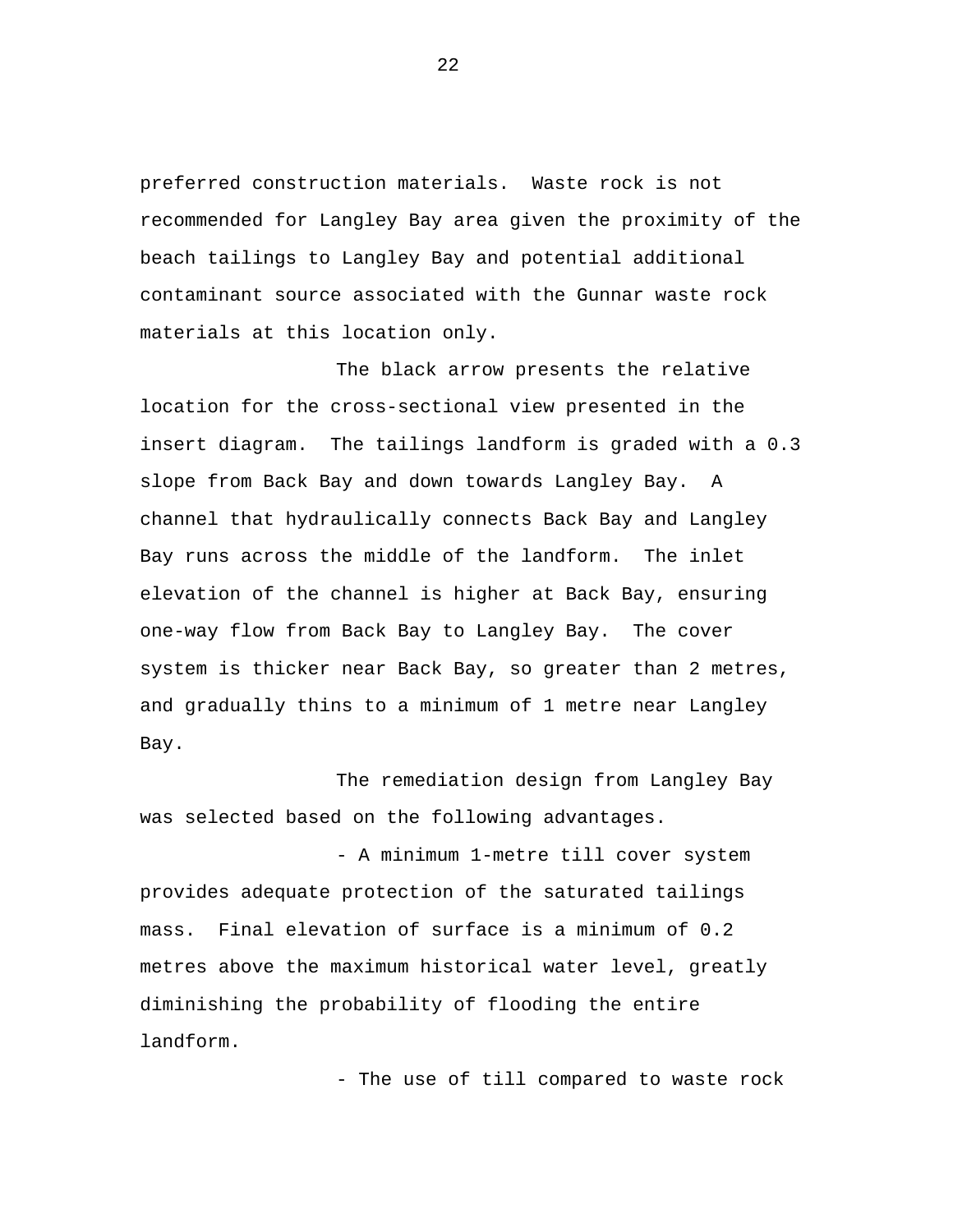does not introduce an additional source of potential contaminants adjacent to Langley Bay.

- Creation of defined shorelines with riprap or large angular rock in Back Bay and Langley Bay allow protection of the tailings deposit across the entire range of historical lake water levels.

- Hydraulic connection between Back Bay and Langley Bay provides a long-term management of Back Bay water bodies.

The red arrow represents the relative location and orientation for the next set of renderings.

This slide pictures the current state of the Langley Bay tailings, a conceptual image of the tailings area after regarding, dewatering and cover placement and after revegetation. What is apparent on these renderings is the riprap or rock type armour that is present adjacent to Langley Bay for erosion and scour protection.

Proposed tailings design - borrow materials, rock and soil.

Physical properties of the borrow material will be the primary determinant of final cover system performance. A key constraint in the design and construction of tailings area cover systems will be the quantity and quality of borrow materials.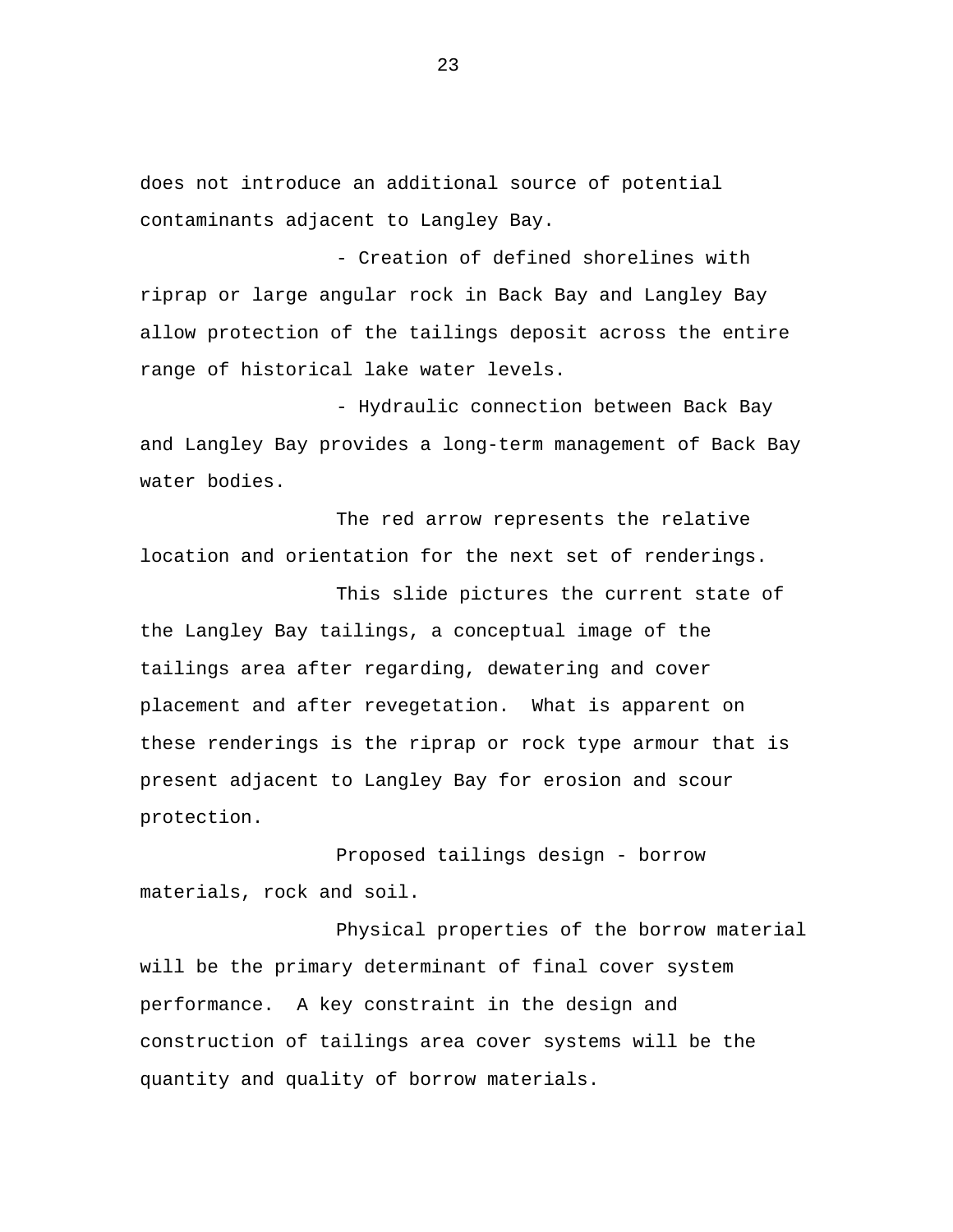Primary sources for the data review of borrow material properties and volumes were the AECOM and Golder field investigations done in 2009 and 2011, augmented by test pitting activities during June 2015.

Waste rock was also investigated as a potential cover system borrow source as part of the Gunnar site characterization.

From these studies, borrow area 5, 6 and the airstrip have been found to contain sufficient quantity and quality of material for tailings cover construction.

Natural recovery is the primary suggested strategy for revegetation of borrow areas. Topsoil in the borrow areas would be stripped and stockpiled along the natural vegetation debris prior to excavation activities. Upon completion of the excavation, the topsoil and organic debris will be spread back across the disturbed areas to promote natural recovery. With a shallow or lack of topsoil, natural recovery at selected areas can be amended by low rates of seeding and fertilization application.

Total till borrow material requirements for the tailings remediation plan is estimated to be approximately 700,000 cubic metres. The total volume of waste rock and riprap are estimated at 910,000 cubic metres and I will point out a correction on the riprap volume at 16,000 m<sup>3</sup>, respectively.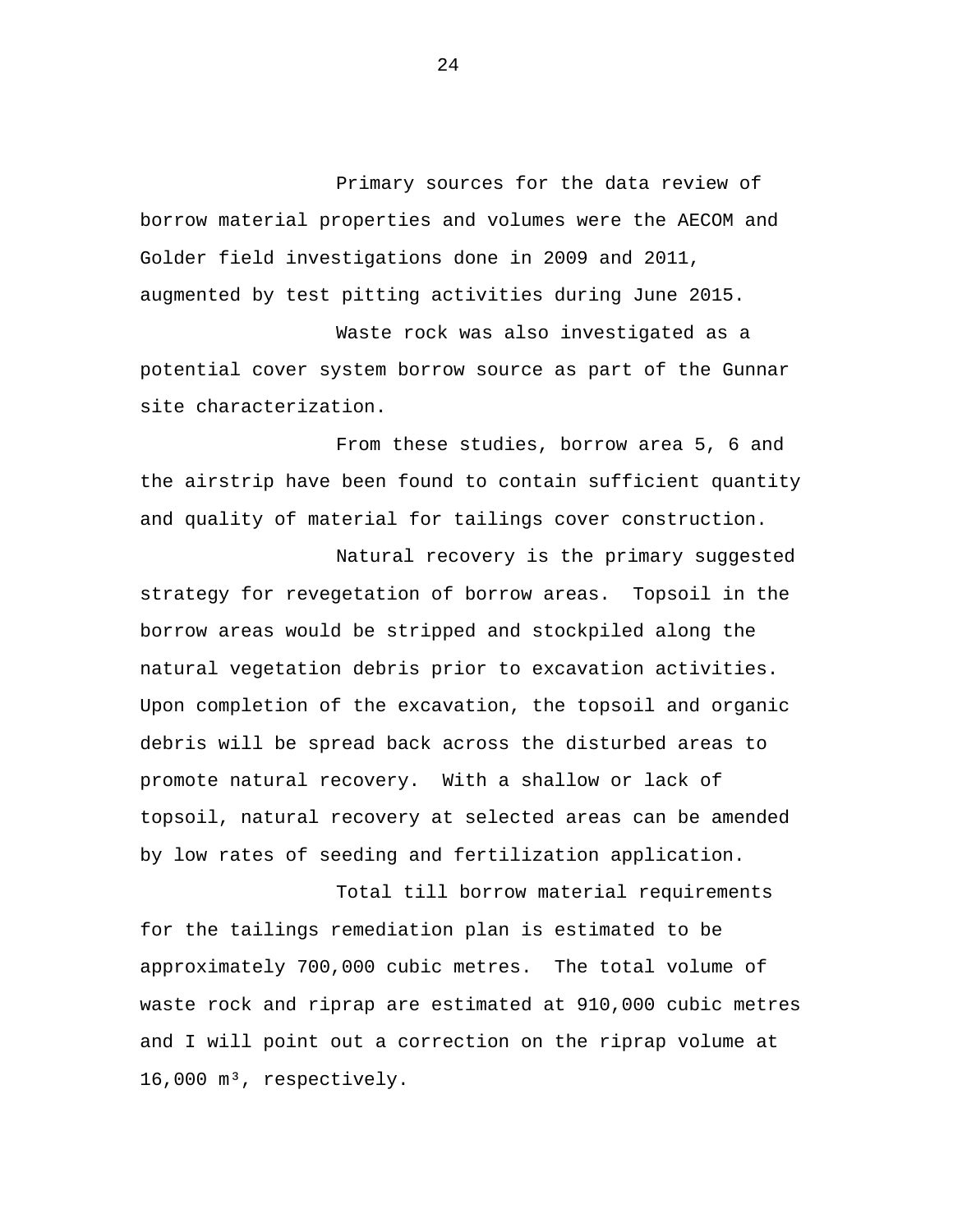Waste rock material will be sourced from both east and south waste rock piles. Detailed physical assessment of the waste rock materials shows the waste rock is coarser-textured material with approximately 80 percent of particle sizes greater then 4.75 metres. Material possessing higher gamma radiation levels would be placed in deeper parts of Mudford Lake or the Beaver Pond.

There is approximately 700,000 cubic metres of medium and coarse-textured materials combined available above the water table in the borrow areas based on field investigative work completed to date. If materials below the water table are considered, then approximately 960,000  $\mathfrak{m}^{3}$  of borrow material is available for the cover system.

Cover system performance metrics are based upon the EIS that was approved by Sask Ministry of Environment and CNSC.

A conceptual model of cover system performance has been developed as it relates to four critical aspects of performance; namely, radiation exposure protection, water balance fluxes, propensity for solute uptake, and anticipated reduction in COPC loadings to the aquatic receiving environment.

Proposed Tailings Design Performance: This table provides a visual representation of the current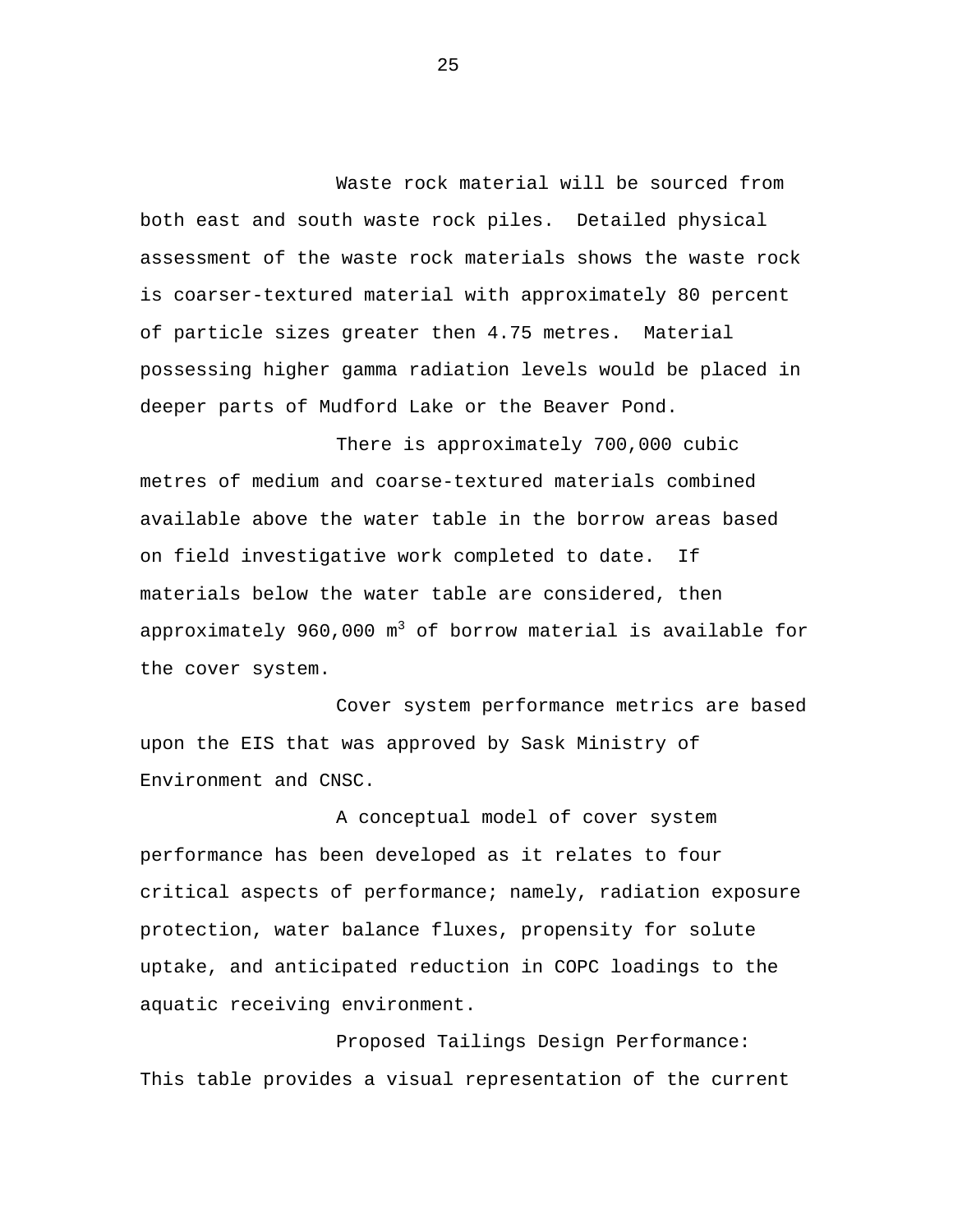state of the various parameters at the Gunnar Site and the parameters post-remediation when compared against the criteria for the site. As you can see, from our modelling results, the tailings cover system is designed to meet all of the criteria presented in the EIS.

Monitoring: According to the Mine Environment Neutral Drainage (MEND), direct measurement of field performance is the preferred methodology for measuring performance of cover systems. With this in mind, a recommended minimum level of monitoring should be included -- climatic conditions (for determination of potential evaporation rates), site-specific precipitation, cover material moisture storage changes, watershed or catchment area surface runoff, vegetation success, and erosion.

Details related to monitoring locations, parameters that will be measured and their frequency will be outlined as part of the final monitoring and construction plan. The performance monitoring system will be dependent on the landform and a cover system for each tailings deposit.

As part of this engineering design process we have incorporated Aboriginal and community engagement.

Since the start of this project, SRC has conducted more than 125 formal meetings with community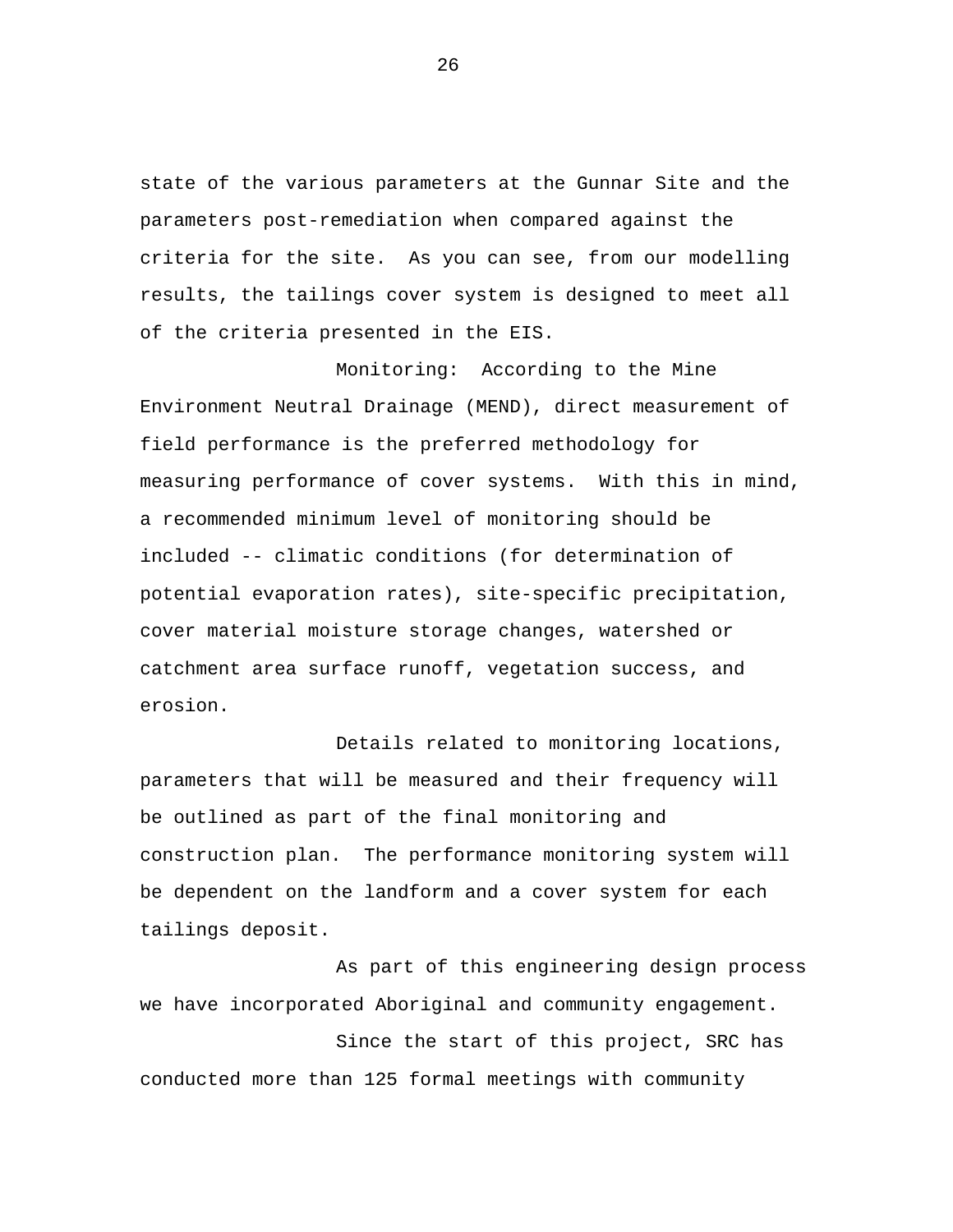members.

SRC continually communicates with community members and leadership through radio, print, SRC website, faxes, posters, fact sheets, teleconferences, direct email, email, text, Skype, Dene interpretation, and Facebook.

To provide a better framework for its interactions with community representatives and leadership, SRC has conducted multiple site tours.

As part of the previous Gunnar demolition and materials abatement activities SRC and its contractors have conducted asbestos abatement training, safety training and radiation training. As part of SRC's management of Project CLEANS, it has expanded this training to include essential skills training, driver's license training, and heavy equipment training, and will continue to expand its training program following input from community members.

Other ways in which SRC engages with community members in the Athabasca region includes:

Athabasca Sector Gathering representation; Capacity building or training initiatives partnered with the Prince Albert Grand Council; Local site monitoring and monitors

providing independent site auditing;

Inclusion of community members on public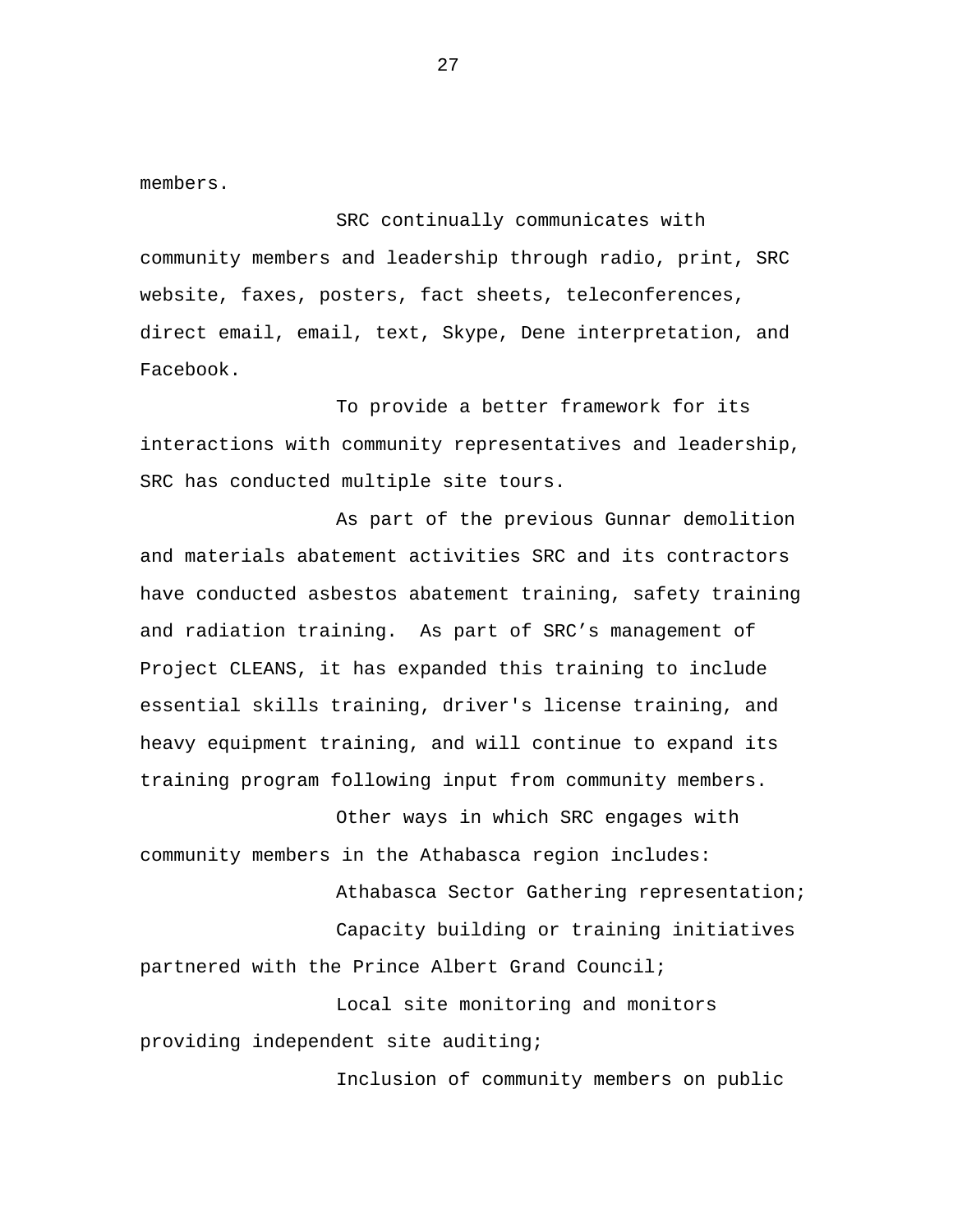procurement teams;

SRC participates and has participated and has funding for its engagement events which covers travel, accommodations and honorariums for community members;

Local Aboriginal labour inclusion on its projects which to date have been greater than 50 percent on all of its major projects;

And presentations at Environmental Quality Committee, or EQC;

And as you can see from the video, workshops both from remediation options stage and design stage.

From feedback received from private industry, First Nations, and government, SRC has been told that it has an industry-leading community engagement strategy. As part of this strategy, SRC has pushed the boundaries of public procurement to maximize local involvement and sustainable development opportunities. As such, SRC has been nominated for both the Government of Saskatchewan Premier's Award of Excellence and the Canadian Public Procurement Council Achievement of Excellence in Procurement Award.

As part of SRC's strategy to provide opportunities for community members to actively contribute to the Gunnar remediation design process, it held a site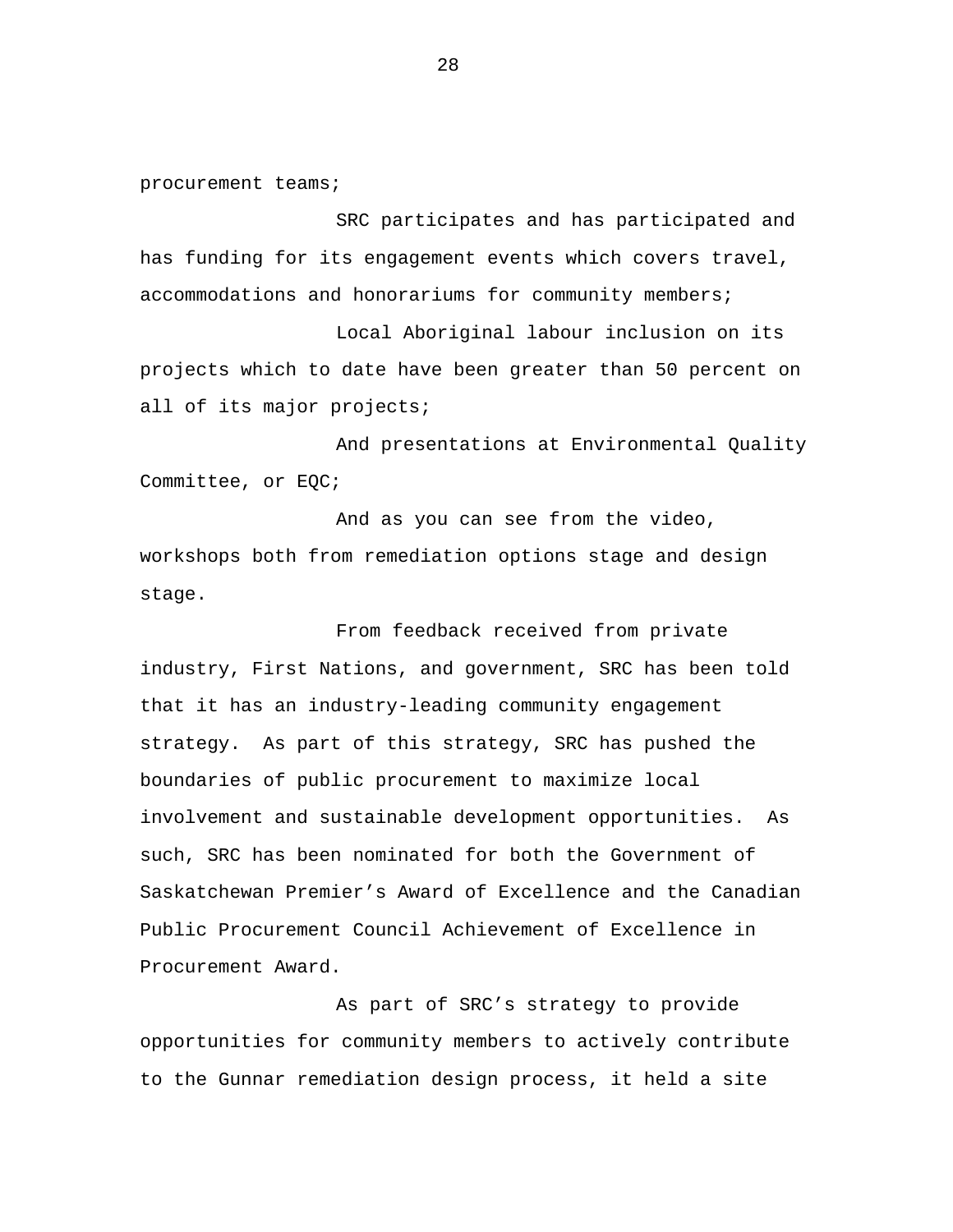tour and workshop in June of 2015 with both Elders and community representatives. This has not been the first workshop conducted with community members. The discussion of remedial options for Gunnar has been an ongoing part of the project. The remediation options have been discussed with community members since the inception of the Gunnar Project.

All of the meetings and workshops have contributed in defining feasible remedial options as part of both the EIS and the design processes. At all these workshops there has been a consistent theme from community members to "do a good job" when carrying out the remediation, which we listened to.

Recent site tours and workshops have explained how the discussions and input from previous meetings have influenced the current design being proposed for Gunnar. Some of the community input that has and will be specifically utilized as a part of the remediation plan and the project is organizing an Elder and youth workshop to gain traditional land use expertise for incorporation into the re-vegetation plan, local community environmental monitoring capacity building program, re-evaluation and adjustment to the July 15th preliminary tailings cover design report, and follow-up community workshop for input regarding other site aspects preferred remediation options.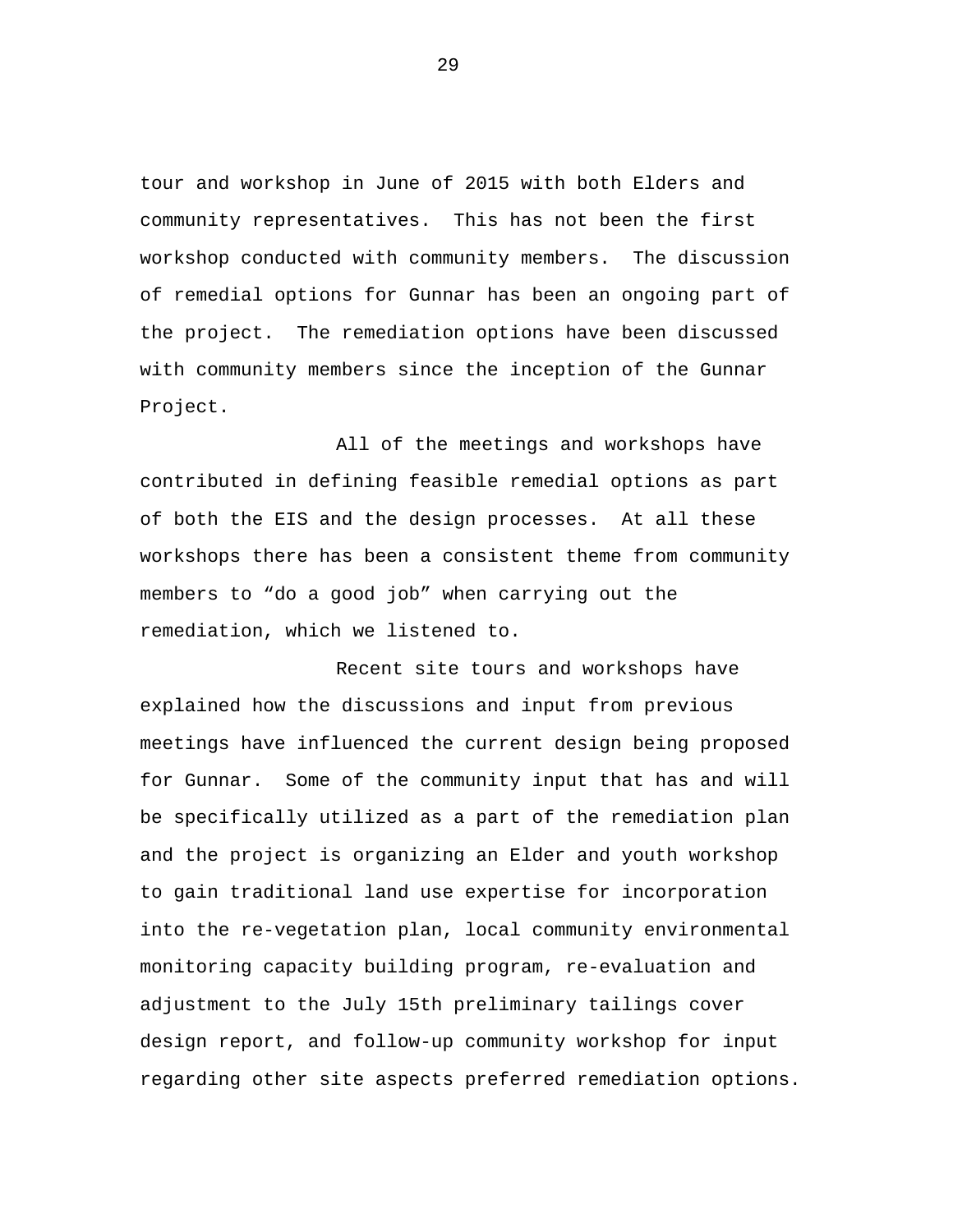As follow-up from its June 2015 Gunnar site tour and workshop, SRC and the CNSC staff conducted a complimentary workshop at the end of July in Saskatoon where presentations were made to community members and additional feedback received regarding the proposed remediation design for both the tailings and the other site aspects. Community input from both the June and July workshops were considered and addressed (where possible) at the workshops and incorporated into the August 17th Gunnar Tailings Cover Design Report.

As part of this process, tailings design, presentations, and minutes were made available to the both the attending community members and public through direct email and posting to SRC's public website. SRC has translated a number of documents into the Dene languages and offer translation services at these meetings. Throughout Project CLEANS, SRC has and will continue to translate documents and produce multimedia communications tools into Dene for the communities benefit.

Going forward, SRC will continue its community engagement strategy and look to bring new items online such as Community Environmental Monitoring Program; Aboriginal Site Supervisor Program.

SRC remains committed to trying to maximize the benefits its management of remediation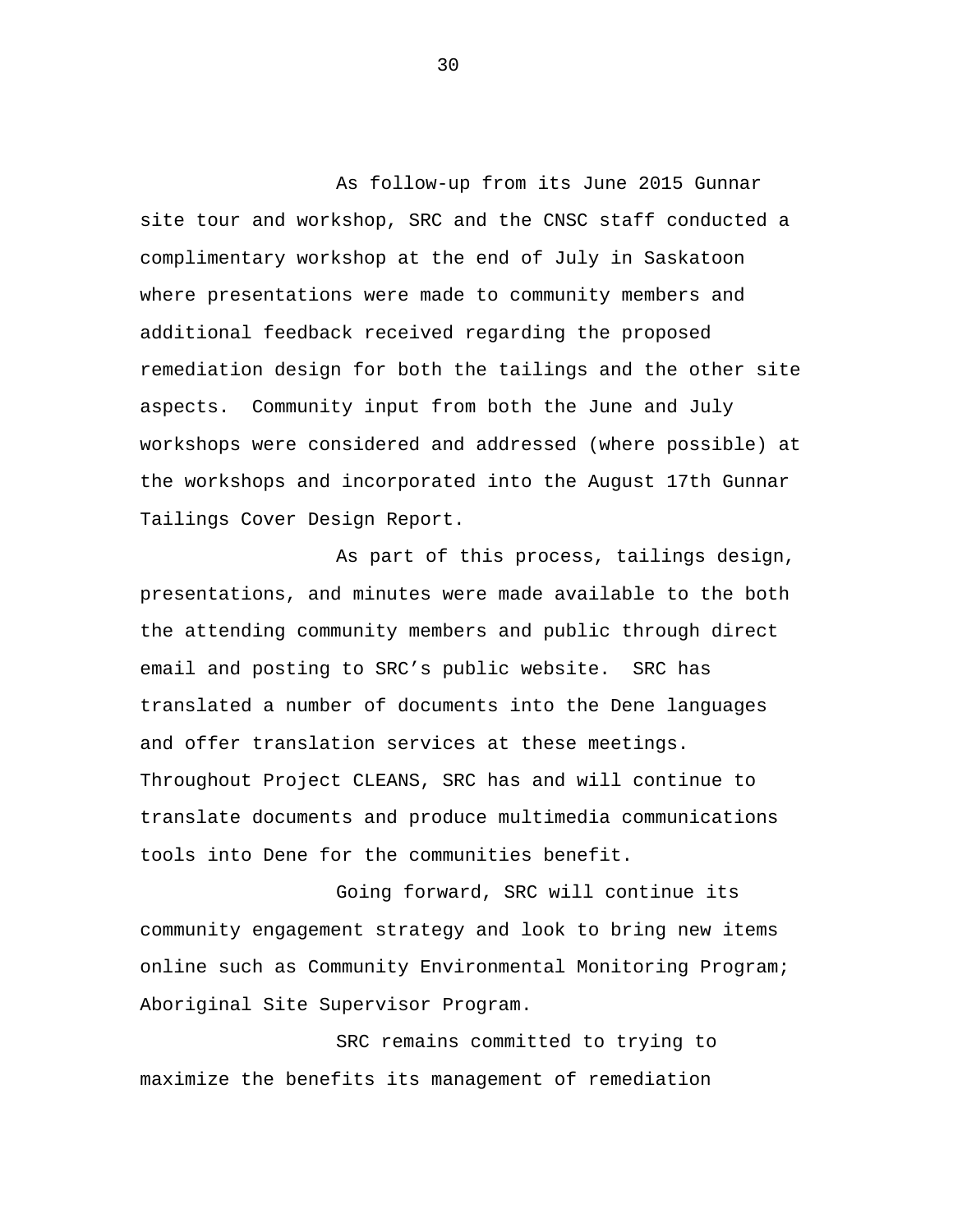projects provide to the local communities.

This slide shows some of the major milestones that were associated with providing local community input into the preferred tailings remediation options found in the Gunnar EIS. During the initial workshop in June, SRC and the design consultants presented the design approach and options from the EIS decision tree and asked for community input.

Community input was incorporated into the cost-benefit analysis that was used to select the preferred remediation options. As an example, many community members provided their concern regarding relocations of the tailings in Langley Bay and the effect to the fish, water and the wildlife. This concern was confirmed using contaminated loading modeling and incorporated as a disadvantage for this option during a cost-benefit analysis.

As follow-up to the June workshop, a second workshop was organized for community members in late July to provide design updates and answer any questions, real time or concerns at this meeting. Any further input from community workshops were incorporated into the revised August  $17^{th}$  tailings remediation report.

Now, before closing SRC's presentation we would like to play Video 2 which is an example of the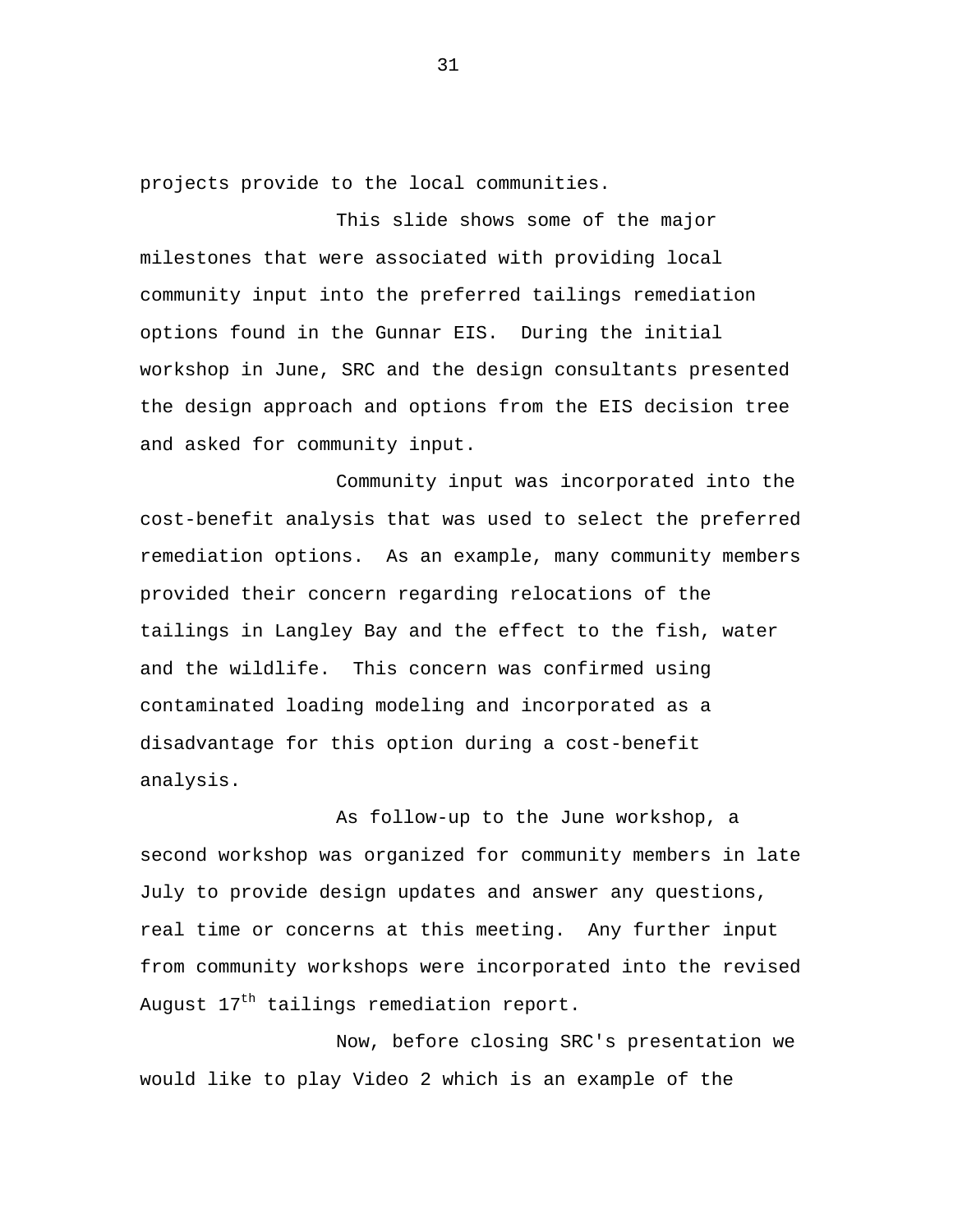<span id="page-33-0"></span>Aboriginal Mentorship Program SRC has developed and would like to apply to this project specifically.

--- Video presentation

 **MR. MULDOON**: And that concludes our presentation for SRC.

**CMD 15-H10/15-H10.A** 

**Oral presentation by CNSC Staff** 

**THE PRESIDENT:** Thank you.

I would like now to move to the

presentation from CNSC staff as outlined in CMDs 15-H10 and 15-H10.A.

I understand Dr. Newland will make the presentation. Please proceed.

DR. NEWLAND: Thank you. Good afternoon, Mr. President and Members of the Commission.

My name is David Newland and I am the Acting Director General of the Directorate of Nuclear Cycle and Facilities Regulations. With me today are Ms. Karine Glenn, Director, Wastes and Decommissioning Division and Dr. Karina Lange, Senior Project Officer, also with the Wastes and Decommissioning Division. There are also several specialists here today who are available to answer any questions you may have.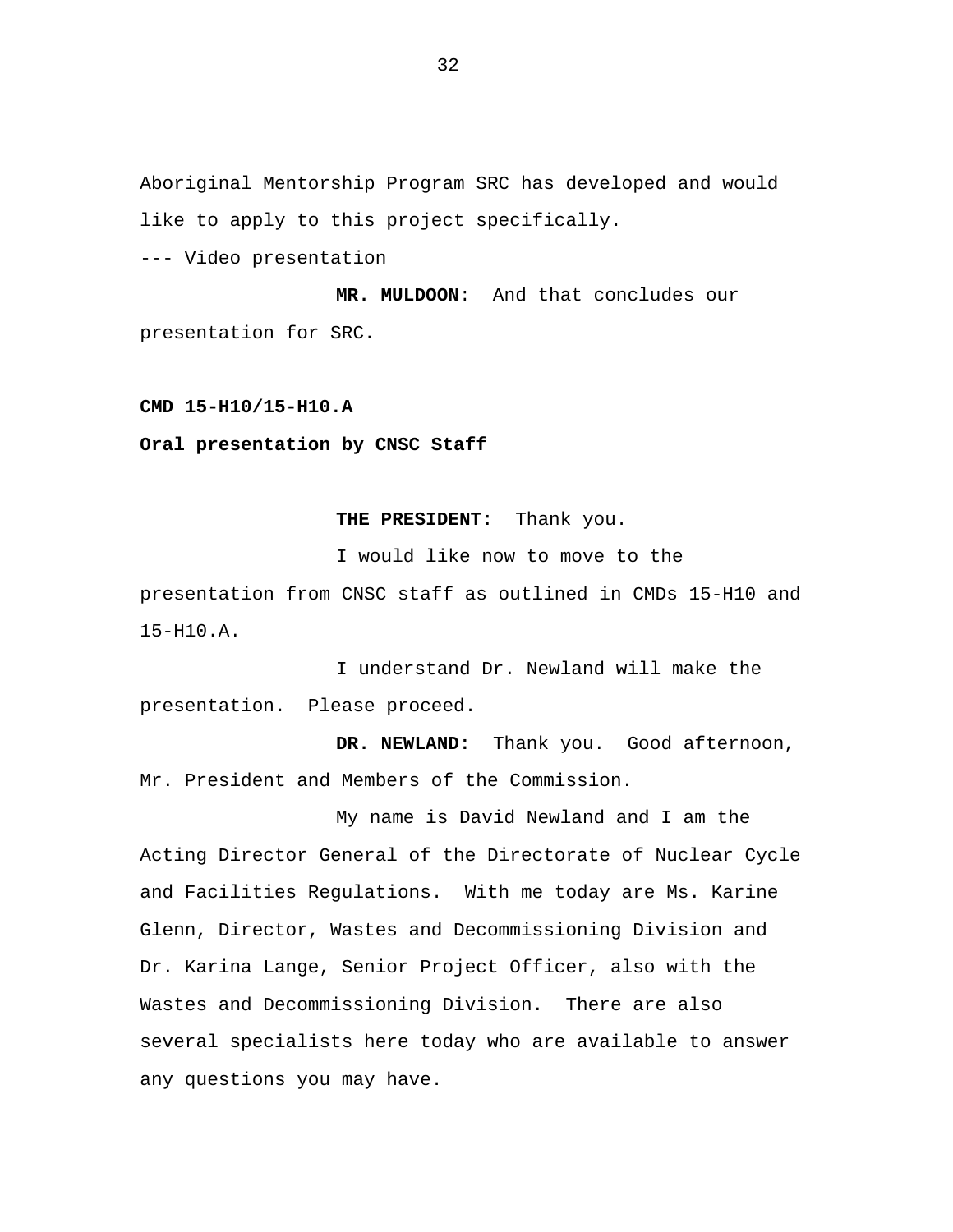The purpose of this presentation is to provide the Commission with CNSC staff's evaluation and recommendations regarding SRC's request to release the hold point for Phase 2 of the Gunnar remediation project and to allow for the remediation of the tailings area.

And with that I will pass the presentation to Karine.

**MS GLENN**: Thank you. Good afternoon, Mr. President and Members of the Commission. My name is Karine Glenn and I am the Director of the Wastes and Decommissioning Division at the Canadian Nuclear Safety Commission.

The Saskatchewan Research Council (SRC) is carrying out the remediation of the Gunnar site, which was authorized by the Commission in January of 2015. In this presentation we will provide you with some history on the file, discuss staff's assessment of SRC's remediation plan for the tailings area and provide summary of Aboriginal and public consultation.

Finally, we will present CNSC staff's conclusions and recommendations. SRC is carrying out the remediation of the Gunnar site in three phases. The subject of this hearing is on SRC's request to the Commission to proceed with remediation of the tailings area which are part of the Phase 2 activities at the site.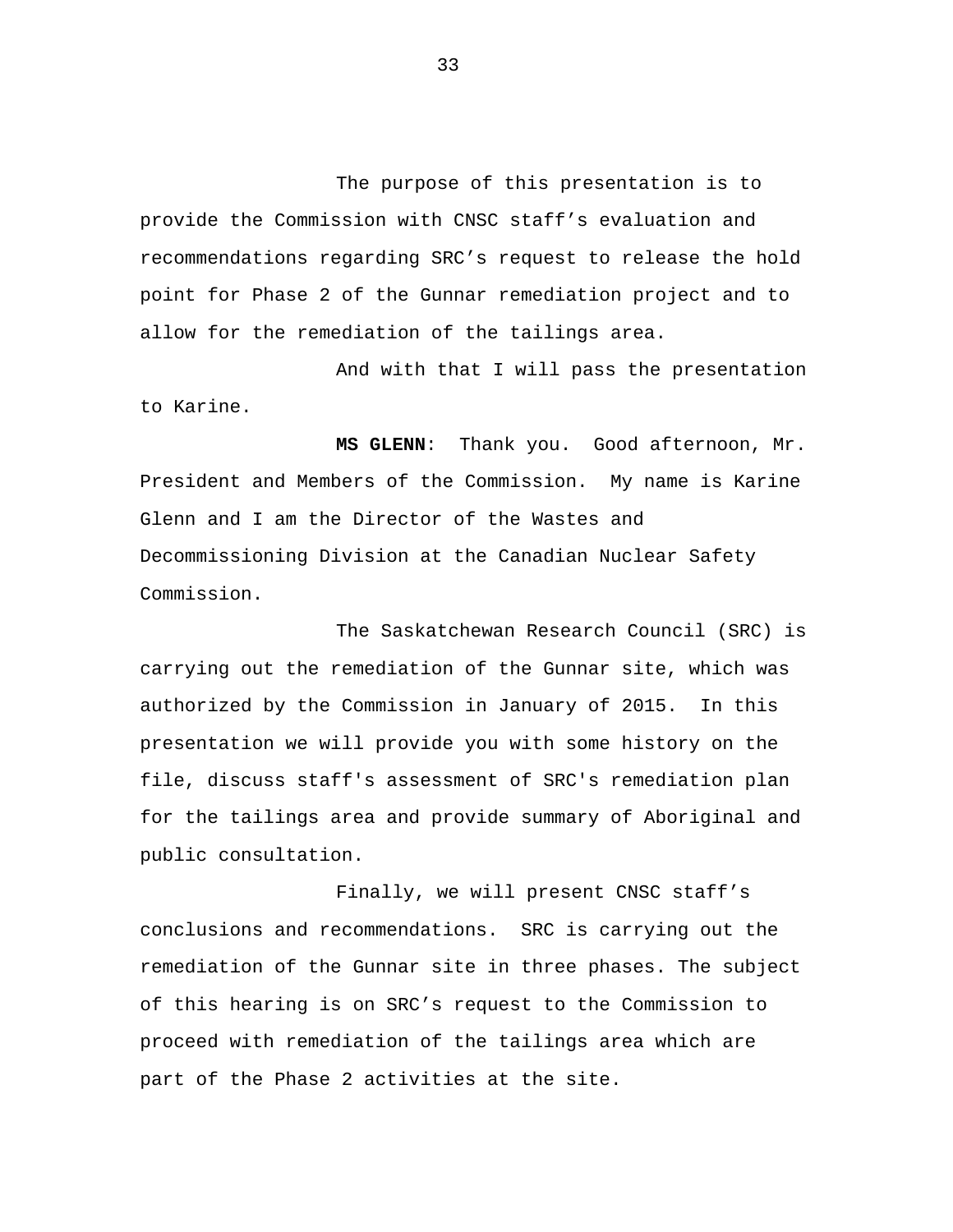The Gunnar mine site is located approximately 600 kilometres north of Saskatoon on the north shore of Lake Athabasca. The Gunnar legacy site began operations in 1955 and was closed in 1963. The ownership of the site then reverted to the Province of Saskatchewan.

The site has several waste components that require remediation, as outlined in SRC's presentation.

These include exposed mine tailings that cover large parts of the site, waste rock piles, a flooded open pit with underground workings below it and a mine shaft.

Federal oversight of the site did not take begin until the year 2000 when the *Nuclear Safety and Control Act* came into force. During the early 2000s CNSC staff worked with Saskatchewan Environment to improve the conditions of the site. In 2006 the Saskatchewan Provincial Government signed a cost-sharing agreement with the federal government and named SRC to act as their agent for licensing and remediation of the site.

To address the hazards associated with the ongoing deterioration of the 50-year old buildings on the site, the Commission issued an order to SRC in 2010 to demolish all of the structures on the site. This order was completed by the end of 2011.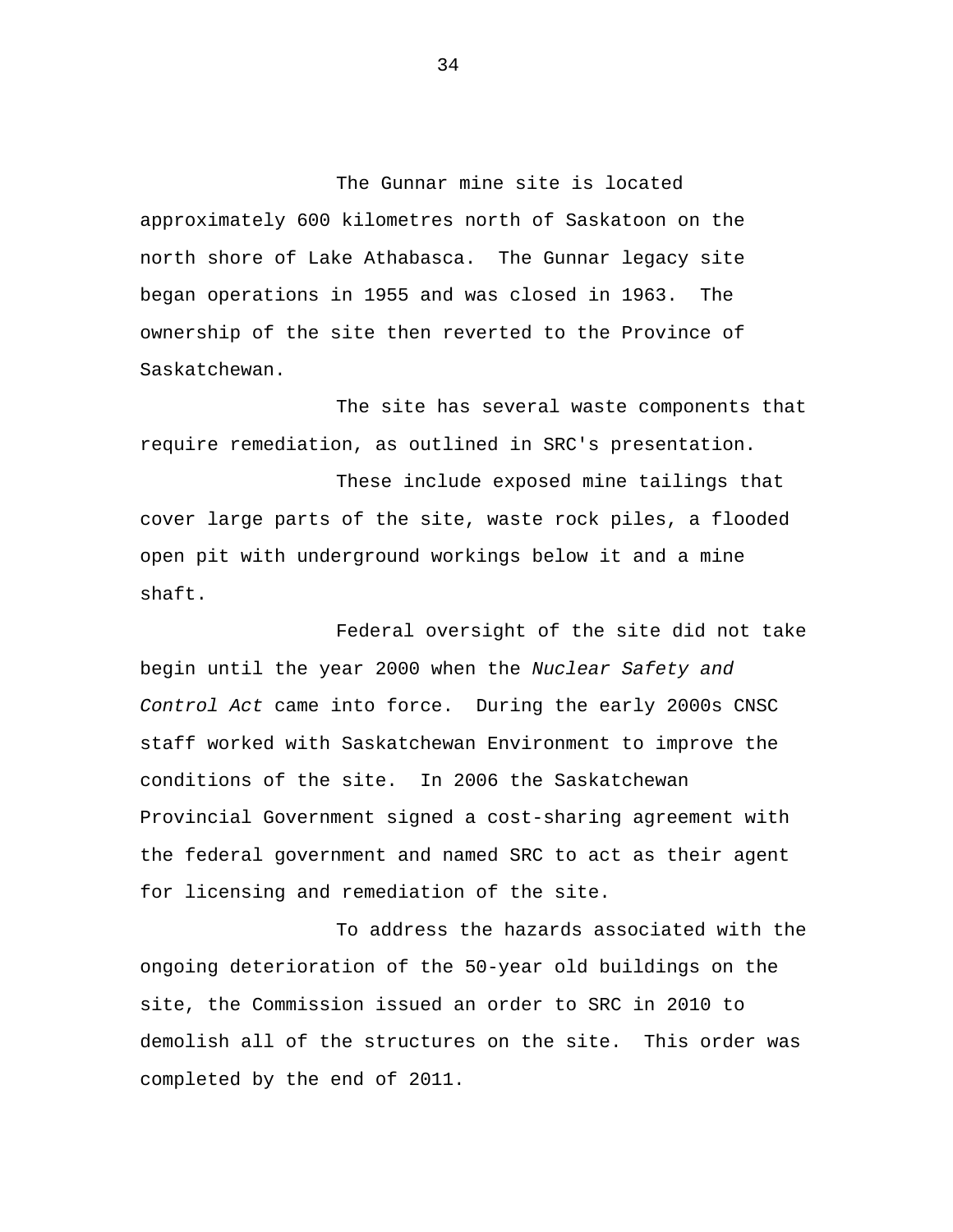The Gunnar remediation project was subject to an environmental assessment under both the *Canadian Environmental Assessment Act* and the *Saskatchewan Environmental Assessment Act*.

The EA was conducted in a coordinated approach, with provincial and federal governments each making their own EA decision. The EA examined all potential remediation options for the main waste components of the site that include: the tailings area, the waste rock piles, the open pit, the mine shaft and the demolition debris.

CNSC staff concluded that no significant adverse environmental effects would result from the project, taking into account mitigation measures.

Overall, the EA demonstrated that environmental conditions at the site would improve over time following remediation. The EA identified several follow-up plans that involve additional groundwater characterization, wildlife studies such as caribou migration and vegetation studies in the area.

A public hearing was held on November 6, 2014 by the CNSC on the EA report and on SRC's licence application.

In 2015, The Commission accepted the EA and concluded that the proposed project is not likely to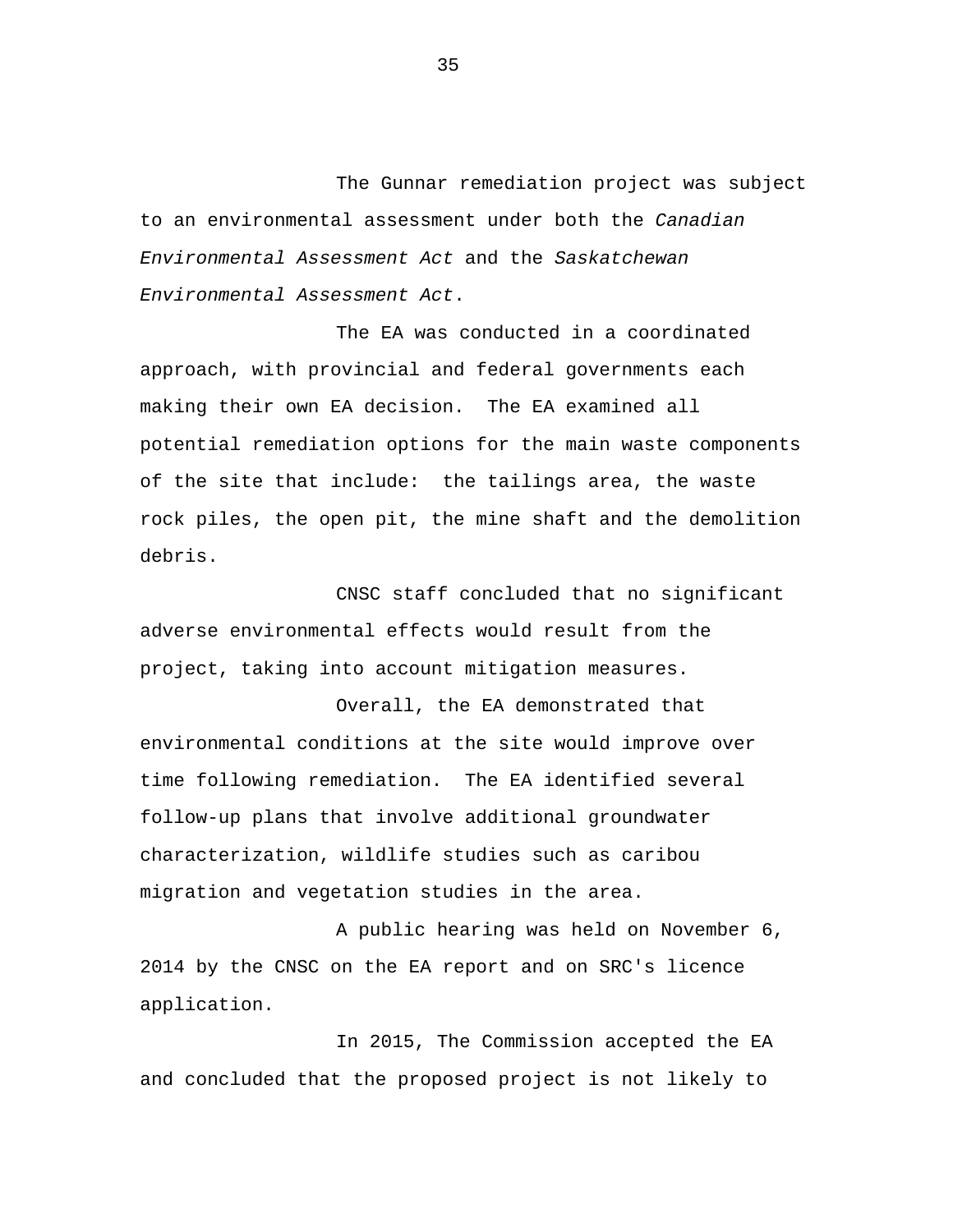cause significant adverse environmental effects, taking into account mitigation measures identified in the EA Report. In making its decision, the Commission considered information and submissions from SRC, written and oral interventions by Aboriginal groups and other stakeholders, as well as CNSC staff recommendations. The Commission further concluded that SRC is qualified to carry out the licensed authorized activities and that it will make adequate provisions for the protection of the health and safety of persons and the environment.

The Commission issued SRC a waste nuclear substance licence for the Gunnar Remediation Project in January of 2015.

I will now pass the presentation to Dr. Lange who will discuss SRC's request to proceed with the remediation of the tailings area.

 **DR. LANGE**: Good afternoon, Mr. President and Commission Members

For the record, my name is Karina Lange and I am the Project Officer for the Gunnar Remediation Project.

The remediation work for the Gunnar Project is taking place in three phases. Phase 1 consists of care and maintenance of the site as well as additional characterization work for the development of remediation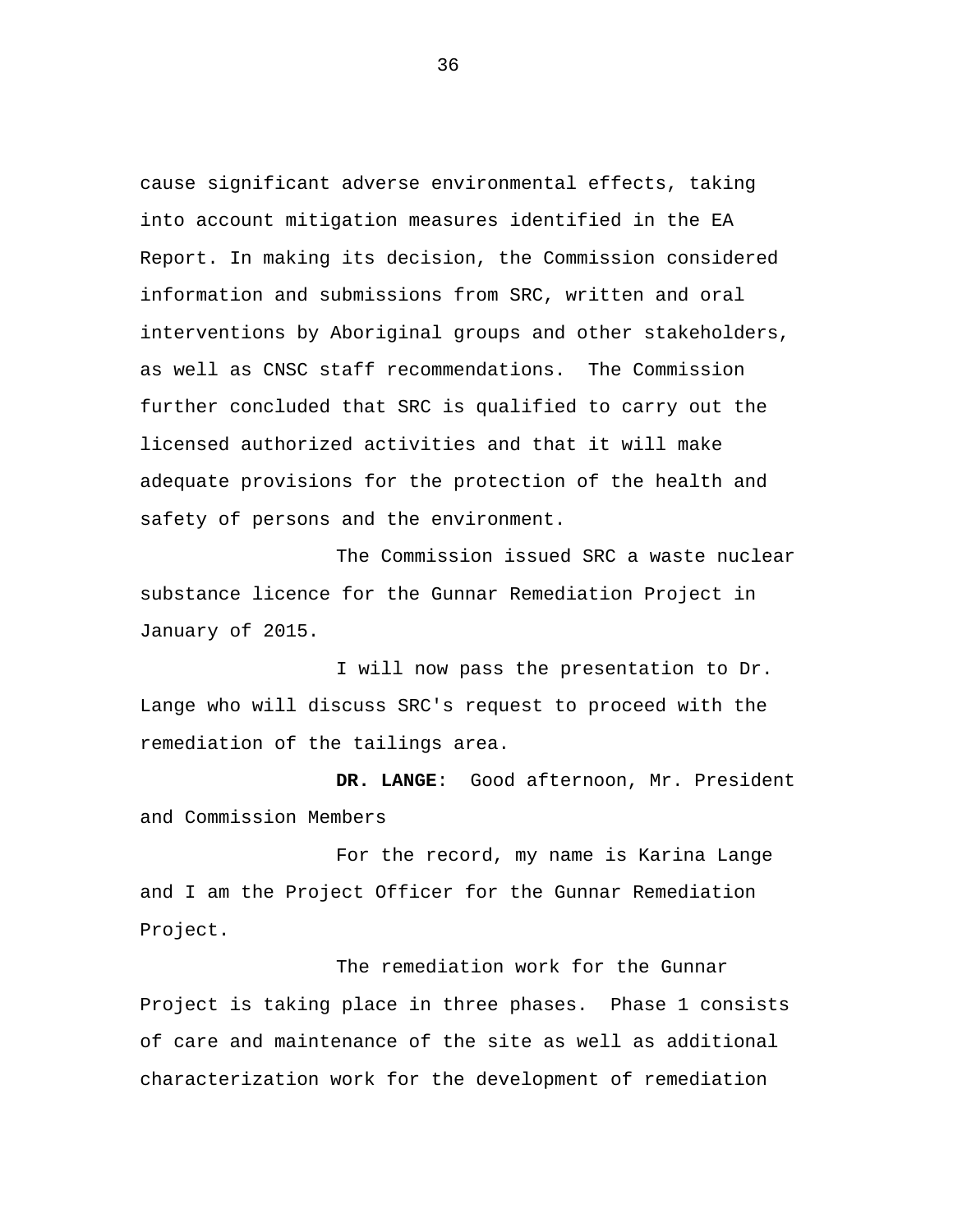plans. Phase 2 consists of remediation activities of the Gunnar site and Phase 3 consists of long-term monitoring and maintenance, leading to institutional control which is planned for the year 2030.

There is a regulatory hold point for Phase 2 of the project. The Commission, in its record of proceedings for the Gunnar Project, requested that SRC present plans for remediation of the site at a public hearing in the fall of 2015 and that Aboriginal communities and the public have the opportunity to review those plans and comment on those plans.

SRC has completed the Phase 1 of the work, and is here today requesting the Commission's approval to proceed with remediation of the tailings area which is part of Phase 2.

Preliminary plans for the other site have been submitted to CNSC by SRC. CNSC is currently reviewing those plans. SRC will request approval to remediate the other areas of the site at a later date.

To support their request the SRC submitted a document entitled "Gunnar Site Remediation Project: Tailings Remediation Plan" to the CNSC. This plan outlines SRC's plan for the Phase 2 work on the tailings area including the plan to cover the tailings using locally available rock and soil. The remediation plan was posted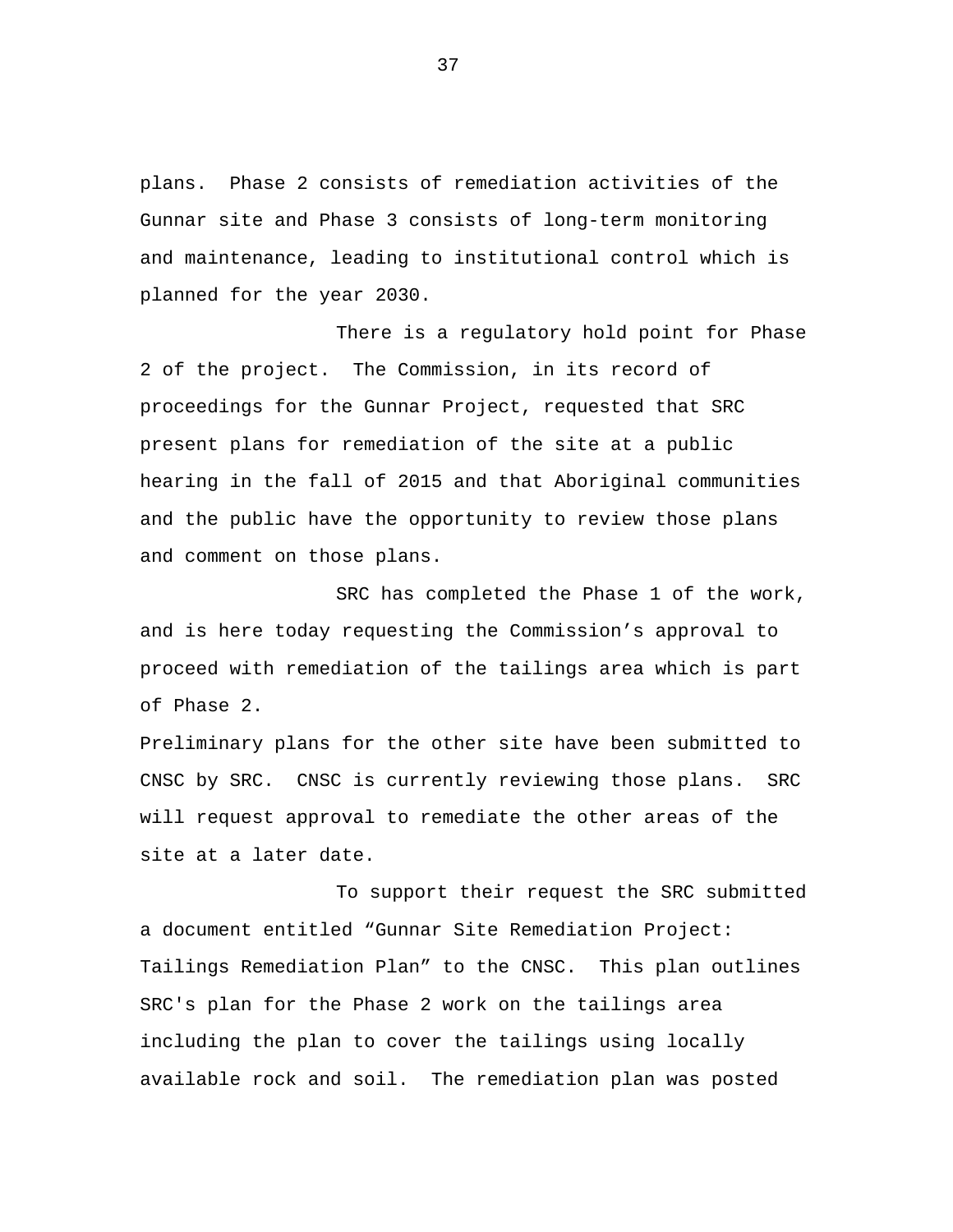on SRC's website on July 9th, 2015.

SRC has engaged interested Aboriginal and public groups on the tailings remediation plan over the past year and has incorporated feedback into those plans.

SRC's remediation plan for the tailings

areas involves the placement of a cover to create a barrier between the environment and the tailings. This plan was designed to meet the objectives of the Environmental Assessment which are mainly to reduce dust emissions from the tailings, to reduce radiation exposure, to minimize contaminant loading to the environment and to promote vegetative growth at the site.

The cover design incorporates such features such as erosion control and water diversion which will help to ensure long-term protection and performance.

CNSC staff evaluated the plan in the following areas:

- geotechnical engineering and geological design;

- surface water hydrology and contaminant

- radiation exposure including gamma and radon mitigation and;

transport;

- long-term stability and performance. Staff evaluated the remediation plan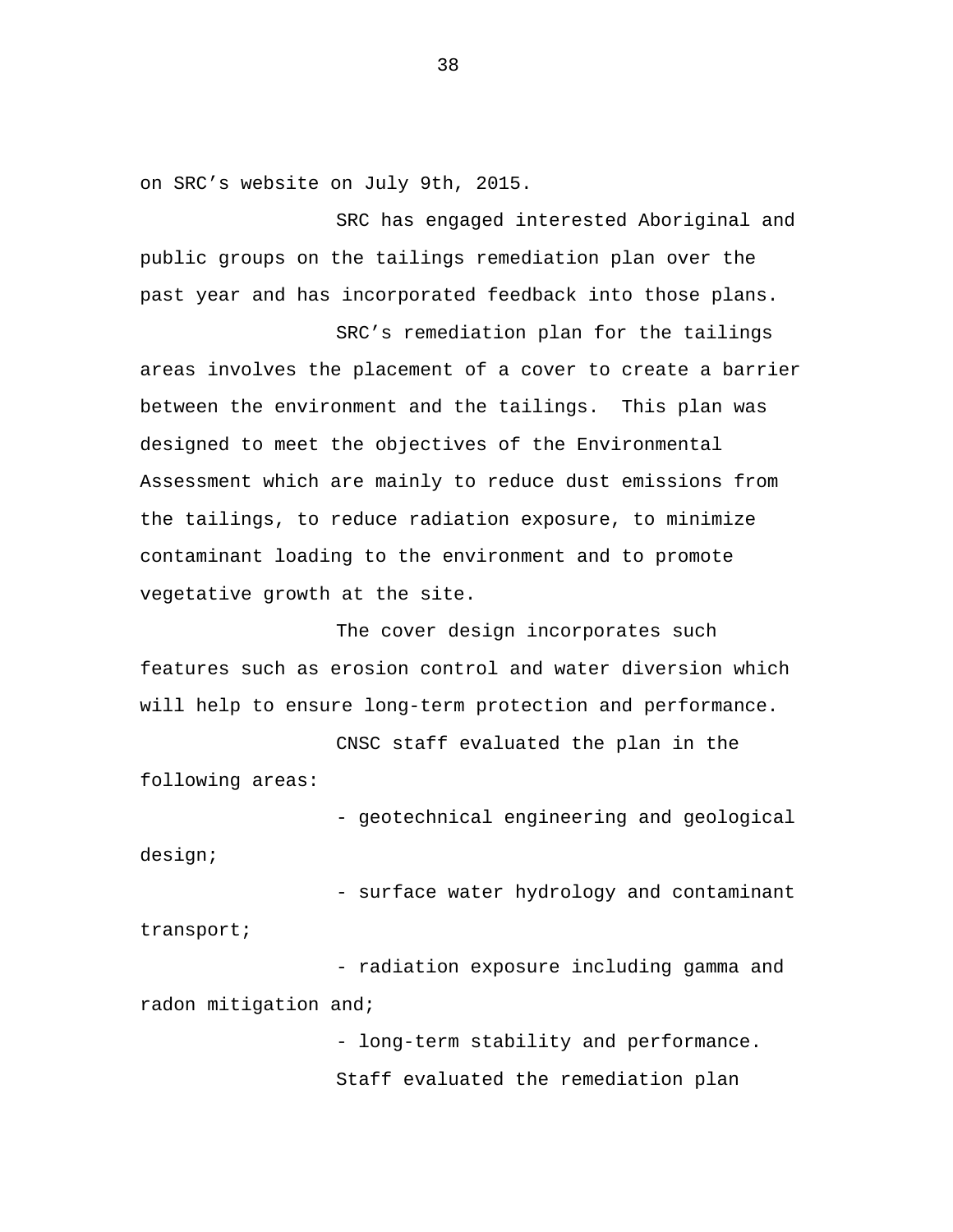against the objectives outlined in the Environmental Assessment for compliance with CNSC standards and regulations as well as with international best practices for similar legacy mine sites.

CNSC staff conclude, based on their technical review that the remediation plan for the tailings area meets the objectives of the Environmental Assessment for the Gunnar Remediation Project, complies with CNSC regulatory requirements and standards and is consistent with industry best practice.

We will now discuss the Aboriginal and Public Consultation on the project.

Since the November 6, 2014 Commission hearing CNSC staff have been actively consulting on the project. These activities include:

Providing a copy of the Commission's Record of Proceedings on the environmental and licensing decision;

Participating in SRC's annual tour of Athabasca communities which took place from March 10 to 13 of 2015;

Sending information about the participant funding program and the Gunnar hearing on the hold point and sending SRC's remediation plans on the tailings -- for the tailings area.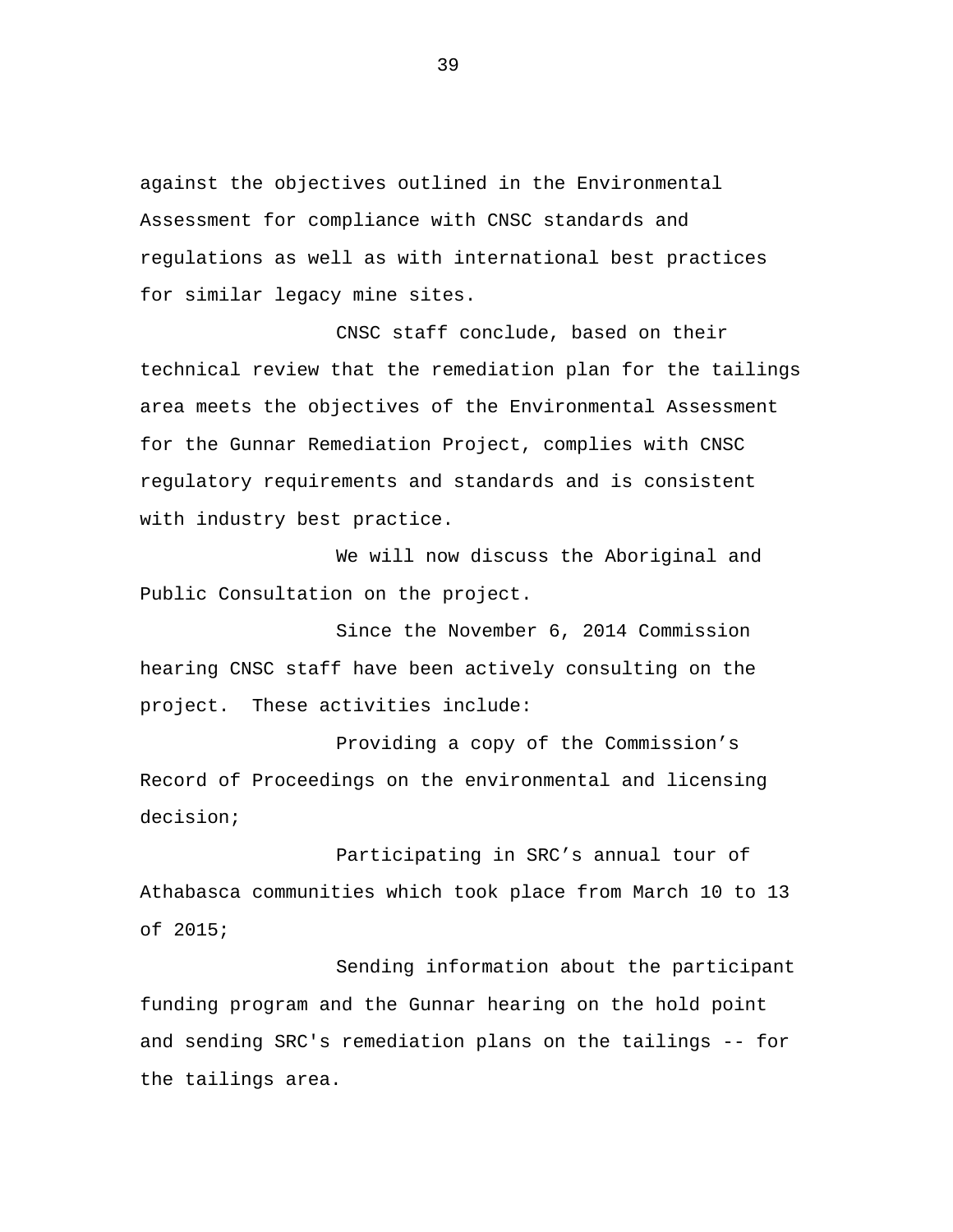An important part of the consultation process was SRC's coordination of a working group with representatives of interested communities. The working group meeting was held at the Gunnar site in June of 2015, and included a site familiarization tour.

As a follow-up to that June meeting, CNSC and SRC jointly organized a Gunnar remediations options workshop in July which took place in Saskatoon and brought together community representatives to discuss SRC's remediation plans for the tailings area.

What did we hear at that workshop? At the workshop, community representatives provided feedback on the tailings remediation plan to SRC. A number of items were identified such as the need for more information on the vegetation plan, providing materials -- providing meeting materials in Dene, and providing more details on the general cover design.

SRC responded to these requests at the workshop or shortly thereafter.

Although issues raised are important, CNSC staff have not identified any impediments to the remediation process for the tailings to move forward. CNSC staff will continue to consult with aboriginal groups and the general public as the project continues.

Based on recommendations from an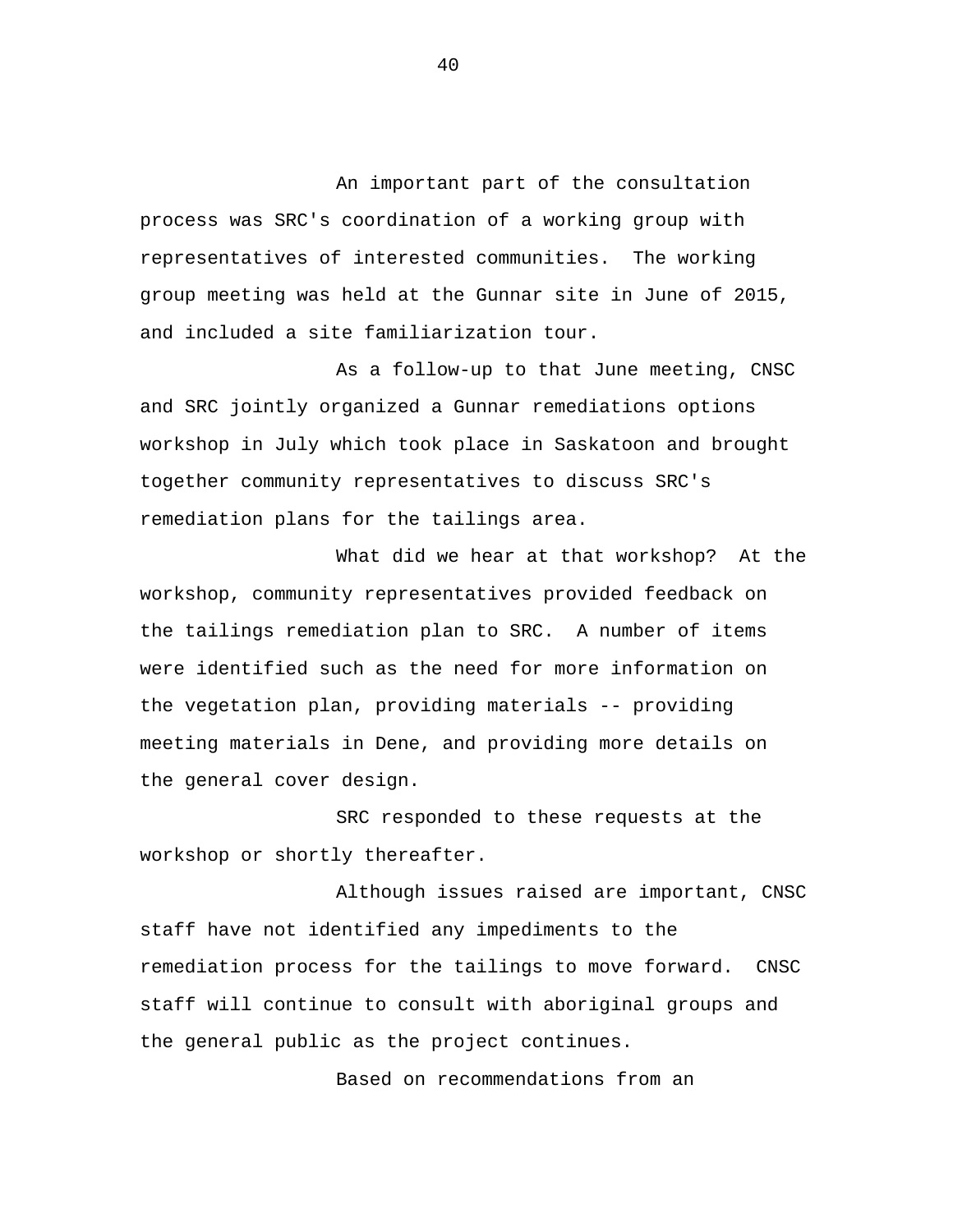independent funding review committee, the CNSC awarded a total of \$47,790 in participant funding to the following recipients, who are also required to submit written intervention to the Commission.

The Athabasca Chipewyan First Nation and Mikisew Cree First Nation. Prince Albert Ground Council. Saskatchewan Environmental Society. And the Métis Nation Saskatchewan Northern Region.

All written interventions have been reviewed by CNSC staff.

That concludes my presentation, and I will now ask Dr. Newland to present staff's conclusions and recommendations.

**DR. NEWLAND:** CNSC staff conclude, based on their review, that the remediation plan for the tailings area complies with CNSC regulatory requirements and meets the objectives of the environmental assessment for the Gunnar remediation projection.

CNSC staff further conclude that SRC has carried out an effective aboriginal and public consultation program and that input from local communities is considered in the remediation plan.

In summary, CNSC staff conclude that SRC has met the Commission's requirements for removal of the hold point for Phase 2 remediation activities on the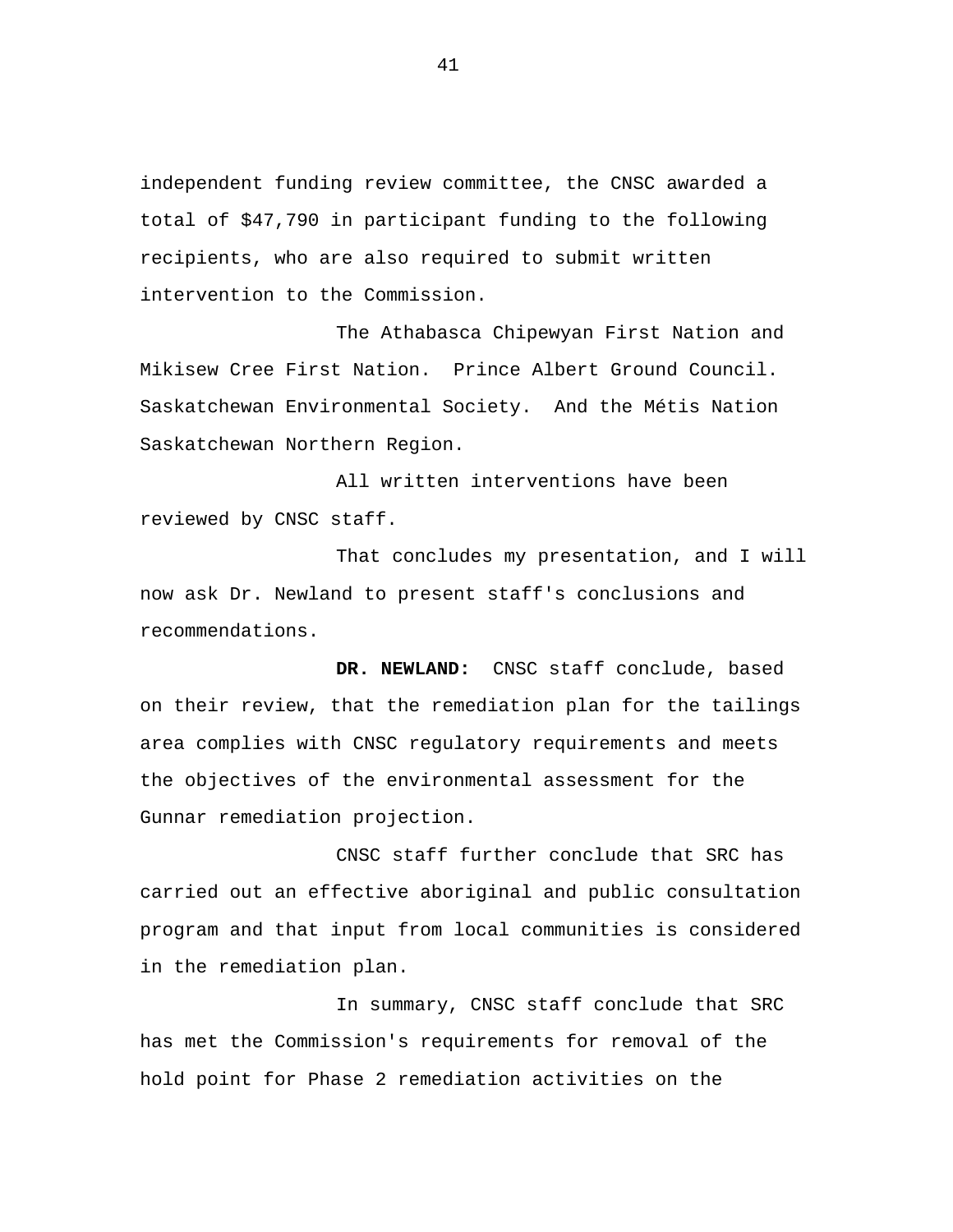tailings area.

CNSC staff recommend that the Commission consider removing the hold point for SRC to proceed with Phase 2 remediation activities of the tailings area at the Gunnar site. The hold point for remediation of the other site areas, including waste rock, the open pit and the mine shaft, should remain in place and be considered at a later date.

That completes staff's presentation, and we're available for any questions that the Commission Members may have . Thank you.

**THE PRESIDENT:** Thank you.

What we'd like to do now is start with the written interventions, and Marc Leblanc, our secretary of the Commission, will identify each intervention and the Commission Members will ask, you know, two questions until we exhaust the particular intervention and move on to the next one.

Okay, Marc. Over to you.

**CMD 15-H10.2/15-H10.2A Written submission from the Saskatchewan Environmental Society** 

**MR. LEBLANC:** Thank you.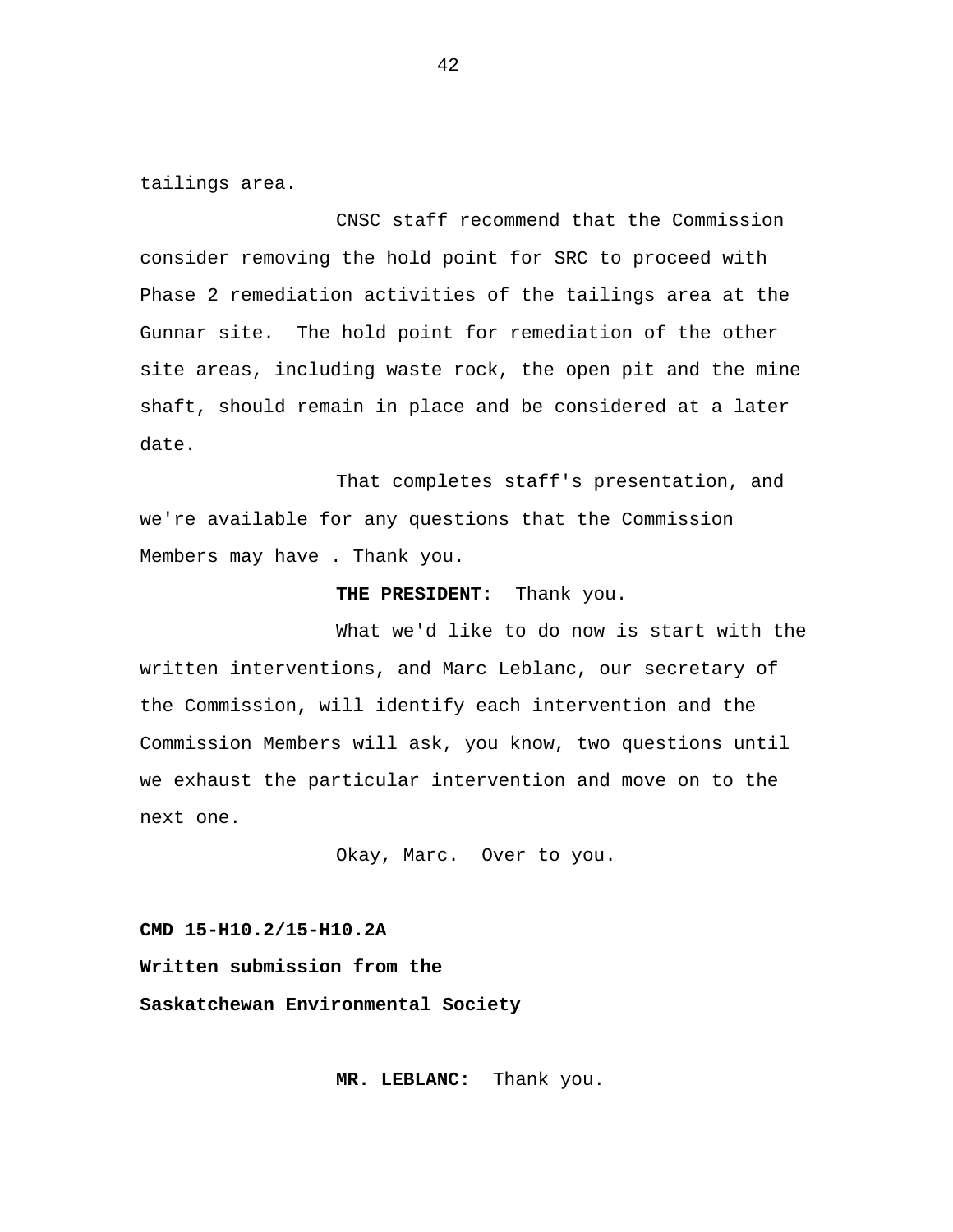So the first submission is from the Saskatchewan Environmental Society as outlined in CMDs 15-H10.2 and .2A. Are there any questions from the Members on this submission?

**MEMBER HARVEY:** Well, in the supplementary submission from the Saskatchewan, their conclusion, it seems to us that with these uncertainties, their remediation plan is still not ready for approval. They are talking about the other option that what has been presented today, like moving. There's not enough materials, and then you'd be obliged to go to other option and moving -- and be moving more waste rock and things like that.

So how can we interpret that, that position that it's not ready yet to go for -- to go to remediation phase?

I would like to have your comment from SRC and then the staff.

**MR. WILSON:** For the record, my name is Ian Wilson with SRC.

We feel that we are ready based on our assessment, both within the EIS and going through the engineering design process. We've done quite a bit and - of test pitting of the area in 2009, 2011 and again this year to make sure that we have both quality and quantity of building materials such to allow this design.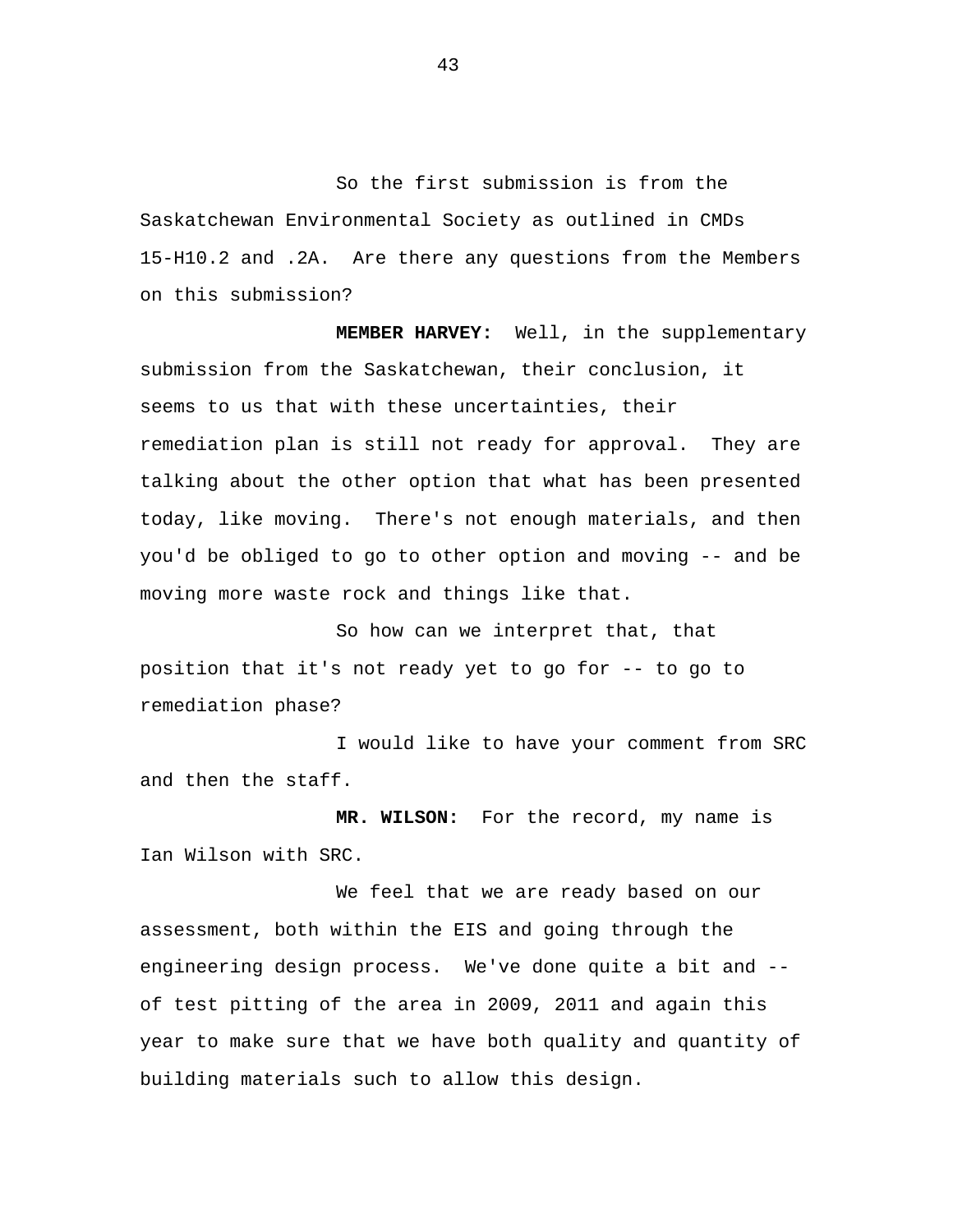So from our standpoint, we do feel we are ready to proceed based on the preferred engineering design options as presented.

**MEMBER HARVEY:** To what extent the -- to what has been presented today will be what will be done? **MR. WILSON:** What has been presented as

per our August 17th design report is the engineering design. That's correct.

There will be some slight modifications that are in the construction plan going forward, but the August 17th, 2015 plan that we submitted is our design plan going forward, yes.

## **MEMBER HARVEY:** Staff?

DR. NEWLAND: Dr. Lange will respond. **DR. LANGE:** Karina Lange, for the record.

As discussed in staff's CMD, staff carried out a technical review of SRC's plan for remediation of the tailings, and this was evaluated against the EA requirements, CNSC standards and requirements, and we - also to ensure that it's consistent with international best practices.

And through carrying out an evaluation of the hydro geology, hydrology, geotechnical engineering and radiation protection, we found that it did, indeed, meet all of that criteria and that the plan had enough material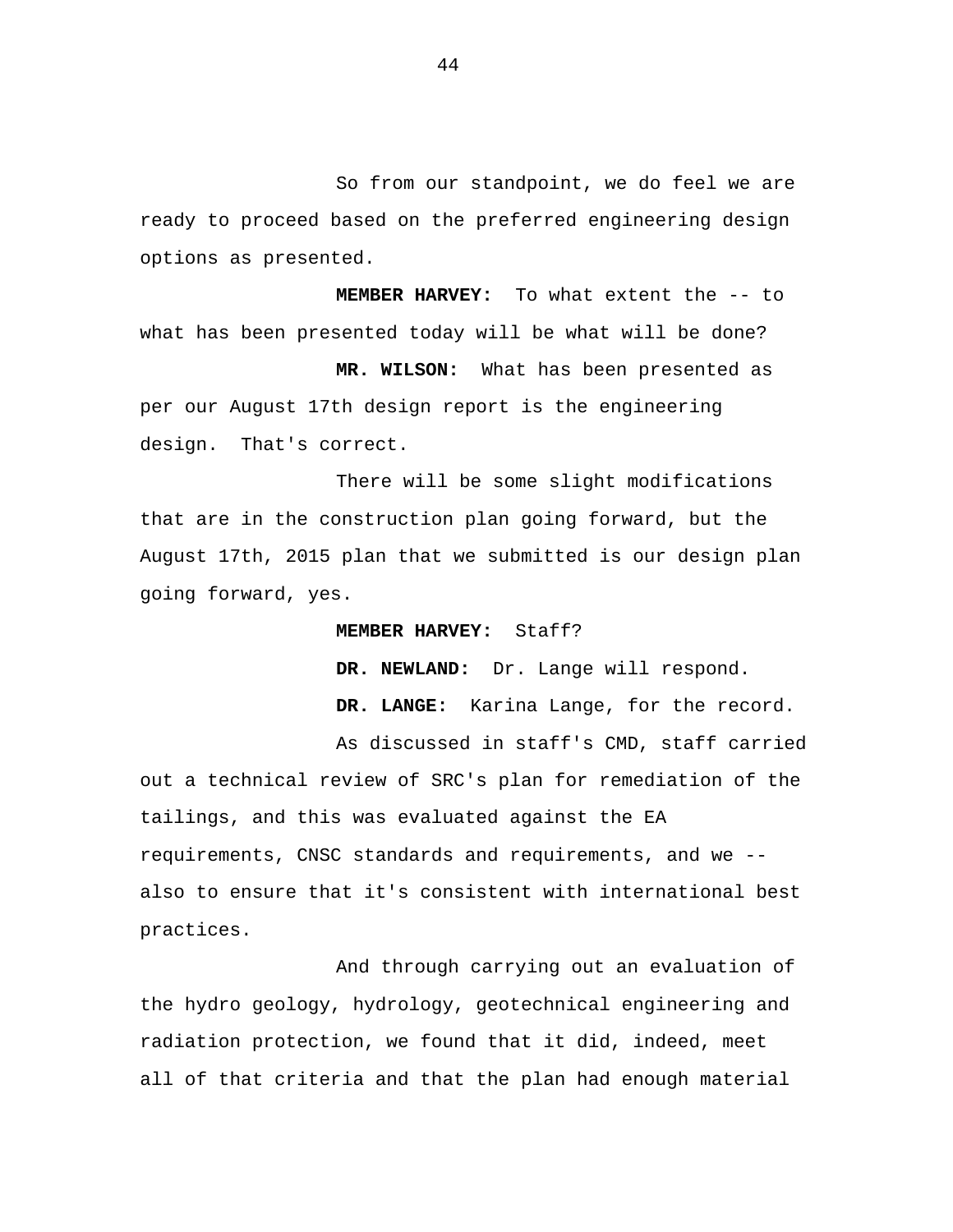to be able to move forward.

Now, in their presentation, SRC mentioned that they are moving to the procurement stage. There will be a stage at procurement where details of the plan will need to be again reviewed and confirmed by CNSC staff engineers.

**MEMBER HARVEY:** For example, the

availability of the -- of materials, have you been able to look at it and to verify, or this is -- this will come with more detail plans?

**DR. LANGE:** Karina Lange, for the record.

We have looked at the estimates for borrow material, and O'Kane Consultants has provided sufficient information to demonstrate that that material will be available and has also provided the lab tests on those material.

I will ask our geotechnical engineer, Dr. Grant Su, to expand on the answer with respect to the amount of borrow material available and being sufficient.

**DR. SU:** For the recording, my name is Grant Su.

The quantity and the quality of the borrow material is a key constituent in the design and the configuring of soil and cover for many, you know, and the reclamation site. However, currently, cover system and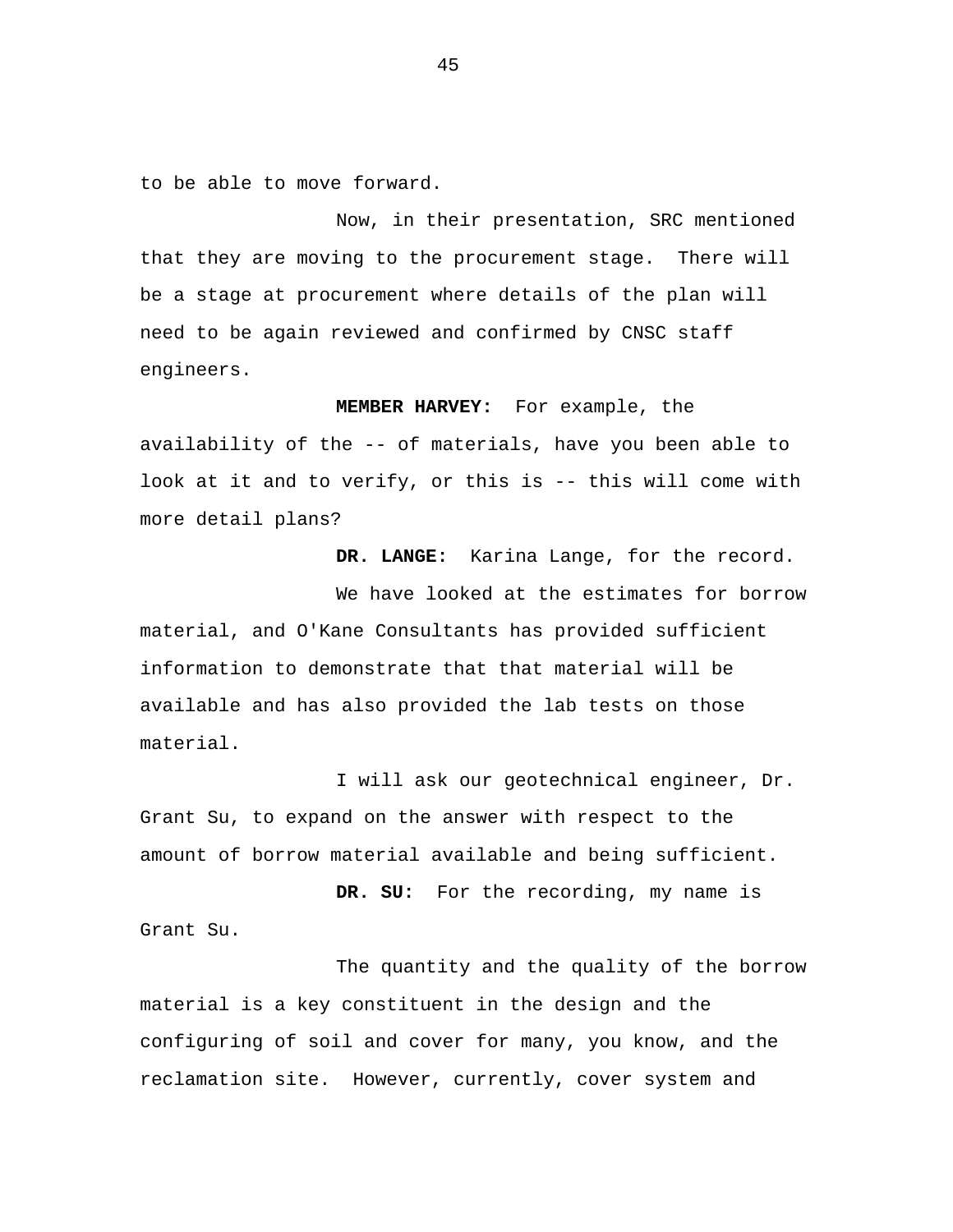land design will achieve the remediation objective in this area, so the licensee has made a significant effort by carrying out the site investigation to conform there are sufficiently -- borrow material is available and also suitable for the -- for the cover system design.

The most recent site investigation conducted by the O'Kane Consultant Incorporation, they are working for the SRC, has confirmed that there are about 425,000 cubic metre of coarser-textured soil material and also have about 503,025 cubic metre and medium texture soil material and, also, plus some additional, about 4 million cubic metre of the -- of fine grain material.

All of this material could be used for the cover design, so there are sufficiently material available for the cover design and the construction based on the current design.

**MEMBER HARVEY:** What will happen with those zones afterward when the material will be taken from those zones and those zones will be naturalized or how you will manage those zones?

**MR. WILSON:** For the record, Ian Wilson. Once we extract the mineral materials from the zones, we plan on grading them to a standard such that it will minimize standing water as well as, as part of developing those borrow areas, we plan on removing a lot of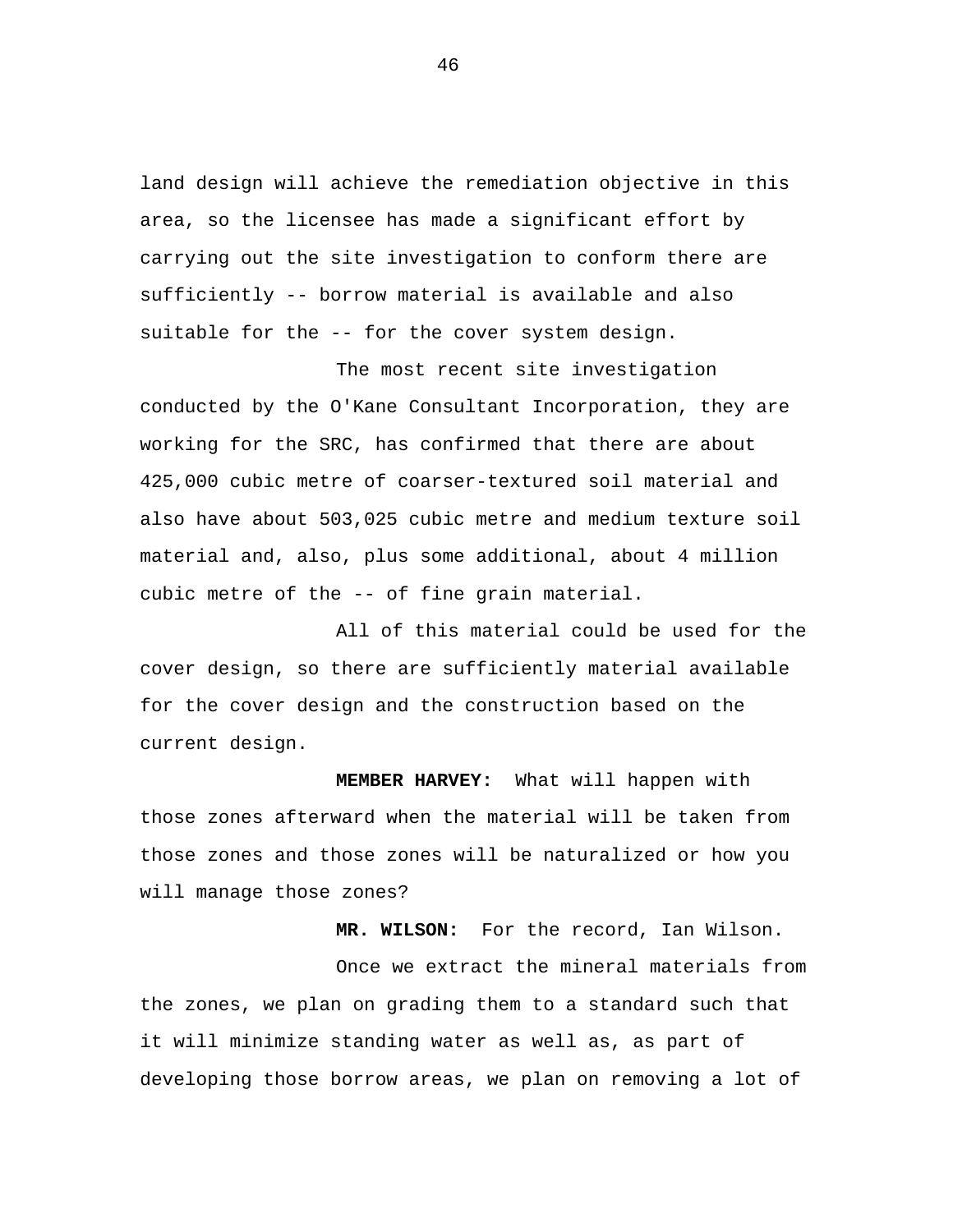the natural soils so the non-mineral soils, the duff and/or growing media and setting that aside so we're just removing the mineral horizons of that.

And once we're done extraction and grading, we're going to place that material back onto the borrow area and then recede using materials that we know grow in the region and are natural plant species for that region.

> **MEMBER HARVEY:** Thank you. **THE PRESIDENT:** Anybody else in this? Ms Velshi?

**MEMBER VELSHI:** The concerns that the Saskatchewan Environmental Society raises have been raised by many of the other intervenors, so I guess if you address them now, we'll probably flit through the others a lot more quicker.

So one of the questions they raise is the long-term stability. This is a question for staff first is around long-term stability. And I think the comment is that it should withstand -- it should be stable for thousands of years.

And I know staff has reviewed the proposed design for long-term stability.

What's your comment on that particular recommendation? Because then that leads to how thick the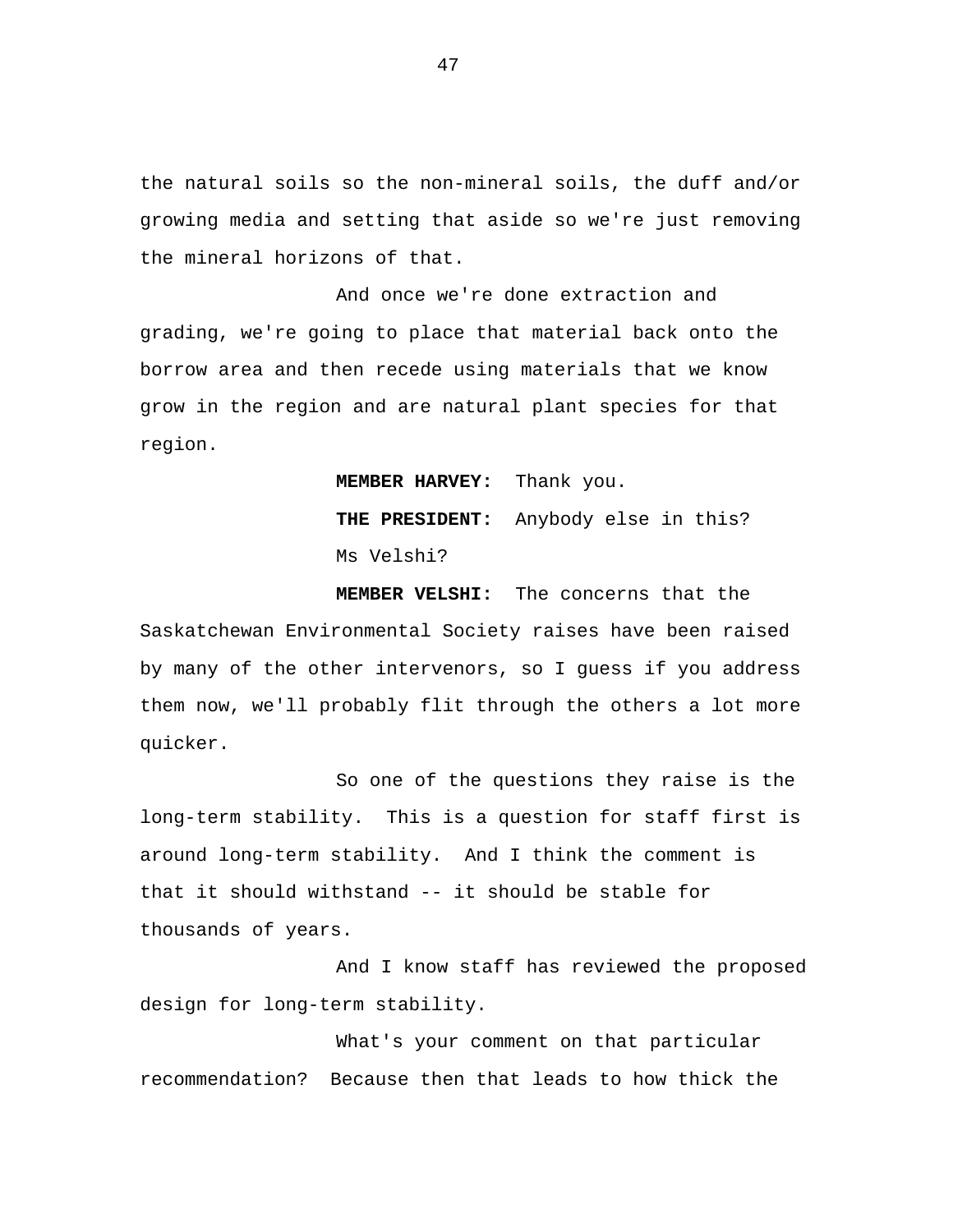cover should be.

**DR. NEWLAND:** Dr. Lange will respond, please.

**DR. LANGE:** Karina Lange, for the record.

So your question about long-term assessment of the cover, as Dr. Su pointed out, we are constrained by the amount of borrow material available, so there -- there -- you know, we can't build the cover up to anything we want, so we do have to work within that material. But they are using local resources to do things that will help for long-term performance such as erosion control using some of the armouring that you saw in the pictures, water diversion to ensure that long-term -- that the cover will perform in the long term.

I'll ask Dr. Grant Su to elaborate on some of the ways that we use to ensure that long-term stability and performance of the cover is reached.

**MEMBER VELSHI:** And maybe in your response, you can also -- what does "long term" mean to you?

**DR. SU:** Grant Su, for the record.

So the long-term -- when you talk about the long-term stability of the cover, then there are several factors you have to take into account - consideration.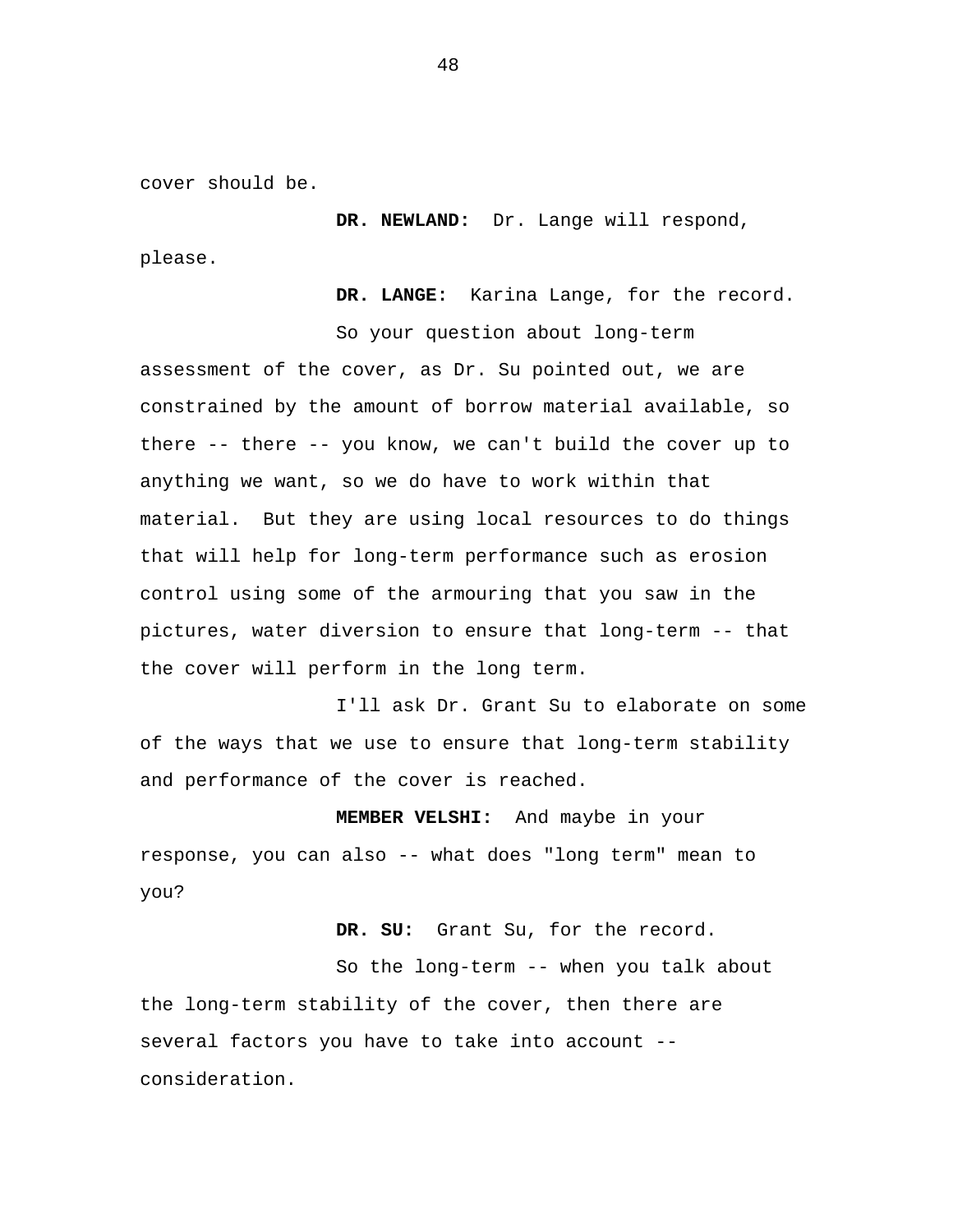First factor is a remediation objective, whether the cover design can achieve that objectives. And the second one, you have to looking into the -- the quantity and the quality of the material available locally. Otherwise, you -- if you are going to take a significant amount of the material outside, that is not feasible to do the work.

And the third factor you need to take into consideration is a very important one when you when you assess the log-term stability of the cover is in landform design. And the last factor -- last thing, but not least -- is the vegetation cover, so you have to take this -- this vegetation cover into consideration as well.

For this project and because the landform design is going to shed the water away from the site to protect the cover performance in long term, the landform design currently is about just a one percentage. It is a very gentle, flat landform, so with this gentle landform, so the site will be still technical stable for long term. With long terms in the geotechnical aspect, this could be thousands of years.

So -- but because you put in the new cover here before the vegetation is well established, there might have some erosion occur. That's for sure. And during the heavy precipitation and the -- and the, you know, snow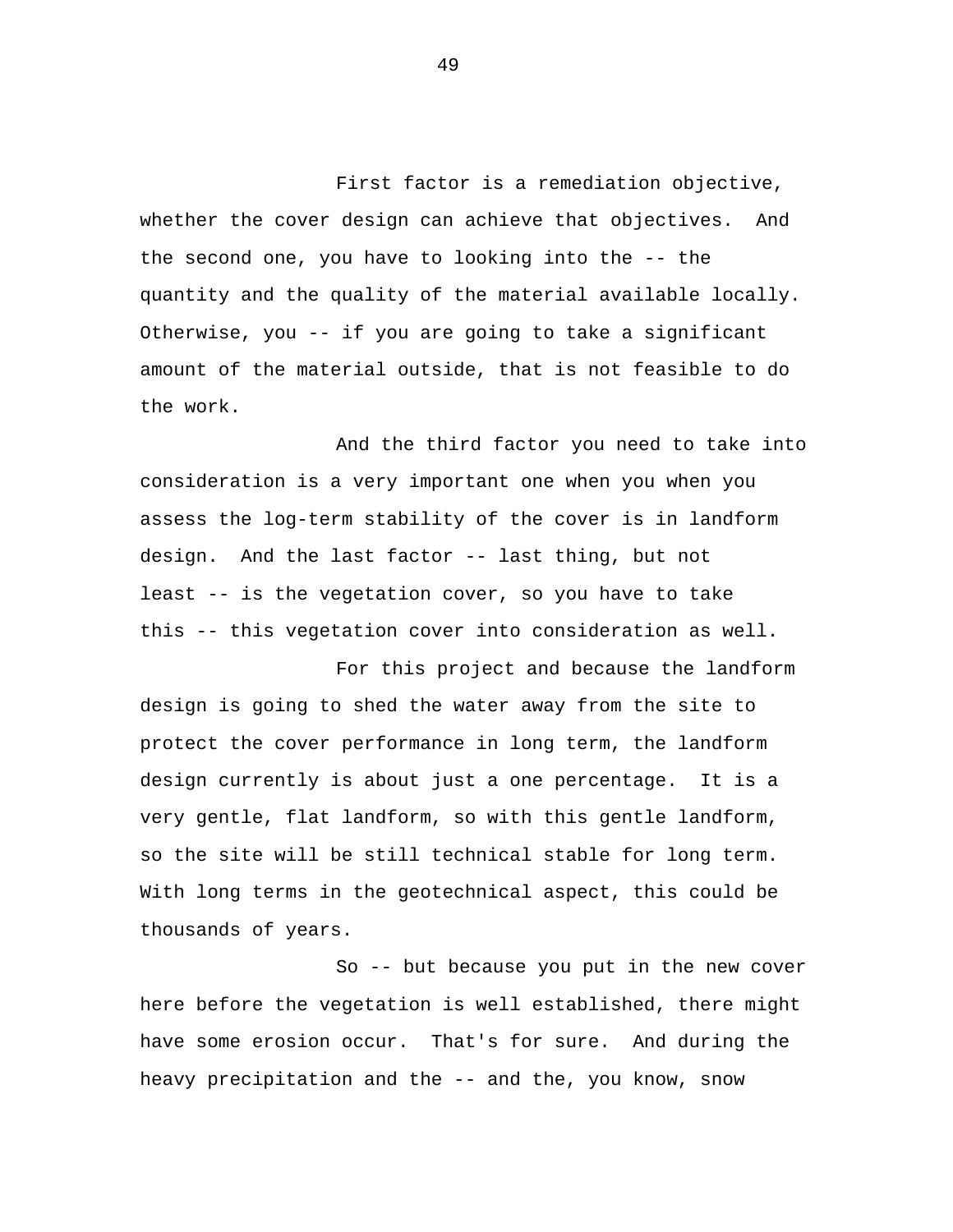melting season, but after a couple years and -- but during this first couple years, because of this potential and the erosion, you need to have adequate monitoring and the maintenance program in place to -- to repair enough of the damage from the precipitation and the snow melting.

But after this several years with the vegetation, expect that the vegetation will be well established, so after that, the erosion wouldn't be as significant to be occurred at the site. It would be stable for very long term in -- even in thousands of years.

**MEMBER VELSHI:** So -- and I think we heard that 2030 was the approximate time when you expect to transfer it to institutional control. By then, if it's stable, I mean, because you would have -- you'd been monitoring closely and so on, then there is confidence that this would last -- be stable for the long term of thousands of years.

**DR. THOMPSON:** Patsy Thompson, for the record.

Perhaps Dr. Su may add a little bit of information, but one of the last things he mentioned was the regulatory oversight program and the inspection program.

Once CNSC staff is satisfied of this ability for the period of monitoring, then the plan is to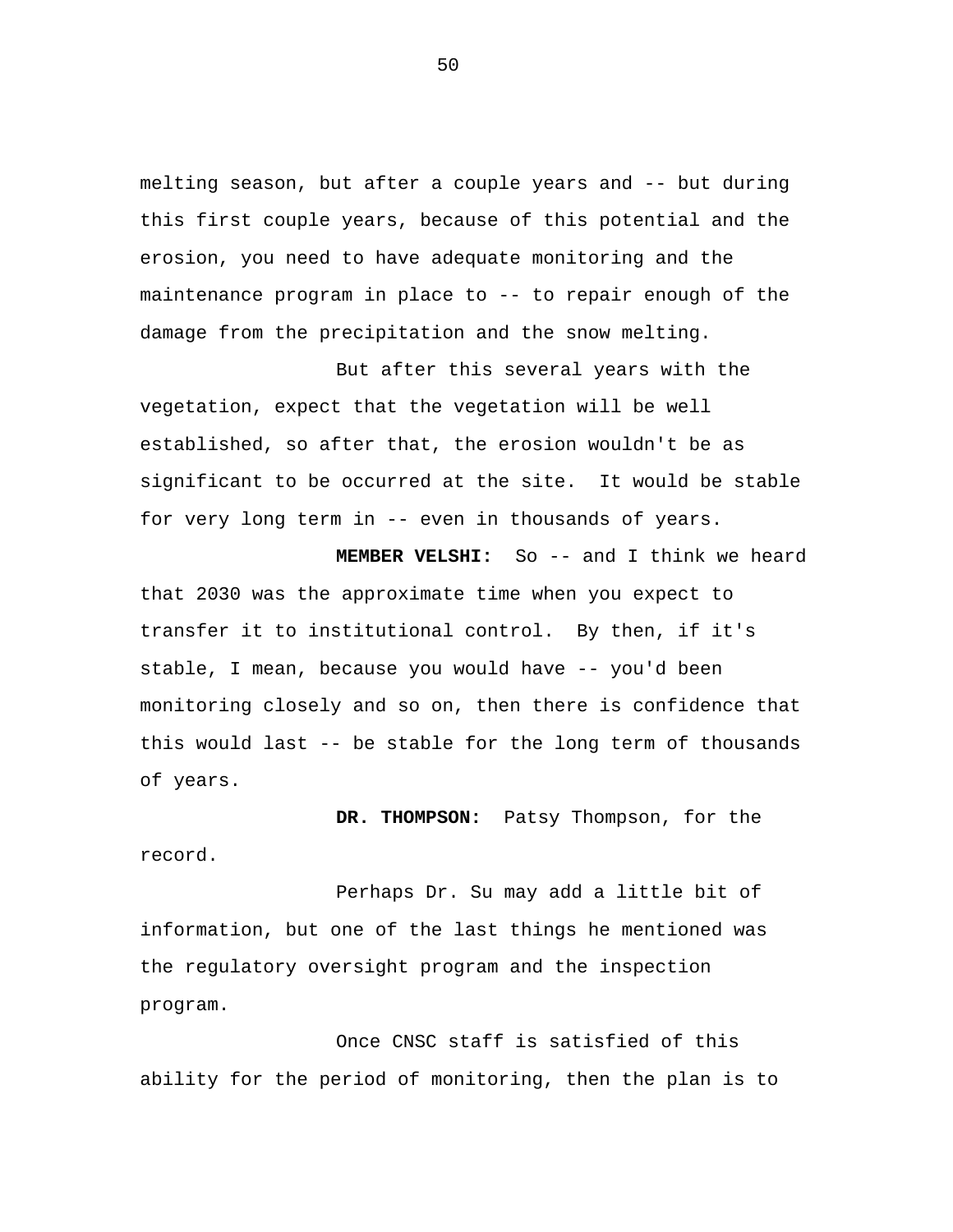consider long-term institutional control.

Having said that, the expectation isn't that because it's under institutional control nobody ever looks at it again, so there are provisions to make sure that it is stable in long term and there are also provisions within the CNSC licensing and compliance program that if the -- the design and the construction doesn't behave as expected, that changes our -- can be requested then and the licensee would need to implement them.

**MEMBER VELSHI:** Thank you.

**THE PRESIDENT:** Dr. McEwan?

**MEMBER McEWAN:** Thank you, Mr. President.

In the fourth paragraph of the Environmental Society letter, they talk about the tailing volumes and the uncertainties associated with the calculation of the volumes.

How -- how uncertain is that uncertainty, and to what degree does a 10 percent variation or 110 percent variation mean that the design of the remediation plan would likely be unsuccessful?

**MR. WILSON:** And for the record, Ian Wilson.

Throughout the design process, we've looked at various potential failure modes and incorporated that into the design. So we have a very good idea, based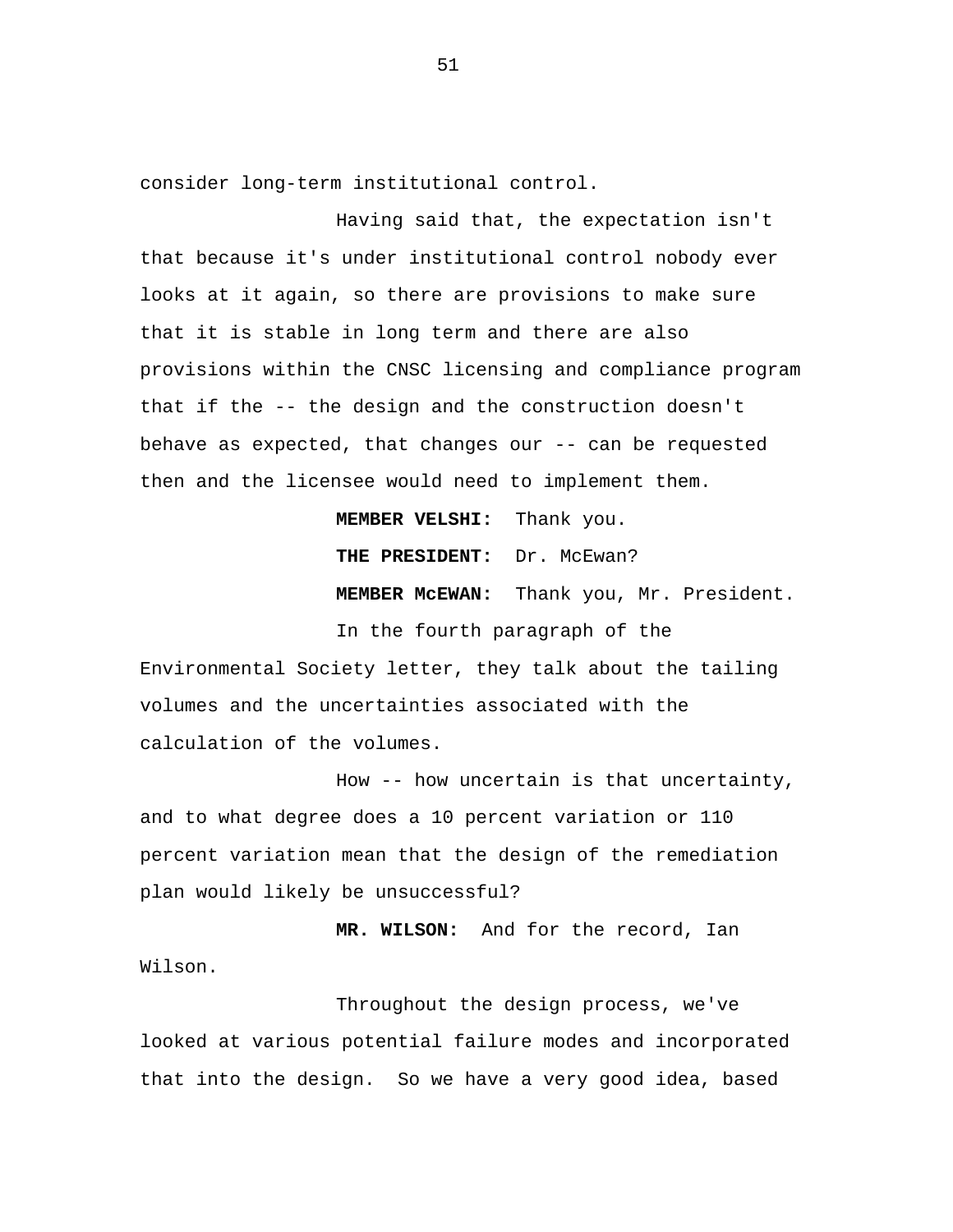on those failure modes, what failures could occur and how to mitigate them as part of the cover design.

And so we have looked at that and we built our design around a lot of those failure modes.

The cover system itself isn't something that, you know, we've invented. We've used best practices from other sites, and so we know they are going to work.

Given the same type of building materials that we have at Gunnar, we looked at Cluff Lake as a part of the design, and the Cluff Lake design is operating quite successfully. So it's a combination of what is going to fail, mitigate them by engineering and -- within the engineering cover system and look to, I guess, examples of similar cover systems to see how they perform.

**MEMBER McEWAN:** But is -- how -- so notes that tailing volume estimates have been revised, is that revision going to be revision of two percent, 20 percent, 80 percent?

**MS BONSTROM:** Christie Bonstrom from O'Kane Consultants.

In terms of the tailings volume and the landform design, even a 10 percent increase in volume wouldn't have an impact. What we're dealing with is, essentially, the footprint of the tailings facility. So while there is some uncertainty with some of the tailings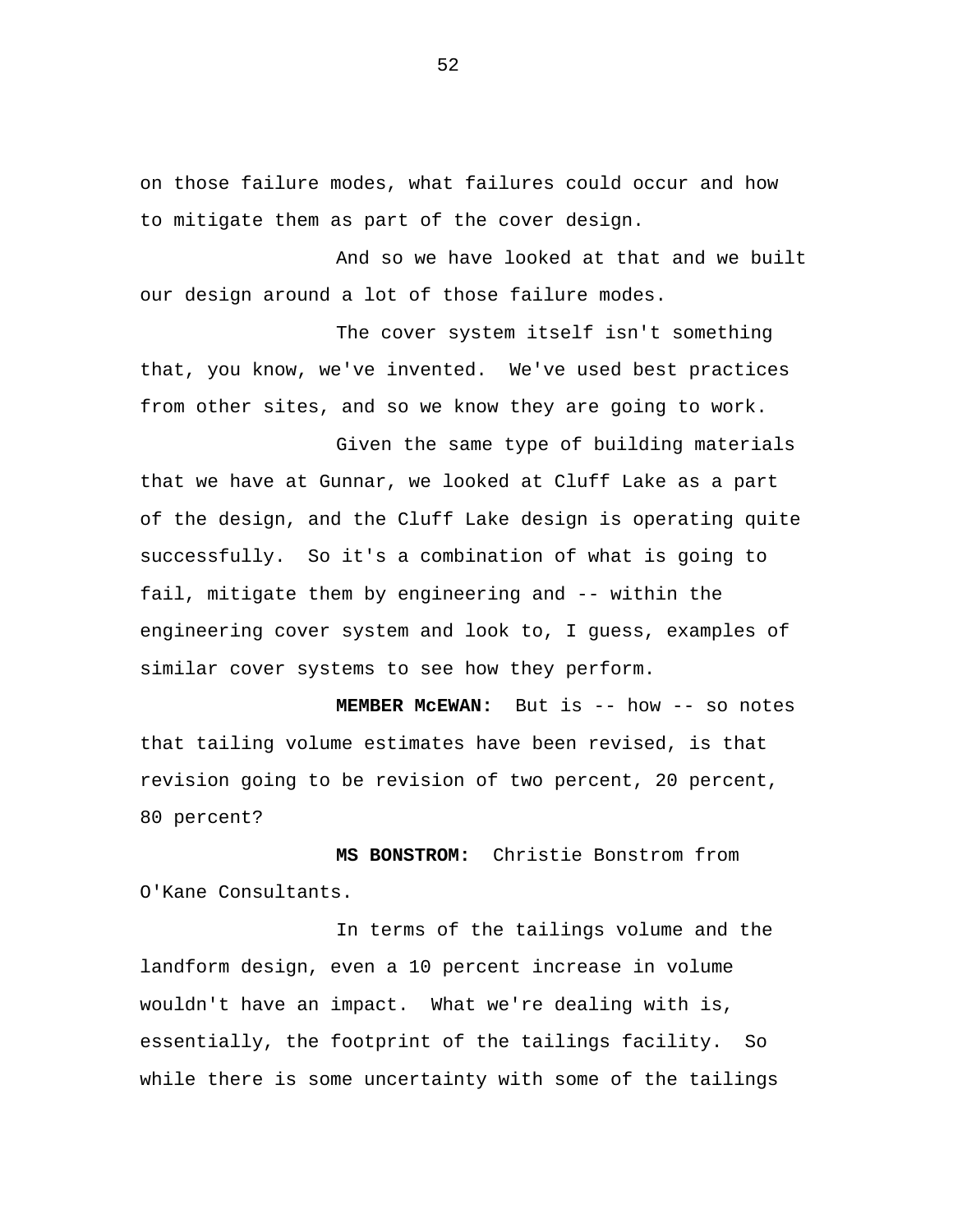volumes, we actually did look at it a couple months ago and confirmed similar numbers with what I believe we were provided from SRC.

So having said that, with the options that we have on the table in terms of water shedding, landform and cover systems, the volumes don't really have much of a -- make a difference in what material volumes we need to close those facilities.

In terms of estimates for loadings, I'm not sure that they would have a significant impact because of some of the estimates used might be within the range of error of what was used for that assessment, but Shawn would be able to expand on that further.

But we don't see -- any increase in volume of the tailings material wouldn't significantly impact our design.

> **THE PRESIDENT:** Monsieur Tolgyesi. **MEMBER TOLGYESI:** Merci, monsieur le

président.

When you're looking at a staff recommendation, is that really is the regulatory hold point and the hold point for Phase 2 elimination of the other areas, including waste rock, et cetera. Now, one of concerns of the Saskatchewan Society is that on several occasions in this report we are talking about further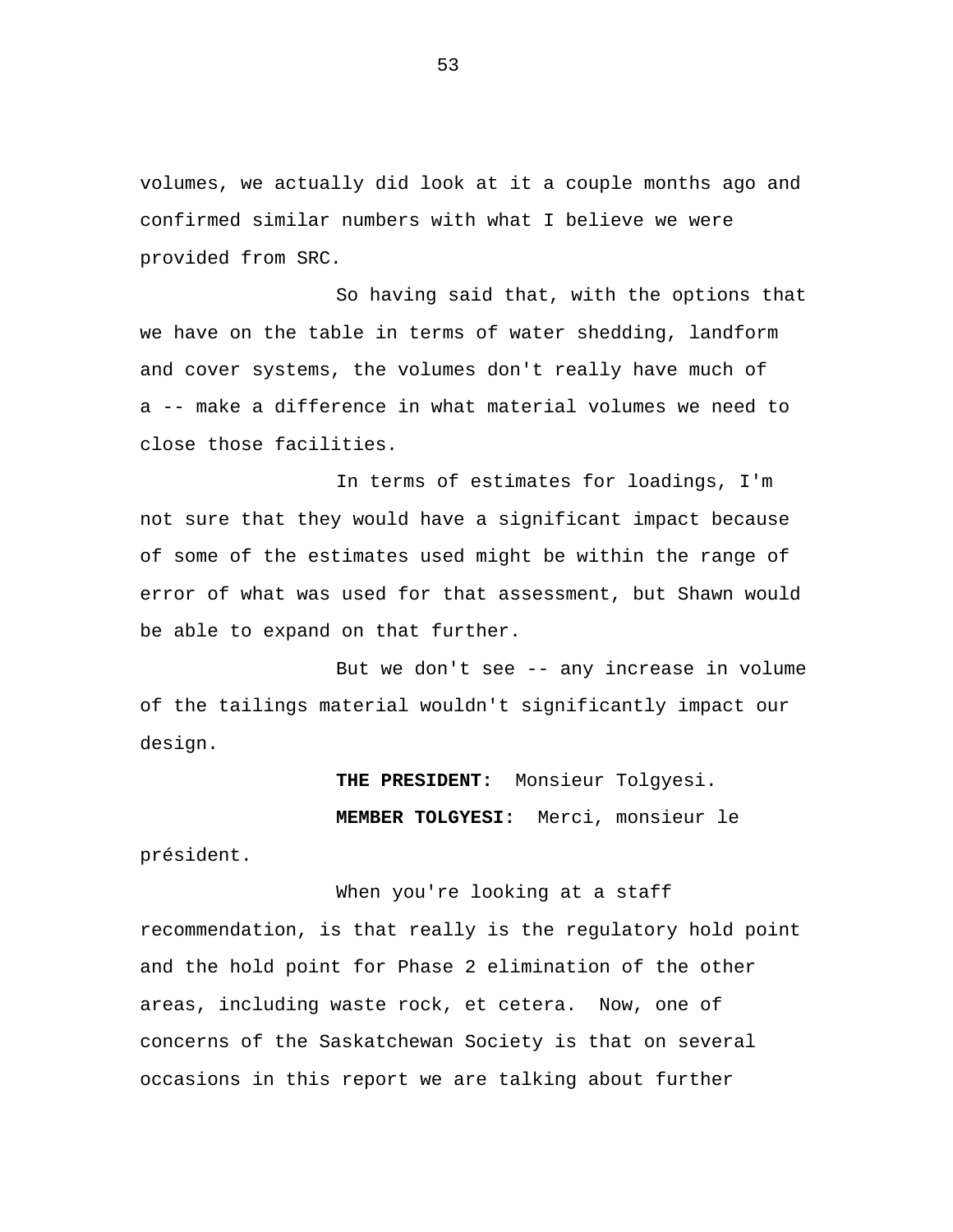analysis, final detailed design and other studies which will be required, cover performance monitoring, et cetera.

So to what extent the present proposal to be approved by the Commission is the final version if there would be lots of details which would come eventually?

**MR. WILSON:** For the record, Ian Wilson.

We've presented the design or the preferred design that we're going to utilize. I did make mention both in our CMD and our presentation that we are going to put a forthcoming construction plan, but the construction plan is more filling in gaps on operation than it is actually increasing or providing more design information.

**MEMBER TOLGYESI:** And so once this hold point lifted, how and to what extent will CNSC be involved in approval of future analysis and this -- these eventual studies?

**DR. LANGE:** Karina Lange, for the record.

Just to clarify, so your question is how will CNSC continue to review the plans pertaining to the tailings area and oversee the work?

**MEMBER TOLGYESI:** Yes. To what extent - eventually, when the hold point is lift and the designs studies which will be done, to what extent you will be able to say no, it's not that. You should do something else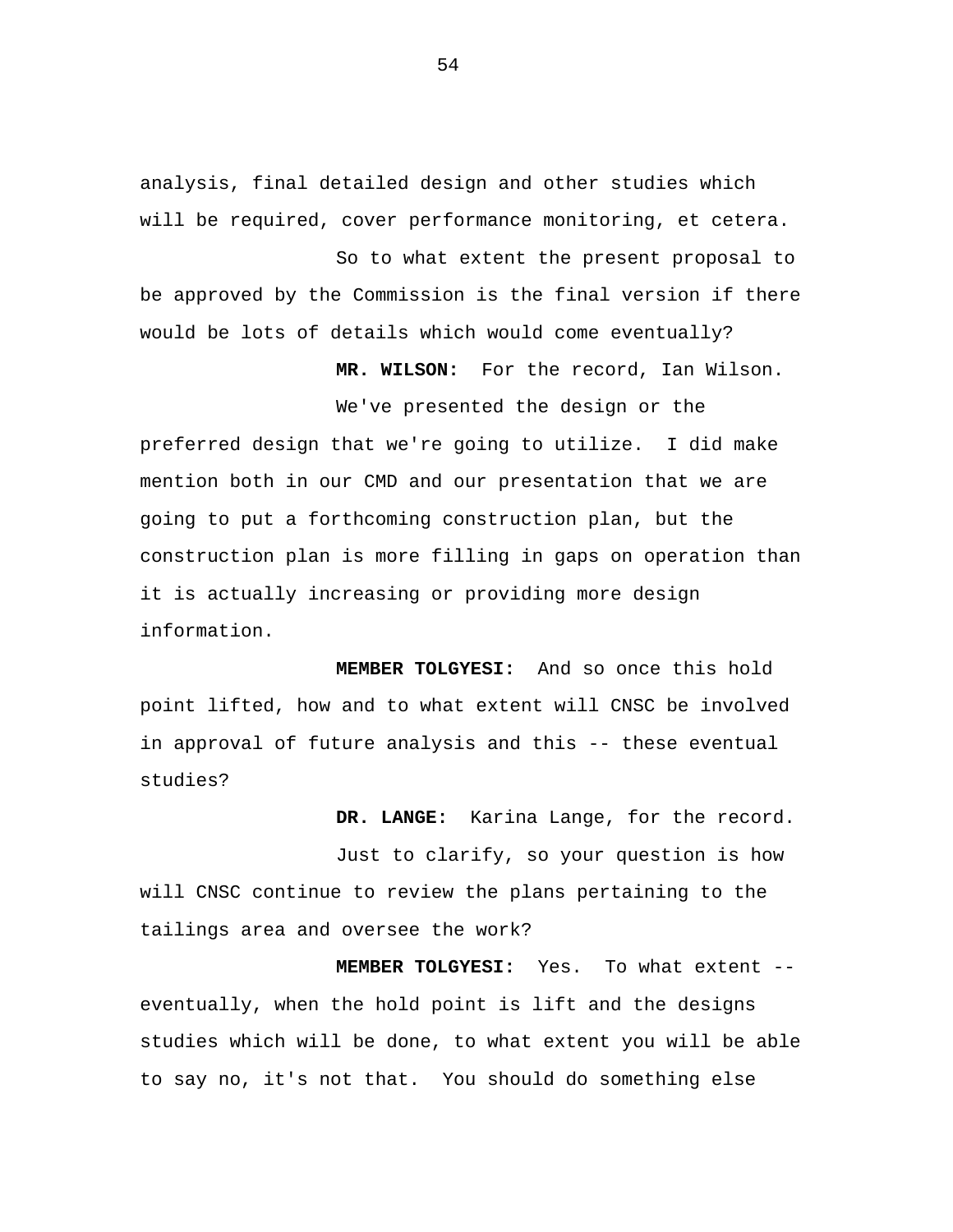because of some reasons which you, after you analyze them -- to what extent you will analyze them?

You know, it's -- it is kind of -- I don't say it's -- it will be after it will become a rubber stamping.

**DR. LANGE:** I'll answer your question in two parts. First, I'll describe about how we would ensure that the work is done -- the quality work is done, and that it is meeting its objectives; and, second, I'll just talk about a similar site that is just finishing up, a very similar construction project.

So, first, we issued a licence to SRC, and there are a number of conditions in that licence that SRC has to meet. Some of those conditions pertain to exactly what you're talking about: ensuring that that work meets objectives.

So we have a number of conditions in the licence and a supporting Licence Conditions Handbook that has programs on quality control and quality assurance. So the management system program is evaluated by CNSC, and within that system we do verify that SRC is carrying out that work according to our standards.

We also conduct inspections to not just rubber stamp it, but to ensure that what we're reviewing is being carried out in the field. The number of inspections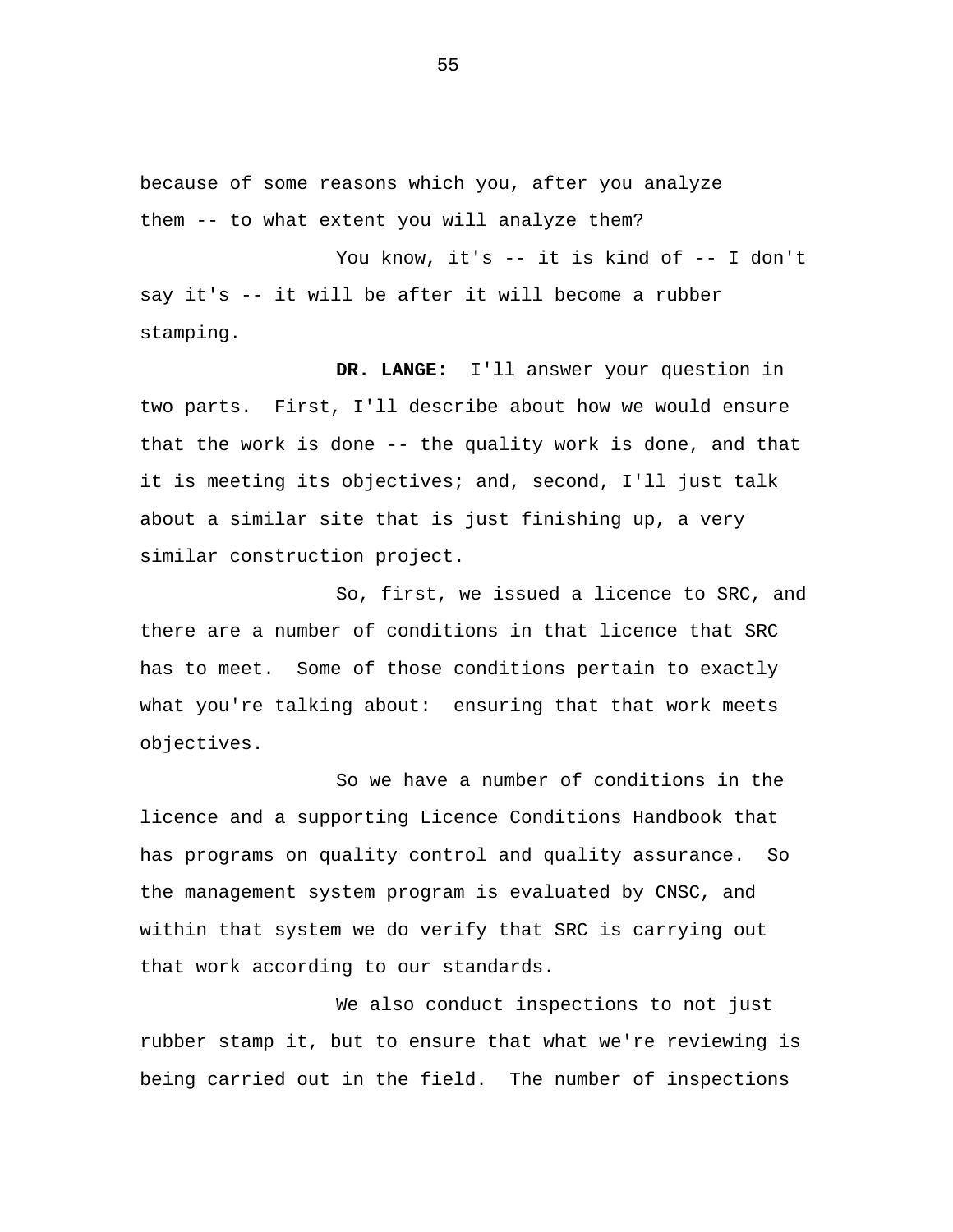during the remediation work by CNSC staff will be increased beyond the normal rate of inspections.

And, second, I'll just talk about the Lorado site, which is also being remediated by SRC. They've spent two years doing similar work, where they've covered uranium mine tailings with a soil cover. In that work they had a number of programs that needed to be approved by staff.

When we recently conducted a site visit, we verified that all of those programs were in place, right down to the person who was actually going and taking the depth of tailings every metre. We talked to him and looked at his records.

If I could, I would like to ask the lead inspector to comment on -- if you would like to hear them -- her findings of that inspection, and how SRC carried out that work.

Could I ask Ms Pandolfi to comment on the results of the inspection from SRC this fall?

**MS PANDOLFI:** Dana Pandolfi, for the record.

We had an inspection of the Lorado site in early September, and we found very good communication between the licensee and their numerous contractors on-site, as well as very good communications between the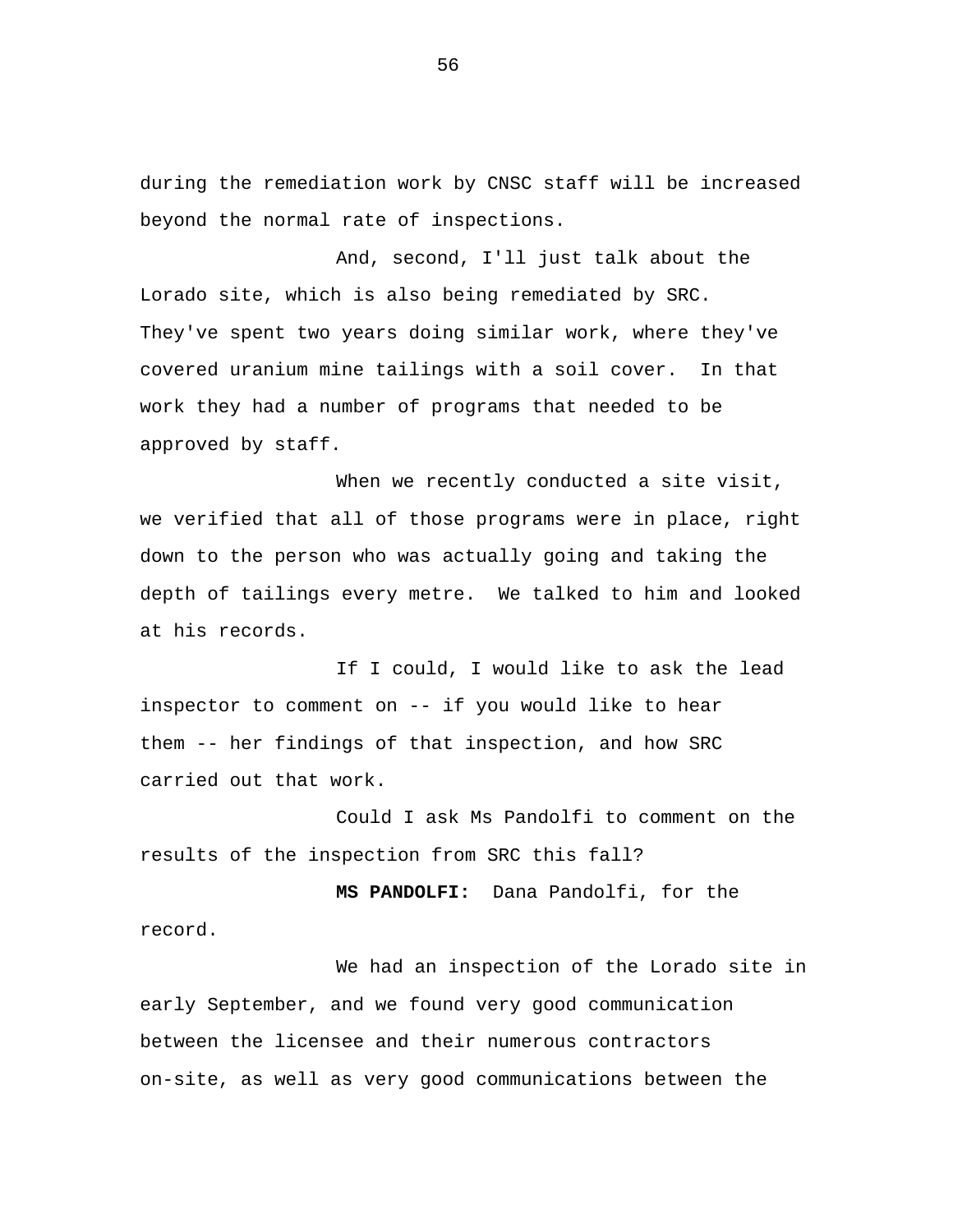contractors themselves. There are various contracting groups on site. Quality assurance was very strong at the site. Everyone had updated sampling results.

If there was any issues, if there was problems with certain areas, they made sure to -- the contractors would notify the licensee and modifications were made very quickly and seamlessly.

Overall, the site is very well maintained and the cover appears to be working as designed and they were able to answer all of our questions during the inspection.

**DR. NEWLAND:** Dave Newland, for the record.

I would just like to add that CNSC staff never, never rubber stamp things. We always take a risk-informed view in terms of our compliance activities.

**MR. MULDOON:** Joe Muldoon, for the record.

I would also add that at the Lorado site the primary contractor carrying out the work is 100 percent aboriginal-owned, with local contractors, so been very successful in terms of utilizing local expertise in terms of delivering that, and we certainly plan on continuing along those lines.

> **THE PRESIDENT:** Okay. Ms Velshi.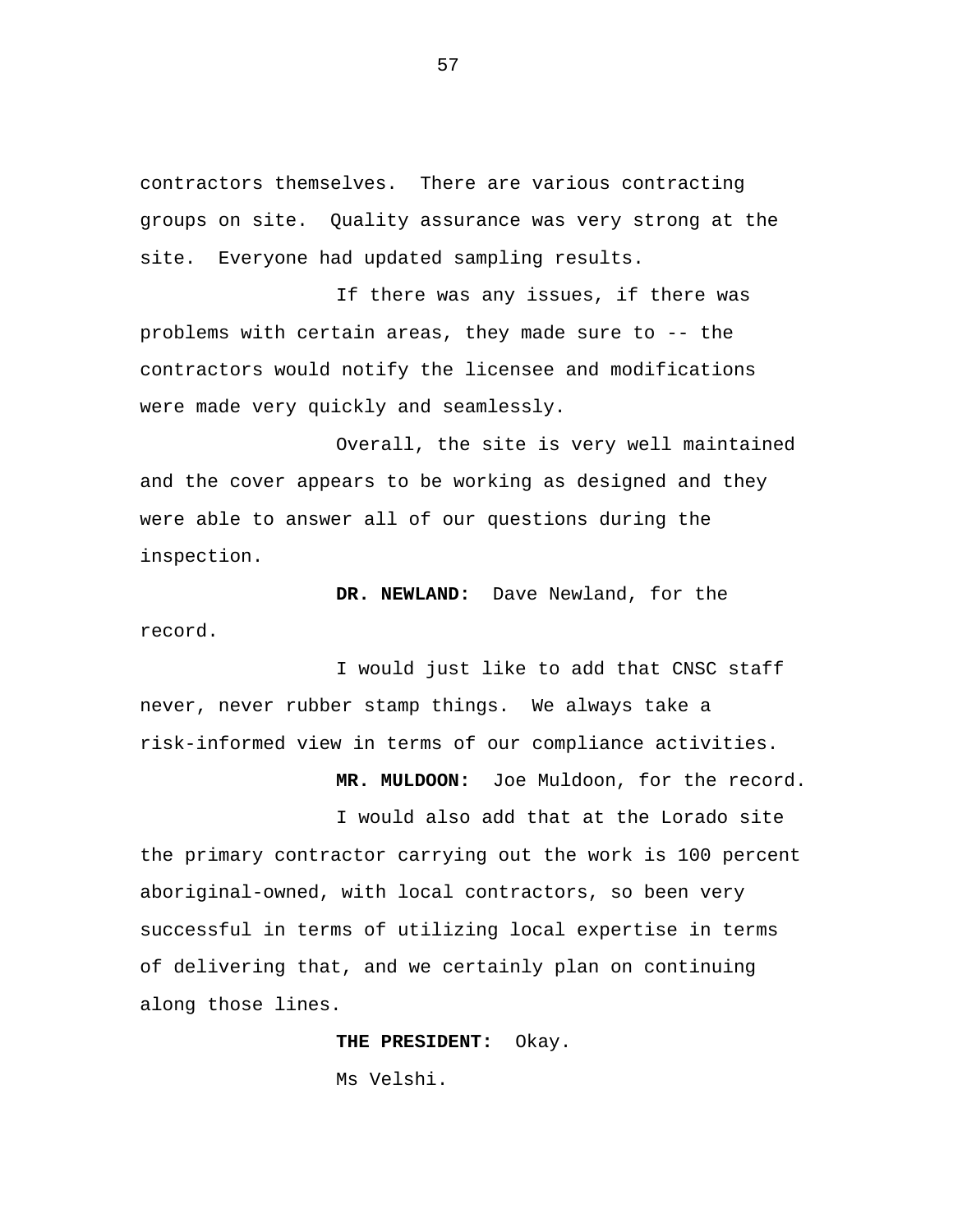**MEMBER VELSHI:** So again coming back to the Saskatchewan Environmental Society's submission, one of their other recommendations is assessing the use of permeable reactive barriers and phytoremediation.

Can you comment on what your thoughts on that are?

**MR. WILSON:** For the record, Ian Wilson.

Some of these permeable reactive barriers, or other such remediation techniques, aren't specific within the design, but throughout the workshops it's something that we've heard. It's something that that we, at SRC, are going to provide as value-addeds to the projects if we determine that they work in that instance.

You know, from our standpoint, as a research and technology development agency, it's a very good application for us to use some of the science and technology that we have. So we are, and are planning to use -- look for value-added studies that may incorporate or may be built as a part of the engineering design, although they are not a part of the engineering design as stated.

**MEMBER VELSHI:** So what would be the timing of making decisions on that or when would staff have a say in whether you should be doing more of that?

> **MS GLENN:** Karine Glenn, for the record. Let me start off by saying that the design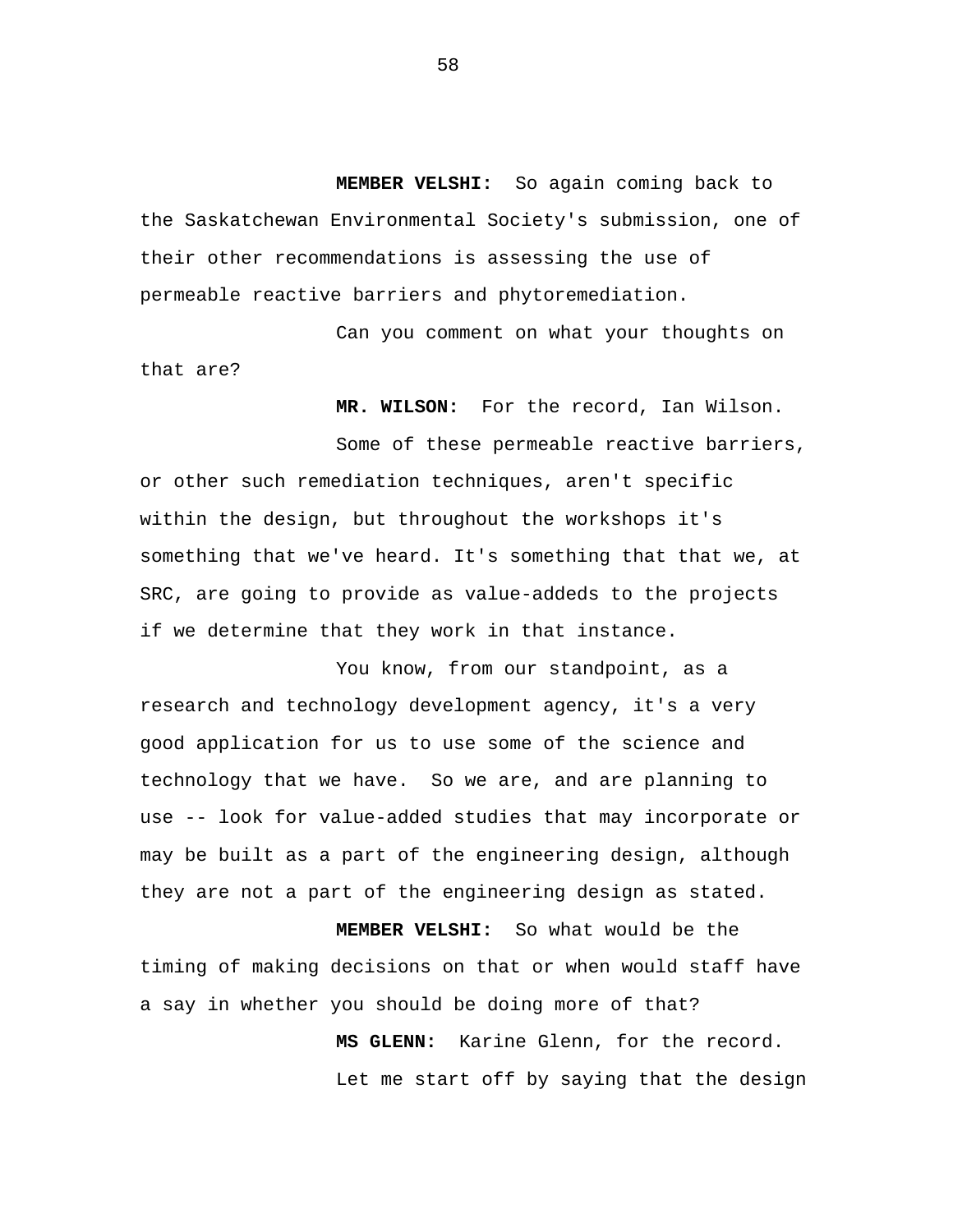as proposed right now meets the objectives of the EA and meets the regulations. So the design proposed as it stands is adequate based on CNSC's staff's assessment.

Should the proponent decide to make any changes to the plan, the plan as submitted is referenced in their Licence Condition Handbook, and therefore any changes to those plans have to be reviewed by the CNSC. So if there is -- if the change is either neutral in effect on the project or has a positive impact on the safety or the protection of the environment, then the licensee, in this case SRC, would provide that assessment and justification along with their notification of change to the plan. CNSC staff would then review and determine whether they concur with that assessment.

If the change had a negative impact on the project, then they would have to come back to the Commission with a request for a change to their plan that would affect their overall safety basis, if you'd like.

**MEMBER VELSHI:** So I understand that the plan, as submitted, now meets the requirements. But isn't this part of best practice and isn't that something, rather than -- I mean, you know, sure enough they have said they're going to look at it and they see value in that.

It almost sounds like performance punishment then, that they have to then come to you say,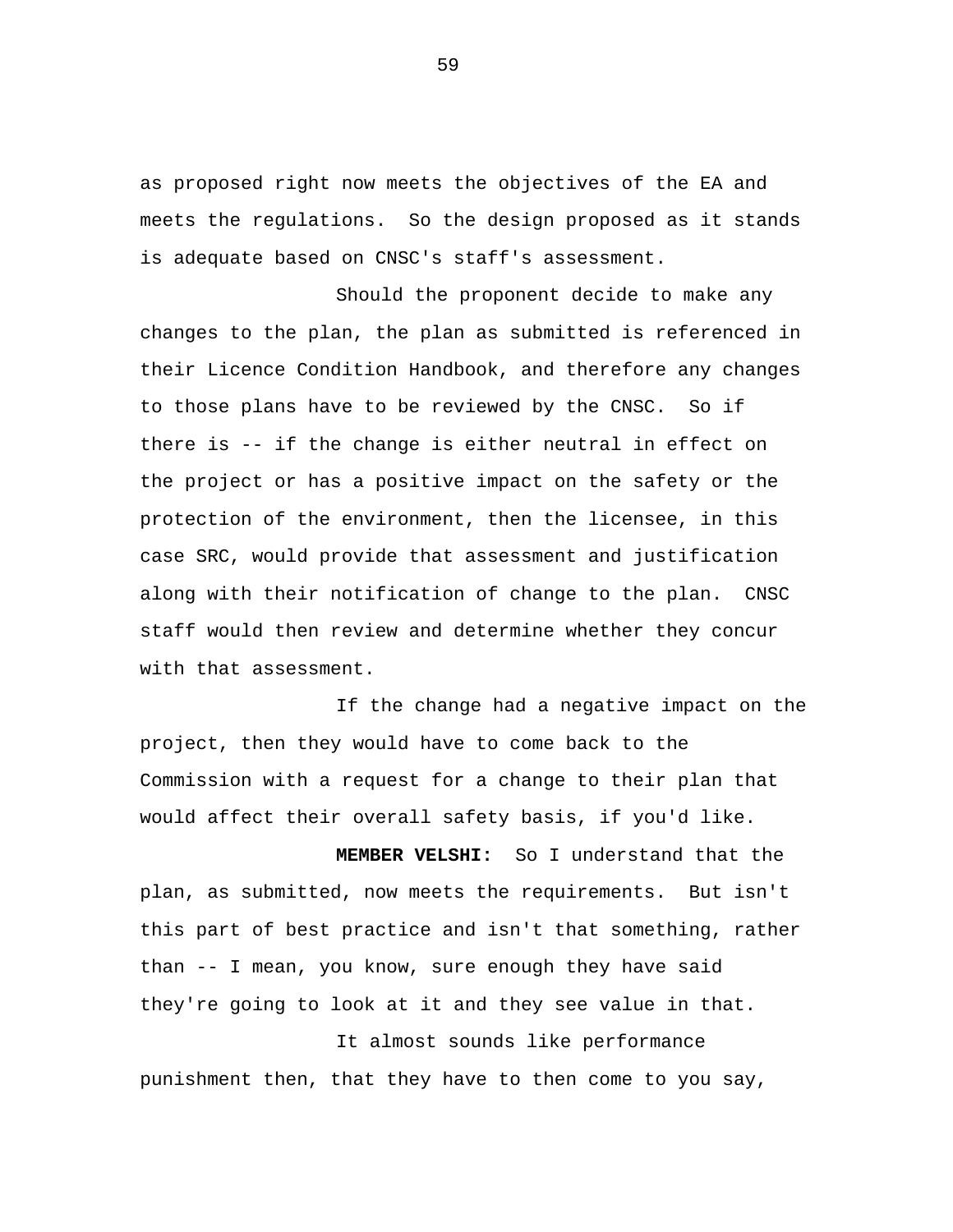"Hey, guys, we want to do this, here's why," and then you then, you know, go through it and say yes or no.

Shouldn't that be part of the requirement: that you look and see what best practice is, and this, by the way, looks like something that should be incorporated?

**THE PRESIDENT:** While you're pondering the answer, I have no idea what PRB is, I don't know how you use it, and I thought all of these were discussed through the environmental assessment. I mean, in my opinion, this was studied enough. We've got to get moving on this.

We're talking about they're putting on some tailings. This is not that complicated. If there is some adjustment required during construction, you can actually measure them and adjust, and there's going to be a whole maintenance.

So what I would like to understand, they claim that you sort of agreed it's a good idea. Is it a good idea? Are you going to do it or aren't you going to do it? I just don't see how you -- somewhere down the road you'll decide to incorporate. Incorporate what? I have no idea how we incorporate.

What is PRB? Maybe we should start with that.

> **MR. MULDOON:** Joe Muldoon, for the record. Just in terms of more of the general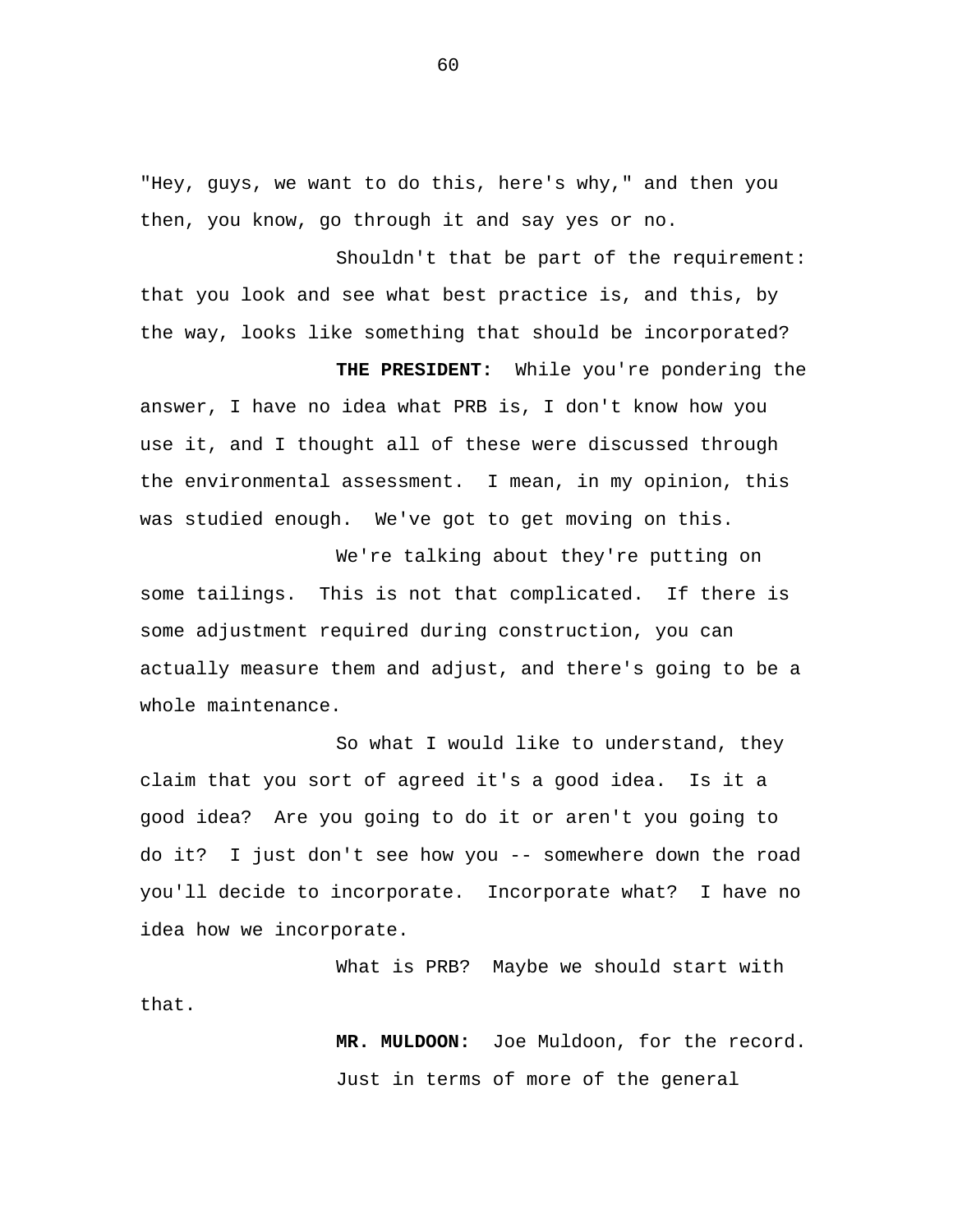discussion -- I'll get Ian to talk about the technical side of it -- it's SRC's intent to -- we're here in front of the Commission, we've laid our plans out seeking approval. If we obtain that approval, it's our intent to deliver the project as stated. I want to be really clear on that.

With respect to the barriers and any other types of technologies that may be -- that are out there, if we have the opportunity on the side -- as an experimental piece, if we're out on tailings, if there's something that we can do to advance that technology, we may do so, obviously in consultation and with approval of the CNSC.

Not in terms of changing the design, not in terms of changing anything in terms of the detailed plans that we've laid out here today, it was more in terms of: do we have an opportunity to try some different technologies strictly on the side -- almost on the side of the plate, in terms -- and if we do, as a research company we will do that if it meets from a cost side and from a technology side.

So the comments that the Environmental Society made, they're great, we welcome that kind of thing, and we certainly don't want to say that things can't - that there's not opportunities for other technologies. But I want to be really clear that that's -- that we're not going to bend our project around those kinds of comments.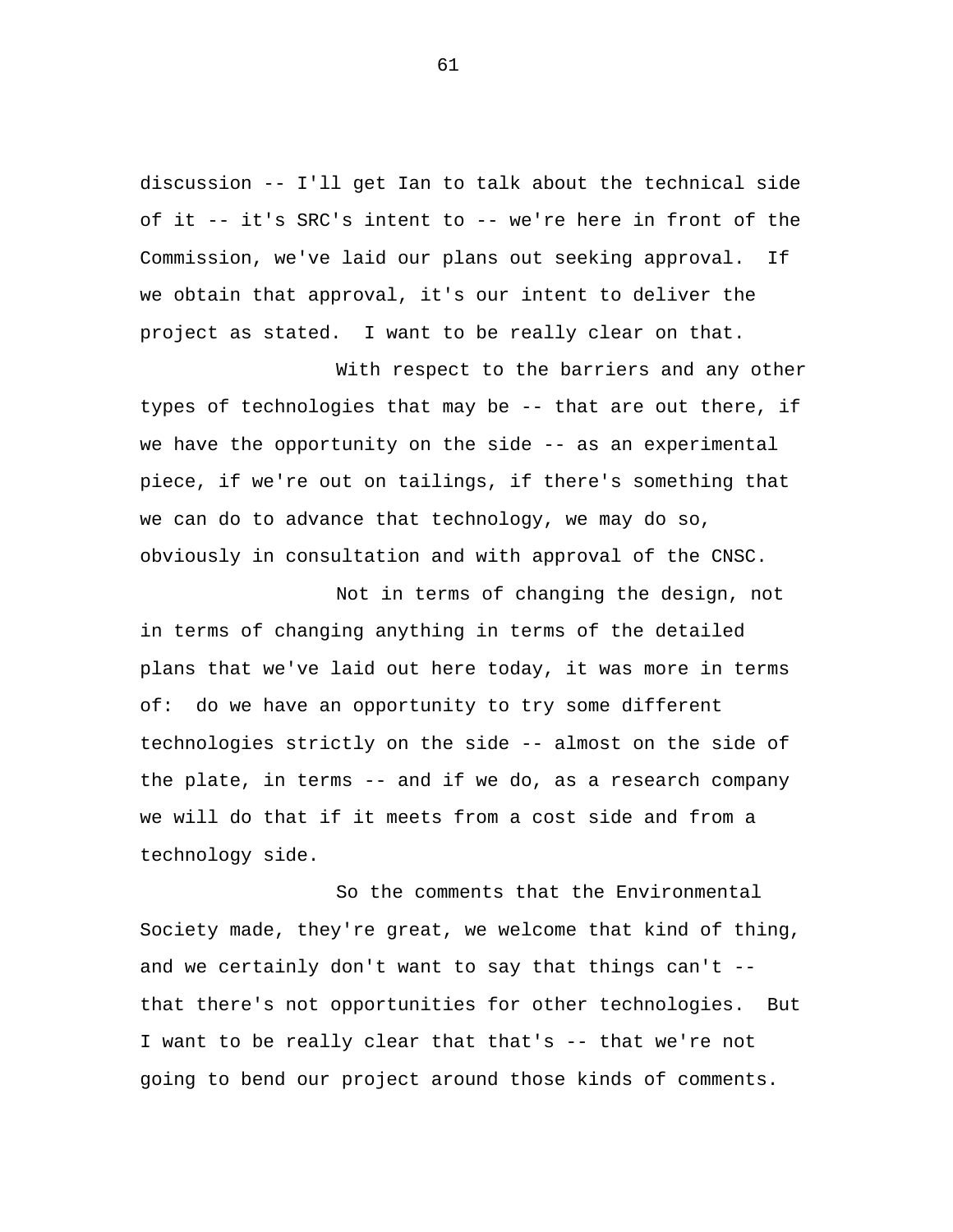**THE PRESIDENT:** I understand that, but I just don't know how can you physically incorporate a new technology? And maybe I don't understand that this is, and how massive it is, and how, if you want to implement it, would require a completely new design?

Just somebody explain to me, if you wanted to do this, what would be the repercussions, and are there opportunities during the construction to implement something like that?

> Anybody? Anybody can help me on this? **DR. LANGE:** Karina Lange, for the record.

PRB stands for permeable reactive barrier. So just a very simple explanation: after the water is flowing, and in this case we're trying to use the -- or the soil cover is designed to reduce contaminant loading, so the water will be relatively cleaner after that remediation. But the permeable reactive barrier, just imagine it as a tertiary treatment, so as, let's say, water flowing through a filter, if you may. That's a real simplification.

So it's an additional added barrier where -- and the reason that they call it permeable and reactive, "permeable" means water can flow through it, and "reactive" means that in some cases you add things to the barrier.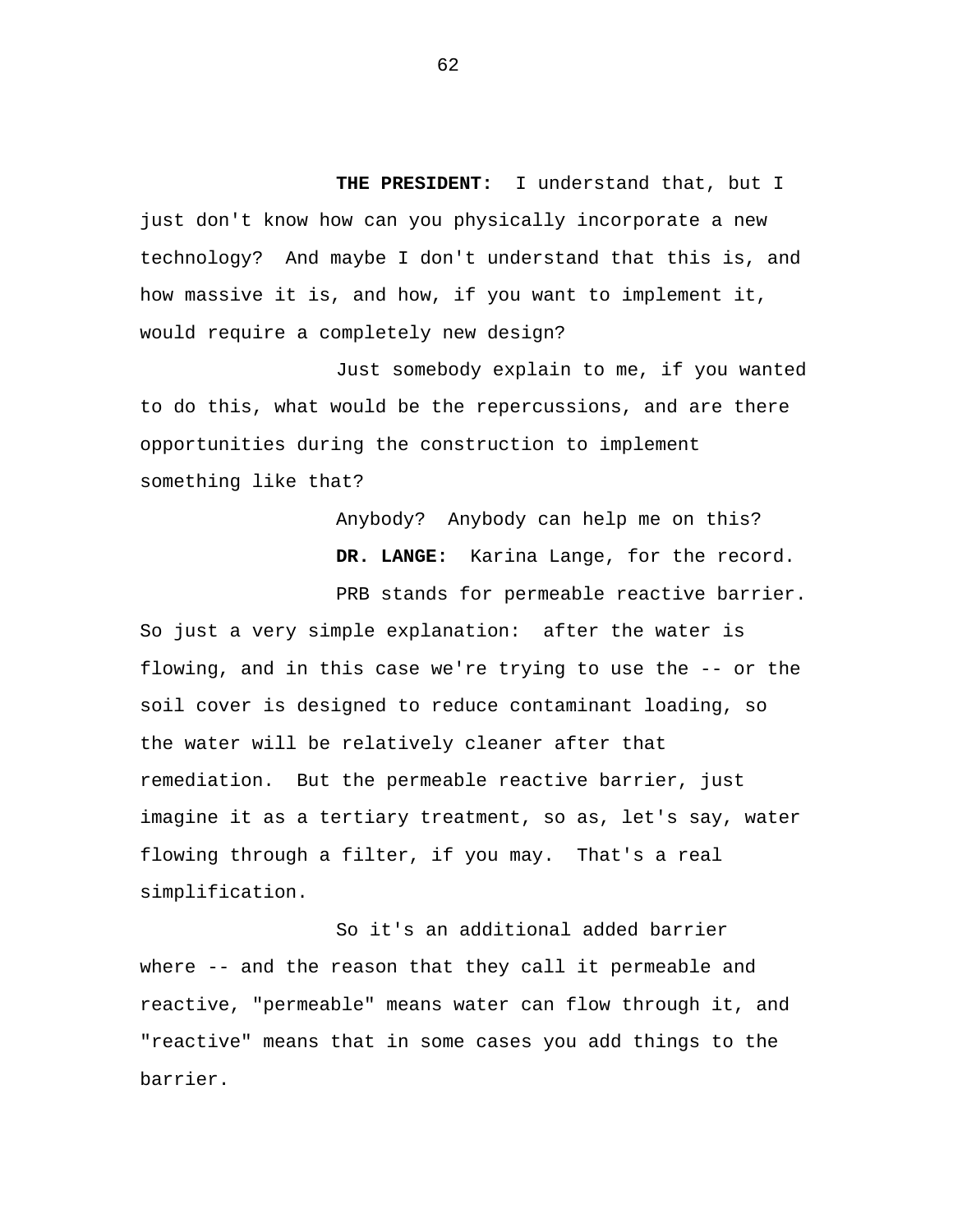Let's say you're trying to remove iron, you might add something that'll absorb that iron. So let's say that SRC remediates the water and they have, which could happen, a high amount of ammonia, or something like this. They might decide, okay, instead of building at water treatment plant, we're going to add a ditch and have it pass through some kind of micro-biological barrier or mineral barrier that'll remove the ammonia from the fertilizer, let's say.

So it's really a tertiary treatment that, in my opinion, would be used as a polishing step for the water.

CNSC does have a lot of experience with permeable reactor barrier technology, and I'll ask Dr. Patsy Thompson to provide some examples on that technology.

**THE PRESIDENT:** But it's not part of the cover? The tail --

> **DR. LANGE:** It is not part of the cover. **The PRESIDENT: -- i**s not a top?

**DR. LANGE:** Water would flow through it and become cleaner. That would be its role.

**DR. THOMPSON:** Patsy Thompson, for the record.

So just to alleviate Ms Velshi's concerns, it wouldn't take months to review a proposal by SRC to put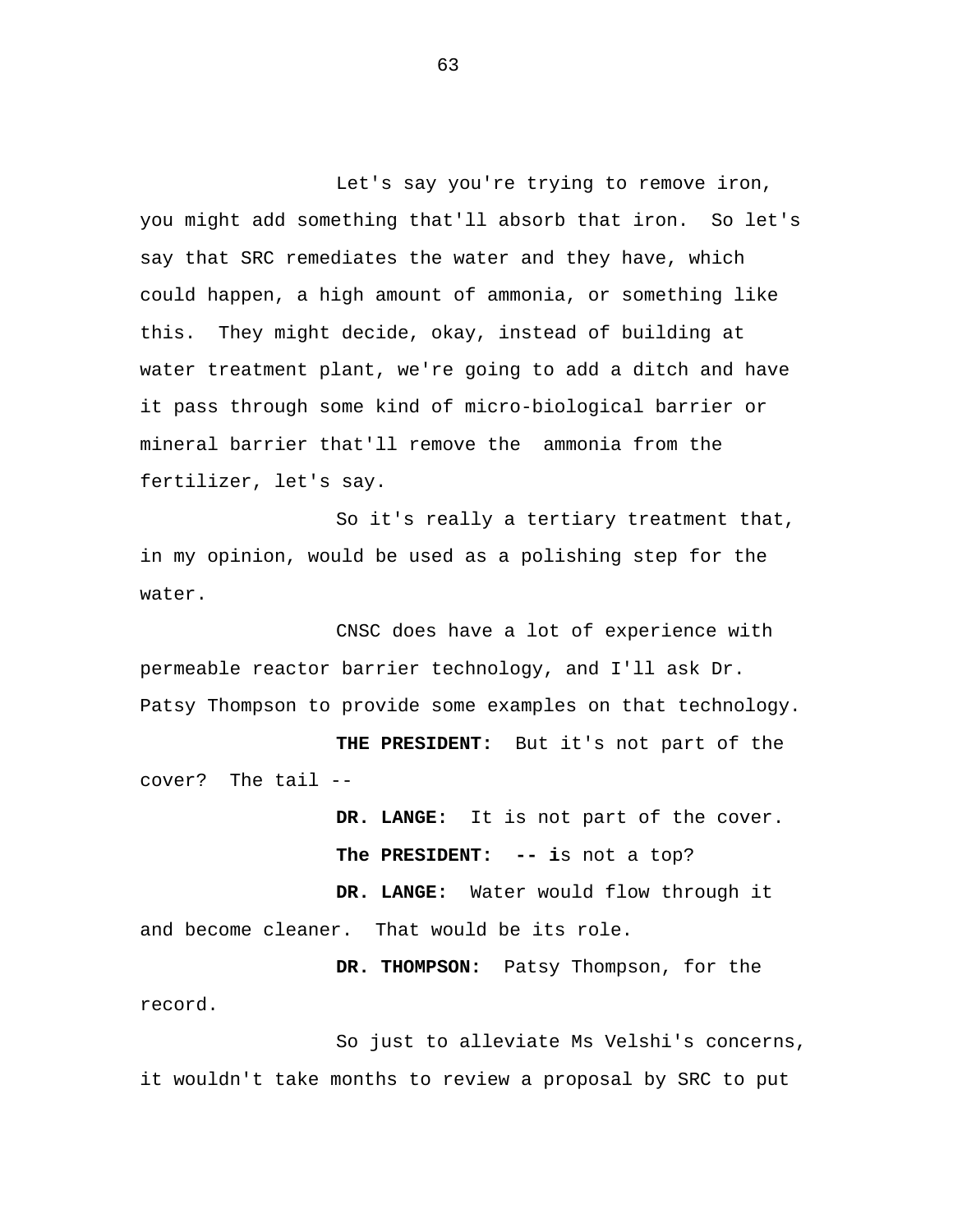in place permeable reactive barrier. THE CNSC has a lot of experience with those types of barriers in various sites. There is some at Chalk River, there's something similar that was contemplated for Cluff Lake and we have other places where there's groundwater contamination where essentially a trench was put in place with material that absorbs the contaminants and lets the water flow through.

So it's not high technology. It's not new technology. It's something that can be used, if needed, and would not require essentially months or review and would not be an impediment to improving environmental performance.

> **THE PRESIDENT:** Was it done in Lorado? **DR. THOMPSON:** To my knowledge, no. **THE PRESIDENT:** Ms Velshi.

--- Off microphone / Sans microphone

**THE PRESIDENT:** Mr. Tolgyesi, anything else still on the Environmental Society? --- Pause

**THE PRESIDENT:** Any questions on about that particular intervenor?

**MR. LEBLANC:** So shall we proceed, Mr. President, to the next intervention?

**THE PRESIDENT:** Just give me a minute. I want to....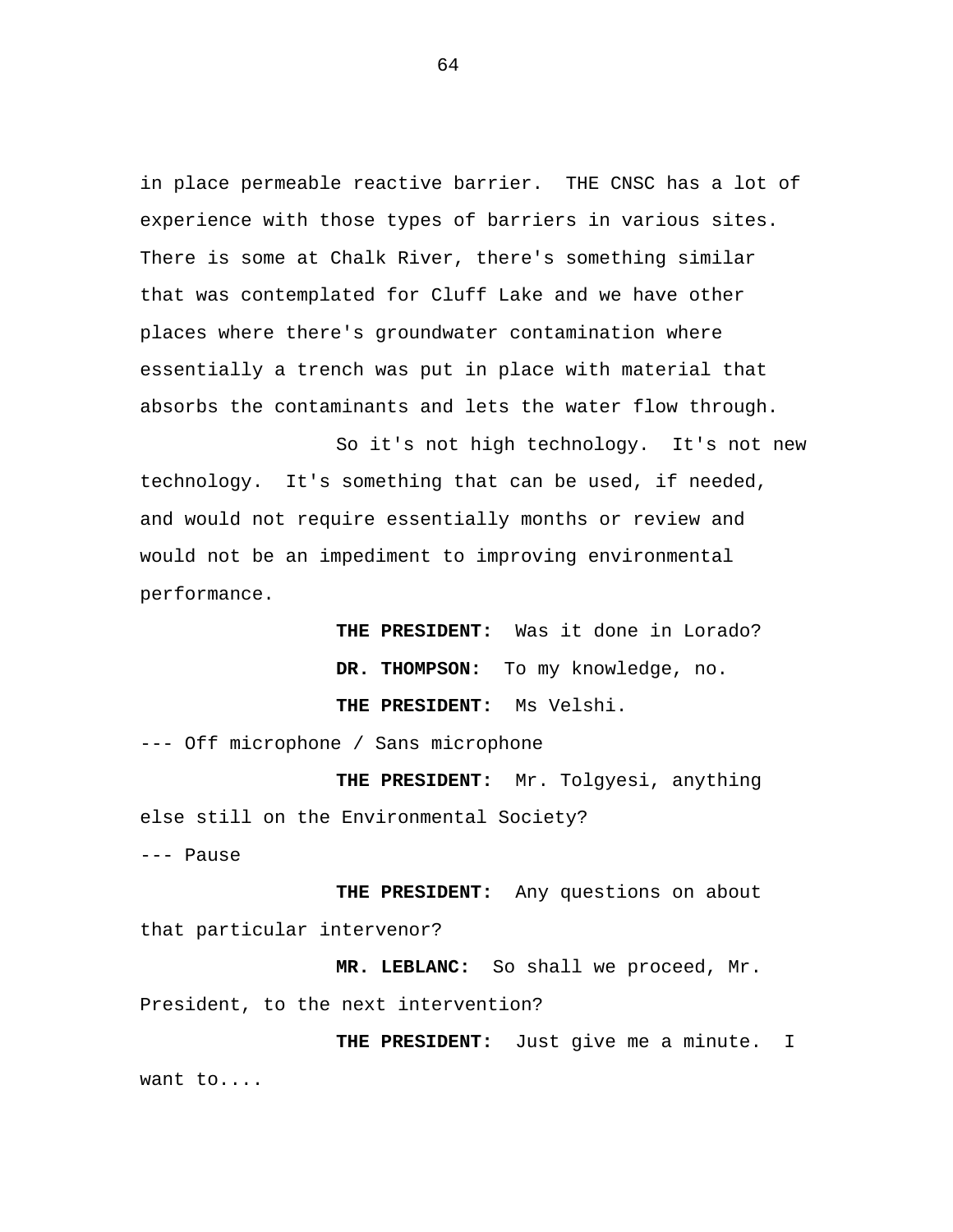--- Pause

**THE PRESIDENT:** One last question on them. They are worried about the institutional control, the transfer to institutional control being too fast. I think we already had a semi-answer to that. This 2030, that's kind of an objective, it is not necessarily the date it's going to happen. Right? **DR. NEWLAND:** Dave Newland, for the record.

That is the case, yes, 2030 is a planning date. We wouldn't move into institutional control until all of the objectives were met and there was long-term stability.

**THE PRESIDENT:** Just so I understand it, I look at it as a double-key safety here. First, CNSC has to be happy that it can relinquish, and the Saskatchewan government has to be happy that they're willing to receive it, so I think it's kind of a double control. The Saskatchewan government will not accept it if they think there's going -- there's some more work for them to do on this. Did I get this right?

**DR. NEWLAND:** Agreed. Maybe three keys, because I think the Commission members have to be happy as well.

**THE PRESIDENT:** That goes without saying.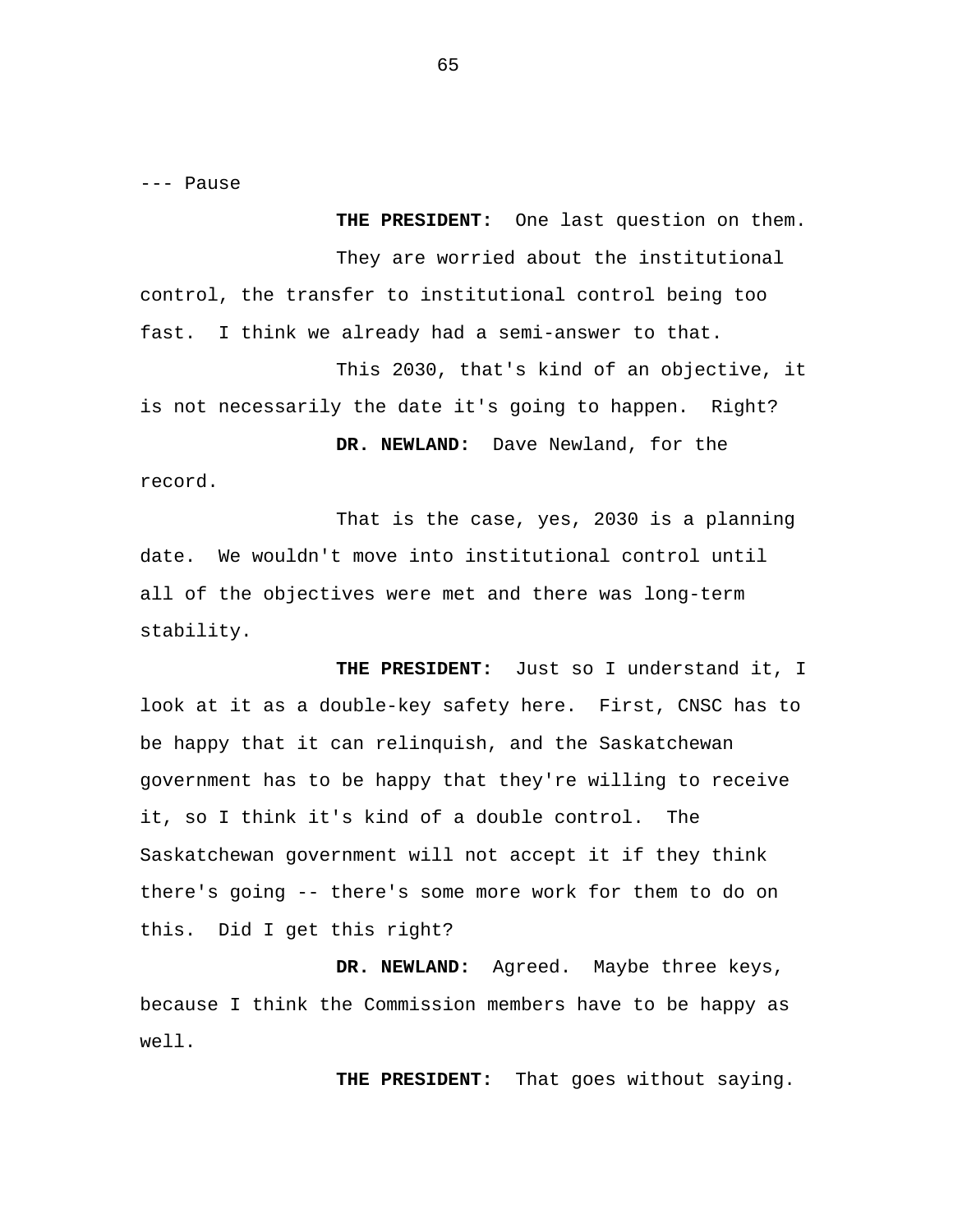--- Laughter / Rires

**THE PRESIDENT:** Please.

**MR. SANDERS:** Hal Sanders, for the record.

One other item that was not specifically raised is that, when it does go into institutional control, there is an Unforeseen Events Fund that is created at the same time that it enters. It speaks to one of the earlier commissioner's comments about ensuring that if something happens in 50 years or 100 years or 200 years that there is money to be able to address an unforeseen event.

Just another mitigation step intended to protect the environment in the long-term care of the site. Thank you.

**THE PRESIDENT:** So you raise a good question again: we're talking about, you know, if there is something that doesn't work, how difficult it would be to go in and remediate. Because the program, as I understand, at least for the next couple of decades, there's going to be some maintenance requirement.

So if something was miscalculated, how difficult would it be to go in and try to remediate this further?

**MR. SANDERS:** Again, Hal Sanders, for the record.

There's actually two funds initiated when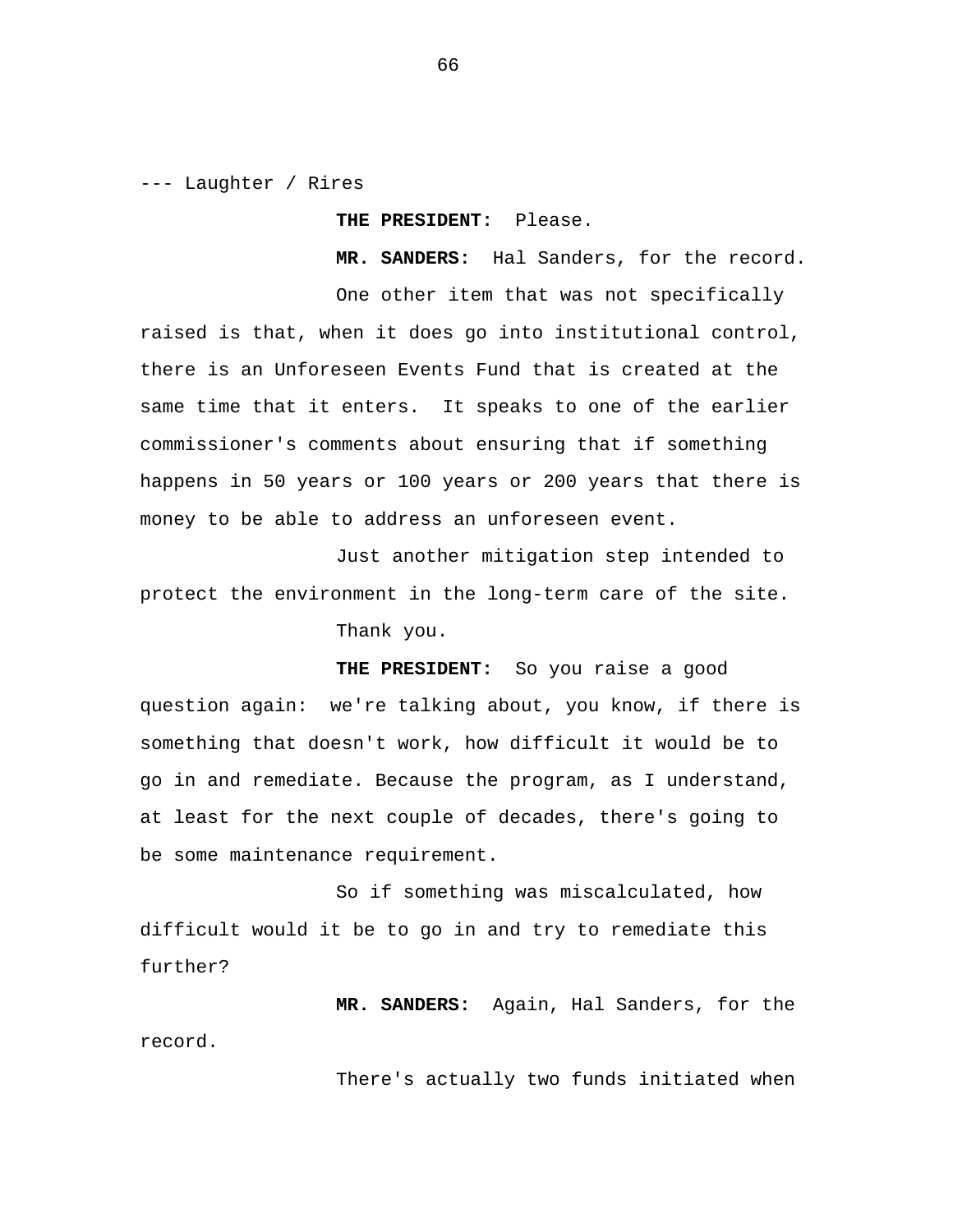a site enters institutional control. The first is a maintenance and monitoring fund that essentially provides enough money in there to be able to -- essentially, is set aside and invested, and then the intent is that it would be available.

So it's essentially managed by a consultation group of industry and the provincial government to hopefully ensure that there is enough money there. It is actually monitored and over periods of time it will be assessed whether or not there is sufficient funds available in the case of even an unforeseen event where there's insufficient fund.

We would then look back towards the original funder, and, of course, in this case it is the Province of Saskatchewan.

**THE PRESIDENT:** Right now -- we didn't ask the question. We all believe that there is sufficient funds right now to do the job of remediation. I understand the intervenor talks about a plan to spend up to \$208.5 million.

Is there enough money to do the job? **MR. MULDOON:** Joe Muldoon, for the record. In terms of our discussions with the province, we feel that there are sufficient funds put aside  $to$   $--$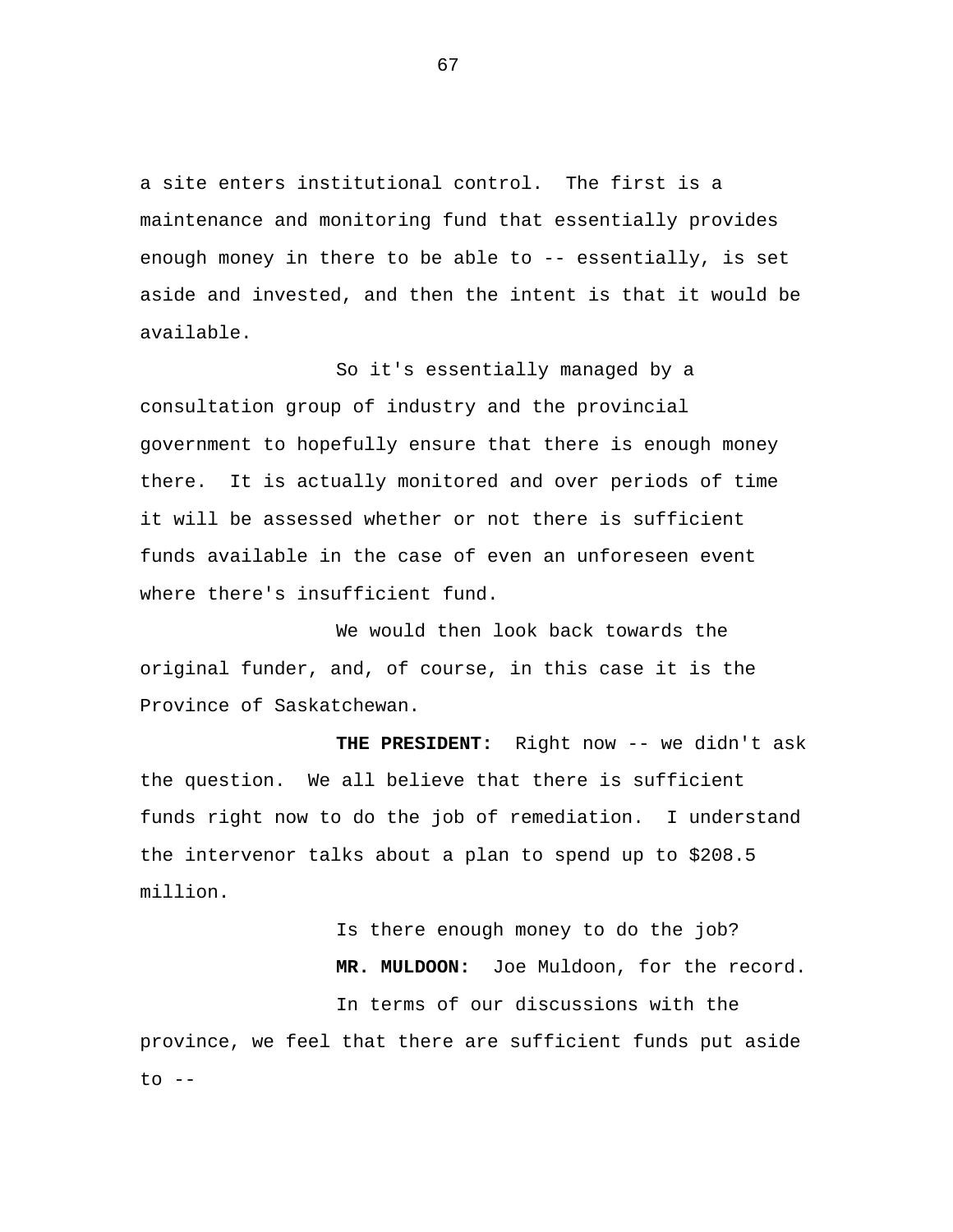**THE PRESIDENT:** To implement your current plan.

**MR. MULDOON: -**- to implement the plan,

yes.

**THE PRESIDENT:** Okay. Thank you. Any other questions to this intervenor? Okay, Marc.

**CMD 15-H10.3/15-H10.3A** 

## **Written submission from Athabasca Chipewyan First Nation**

**MR. LEBLANC:** So the next submission is from the Athabasca Chipewyan First Nation, as outlined in CMD 15-H10.3 and .3A.

Any question from the members on this submission?

Monsieur Harvey.

**MEMBER HARVEY:** Merci.

Well, there is many questions and many recommendations. Some have been already discussed. There is one about the area: once the work will be completed that people will be discouraged from frequenting the area.

What is the objective at the end? Is it that the area will be open to any use, like it'll be an open area, or that there'll be some restrictions or some parts that will be kept closed?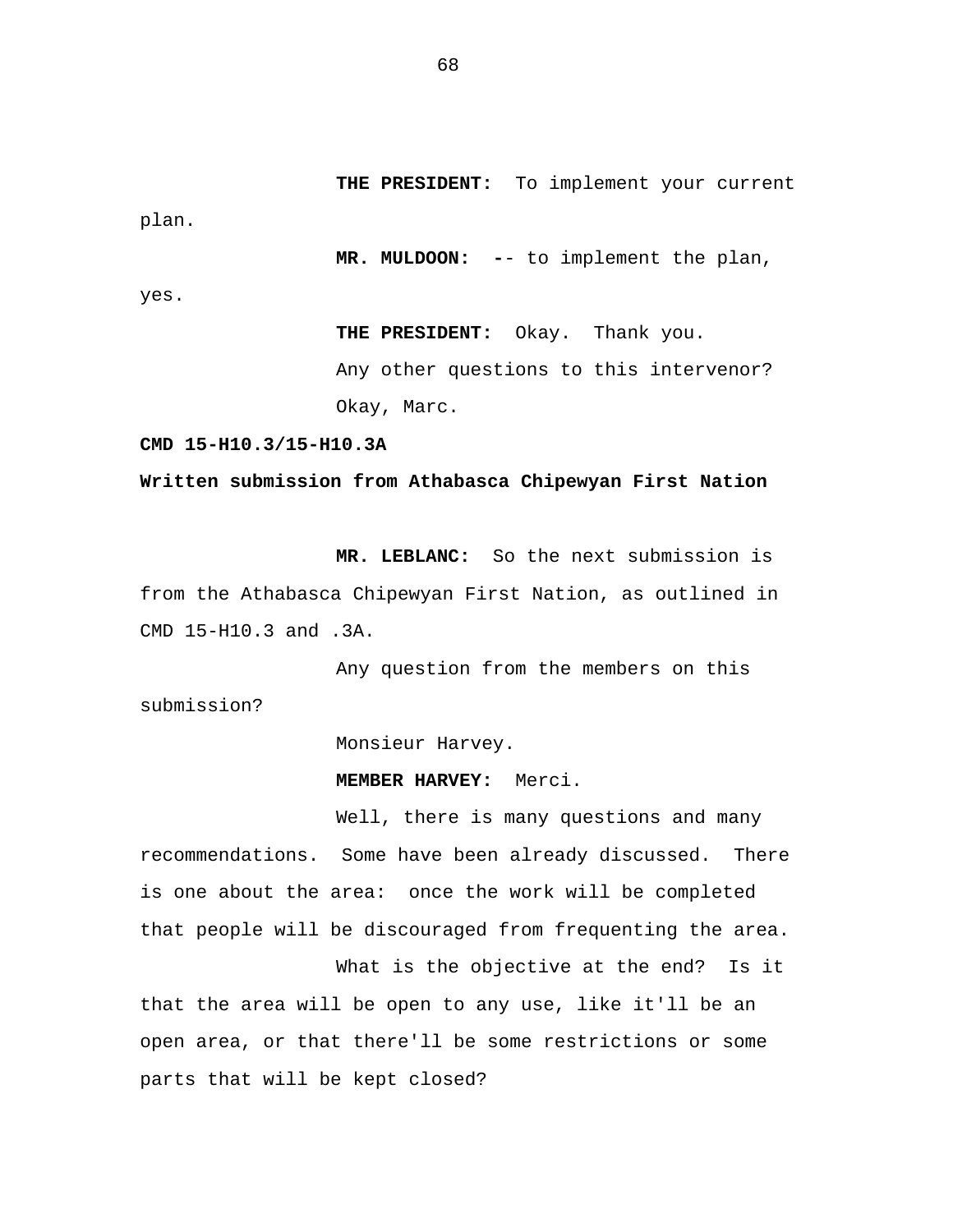**MR. MULDOON:** Joe Muldoon, for the record. The objectives of the project are to ensure that traditional use will be able to be conducted adjacent to the sites. In the plans, we would not -- and as this project would go into the institutional controls program, the intent is that there would not be -- there would be certain land practices that would not be allowed on the tailings themselves and on the sites, you know, that we're doing the remediation work directly on.

The intent with the project is to isolate those contaminants, ensure that they don't leave the site, that they're there, and that they don't impact areas around the site.

So it would be -- and we've got a plan designed where traditional use would be able to be practised in areas surrounding the site, and in some cases certainly on the site, depending on what those practices are. But we will be -- we would certainly want to ensure, in working as we get this property into institutional controls, that there are land practices -- management practices are such that we don't have buildings going up in certain locations, that kind of thing.

> **MEMBER HARVEY:** Thank you. **THE PRESIDENT:** Ms Velshi. **MEMBER VELSHI:** Similarly, on page 4 they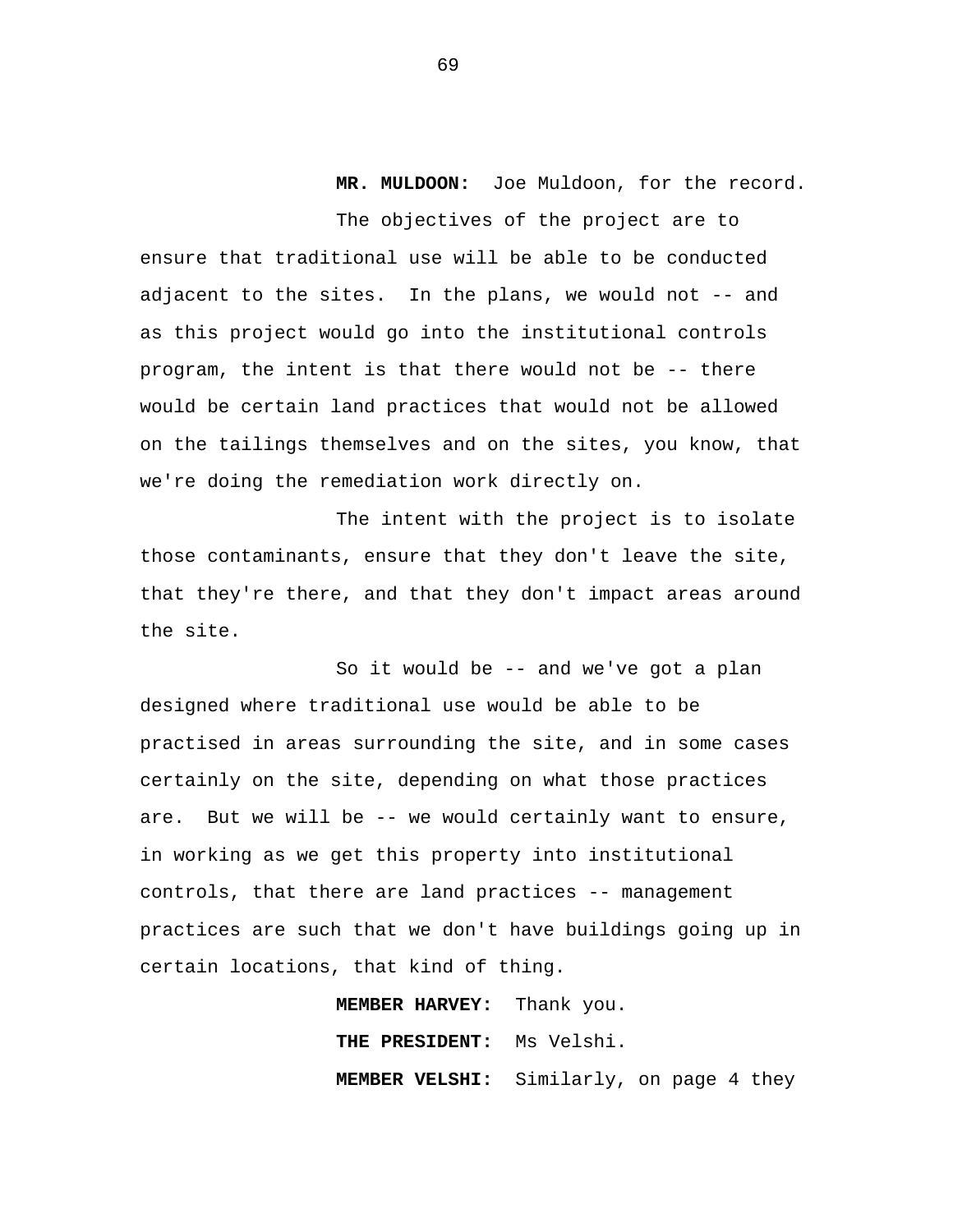talk about the recommendation around fishing in the area, and putting up barriers to prevent that, or preventing fish from coming in the bay.

Any comments on that?

**MR. WILSON:** For the record, Ian Wilson.

Based on information gathered during a site assessment, both Langley Bay and Zeemel Bay are used as nursery areas for juvenile fish. Those fish that leave these areas accumulate contaminants, and only the fish that remain in these areas have potentially accumulated materials in their tissue, so SRC feels that a fish barrier may remove possible fish habitat utilization. And SRC feels that utilization of a very localize fish consumption advisory is a much better alternative and management tool.

> **MEMBER VELSHI:** Thank you. **THE PRESIDENT:** Dr. McEwan. **MEMBER McEWAN:** Thank you.

I'm interested again, on page 4 and page 5, around execution of the plan, experience in being able to monitor the plan, and they reference back to a 2012 NRCan report that obviously isn't in these documents.

So my question, really, relating to that: Is there the necessary experience within the SRC and within CNSC to ensure that the plan is put in place in the way that it is intended, that it's monitored appropriately, and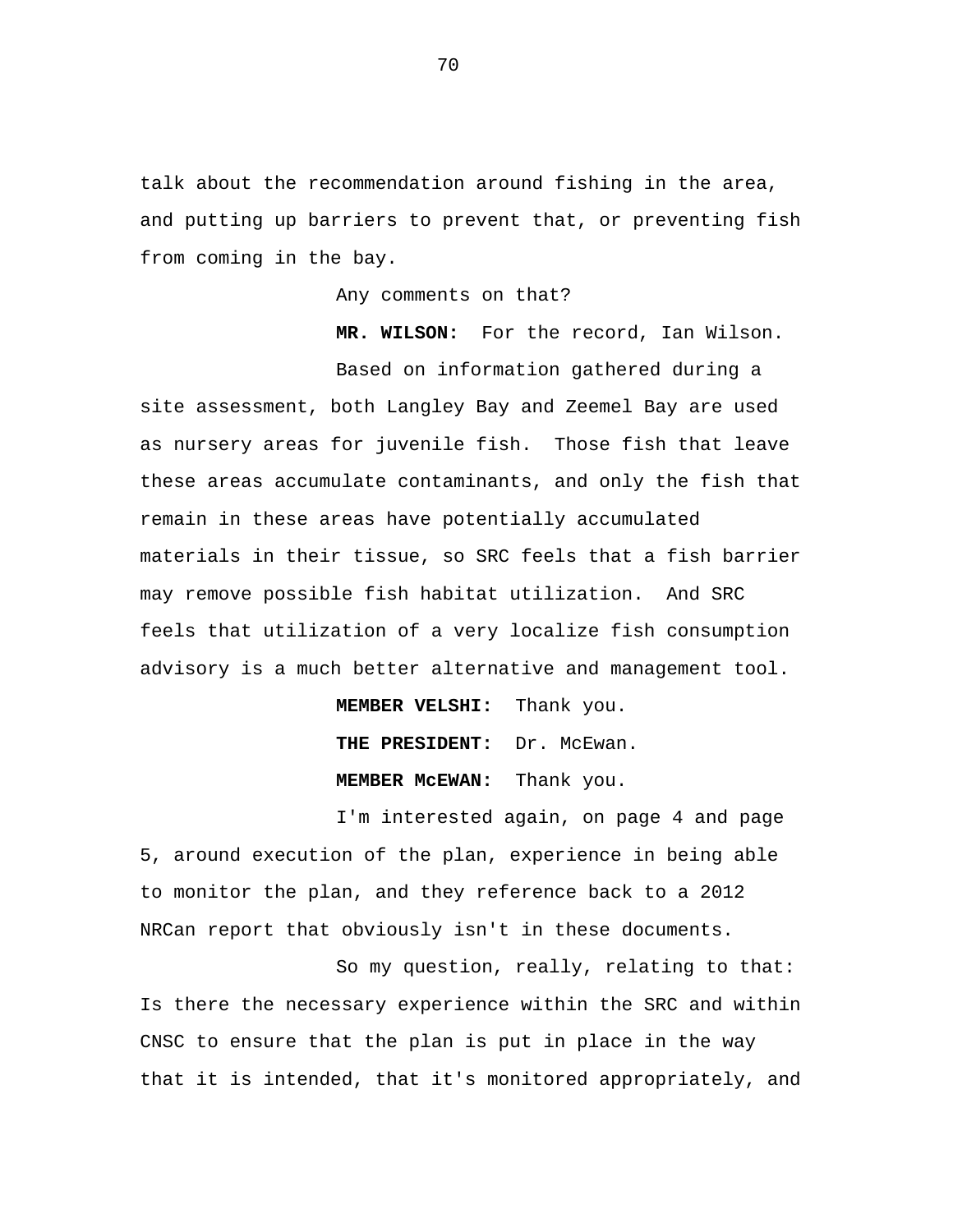that we have the ability to detect things going wrong early in the process of that, should it happen?

**DR. NEWLAND:** Dave Newland, for the record.

So the short answer is yes. We have experience with other sites. We have put in place our compliance activities for those sites. When it refers to senior staff, we always use staff of appropriate experience, senior inspectors.

So the short answer is yes.

**THE PRESIDENT:** But I guess the

responsibility for delivering on this plan is SRC's. They're spending a lot of money putting in something that defines some targets for water quality, for contamination level, et cetera. Those things will be very viable and presumably they are going to hire -- I think we have some of them here -- consultants who know what they are doing and presumably they can deliver and if they don't deliver there are going to be consequences.

With staff, the way I see staff is to make sure that the plan is executed the way it was intended to be. Did I get the accountabilities here right?

 **DR. NEWLAND:** Dave Newland for the record.

Yes, exactly. So we would look -- the licensee has the responsibility for carrying out the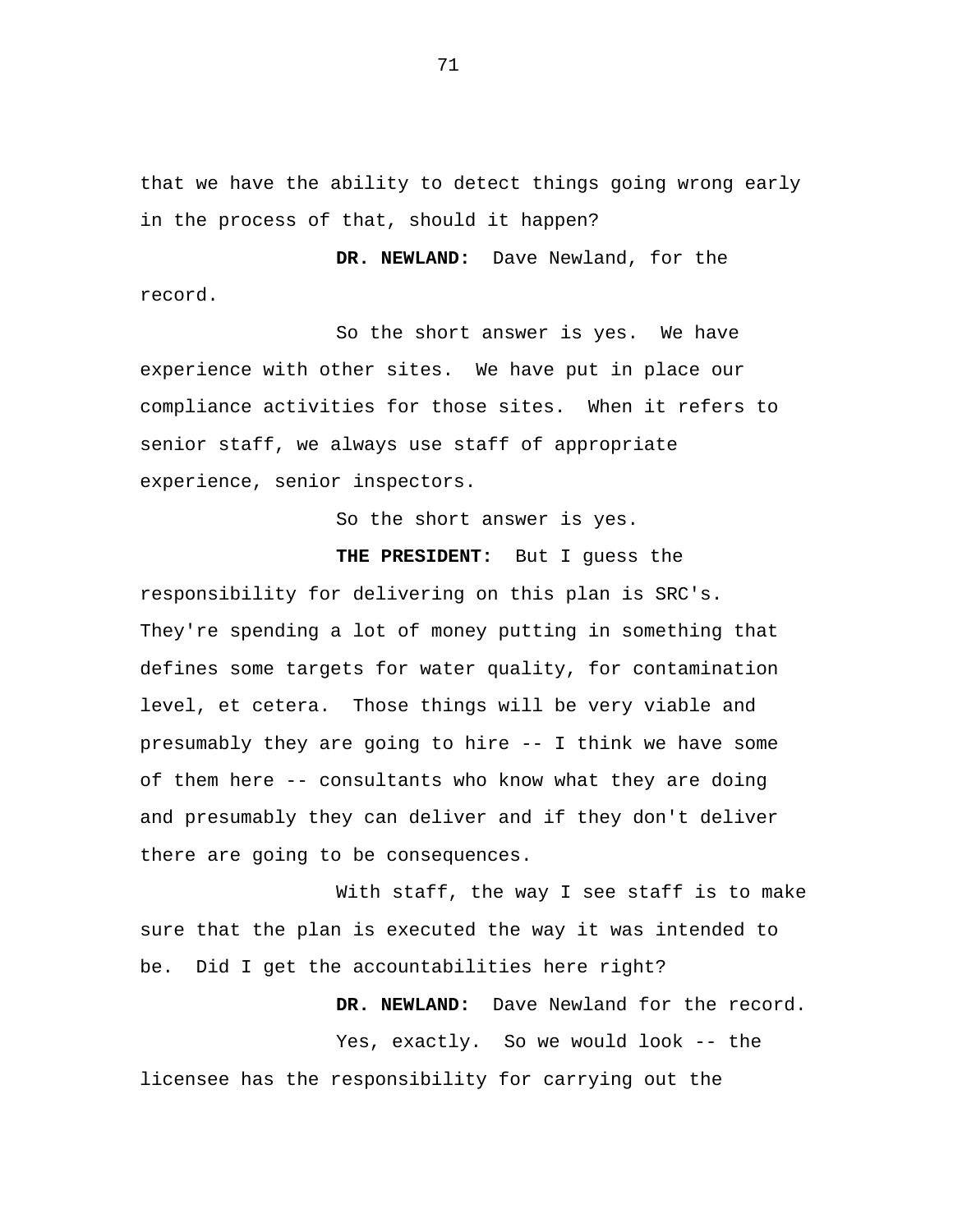activities in a safe and compliant way and we will oversee those, but ultimately the licensee is responsible. We will look to ensure that it's done in a manner that respects quality standards, safety management practices, et cetera, but ultimately the responsibility lies with the licensee.

 **THE PRESIDENT:** Dr. McEwan, I interrupted

 **MEMBER McEWAN:** That was actually going to be my question. SRC needs now to comment.

you.

 **MR. MULDOON:** Joe Muldoon for the record.

SRC has put together a team, and has had a team together for a number of years, of experts in the field that have worked directly in these areas. I have staff to both my right and left and behind as well that have large, large numbers of projects under their belt in terms of these kinds of projects.

Saskatchewan being home to some of the most advanced uranium mines in the world and also remediation activities that are taking place, ongoing at those sites as well as Cluff Lake and others. We have some of the consulting companies that frequent and that are both housed in Saskatchewan and then also across the country.

We have at our disposal some, I would suggest, world leading experts in these types of technologies and the type of model that we have built is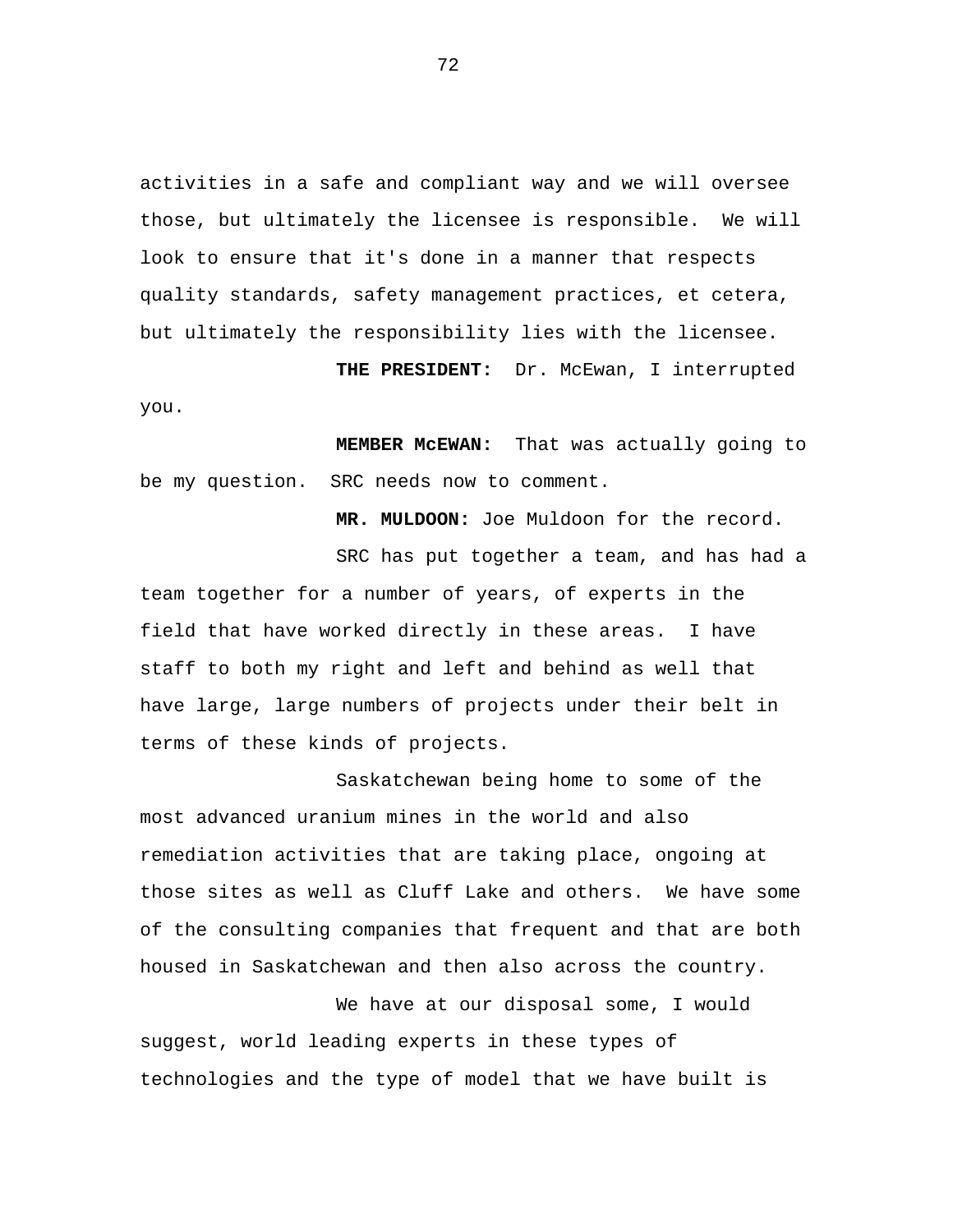that at SRC we have a group of very strong scientists, science-based approaches to everything that we do. We surround ourselves with very good scientists and we then reach out to the consulting and contracting community and have them help deliver those projects. So we are very confident that we do in fact have the expertise both within and out in the contracting consulting world as well at our disposal.

**LE PRÉSIDENT :** Monsieur Tolgyesi...?

 **MEMBER TOLGYESI:** I have a question. The question is that on page 6 when you are looking at who will be a monitor and how it will be done, will northern or native people be involved eventually in the monitoring?

 **MR. WILSON:** For the record, Ian Wilson.

I guess the short answer is yes, we do

plan to have a program that will take individuals from the communities, primarily from some of the aboriginal communities, shadow us during operations, see what SRC staff does and our consultants do and provide a training program such that when SRC hands the site back to the ICP program, when SRC in essence is done with the program that there are people, local people and aboriginal people that have the capacity to monitor the program.

> **THE PRESIDENT:** Okay. Thank you. Any other questions?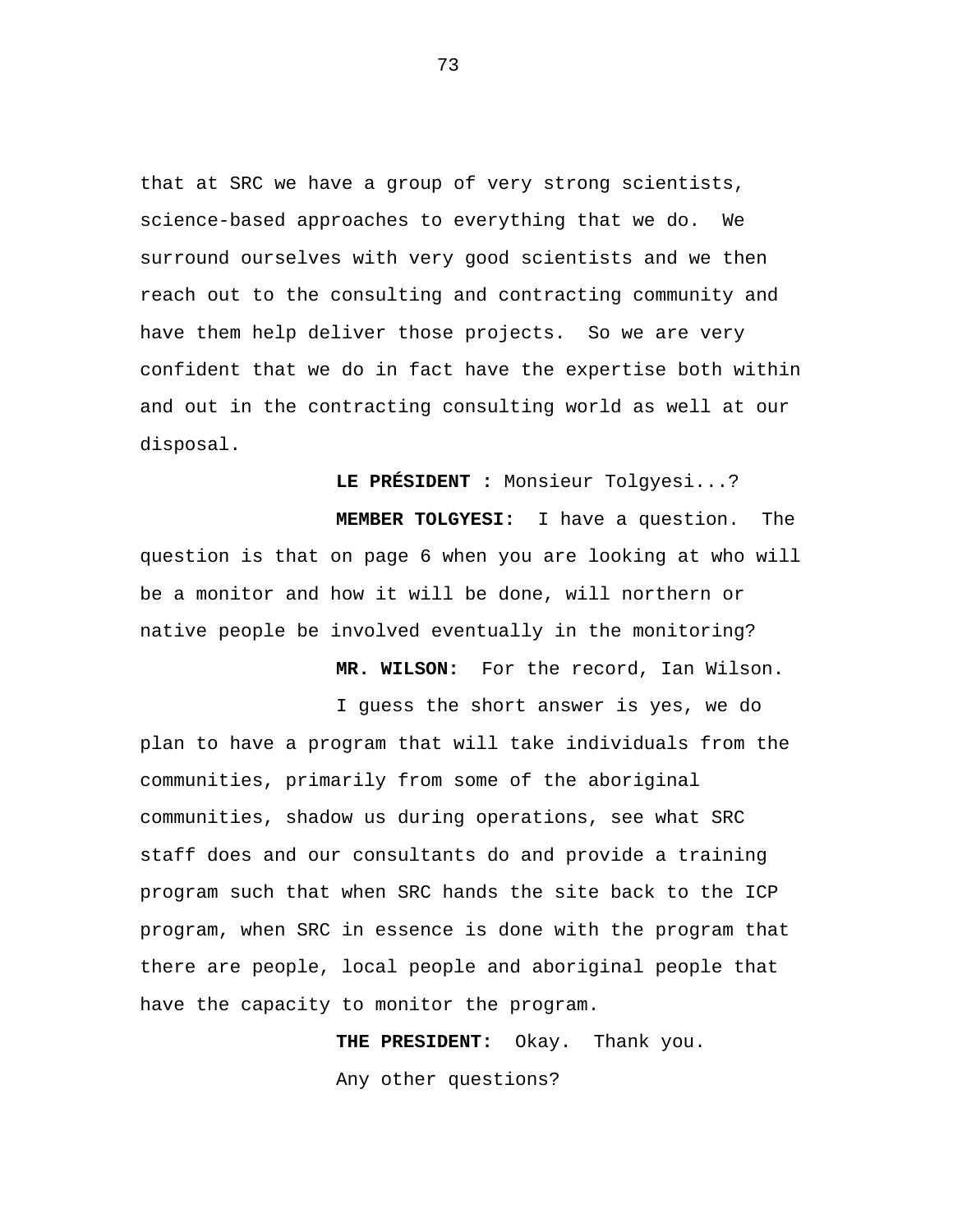# Okay. Marc...?

**CMD 15-H10.4** 

# **Written submission from Métis Nation Saskatchewan**

 **MR. LEBLANC:** So the next submission is from the Métis Nation Saskatchewan, as outlined in CMD 15-H10.4.

> Any questions from the Members? Madam Velshi...?

 **MEMBER VELSHI:** So it's a very

 **MR. WILSON:** For the record, Ian Wilson.

complimentary submission. There is one recommendation in here about two creeks that should be diverted. Can you comment on that, please?

The two creeks that have I guess been referenced in that document are outside of the tailings area as it is now.

 **MEMBER VELSHI:** I'm sorry, I didn't hear the tail end of it. They are...?

 **MR. WILSON:** Outside of the tailings area footprint as they are now designed.

> **MEMBER VELSHI:** So what does that mean?  **MR. WILSON:** There is no need, from our

standpoint --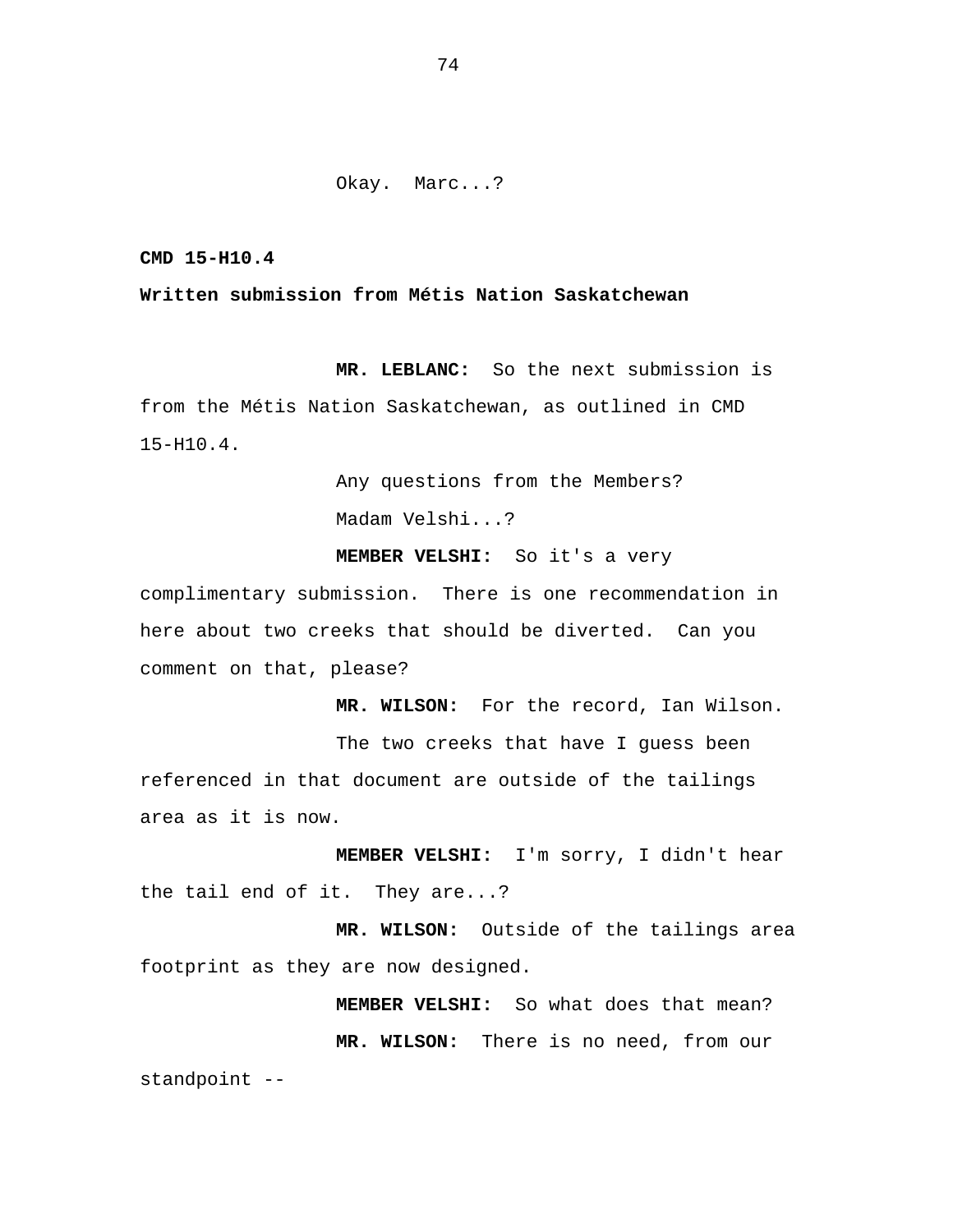#### **MEMBER VELSHI:** Oh, okay.

**MR. WILSON:** -- and a design standpoint, to re-divert those streams as they lie outside of the footprint and are not contaminated per our assessment of the site.

 **THE PRESIDENT:** But will they be in consideration for the next phase or they are totally out, they are not  $-$ -

 **MR. WILSON:** Once again, Ian Wilson for the record.

They would be monitored even though they don't seem to be contaminated and/or would not be, I guess, diverted as part of the design. They would be monitored both during operations, post-remediation operations, and possibly through ICP monitoring.

 **THE PRESIDENT:** So if they are not contaminated now, why would this intervenor pick up on those two particular creeks? Any idea? Does anybody know?

 **DR. LANGE:** Karina Lange for the record.

At the workshop that we attended in July,

I did hear a representative from the Métis Nation discuss -- I'm not sure if it was exactly those two creeks but he did talk about creeks onsite. And it's a bit hard if you look at the presentation from SRC to understand exactly where the tailings are or aren't or where they stop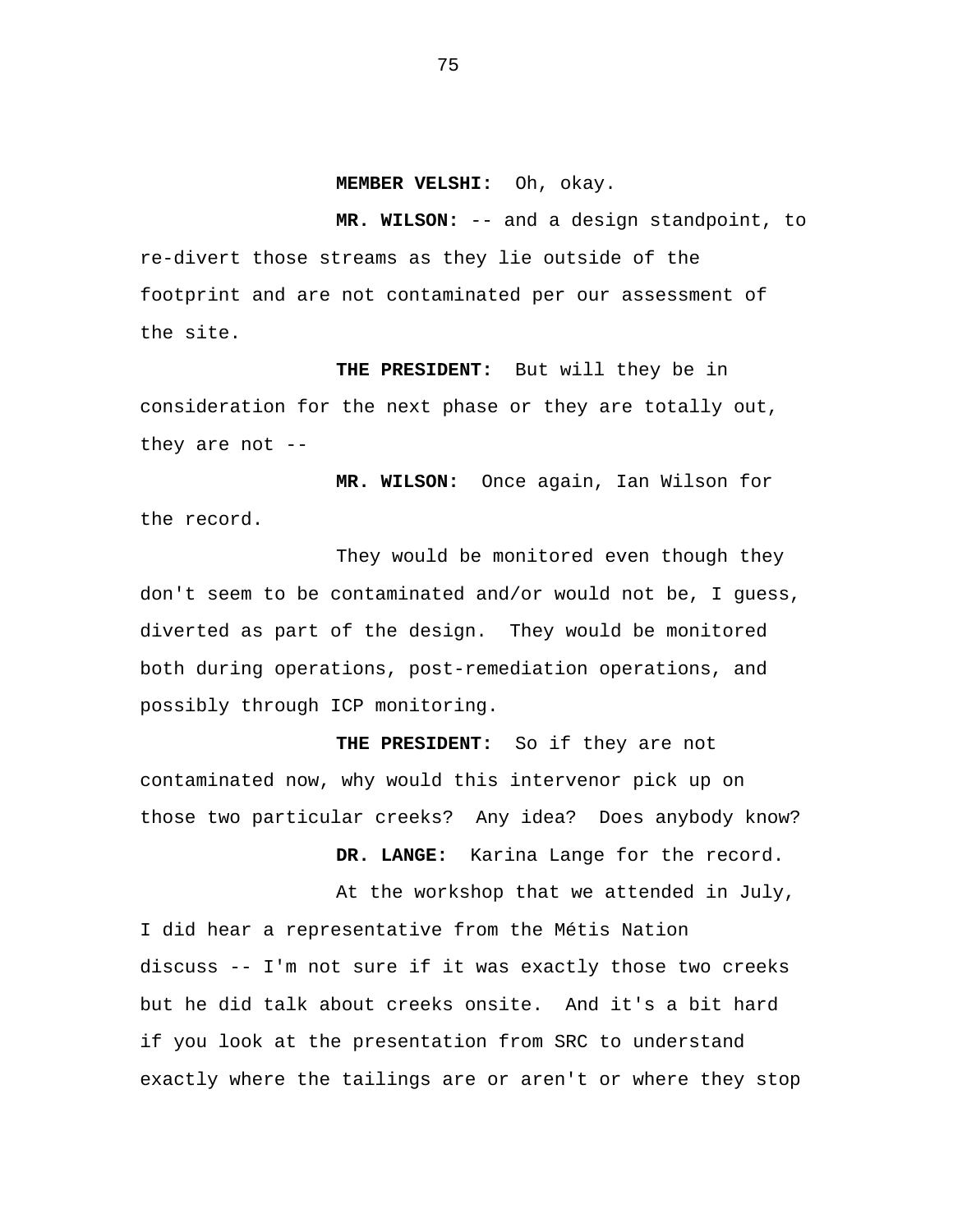and end. So he did refer to some creeks. He might not have known that they are not necessarily near the tailings but he just wanted to maintain that.

But in my discussions with SRC, they did provide me information that those creeks aren't necessarily flowing all year. But I might, if I could, ask Mr. Levine to comment on his knowledge on the comments made by the Métis Nation at the workshop.

 **MR. LEVINE:** Adam Levine for the record.

So the individual who submitted the comments, Allen Augier, he has had a lot of experience on the site, the Gunnar site. He grew up there and spent a lot of time on the site, so he does have some local knowledge of the site. But he may not be privy to all the detailed evaluations of the site in terms of where each creek leads and if it's part of the footprint of the tailings facility, the cover that will be going in.

So this is coming from his local knowledge and his experience historically on the site and it's important to take into account and I would like to ask the SRC just to elaborate on how they take these types of recommendations into account.

 **THE PRESIDENT:** So would it be useful for the next time you meet with the communities to have not only what is required remediation but those areas which are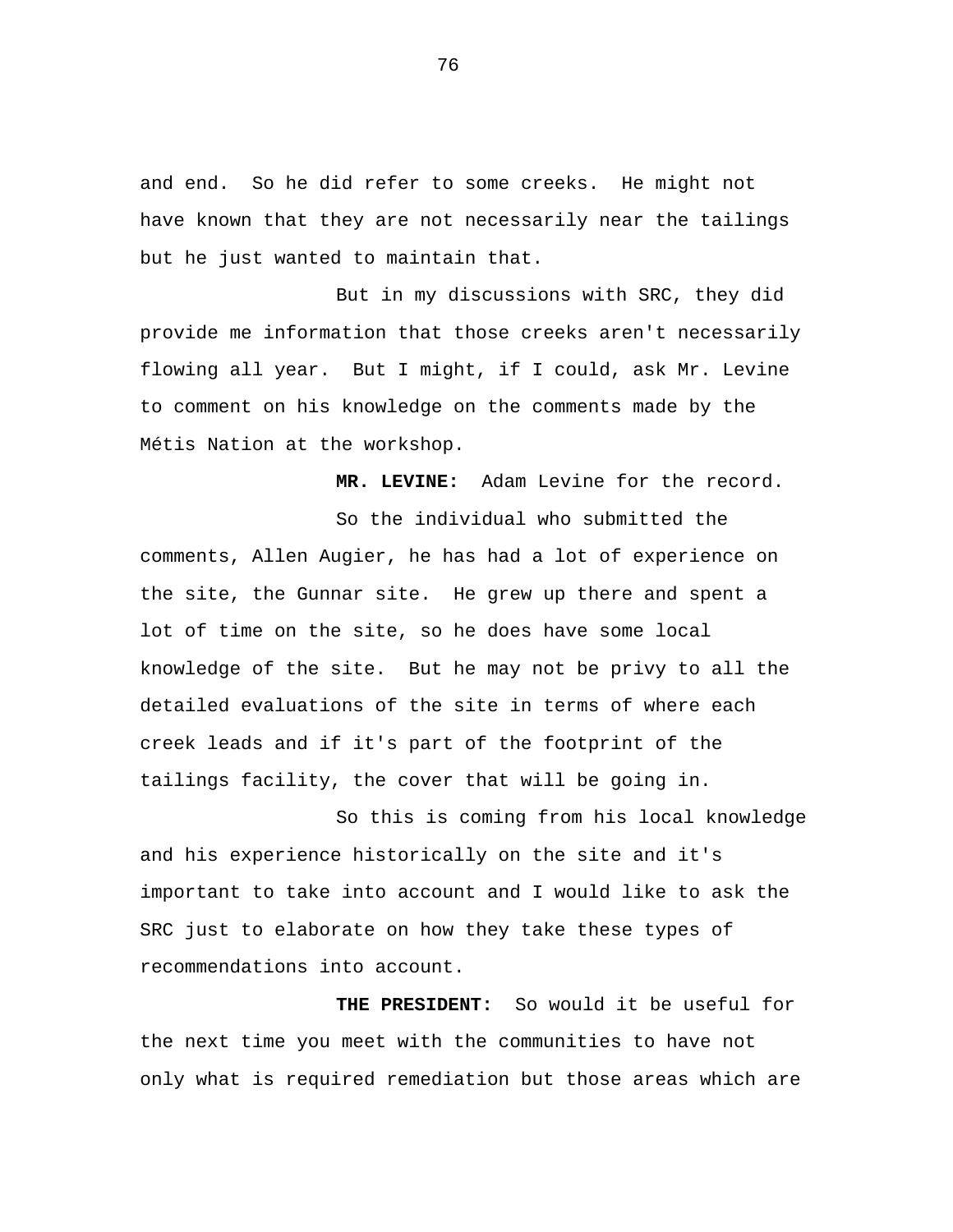not contaminated. That may be a useful piece of information to share with the communities.

 **MR. MULDOON:** Joe Muldoon for the record. Certainly, we continually go out to the communities and have the discussions. Allen Augier has worked and does work periodically for SRC, so we are in

So we would certainly continue with those discussions.

constant communications with Allen and the Métis Nation.

 **THE PRESIDENT:** Thank you. Any other questions? Marc...?

**CMD 15-H10.5/15-H10.5A Written submission from the Prince Albert Grand Council** 

**MR. LEBLANC:** The next submission is from the Prince Albert Grand Council, as outlined in CMDs 15-H10.5 and 15-H10.5A.

> Questions from the Members? Monsieur Harvey...?  **MEMBER HARVEY:** Just in the third

paragraph:

"On behalf of the Prince Albert Grand Council, I also wish to express our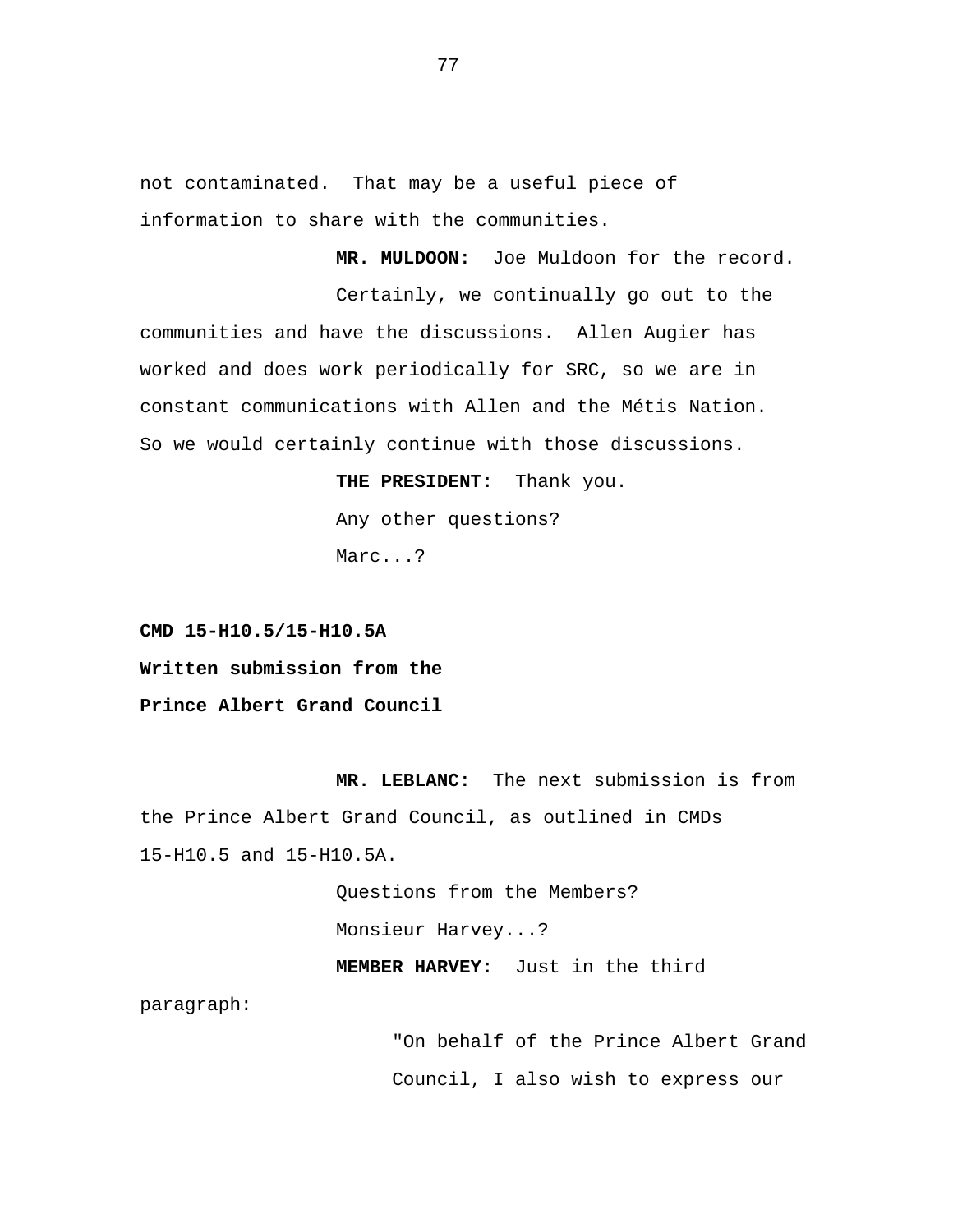position that the consultation process is deficient, and we do not agree with the position taken by the Saskatchewan Research Council in its submission..."

Why? I mean there have been 125 meetings that have been mentioned in the presentation and when we receive such a comment it's difficult to understand why there is that margin. Who could...?

**MR. WILSON:** Ian Wilson for the record.

I'm not too sure what the context of their position is. We do meet very, very often with the PAGC and other members throughout the community and have verbally - travelled up there this month and met with the Vice Chief there. And so, yes, I'm not too, too sure where that position is coming from, from our standpoint at SRC.

 **MEMBER HARVEY:** You have read the -

 **MR. WILSON:** Yes.

 **THE PRESIDENT:** Did you make a

presentation to the Grand Council?

 **MR. MULDOON:** We have had members of the Grand Council out to site and meet with them on a regular basis along with the other communities. It's usually members of the Prince Albert Ground Council. We meet with them separately but we also meet with them out in the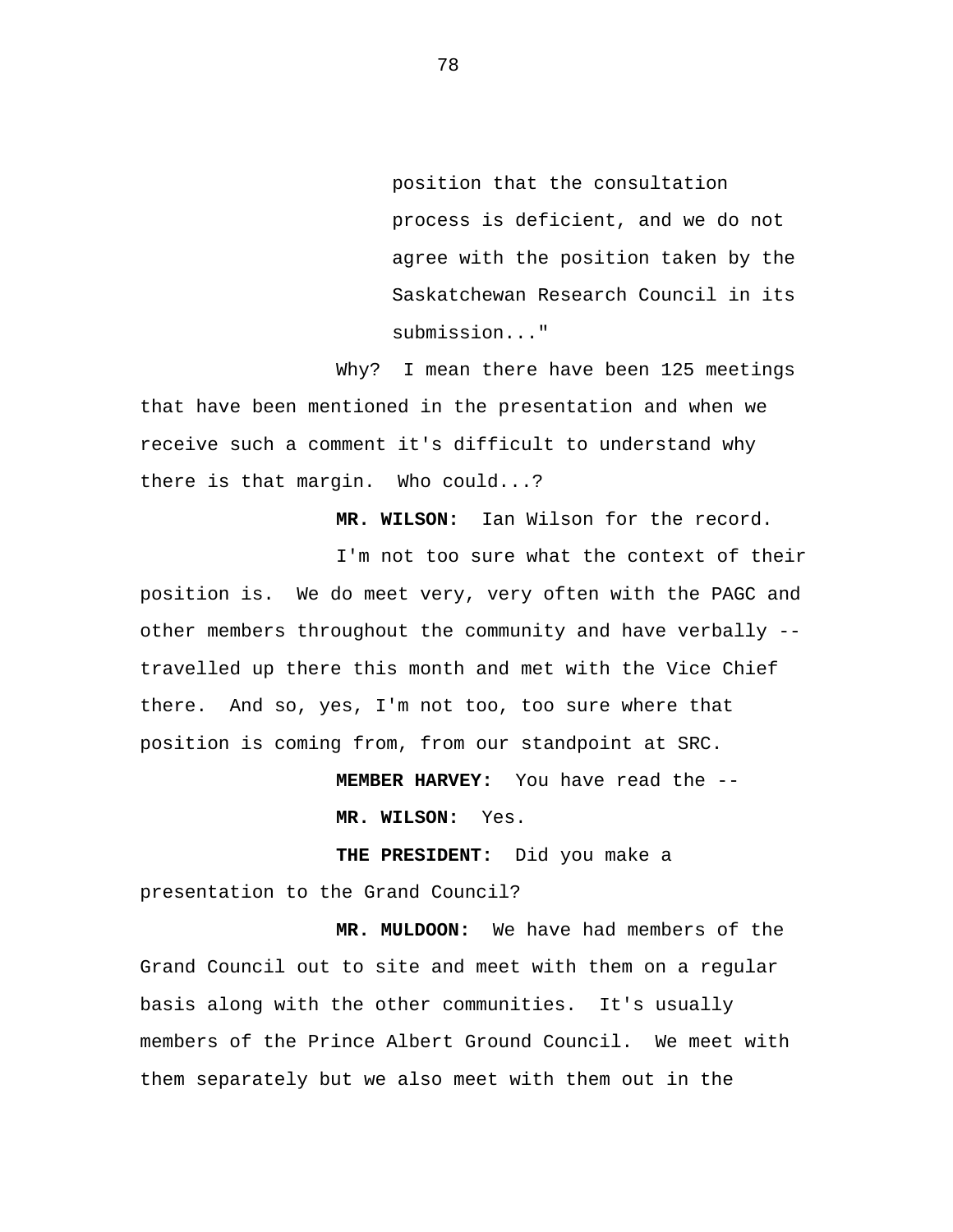community functions and the meetings.

And again, I mean we want to be really careful that we don't speak on their behalf and try to interpret what's here. It sounds to me that this is more around whether the project -- a remediation project and how it impacts aboriginal rights and I think that's one that I would not be comfortable in trying to interpret for them.

What I can say is that we continue to have discussions with them and will continue to do so as the project unfolds and listen to what they have to say and adjust as we can within the licence.

 **THE PRESIDENT:** It's not the first time we've heard from the Council on items like that. But again, I know that they meet regularly. I don't know why you can't try to get on their agenda and try to explain, you know, what is it you are doing.

**MR. MULDOON:** Well, certainly we have done so and we have been on their agenda. We have gone up and have met --

**THE PRESIDENT:** To the Council meeting?  **MR. MULDOON:** -- with the Grand Chief and others. I know our aboriginal liaison is up there on a regular basis but we will certainly -- they are in the middle of an election right now and so once that has settled we will certainly put it on our list to -- on our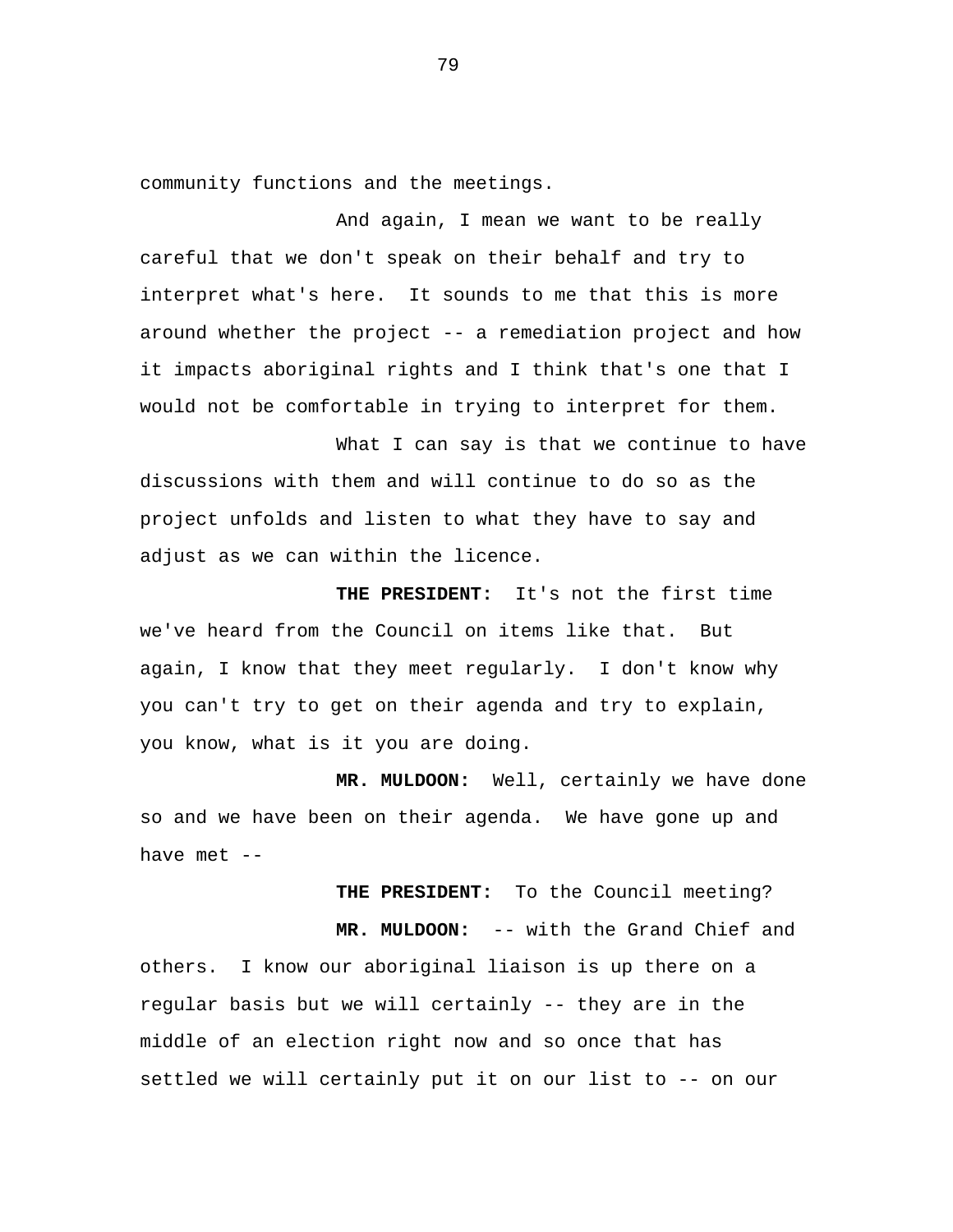to-do list in terms of going up and having some discussions with them.

> **THE PRESIDENT:** Mr. Sanders, you want -- **MR. SANDERS:** Hal Sanders for the record.

I might offer an observation that it is difficult for an individual First Nation or a Grand Council to offer a carte blanche "you have satisfied the duty to consult" when the province did adopt duty to consult measures that of course First Nations in Saskatchewan have not wholly adopted. So just as a matter of principle, I think it's fair to say that we would not receive, you know, an absolute acceptance of the duty to consult under most circumstances and I have had experience in hundreds of these situations where, you know, certainly we have satisfied what we believe to be the duty to consult in an ever-changing world of definition legally about what duty to consult in fact means.

> **THE PRESIDENT:** Anybody? Dr. McEwan...?  **MEMBER McEWAN:** Thank you.

So this is a comment that actually comes up in several parts. If I look at page 2, 4.1, 4.2 and 4.3, is that sort of fundamental to -- of the Prince Albert Grand Council? Sorry, the first document, 10.5, page 2.

**THE PRESIDENT:** There are two page 2. There is beginning, the introduction.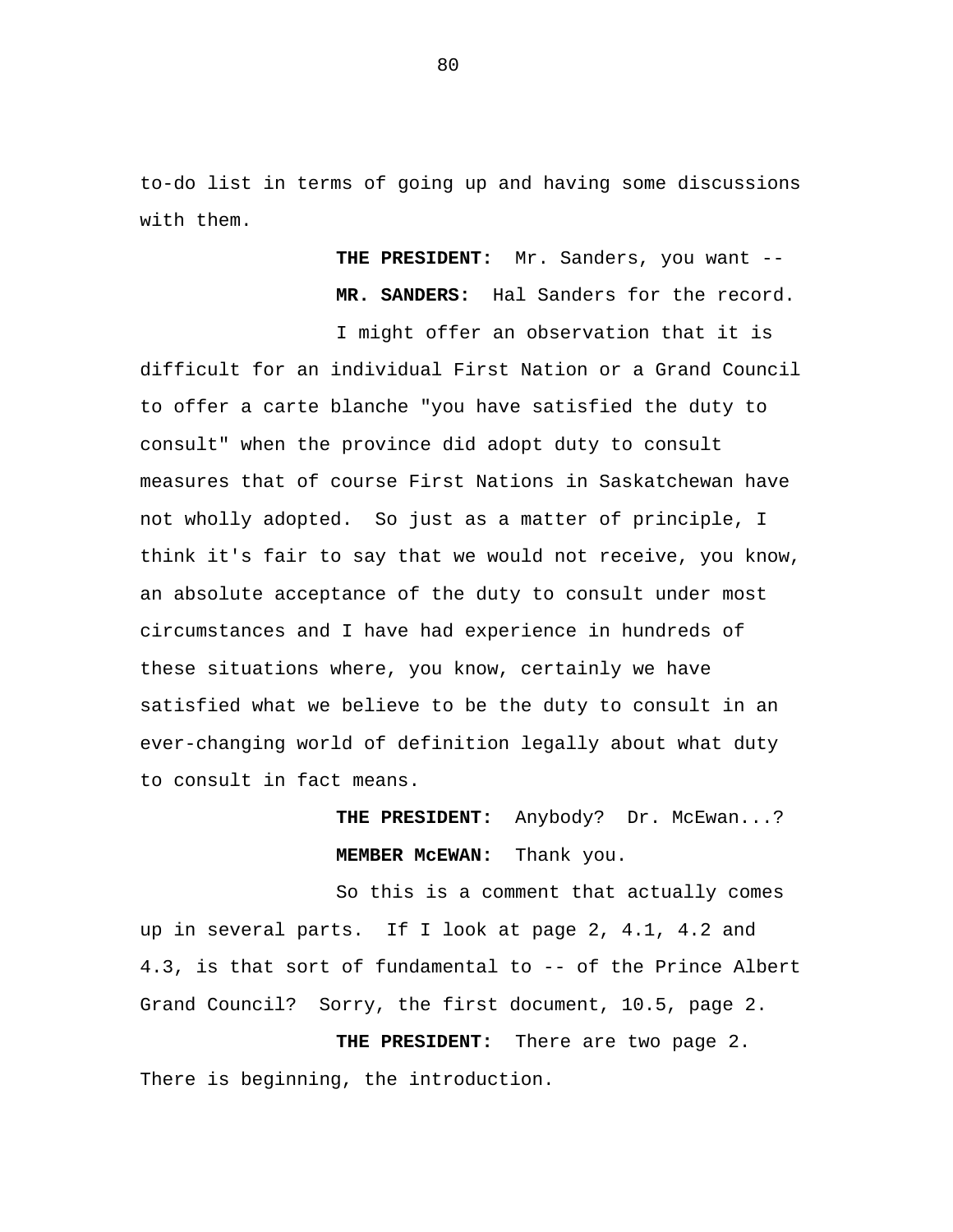### **MEMBER McEWAN:** So it's comment 4.

**THE PRESIDENT:** It's the study by the University of Alberta people.

**MR. McEWAN:** Yes. The waste rock on the pilings, the contamination of the waste rock and the exposure by the remediation process, as this is fundamental to what we are deciding today, is there something that needs to be considered, considered further or has it been shown to be not of concern?

 **MR. MULDOON:** Joe Muldoon for the record. I'm just ensuring that technical staff have a look at exactly the wording in the intervenor's statement.

 **DR. SHAW:** For the record, John Shaw from EcoMetrix.

Reading comment 4.1 here, "Waste rock on tailings," I just want to read this so it's clear for everyone:

> "...concerns that the piling of tonnes of waste rock on the tailings will result in long-term problems of seepage and pollution into Langley Bay."

As part of our detailed modelling exercise, as part of the conceptual model developed for the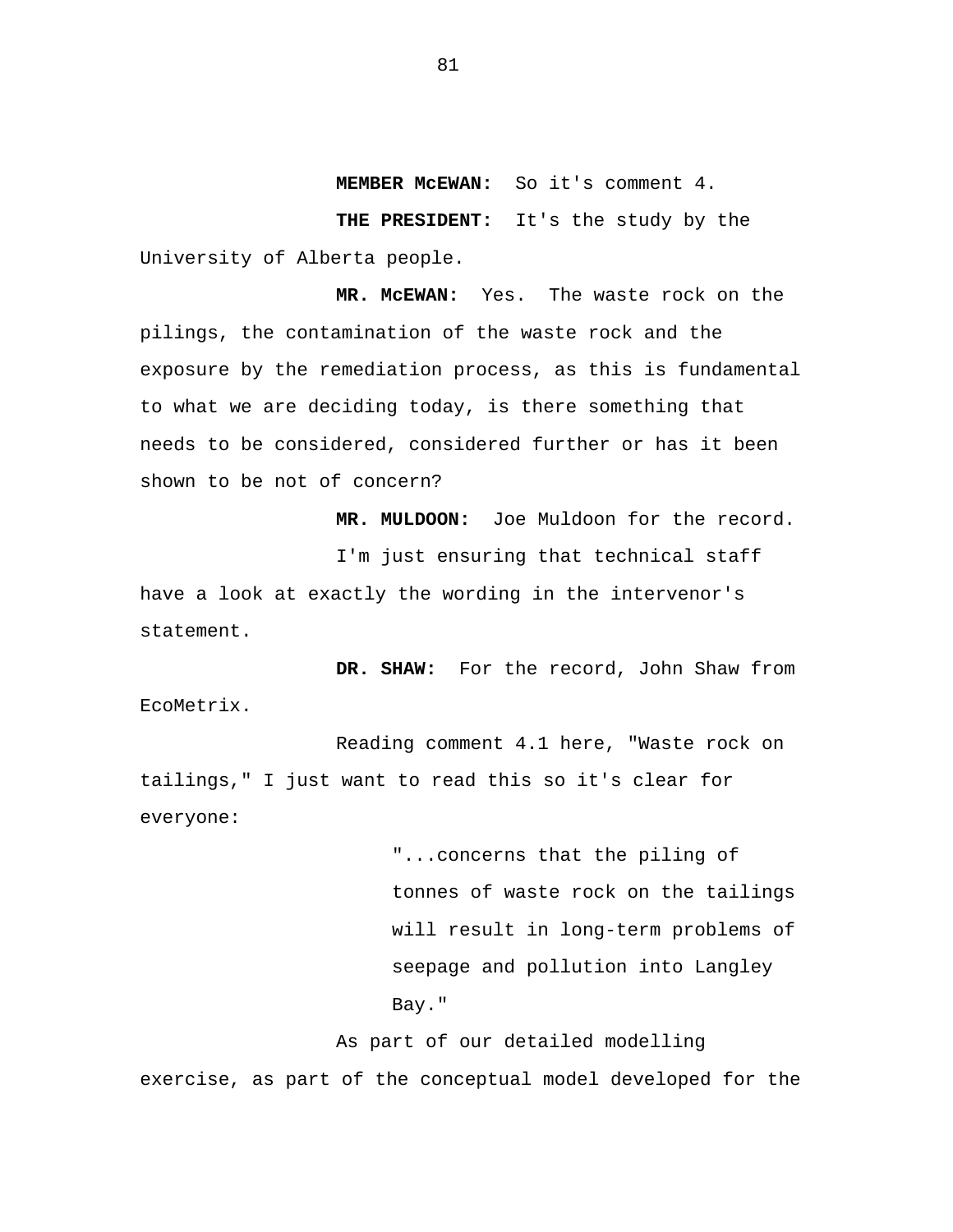report before you that was submitted, sorry, I think we have clearly shown that the inclusion of waste rock on the tailings as part of the landform design does not result in an increase in the contaminant loading to Langley Bay. There is a contribution of loadings from that waste rock but it is offset by the reduction in loadings by actually covering the tailings, which right now is the main mechanism of loadings to Langley Bay.

So overall, the inclusion of waste rock as cover landform design actually does not increase from current levels contaminants to Langley Bay. Furthermore, modelling clearly shows that the waste rock is a finite source of loadings that you can consider from our calculations of about 50 years when it comes to uranium and probably a couple of hundred years in terms of other COPCs, and so those will act as pulses but will not be, in terms of hundreds of years, a long-term source of contaminant.

So I just want to be clear on that. Waste rock is not adding any additional loadings from current day.

## **MEMBER McEWAN:** (Off microphone).

 **DR. SHAW:** The waste rock isn't contaminated. It is rock left over from the mining practice that has metals in it. Those metals will leach out just as a matter of because it's been broken down.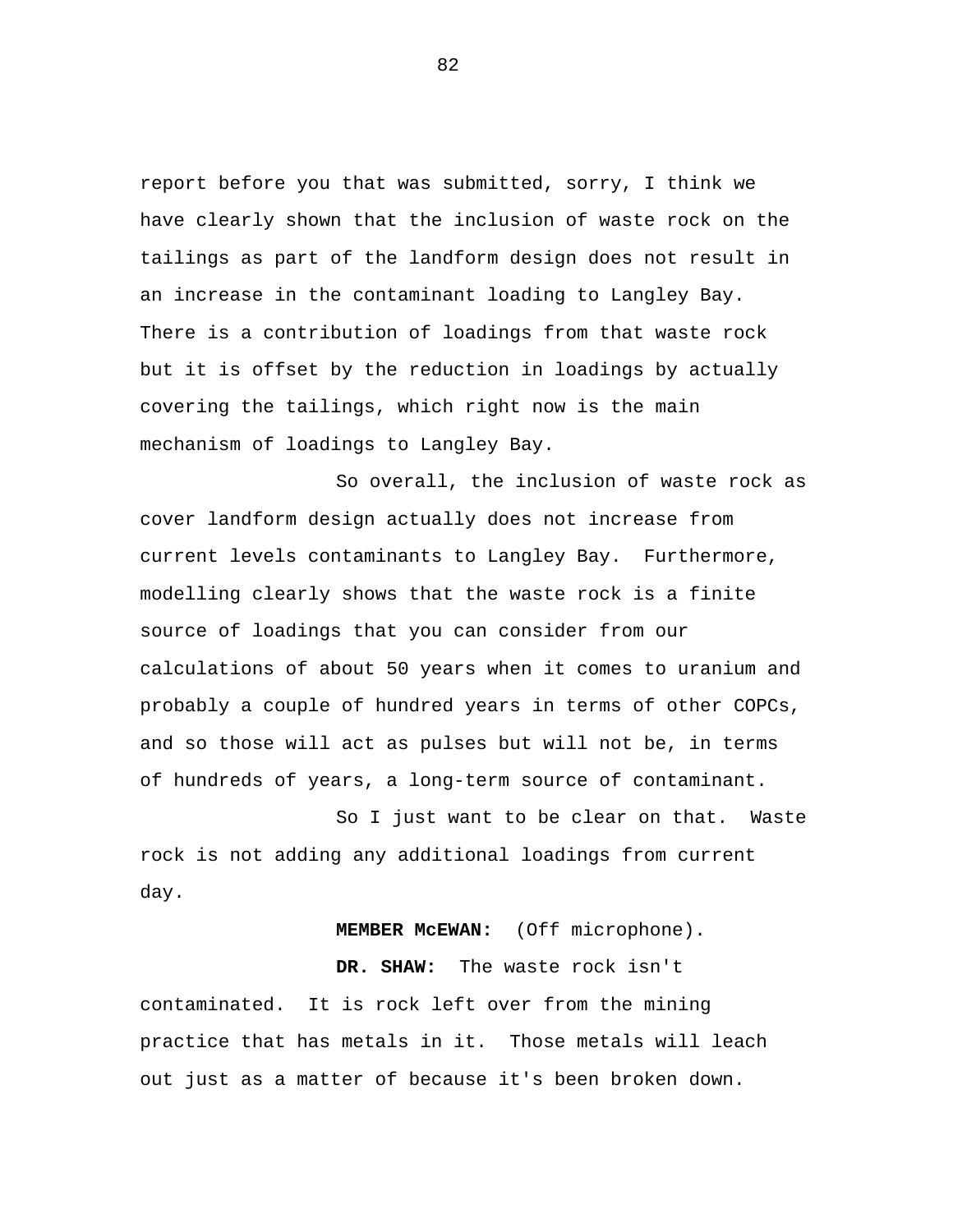But again, the modelling clearly shows that any release of those metals, which is already currently ongoing in their current position, that will occur whether they remain in the piles or if they're used as a landform design, and again, it will not contribute any additional loadings than what is currently happening to Langley Bay.

 **THE PRESIDENT:** So this report, I find it actually very useful to read what the people think about all of this, but at the end of the day they are opinions of people being summarized by the University of Alberta team. That is by itself interesting, that they went out of Saskatchewan to do this. So that's interesting all by itself.

But the bottom line of this conclusion is that most of the people are happy to move forward. So just to summarize, were you all -- after reading all those comments, did you take into account whether any of them may impact on your plan or have you already adjusted your plan where you got some useful comments, or did you get any useful comments?

 **MR. WILSON:** For the record, Ian Wilson.

As part of my speaking notes in our presentation, some of the input that we received from community members, and it is at multiple workshops and at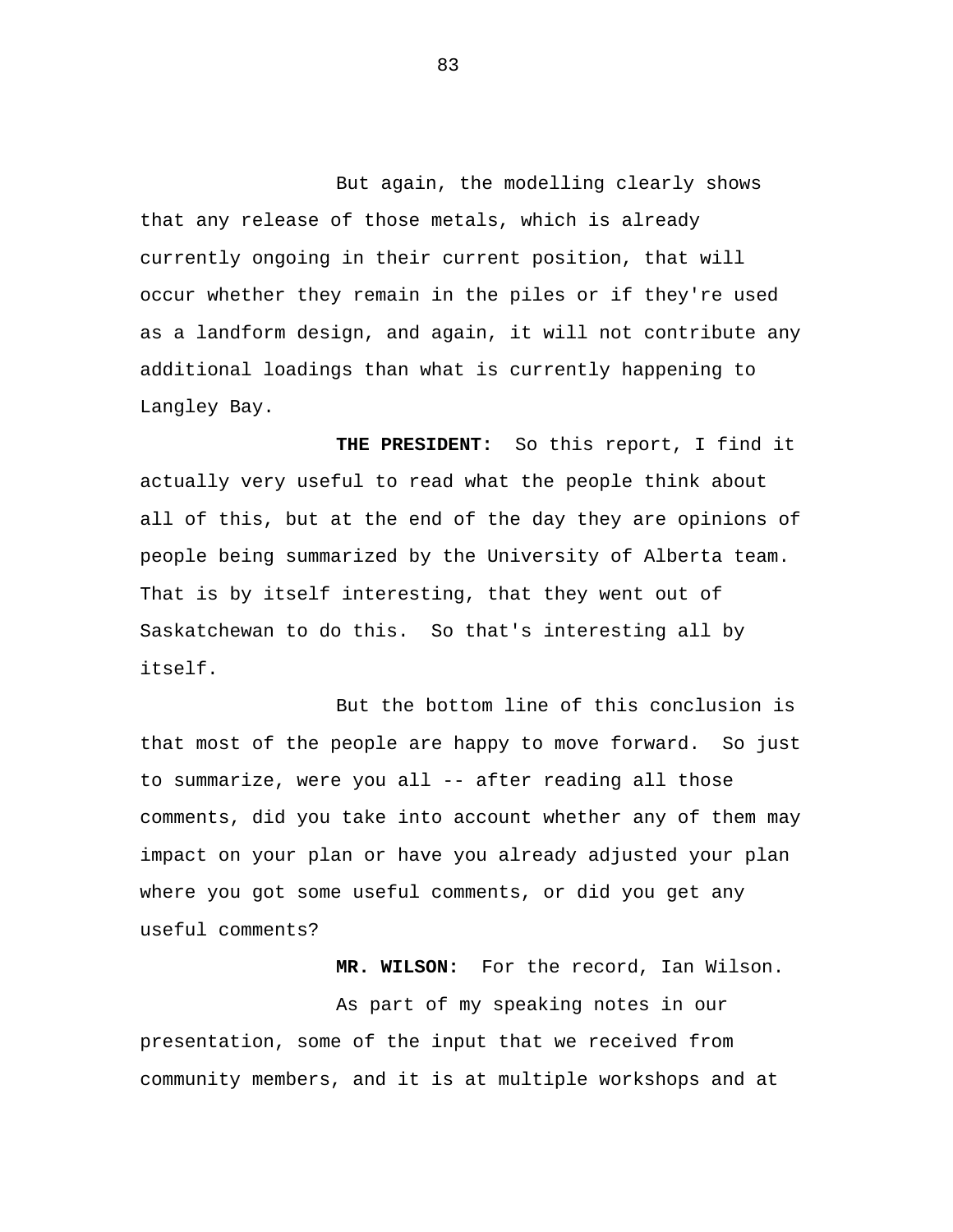multiple community meetings, one of the things that we heard from the majority of the community members giving input to us is do not move the tailings that are submerged in Langley Bay because you may reintroduce them to the water column and further affect fish, the water quality and the wildlife around there.

And we looked at that and part of -- as Sean had said, we have done quite a bit of modelling for loadings and the modellings for loadings pretty much summed up and substantiated some of the comments that the local members of the communities have given us over time.

So that's just an example, but we do listen and we do incorporate even small things, but they know the area very well and in many cases are able to provide very good input that we listen to and sometimes incorporate into our programs.

## **THE PRESIDENT:** Okay.

# Question?

So the one thing that appears throughout is again the employment, right? And I don't know, in some of the comments I read that there are some people who were not happy with the Lorado experience, whereas you mentioned that, you know, your principal contractor was aboriginal, et cetera. So why? Where did that come from? They claim that it didn't live up to the promise.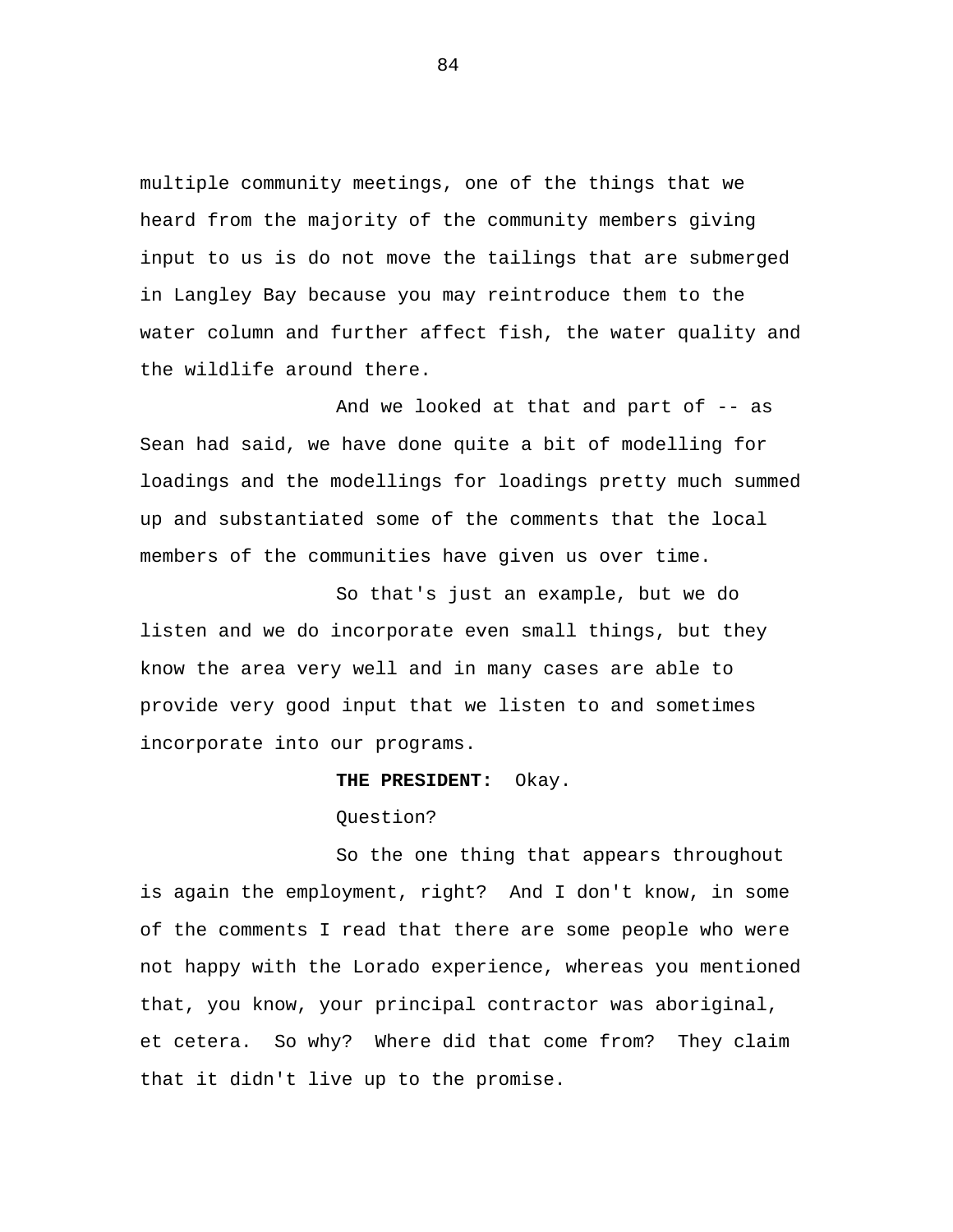**MR. MULDOON:** Joe Muldoon for the record. I believe we have done very well in terms of changing our procurement practices, and very significant changes to our procurement in terms of requiring local involvement, and direct contractor involvement in the projects and in sending contractors to do so and penalizing if not. So I think we have done very well on the Lorado project.

However, any project, especially a remediation project, they are short term, it's not like a producing mine that goes on for 20, 20-some, you know, 20-plus years and there are only so many people that are required to do the work onsite. So we try the best that we can in terms of making sure that the monies that are spent are spent locally and that the benefits and the training are there so that when Ian talked about in his speaking notes, training, lots of the training that we do for the people on our projects, they can then take that training and apply it in other mine sites and in other work areas.

So we have really expanded our training well beyond what would be required for the specific work that we do and we continue to do that in cooperation and in discussion with the northern people.

But it would be inaccurate to suggest that we could ever meet all of the needs that are there.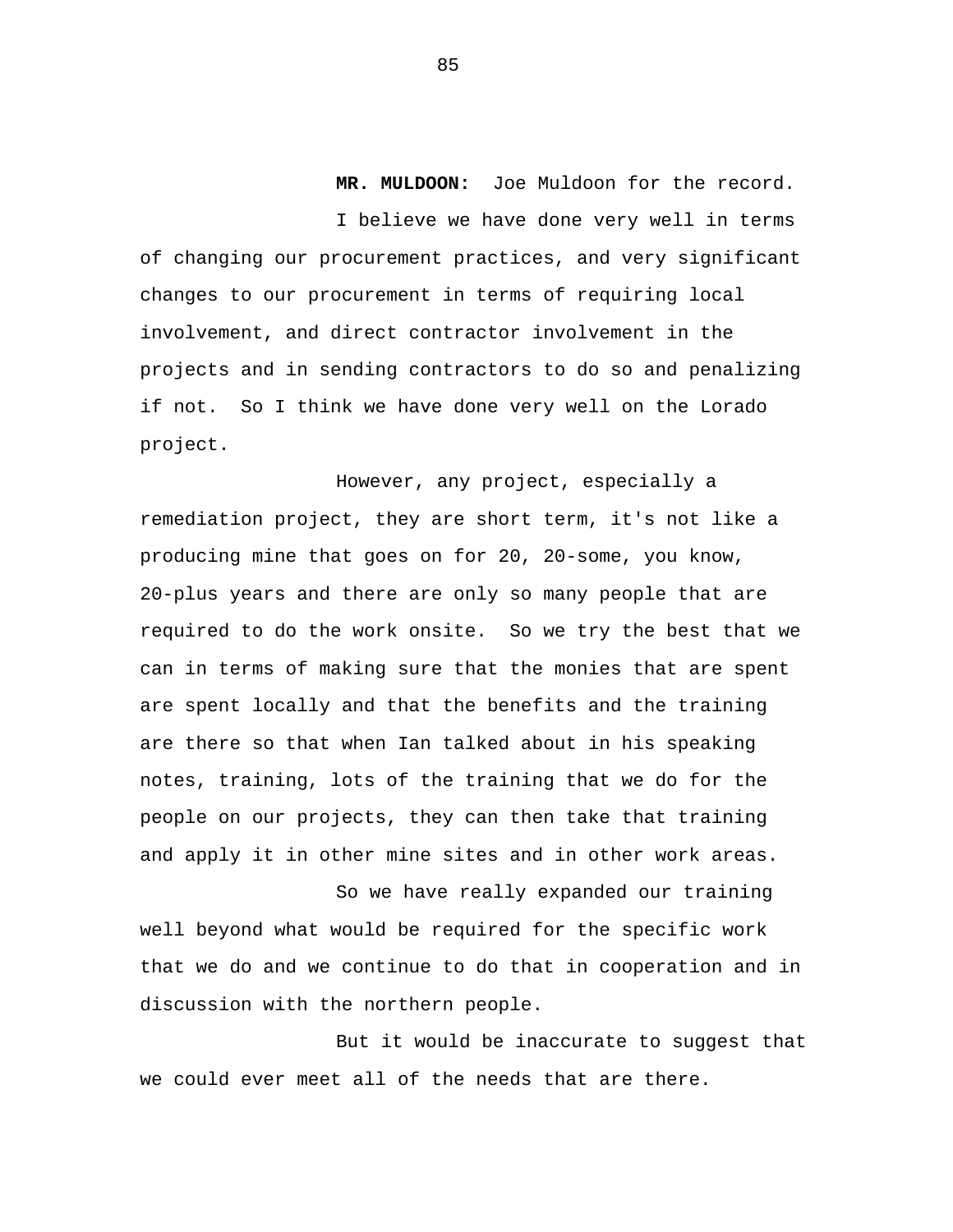Certainly, there are competing interests from different communities and I would love to be able to say that we have satisfied all of the needs for everybody with this project but it's just not possible.

So we do the best that we can. We consult with the communities. We have contacts in the communities to make sure that the contractors have contacts in the communities to bring as many people online in an efficient manner in terms of an effective and cost-efficient manner in terms of doing the work.

So I guess it's one of those that we can't always please everybody but we try to deliver the projects in such a way that we spread the dollars locally as much as we can. So we will always -- there will never be enough I guess is probably the best way to end what I'm stating, is that there will never be enough. We do the best that we can.

THE PRESIDENT: They suggest -- on page 5, the intervenor suggests that -- this is 8.4 on page 5: "SRC can also report to the IMA (Impact Management Benefit Agreement) Negotiating Team / soon to be Joint Implementation team, which represents 7 communities..." I have no idea what this is. Is that a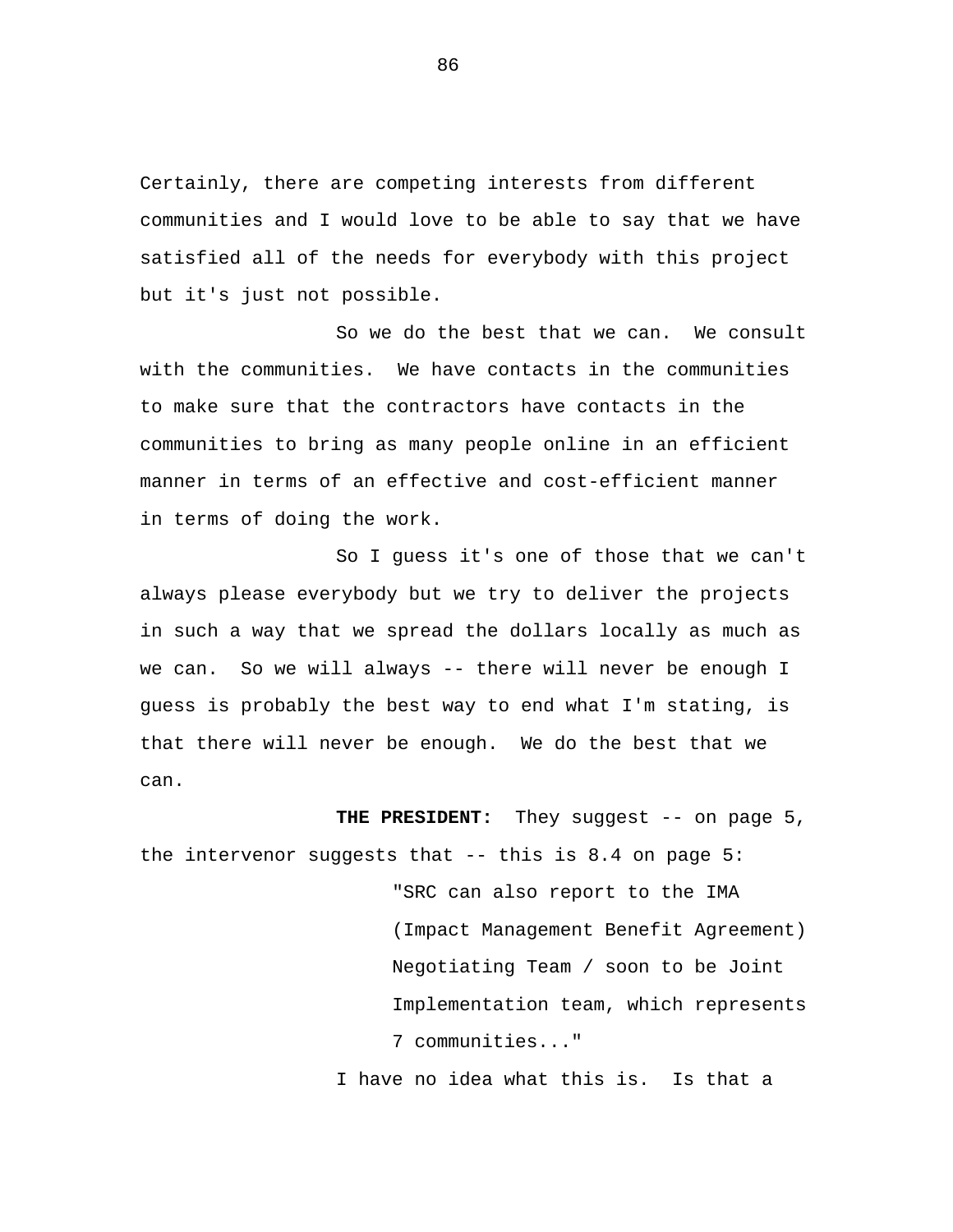good vehicle to get involved with?

 **MR. MULDOON:** Joe Muldoon for the record.

Many of the producing mines up in Saskatchewan, in Northern Saskatchewan, have impact agreements with the local communities. They are longstanding, producing mines that are privately owned and funded, not government dollars. I think the emphasis there is that they are producing monies, they are producing dollars, and they turn that money back into the community. Very, very successful, very positive thing to do.

This remediation project is very short term. Lorado took, the actual remediation piece took two years, maybe another six months of work left there but very minor relative to what's happened over the last two years. Gunnar certainly will take longer but it's still short term.

So what we have done is we look at the components of what those agreements are in terms of providing employment opportunities, training, those kinds of things, and we have taken those constituents that would be in those agreements without -- and tried to implement the project in such a way that we can still provide those benefits.

And, you know, we meet with the communities on a very regular basis in terms of trying to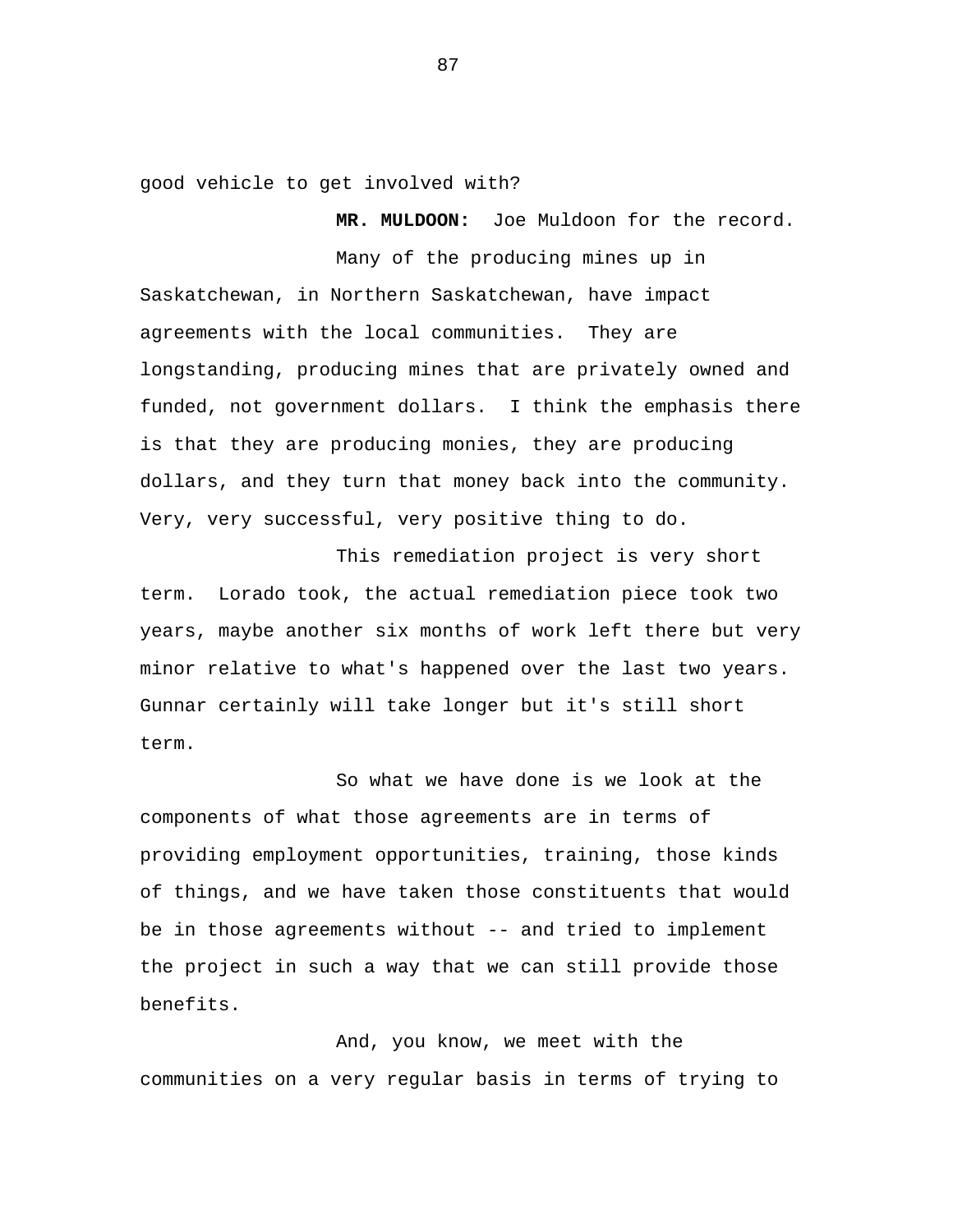improve, and we have. Over the last three years we have changed our procurement and increased the numbers and increased our targets every year and we certainly will continue to try and be best in the industry in terms of providing those kinds of benefits.

> **THE PRESIDENT:** Okay. Thank you. Any other questions? Okay. Marc...?

**CMD 15-H10.6/15-H10.6A** 

**Written submission from** 

**Fond du Lac Denesuline First Nation** 

**MR. LEBLANC:** The next submission is from the Fond du Lac Denesuline First Nation, as outlined in CMDs 15-H10.6 and 15-H10.6A.

> Questions from the Members? Monsieur Tolgyesi...?

 **MEMBER TOLGYESI:** In 10.6A, page 5, there are some comments on cancer prevalence, specifically stomach cancer. Could you comment on that, staff? It's in the middle of the page.

 **MS GLENN:** Karine Glenn for the record. I will ask Ms Adelene Gaw, our radiation protection specialist, to speak to this.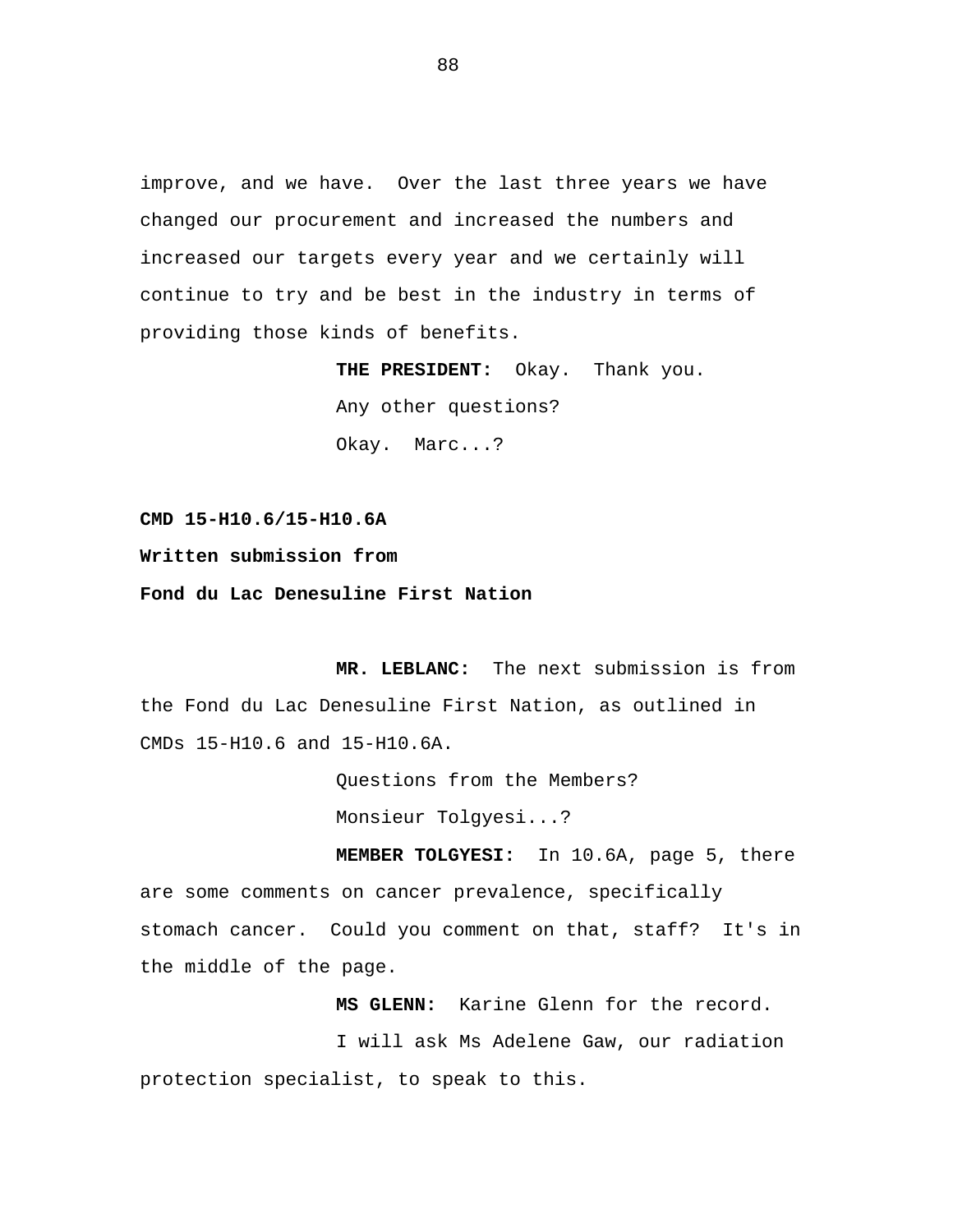**MS GAW:** Adelene Gaw for the record.

According to the environmental assessment that was discussed at the 2013 hearing, the dose estimates were carried out for members of the public that would occupy the site and carry out activities such as consuming the local food and water, and according to these dose estimates, the doses were much, much lower than levels at which you could see any health effects such as cancer.

 **MEMBER TOLGYESI:** So did you discuss these conclusions with communities? Because what they are saying, there is -- the high rate of stomach cancer is not well understood by community members. So did you have a kind of exchange and communications, explanations to them about the conclusions of this study?

 **DR. THOMPSON:** Patsy Thompson for the record.

Perhaps I could add that these are essentially public health issues that have been extensively studied in Northern Saskatchewan. You have had to the Commission Dr. Irvine speak to some of those studies and so he has been very active in terms of community engagement and providing information to community members, but we don't have that information with us today. But certainly, the community members have access to public health officials and this information is shared and discussed with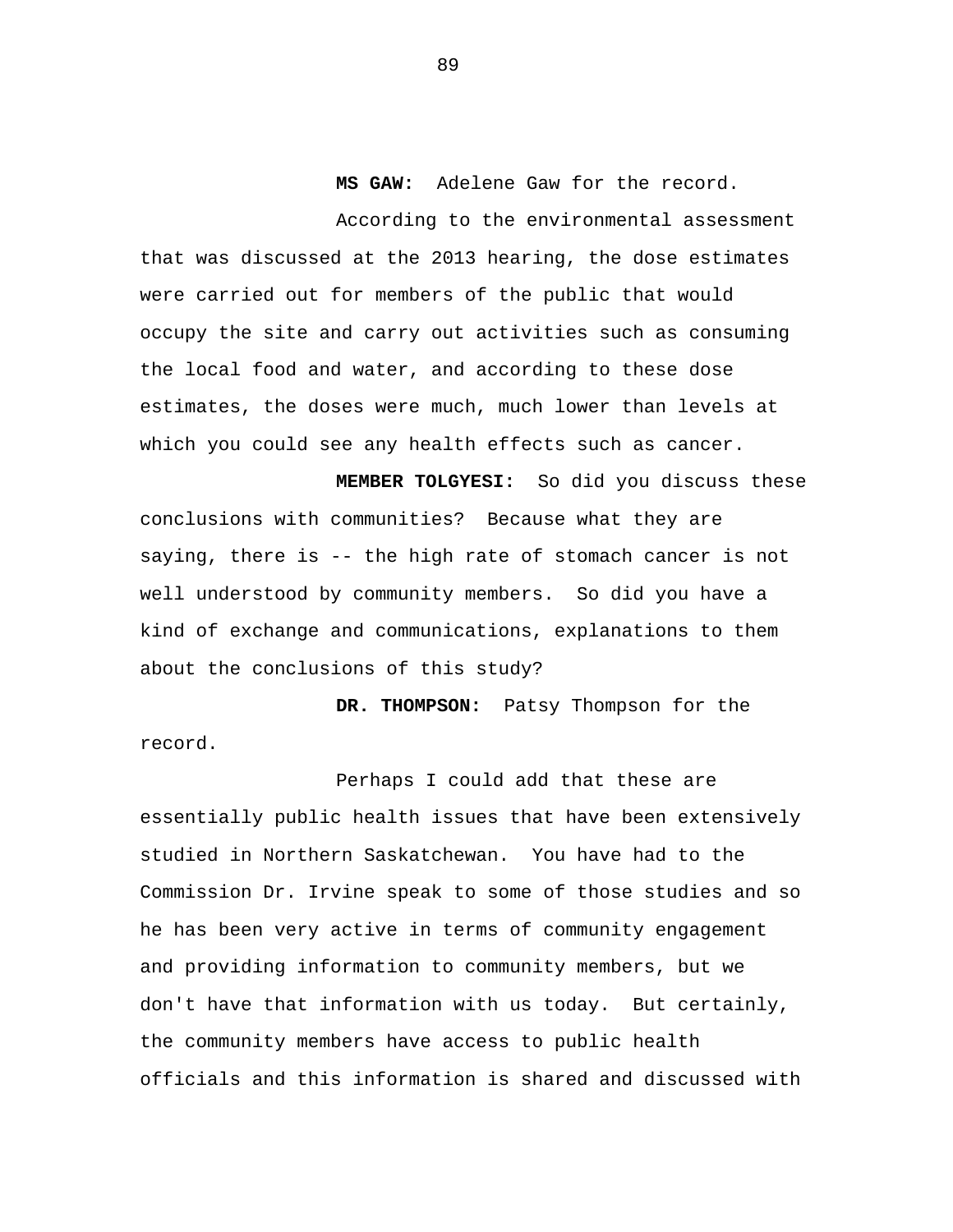community members.

 **THE PRESIDENT:** Correct me if I'm wrong, many times we have heard from this Dr. Irvine that there have been many studies done that did not detect any cause/effect relationship because of the uranium mining. I'm paraphrasing. Wasn't that the conclusion?

 **DR. THOMPSON:** Patsy Thompson for the record.

It is the conclusion. I hesitated to say that because I don't remember the exact details about stomach cancer for example, but generally the findings are that cancer rates are not higher in Northern Saskatchewan than they are in the South and there is certainly no relationship between the health of northern communities and uranium mining or other mining activities.

 **THE PRESIDENT:** Are such studies ongoing? You know, like are they sort of repeated now, you know, or monitored or any unusual patterns in any kind of health studies being done in Northern Saskatchewan?

 **DR. THOMPSON:** Patsy Thompson for the record.

There are health surveillance programs where those types of studies are done on I would say a regular basis and if I'm not mistaken there was a report published, I think it's this year but I stand to be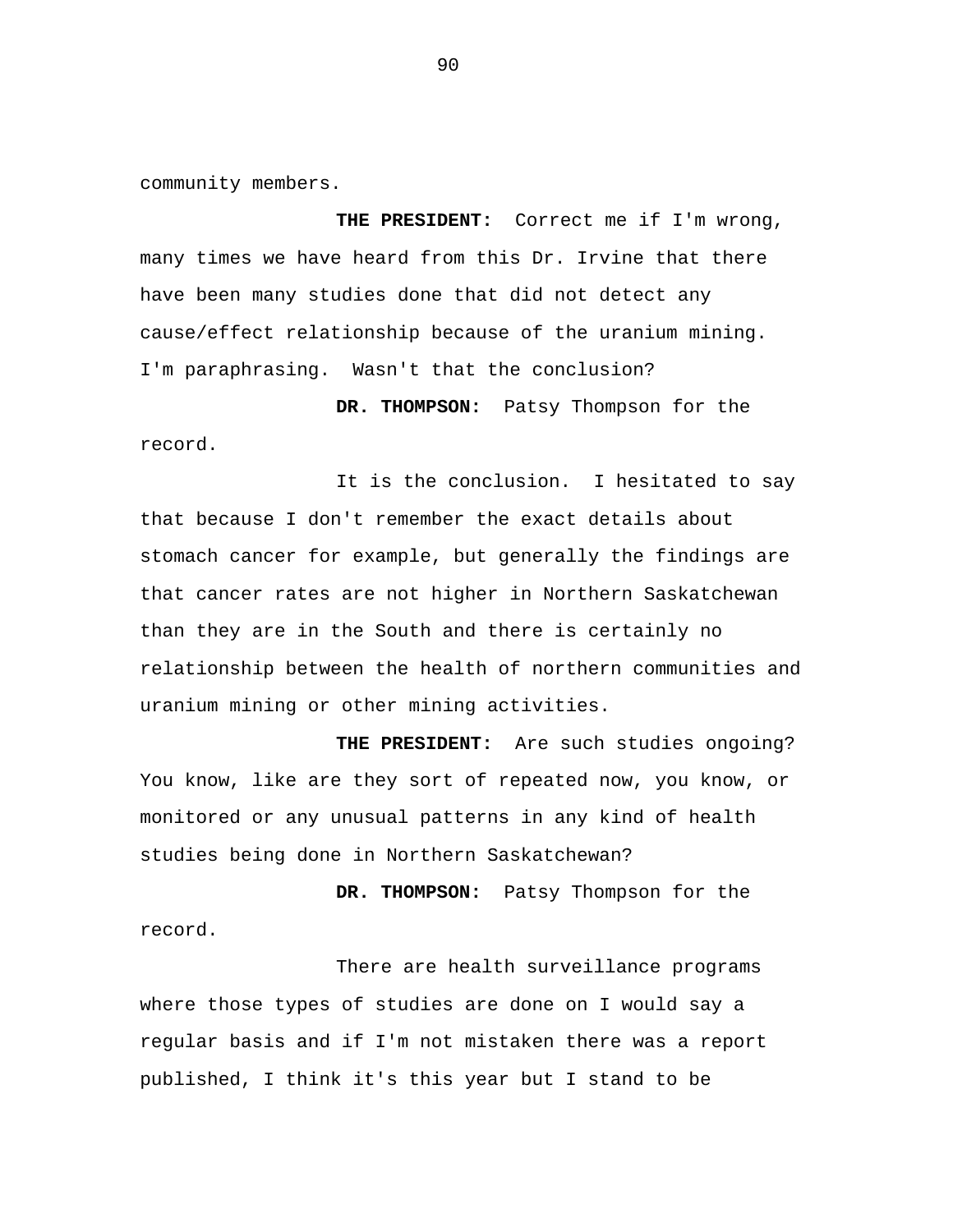corrected, but this work is ongoing. But it's not done annually because you need some time to see changes and patterns, but it is work that is ongoing.

 **THE PRESIDENT:** Dr. McEwan...?

 **MEMBER McEWAN:** In, again, 6A, page 3, the discussion about archaeologically or culturally important borrow sites, is that again a relevant concern? Has it been evaluated? Have there been sort of appropriate surveys or consultations done?

 **MR. WILSON:** For the record, Ian Wilson.

The answer is yes, it is important. It was important since the start of the project. We have done traditional land use and traditional knowledge studies for that site specifically. Any time we go to either test pit or investigate a borrow area, as part of our screening we do do an archaeological screening of that specific borrow area prior to doing any such work and clear it with the Saskatchewan authorities for that.

**LE PRÉSIDENT :** Monsieur Harvey...?

 **MEMBER HARVEY:** On page 2 of the first document at 10.6, it's about the cabins. There are cabins close to the project side that may be negatively impacted. There are traditional uses close to the project site that may be negatively impacted. So can you comment on those two points?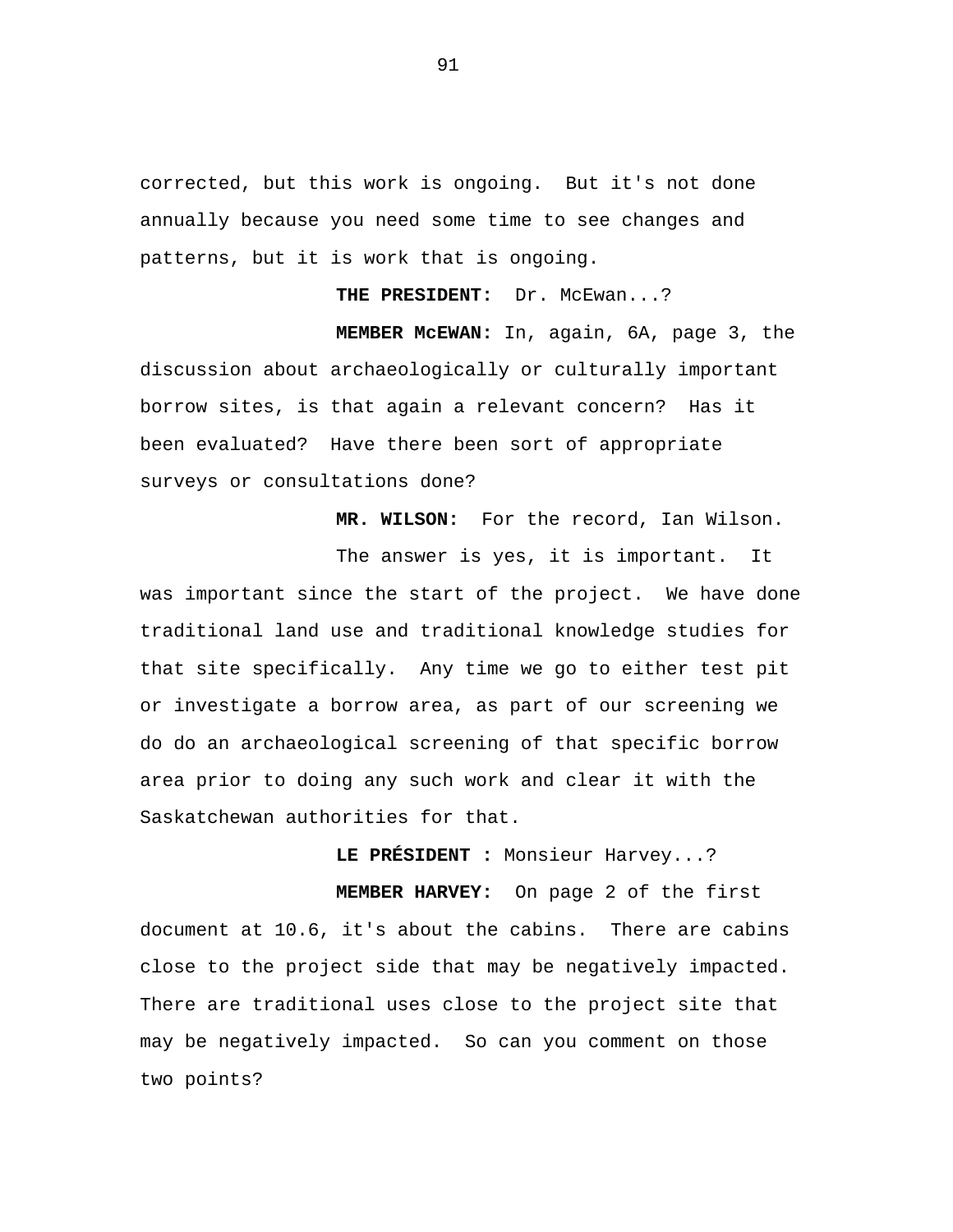**MR. WILSON:** Ian Wilson for the record.

From that statement, I have asked a couple of the local trappers that live in the area with regards to those cabins. They have told me that those cabins are actually owned by local members and haven't been used in some time, but as part of our protocol we always make sure that we communicate and find potential impacts if there are people in the area, talk to them, make sure that they are aware of the plan and continue to touch base and communicate with them.

 **MEMBER HARVEY:** So they could use those cabins during the work -

> **MR. WILSON:** For the record, Ian -  **MEMBER HARVEY:** -- if they want to use it? **MR. WILSON:** Yes. From our standpoint,

after speaking with them, they say -- the two local members that I did touch base with regards to those cabins said they are not in use as it is now.

 **MEMBER HARVEY:** Okay. And what about the traditional uses? During the work, will those traditional activities around the site be impacted?

**MR. WILSON:** For the record, we would touch base with members that would possibly use adjacent properties. During the remediation itself there may be some safety and environmental factors that we would manage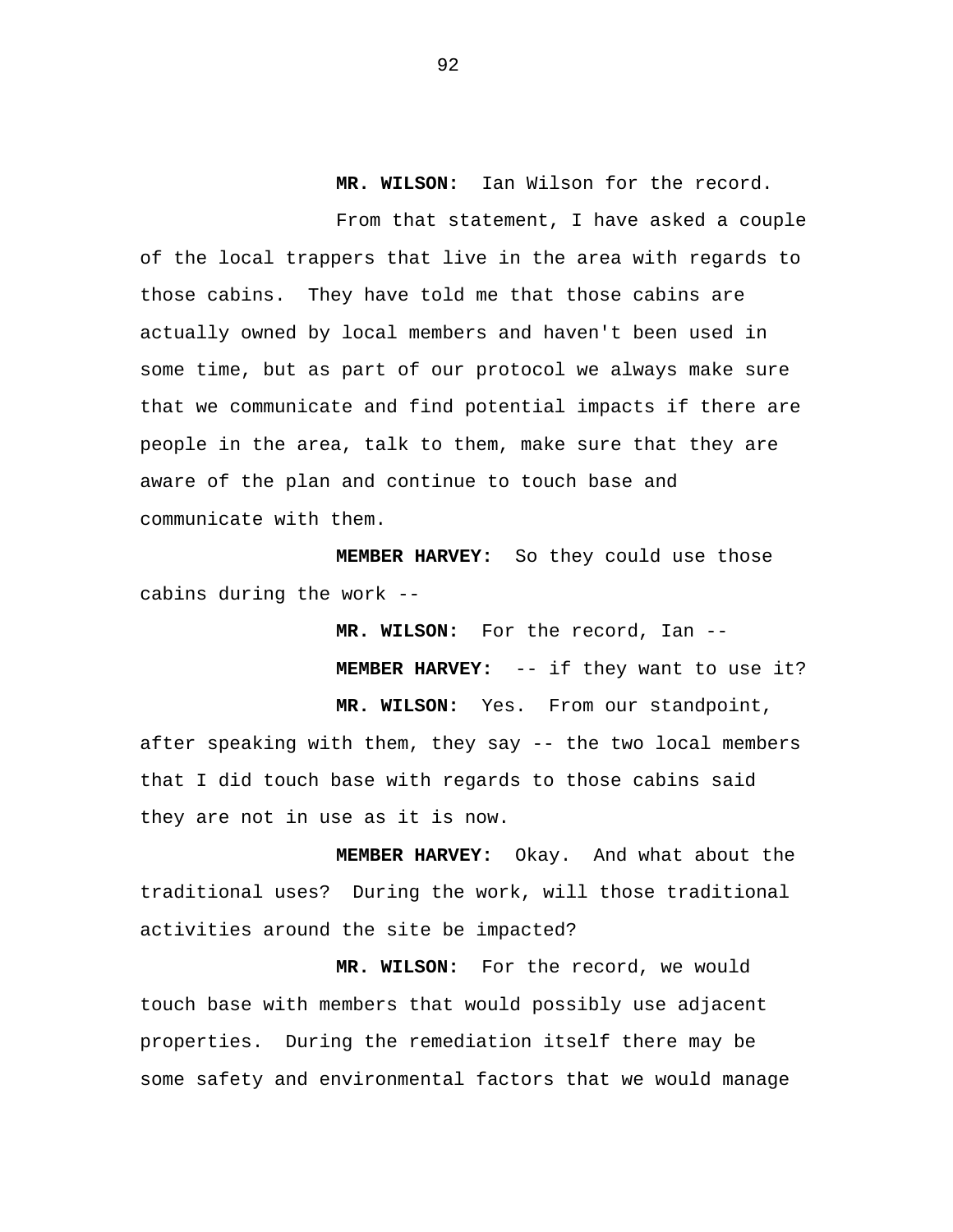as part of our management system. So there may be a small impact and very short-term impact during the work itself.

# **MEMBER HARVEY:** Thank you.

 **THE PRESIDENT:** Any other comments?

Comments?

I have just a general remark, that when you read all the measures that they are proposing here, it reads as if they are not connected to you. And again, I don't know if you know this intervenor, Mr. McDonald. So it reads as if many of your plans and many of the things you said in front of us, he's not aware of. Did I get this right?

 **MR. MULDOON:** Joe Muldoon for the record.

Fond du Lac First Nation is a community that we meet with, is always on our list to meet. They are a relatively large First Nation in the area and we do go into the community, directly into the community. We have sat down with Mr. McDonald. When we have these meetings they are usually public meetings and everybody is invited and those that have interest and so on will attend. There is also lots of written material that we provide and translated material as well.

So we do sit down with the Fond du Lac First Nation as a regular part of our community consultations and will continue to do so and there is no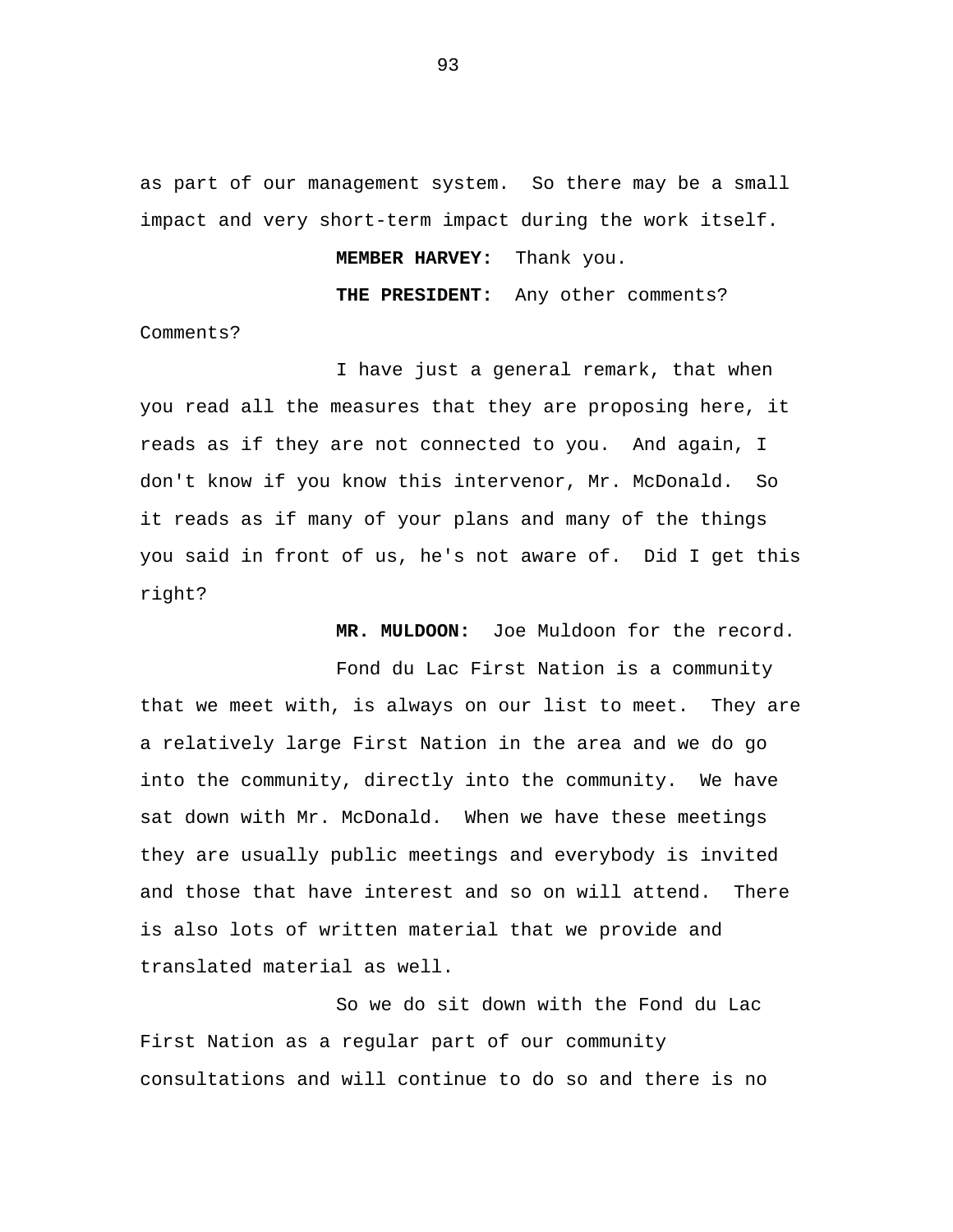intent, you know, were to proceed with remediation with the hold point removed that we would stop any of our communications. We would continue with those communications and Fond du Lac would certainly be part of those engagement opportunities, absolutely front and centre.

 **THE PRESIDENT:** So, you know, just as an example, they put in an Appendix A and all of a sudden it talks about dykes and putting all kinds of dykes, totally ignoring what you guys are saying. So I have no idea what the disconnect is.

Somebody is waving. Go ahead.

 **DR. THOMPSON:** Patsy Thompson for the record.

Perhaps just to put these interventions and the information brought forward in context, during the environmental assessment process there were a number of options identified for potential remediation of the site.

A lot of the comments and suggestions brought forward were suggestions and options that were considered during the EA process and there was essentially a lot of analysis done to determine which options were moved forward and which weren't, and some were in terms of feasibility, environmental performance, long-term performance.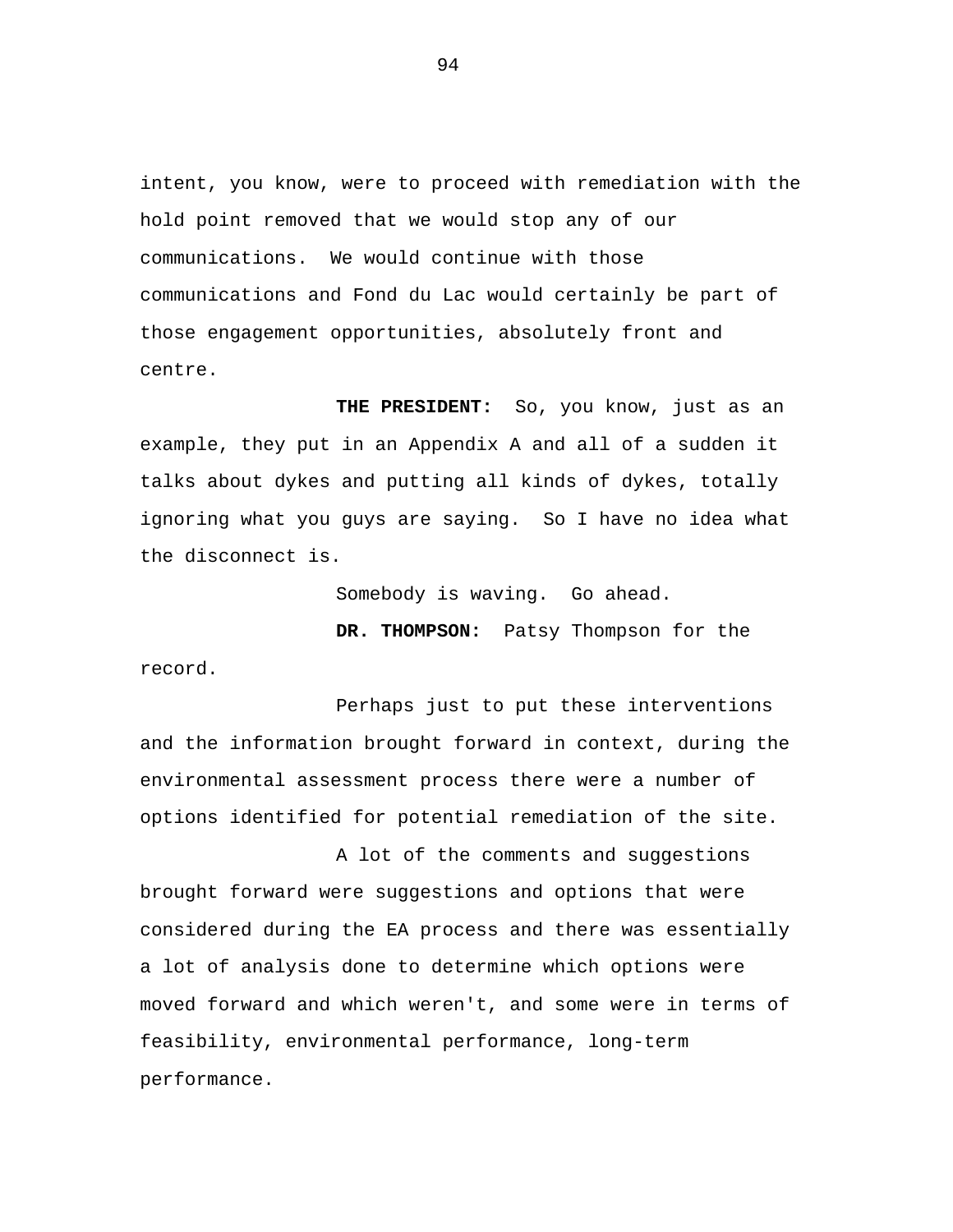So there were reasons why certain options were not retained, and much of this information is coming back today for the hold point hearing. So these suggestions were taken into consideration. If you will recall, with the environmental assessment we had a table where we essentially addressed all the comments we received and some of these were considered at the time.

### **THE PRESIDENT:** Okay.

Anybody else? Any other questions? So if we are finished with the intervenors, I want to get a sense as to do we have many other questions, because if we have many other questions we may take a break.

Just a couple? Okay. So maybe we will try to --

 **MR. LEBLANC:** Maybe ask them if they need a break.

 **THE PRESIDENT:** Okay. So let's go into - we are finished with the written. Let's go into our normal kind of question and let me start with Monsieur Tolgyesi.  **MEMBER TOLGYESI:** (Off microphone)

> **THE PRESIDENT:** You don't have to. **MEMBER TOLGYESI:** I just said that I have

a question.

**THE PRESIDENT:** You can pass your turn.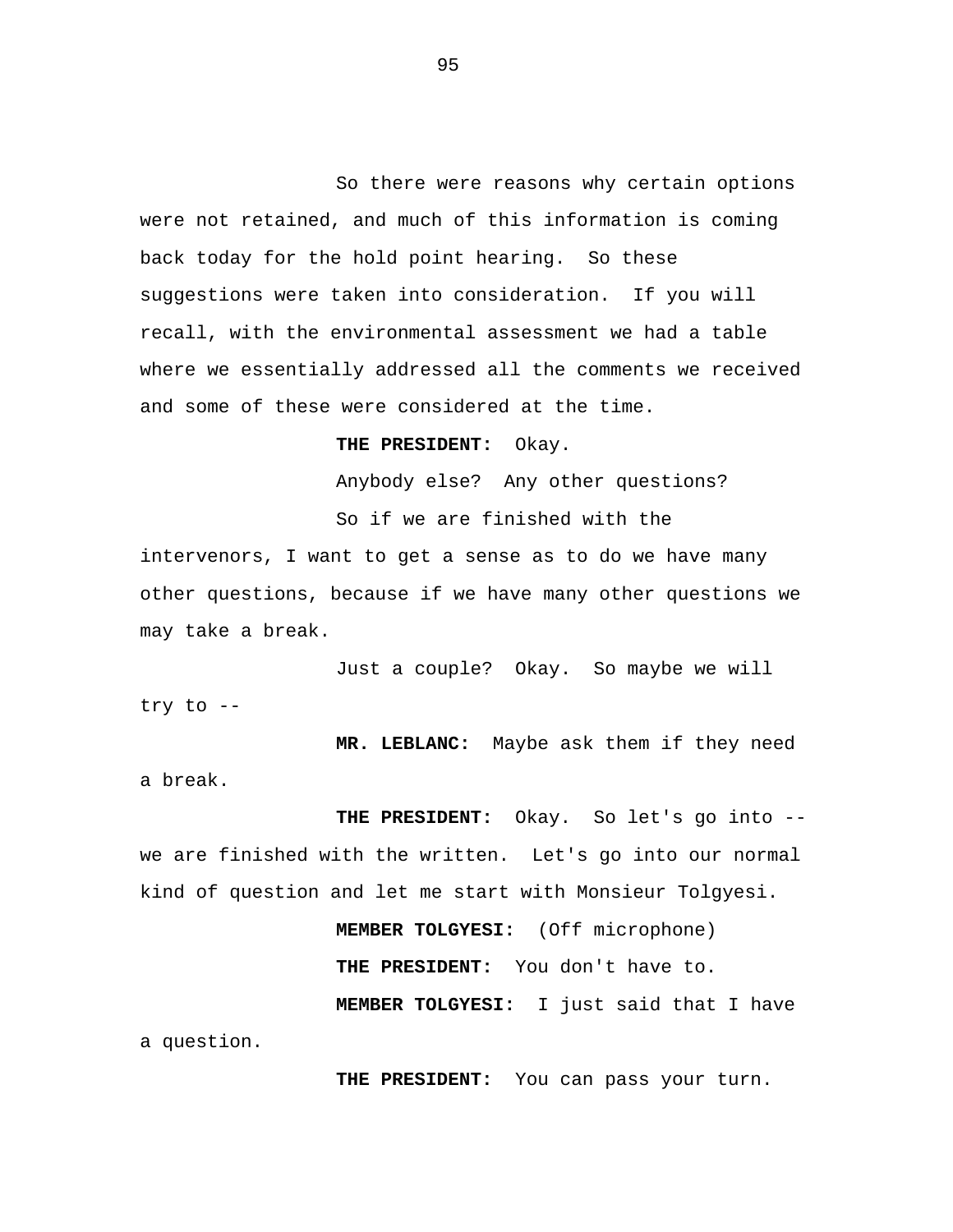**MEMBER TOLGYESI:** Yes.

 **THE PRESIDENT:** You can pass your turn to the next one.

**MEMBER TOLGYESI:** Yes, that's what I will do. **THE PRESIDENT:** Okay.

 Monsieur Harvey...? **MEMBRE HARVEY :** Pas de question. **LE PRÉSIDENT :** Pas de question. Dr. McEwan...?

 **MEMBER McEWAN:** So I have a question. When you showed your presentation, you showed the sort of deconstructed buildings. Were any of those buildings contaminated and do they actually create any risk, you know, radiation risk in terms of their disposal and how will they be disposed of?

 **MR. WILSON:** For the record, Ian Wilson.

As part of our other aspects, engineering design process, we have gone through multiple options. I guess the short answer to your question is the preferred option that we are looking at right now is to make an engineered landfill on the site itself, using a footprint that best, I guess, protects and/or mitigates from radiation and/or other contaminants.

During the operations, as part of our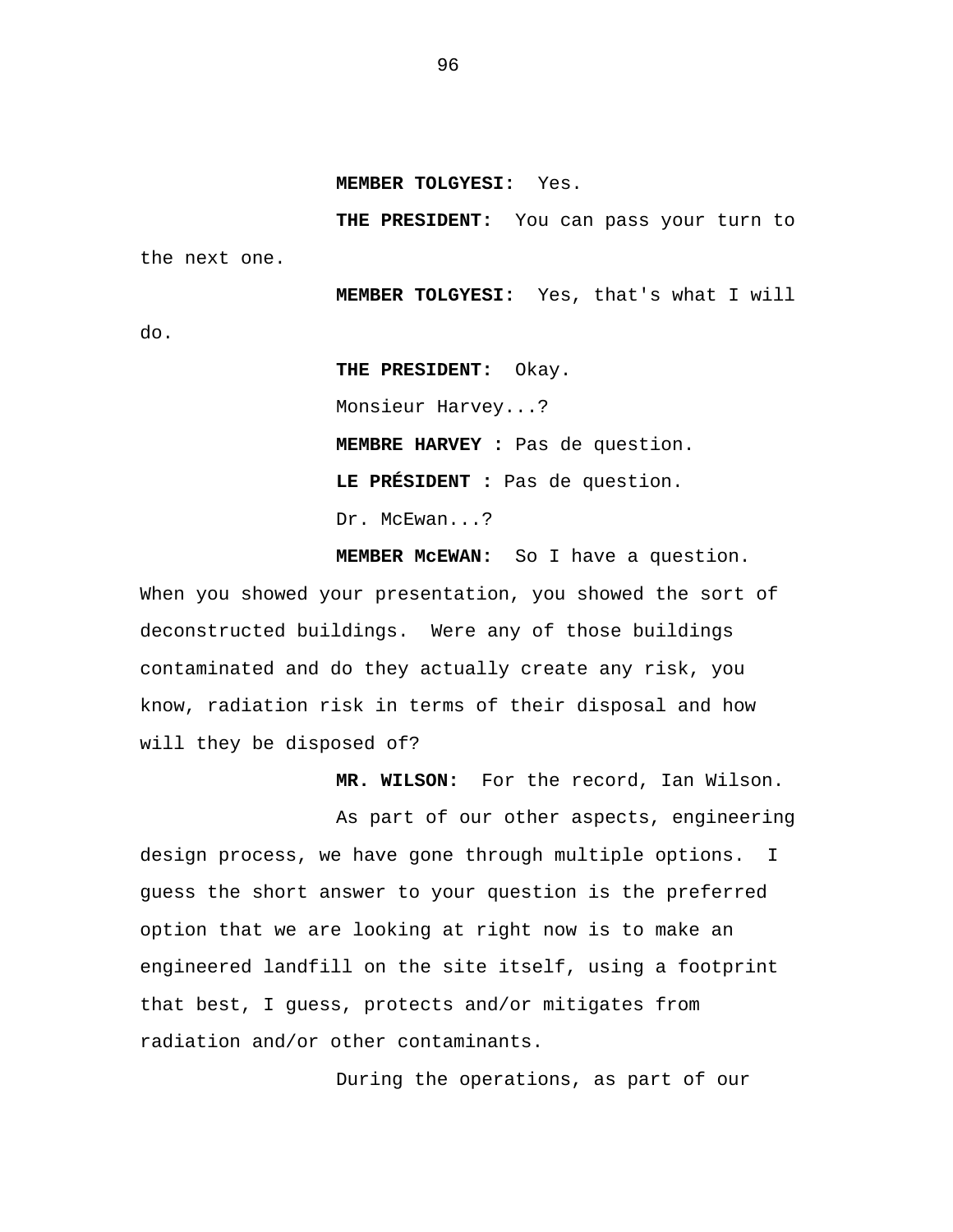management system, we would take into consideration any hazards that would be associated with either cutting, moving or placement of that material. Once we found the hazard, we would find ways of mitigating it and I guess augment and/or make sure that it is a part of our either health and safety radiation program or the entire management system.

 **MEMBER McEWAN:** That wasn't clear to me from the map. As you do this first process, does it actually involve working with, near or through those demolished buildings?

 **MR. MULDOON:** Joe Muldoon for the record.

The intent is to focus on the tailings, getting the tailings piece done first, and we are currently working with CNSC staff to develop, as Ian talked about, the best options that would be available to deal with the other site aspects, which would include the debris. It has been left in its footprint when we took those down in 2010 and 2011 and we have made adjustments in terms of tarping and ensuring that if there is any contaminant risks that we have those managed until we find a final home.

 **MEMBER McEWAN:** And you don't have to disturb that area to do the tailings?

> **MR. MULDOON:** No. No, we do not. **MEMBER McEWAN:** Thanks.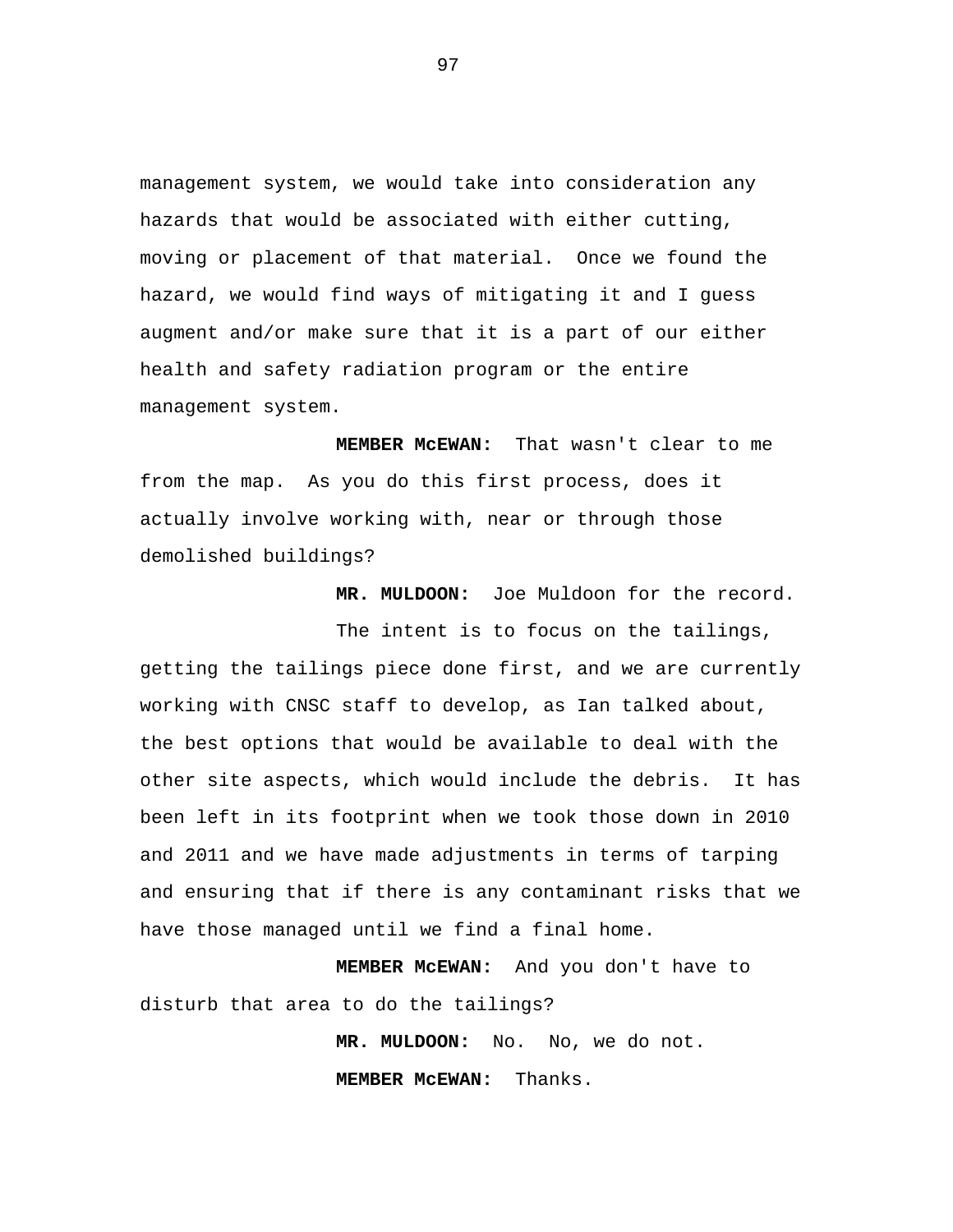**MS GLENN:** Karine Glenn for the record.

If we can just add, as part of the EA report, as part of that demolition, over 50 percent of that hazardous material that had been taken down as part of the demolition were transported offsite in 2012 through the - so the hazardous materials from the demolition and from those buildings.

 **THE PRESIDENT:** But the asbestos is still onsite and they -- you have to find a place to -- how are you going to dispose of this?

 **MR. WILSON:** For the record, Ian Wilson.

As part of our other aspects design, our preferred option is to leave the asbestos buried and/or entombed within an engineered site on the footprint of the Gunnar site as it is now.

 **THE PRESIDENT:** Okay. Thank you.

Ms Velshi...?

 **MEMBER VELSHI:** Thank you.

Staff, on slide 12 on the SRC request, the other two components that are under review by you folks, what is the expected timing to then decide what the next steps are on that?

 **MS GLENN:** Karine Glenn for the record. We have received the plans from SRC and those have also been posted for public review. We will be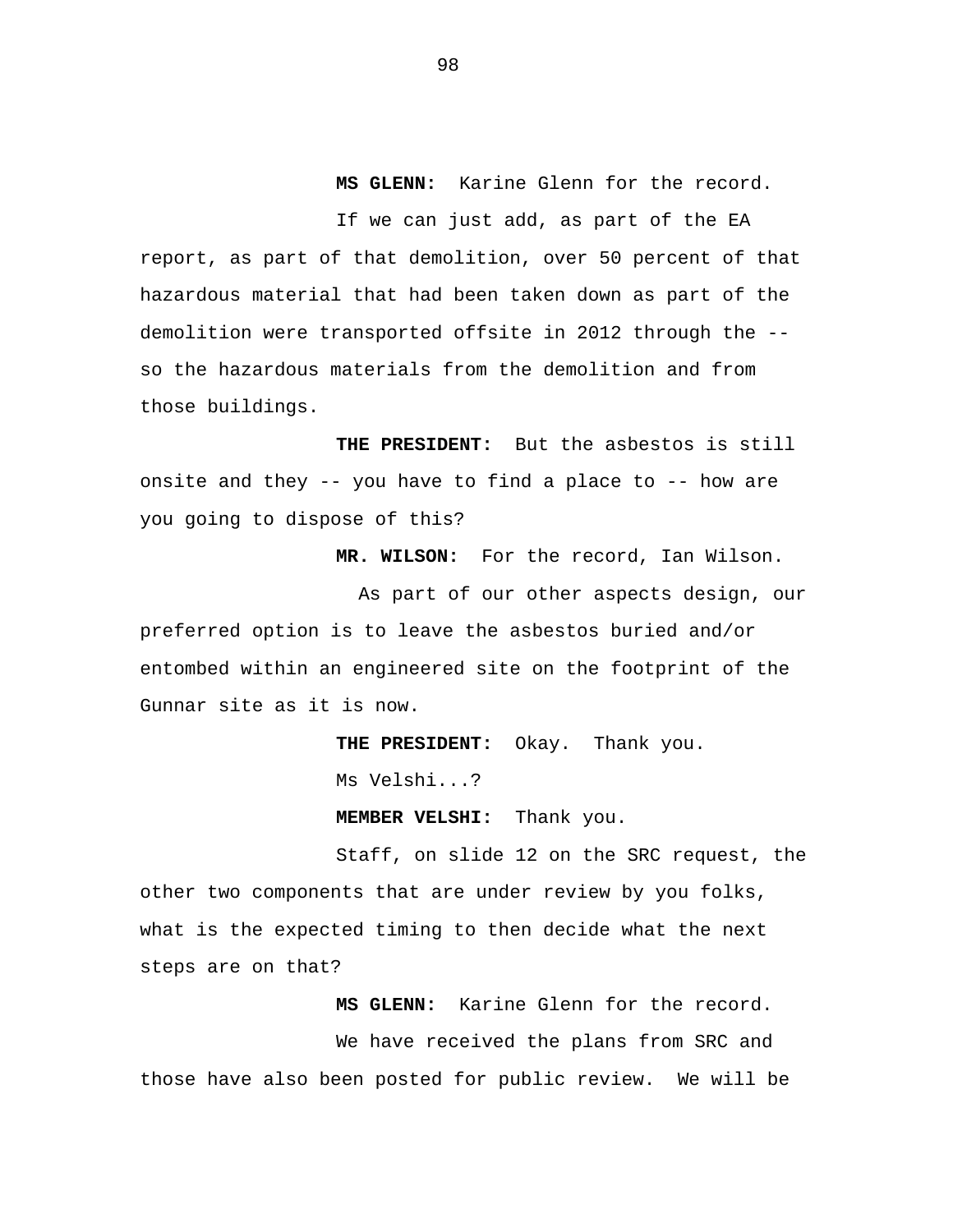soliciting written interventions on those plans as well and as part of the participant funding program included the review of all three plans, not just the tailings plan. So there is not going to be another offer for participant funding.

We have done a sort of cursory review of the plans and have found no significant areas of concern at this point in time. We expect to have those reviews completed before the end of this calendar year.

 **MEMBER VELSHI:** And based on your interactions with the local community or through the EA process, were there concerns on those elements of the plan that were expressed? Like are you anticipating a lot of debate on that?

 **MS GLENN:** I will ask Dr. Lange, who participated in the workshop in July, to expand on that.

**DR. LANGE:** Karina Lange for the record.

A number of these concerns were first expressed during the EA process. So yes, the community has expressed specific methods to deal with various parts of the site and, as Dr. Thompson said, a lot of the recommendations in these submissions were looked at during the EA option.

So what SRC has submitted now are basically a narrowed down set of options from the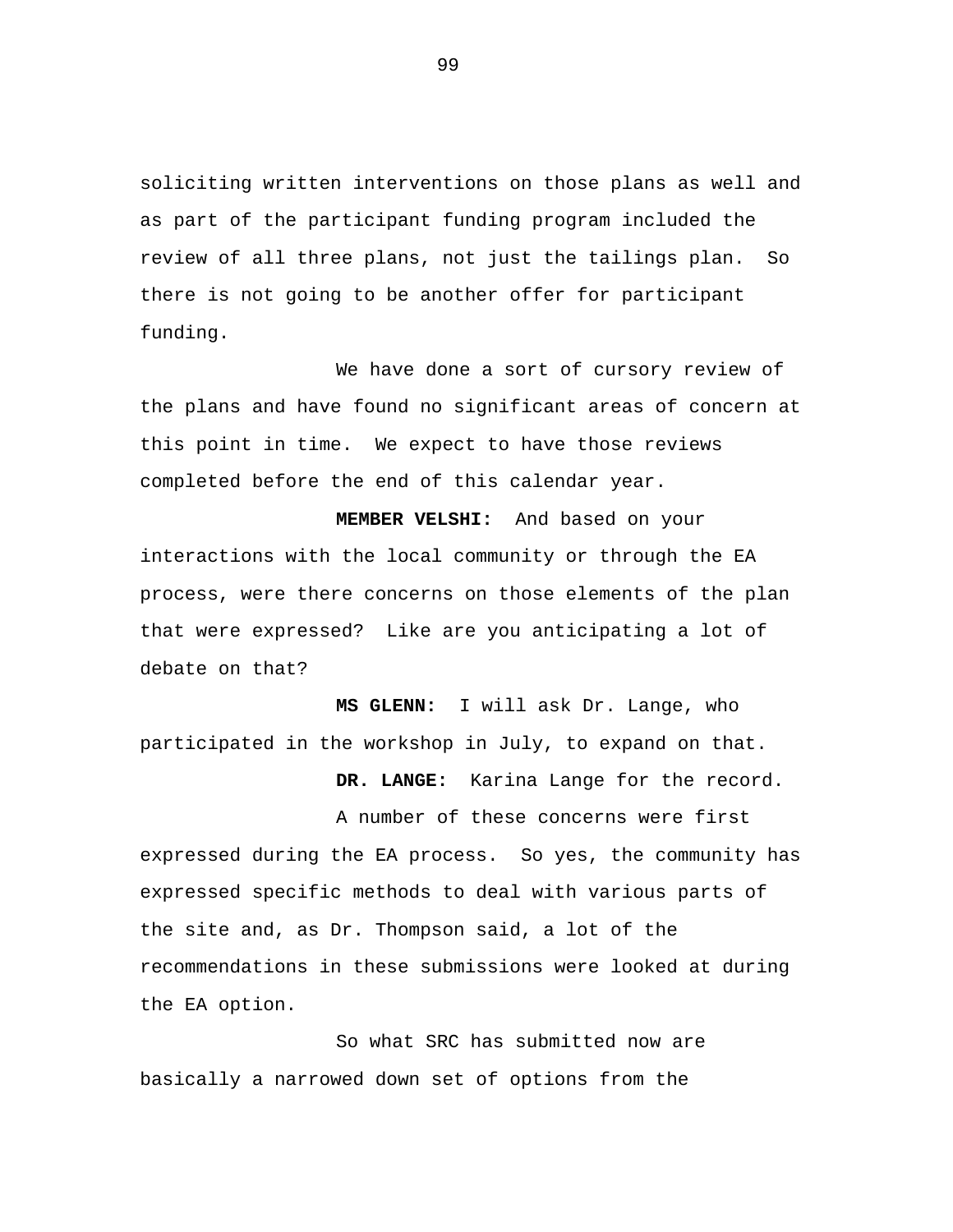environmental assessment. So we are down to a very narrow set of options.

So the community does continue to express some specific -- as you have read, some specific ways that they would like things dealt with, such as waste rock moved or dykes put into place, and as part of the participant funding program we are hoping to hear more on their view on those specific plans that have been now narrowed down and try to again show them from the environmental assessment how and why those plans, or some of them, didn't make it to the current submitted plans.

### **MEMBER VELSHI:** Thank you.

 **THE PRESIDENT:** Sorry, but until they start constructing and you start seeing some real shovel in the ground, all of this is a theoretical discussion here. So isn't it a bit premature to decide how you are going to do it with the remainder of the hold points at this stage?

Mr. Jammal, you want to say something about this?

**MR. JAMMAL:** It's Ramzi Jammal for the record.

Ms Velshi asked the question about the next steps and, Mr. President, you are asking about prematurity of approval, but, as we are before you today we are addressing the issue of your record of decision of the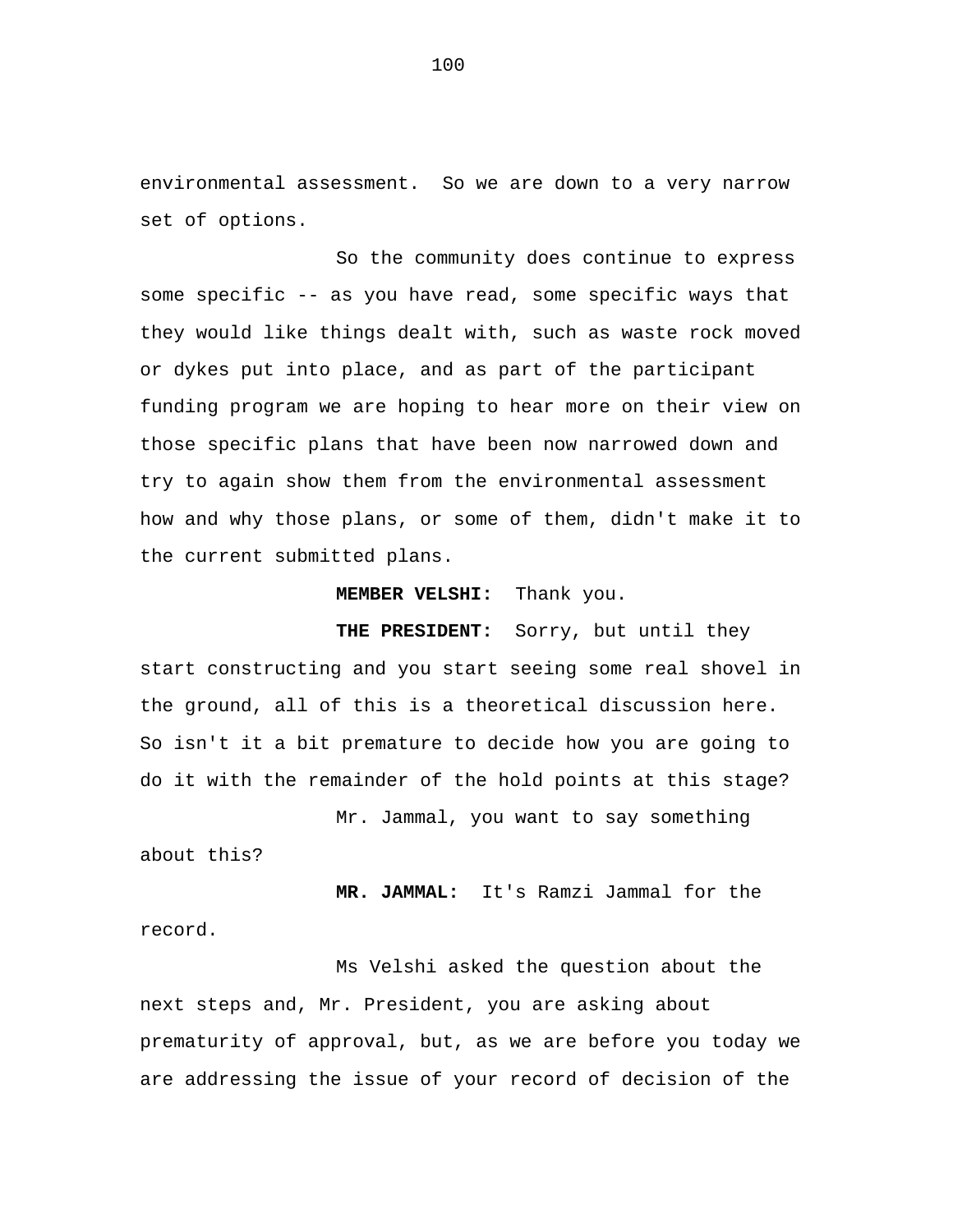November 6th hearing and you directed us to come to you for Phase 2 to establish the licensing basis and we are establishing, in our opinion, the licensing basis before you. As Ms Glenn mentioned, it includes the other phases within Phase 2 such as waste rock management and so on and so forth.

So for the way forward -- you are asking the question about potential opportunity for the intervenors to comment in the future -- what I would recommend is we will report to you, the Commission, on a yearly basis with respect to the implementation of the licensing basis and the bounding element from the EA to the licence itself, annually, to you and allowing the interveners an opportunity to intervene in writing as we have done today, in public proceedings, with respect to the hold points. The performance of Saskatchewan Research Council in implementing the licence requirement.

And if the Commission is satisfied, I will recommend for the Commission to delegate the consent for the removal of the hold point based on risk-informed decision-making for the Director General of the Directorate of Nuclear Fuel Cycle Regulation or the Executive Vice President of the Regulatory Operations Branch.

So in other words, we believe in our opinion that we have done enough work on concepts, on plan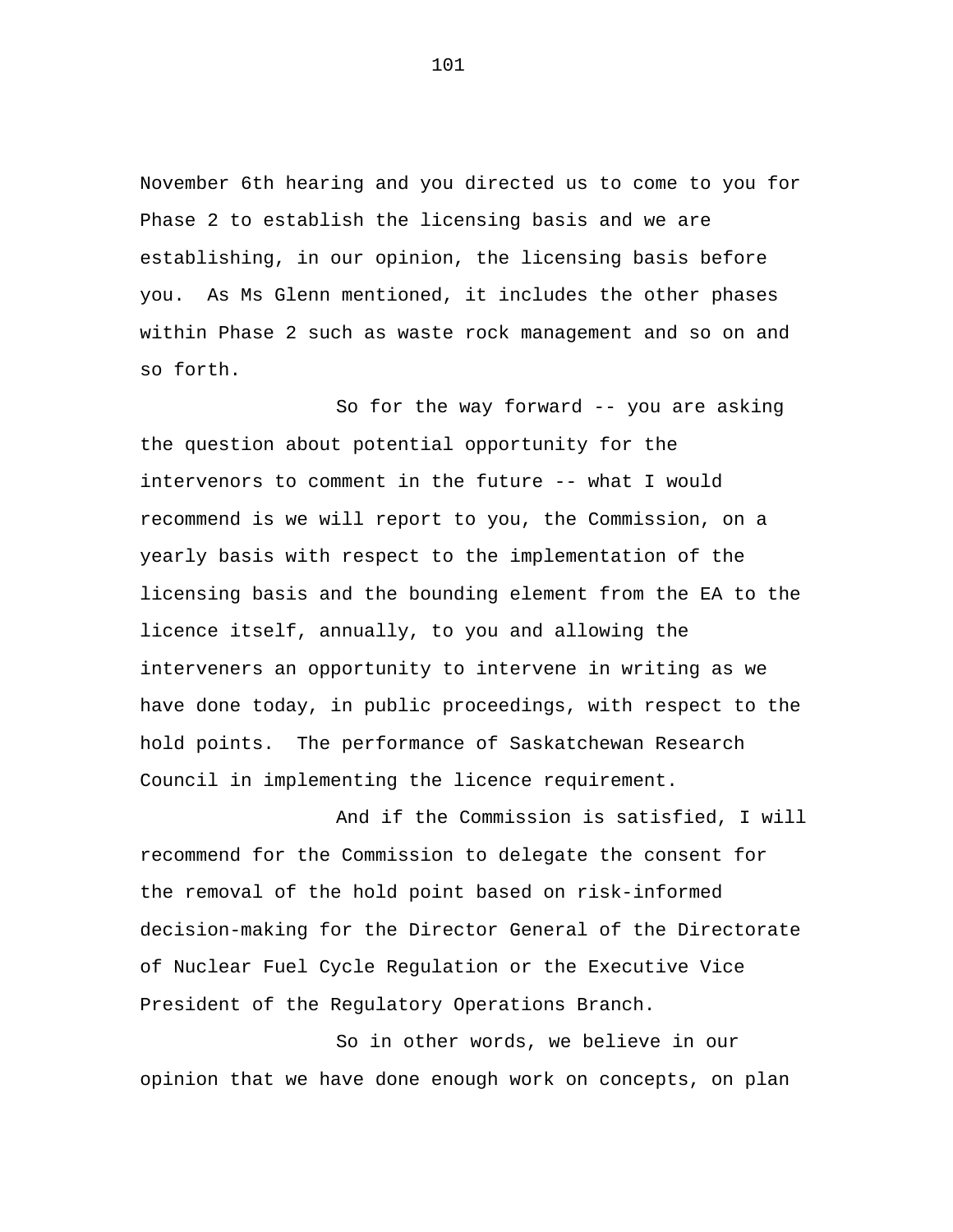and on models, and it's time to put the shovel in the ground in order to ensure implementation is being done according to the bounding element and the licensing basis approved by the Commission and we will report to you annually.

And if SRC at any point is not complying with the requirements established by the Commission, we have issued orders to SRC before, and we are willing to issue other orders if it is applicable to do so. So the point here is we will monitor the situation, we will report to you annually and that will be our recommendation to the Commission.

 **MEMBER VELSHI:** Excellent. Thank you.

 **MR. MULDOON:** Joe Muldoon for the record.

And my last question is to SRC and I don't know how different Gunnar is from the Lorado mine remediation, but were there any big surprises for you there or any key learnings from there that would apply to this particular project?

The Lorado is certainly very similar to the Gunnar. The Gunnar is a much more complex and a much bigger site. The tailings component of Lorado and Gunnar is similar, as I say, except for size.

There are always learnings to be had with any project of that scale and we were more construction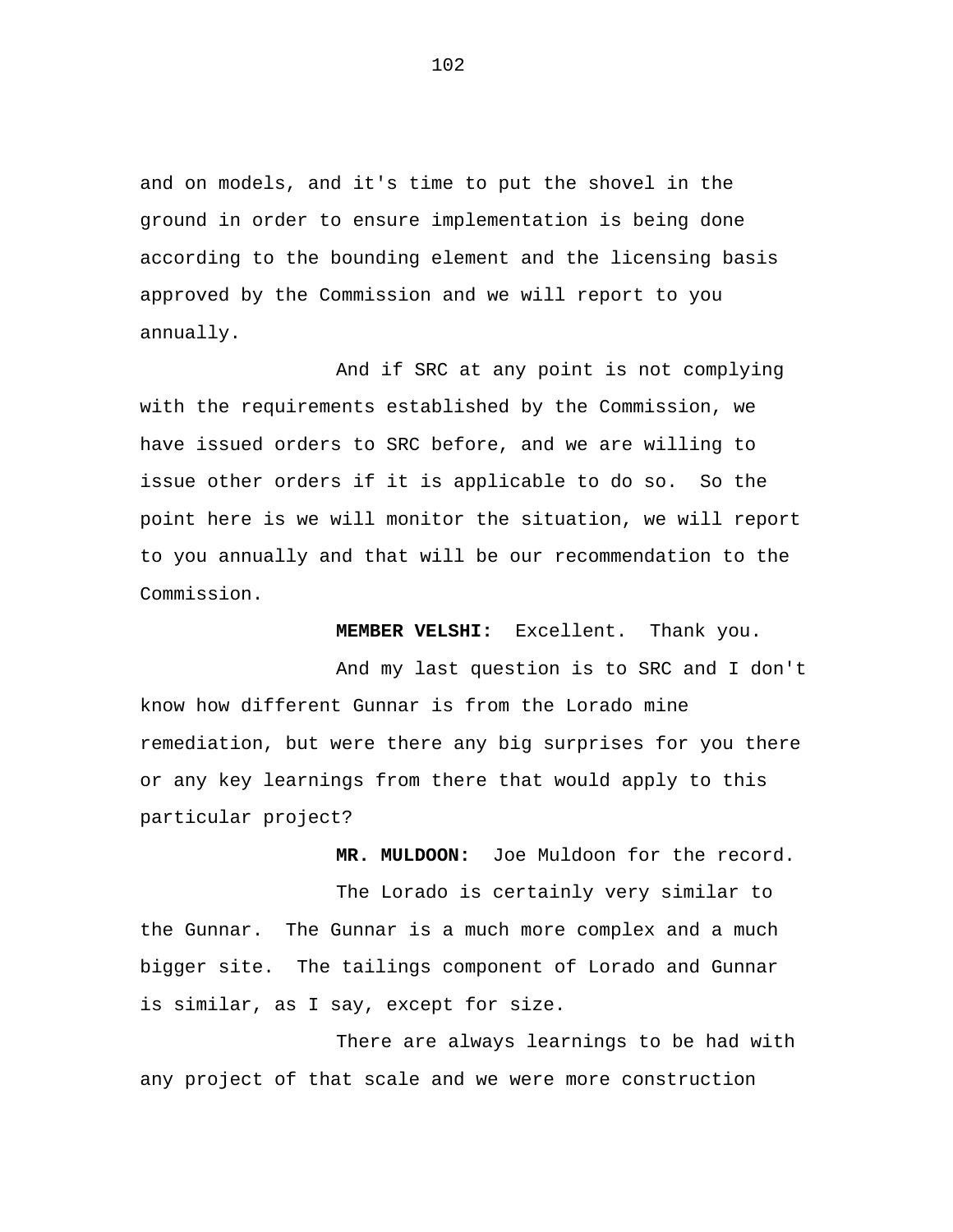operational type things in terms of timing, in terms of ensuring that we have the building materials in place and available before we start the actual construction. Those kinds of learnings we will take to Gunnar. And I think it's very important that we continue with the community engagement and the consultations to keep everyone firmly involved.

The other piece that I would suggest is that the opportunity to have CNSC expertise when they come up and did the inspections and so on at Lorado and to be able to exchange to cull information back and forth was also very helpful for us.

> **MEMBER VELSHI:** Thank you. **THE PRESIDENT:** Okay, thank you. Mr. Tolgyesi...?

**MEMBER TOLGYESI:** I have -- this is very -- quite technical. If you go to slide 15 -- 10. I'm sorry, it's  $10(1)(b)$ . It's SRC's.

And you are talking about preferred design for Langley Bay. There, tailings between Back Bay and Langley Bay will be covered by fill, a till cover and they will be maintained by riprap rock. Okay.

Now, you have riprap rock at Langley Bay down even covering tailings but you don't have that in the Back Bay. Is there a specific reason you just forget it or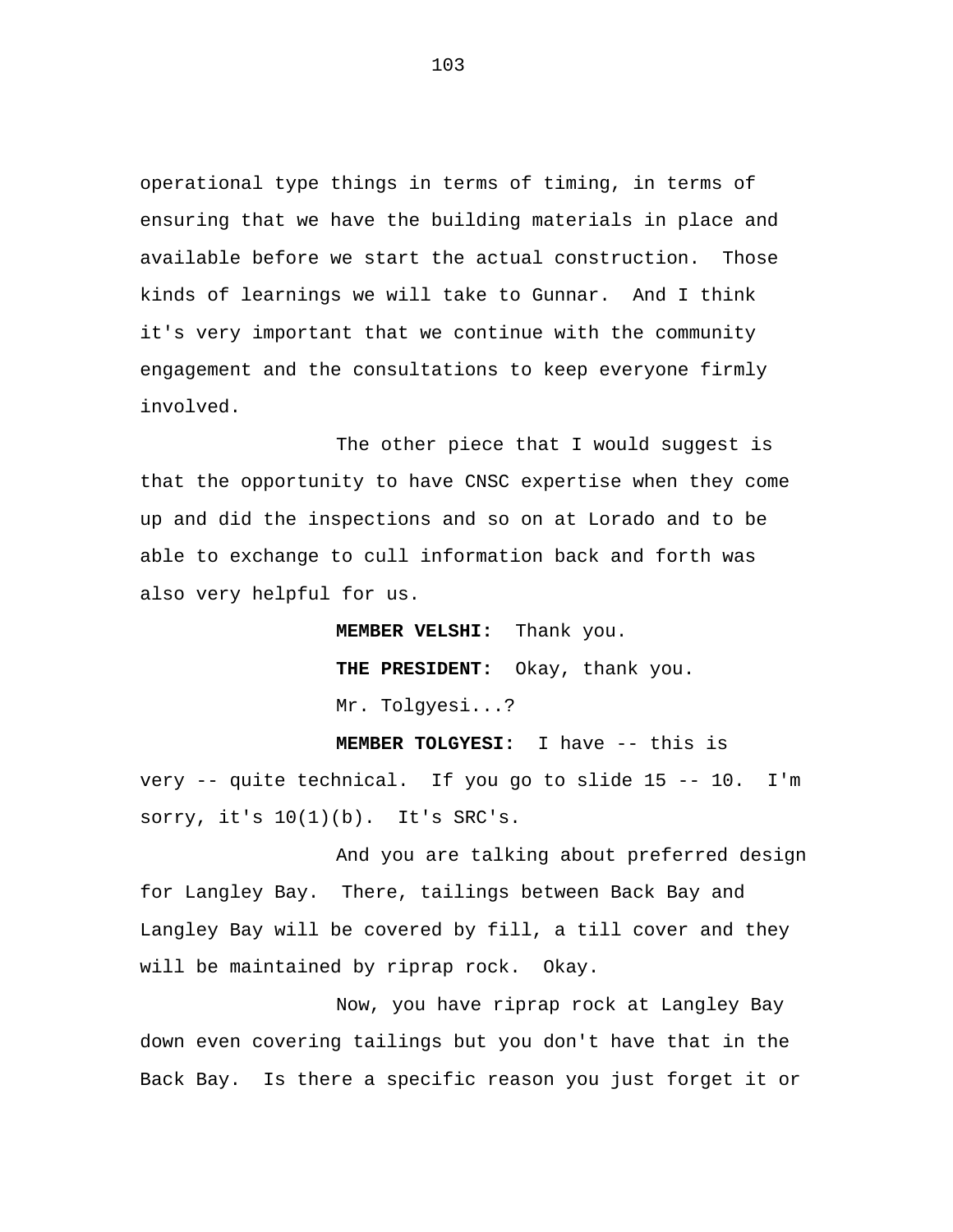it's a specific reason that it should not be -- it not have to be maintained?

**MR. WILSON:** For the record, Ian Wilson. Maybe just it's not clearly shown on the rendering but there will be an armoured riprap protection both on the surface adjacent to the water in Langley Bay and in Back Bay.

**MEMBER TOLGYESI:** Okay. And it will cover also the tailings?

**MR. WILSON:** It will not cover the entire length of the tailings in Langley Bay. It will just be in essence on the shore where the tailings are adjacent to Langley Bay water and Back Bay water.

**MEMBER TOLGYESI:** And I have one which is a little bit more philosophical. What is a reasonable climate change scenario for the site? It is on page 59 in the middle.

**MR. WILSON**: For the record, from a design engineering standpoint, we have gone to a one to 200 year storm event to, I guess, further be able to integrate changing climate in the region.

Years ago, I guess, the industry standard was going from a one to 100 year but we have found over time in various projects that climatic changes may have occurred such that we have had to increase to a one to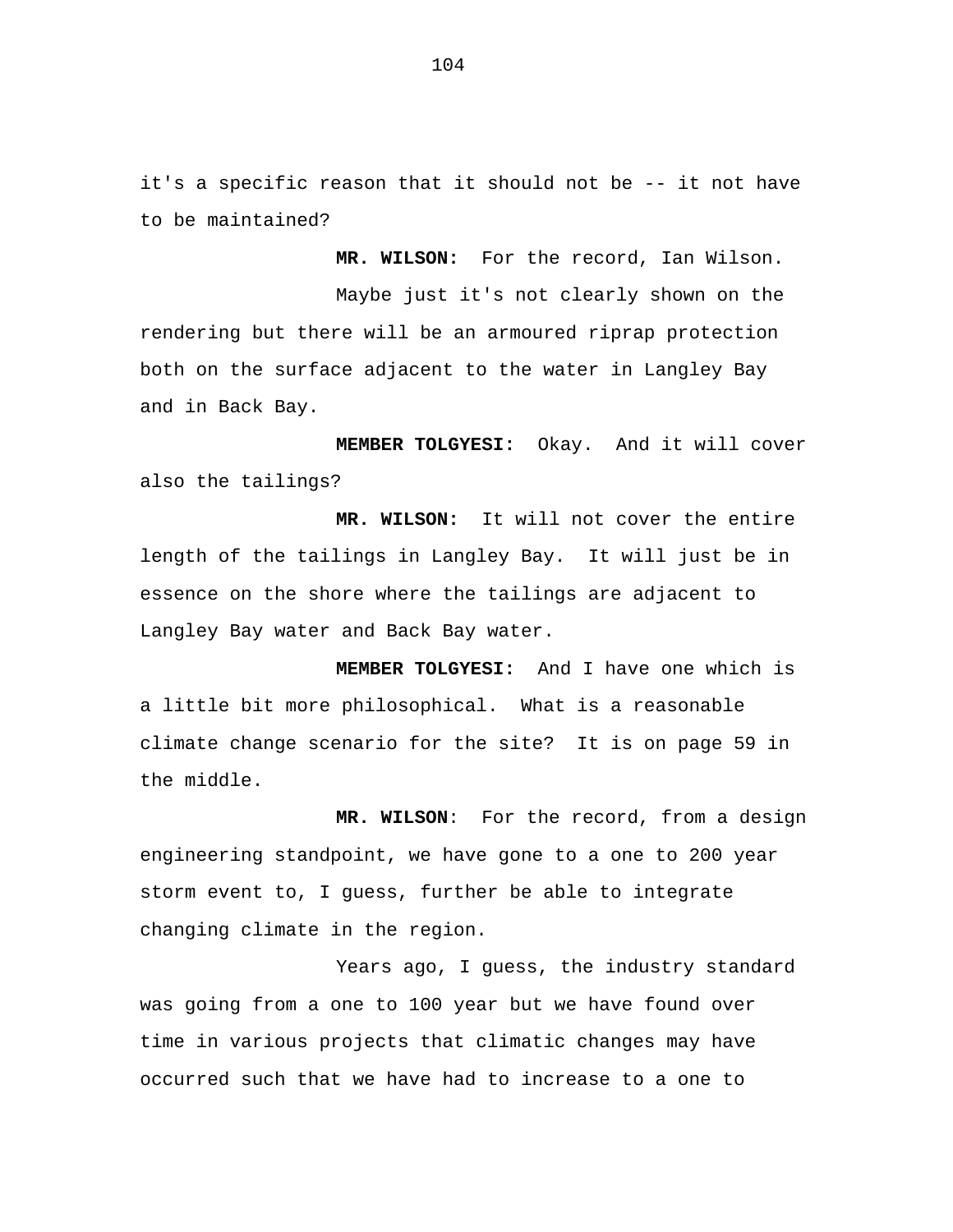200-year storm event.

**MEMBER TOLGYESI:** And you think that it's enough?

**MR. WILSON:** Based on our assessments, yes.

 **THE PRESIDENT:** What -- I noticed in one of your studies you actually calculated the one in 1,000 also and you chose the 200.

What I want to know is what's the difference if you were taking the one in 1,000; incrementally what's the difference? Is it cost? Is it thicker cover? What's the implication?

**MS BONSTROM:** Kristie Bonstrom, for the record.

The implication is a higher peak flow from the landform and that would have impacts on what the channel designs. So the channel that runs from Gunnar Main north to Langley Bay would likely require increased widths, depths and then riprap calculations. So like the rocky material that prevents erosion and allows the water to flow would probably need to be increased. And of course that would increase cost. But as it stands now, we believe the one in 200 year event -- and the one in 200 event, I will also add, incorporates the latest climate change models which increase the intensity of that event. So we based it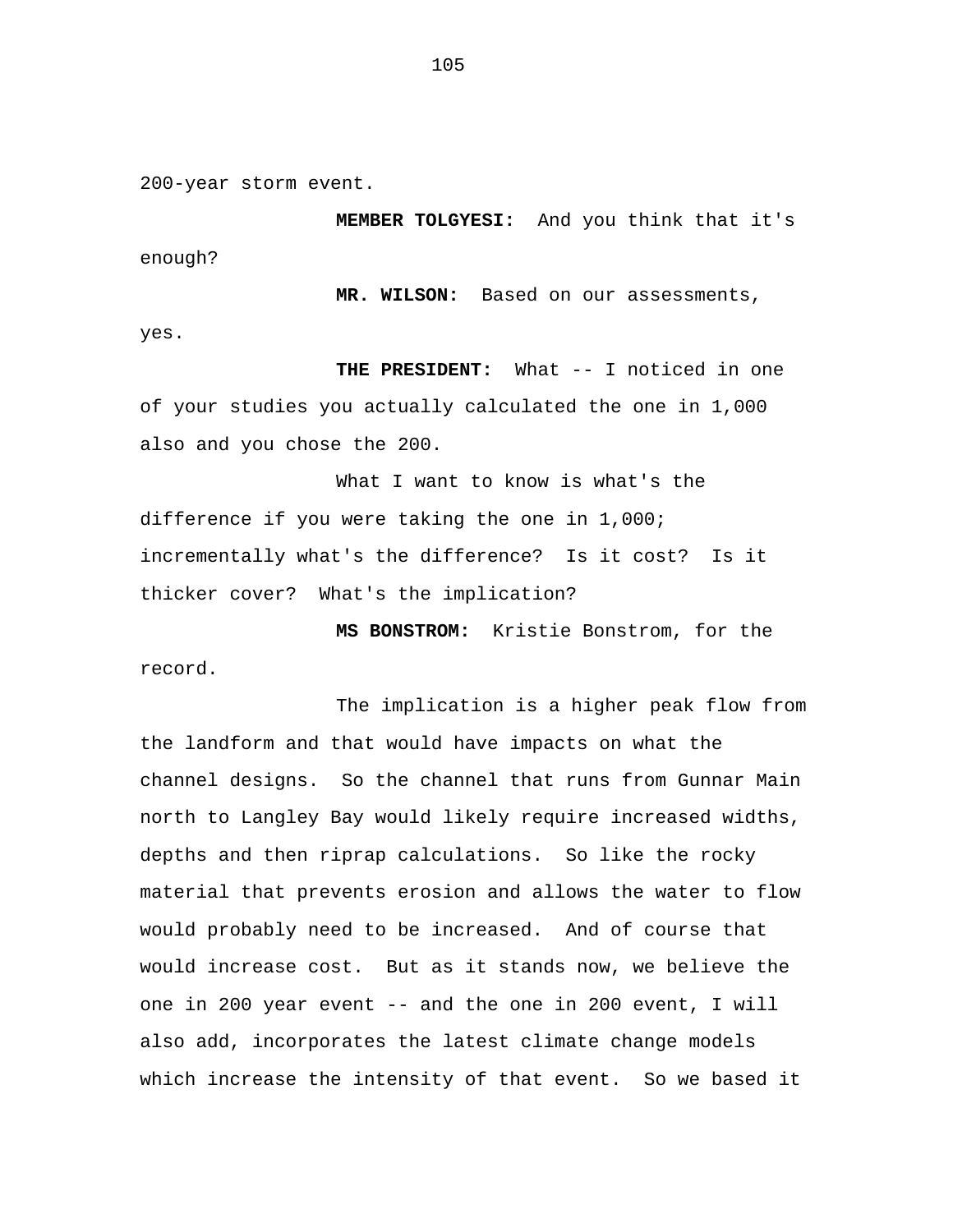off the local climate, adapted a model to that and so we actually have higher peak flows from that.

And right now the channels are very robust, are quite wide, six metres wide. There is quite a lot of freeboard to allow more water to move than what we have actually used as a design event for. So we believe that it would be more than enough to carry the water. The one in 1,000 would probably result in almost an overdesign of the channel.

**THE PRESIDENT**: You are talking to the nuclear crowd. We are talking in one in a million as not being enough and we always look for the doomsday scenario.

## **MS BONSTROM:** Right.

**THE PRESIDENT:** So let's assume you proceed with one in 200 and the one in 1,000 happens. What will happen then?

**MR. MULDOON**: If I can just state, as well, that we do have the institutional controls program in place as the backstop so that in the event that something like an occurrence like that does happen that we have got the ability to go in and make whatever adjustments are required from a regulatory side.

**THE PRESIDENT:** Okay, thank you.

Anything else? Last chance. Okay, thank you. Thank you very much.